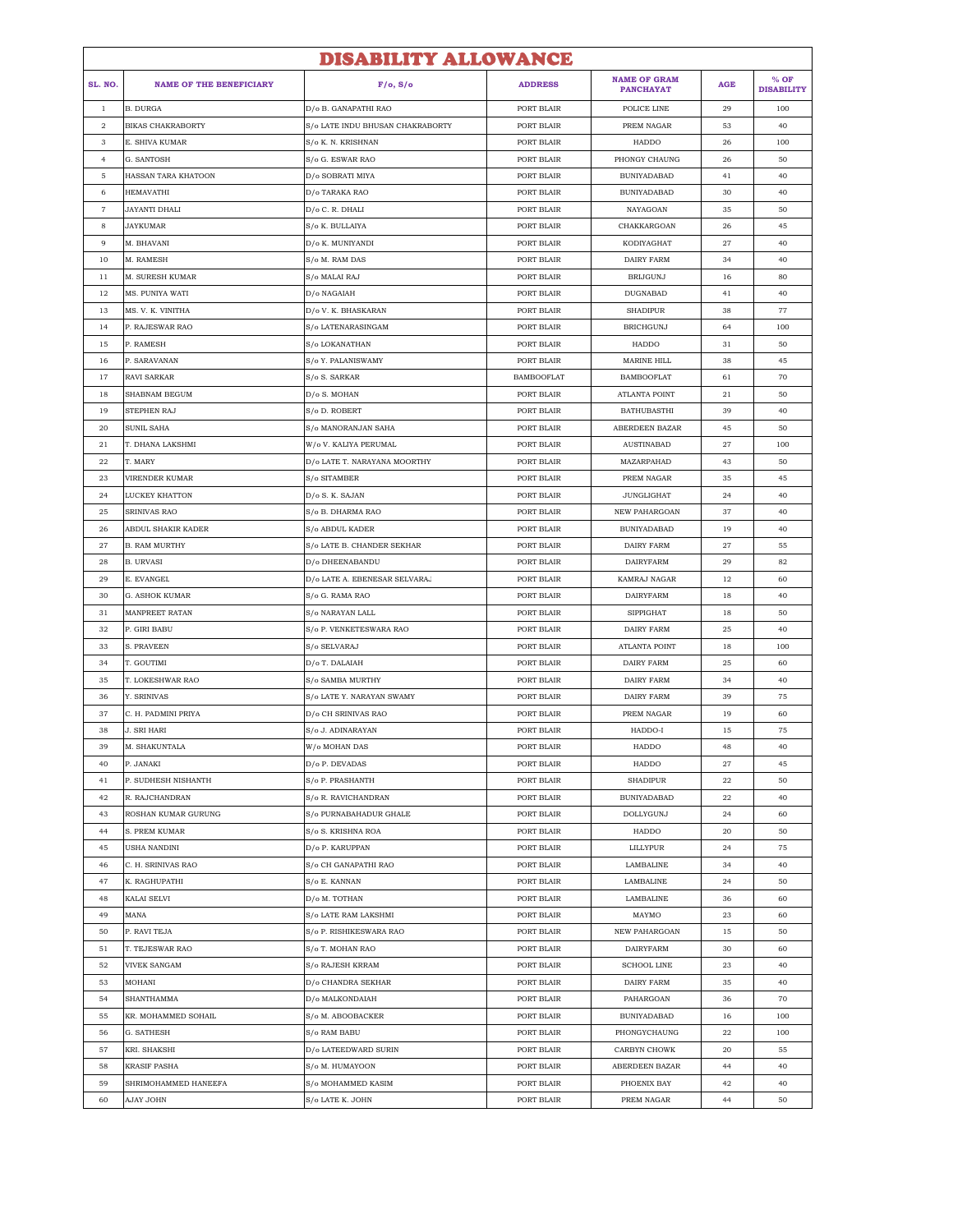| 61         | <b>ABISHEK RAM</b>  | S/o DINESH RAM                              | PORT BLAIR         | COFFEE BAGICHA                         | 18             | 40  |
|------------|---------------------|---------------------------------------------|--------------------|----------------------------------------|----------------|-----|
| 62         | AJEET DANIEL        | S/o D. BABU                                 | PORT BLAIR         | <b>BATHUBASTHI</b>                     | 24             | 75  |
| 63         | ALMIT MINJ          | S/o JULIAS MINJ                             | PORT BLAIR         | <b>BIRDLINE</b>                        | 25             | 45  |
| 64         | AMARAVATHI          | W/o JAGADISWARAN                            | PORT BLAIR         | <b>BATHU BASTHI</b>                    | 43             | 60  |
| 65         | AVINASH CHELEKCHELA | S/o IGNESH CHELEKCHELLA                     | PORT BLAIR         | <b>BROOKSHABAD</b>                     | 25             | 40  |
| 66         | <b>B. ANBARASAN</b> | S/o BALU                                    | <b>BRIJGUNJ</b>    | PROTHRAPUR                             | 19             | 60  |
| 67         | C. RAJA             | S/o K. CHITAMBARAM                          | PORT BLAIR         | NEW PAHARGOAN                          | 23             | 60  |
| 68         | L. MOHAN KUMAR      | S/o LOKESHWAR RAO                           | PORT BLAIR         | PATHARGUDDA                            | 20             | 100 |
| 69         | NEER SARKAR         | S/o NITYANANDA SARKAR                       | PORT BLAIR         | PROTHRAPUR                             | 23             | 40  |
| 70         | P. NAVIN            | S/o G. PANDIAN                              | PORT BLAIR         | PROTHRAPUR                             | 19             | 40  |
| 71         | S. ARUL             | S/o LATE SANTHIYAGU                         | PORT BLAIR         | SIPPIGHAT                              | 54             | 40  |
| 72         | S. DIVYA            | D/o P. SEENI                                | PORT BLAIR         | <b>BATHUBASTHI</b>                     | 27             | 50  |
| 73         | S. MURALI           | S/o V. SAKKARAI                             | PORT BLAIR         | PATHERGUDDA                            | 20             | 50  |
| 74         | S. RAJESH           | S/o K. SOMARAJAN                            | PORT BLAIR         | BACHRA PAHAR                           | 44             | 70  |
|            |                     |                                             |                    |                                        |                |     |
| 75         | SABITA DEVI         | D/o LATEMAGDA EKKA                          | PORT BLAIR         | <b>BATHU BASTHI</b>                    | 31             | 45  |
| 76         | SHRIROOP CHARAN     | S/o KISHEN CHARAN                           | PORT BLAIR         | <b>SCHOOL LINE</b>                     | 42             | 40  |
| 77         | ZINATH ANSARI       | D/o MUMTAZ ANSARI                           | <b>BATHUBASTHI</b> | VIKRANT COLONY                         | 27             | 40  |
| 78         | TBHASKAR RAO        | S/o MADHAV RAO                              | PORT BLAIR         | PROTHRAPUR                             | 39             | 40  |
| 79         | ADARSH LAKRA        | S/o CHRISTOPHER LAKRA                       | WANDOOR            | MAMYO                                  | $\overline{9}$ | 80  |
| 80         | G. BHAGWATI         | D/o LATE M. GANESHAN                        | PORT BLAIR         | MAYMO                                  | 26             | 50  |
| 81         | JAIDEV KUMAR KUNDU  | S/o GANESH KUNDU                            | PORT BLAIR         | HASMATABAD                             | 23             | 45  |
| 82         | KAMALINI MONDAL     | D/o KAILASH MONDAL                          | WANDOOR            | LOHABARAIK                             | 19             | 50  |
| 83         | KR. HIMAL MONDAL    | S/o RANJIT MONDAL                           | PORT BLAIR         | WANDOOR                                | 21             | 44  |
| 84         | R. LAXMI            | D/o LAXMAN                                  | PORT BLAIR         | MANGLUNTAN                             | 43             | 50  |
| 85         | S. KASTURI          | D/o V. SUBAIYA                              | PORT BLAIR         | MAMYO                                  | 23             | 40  |
| 86         | URMILA BALA         | W/o MOHAN LAL BALA                          | PORT BLAIR         | WANDOOR                                | 53             | 40  |
| 87         | ABHISHEK SINGH      | S/o HARI BILASH SINGH                       | PORT BLAIR         | NAMUNAGHAR                             | 14             | 60  |
| 88         | MOHAMMED NAZEEM     | S/o ABU TARIQUE                             | PORT BLAIR         | NAMUNAGHAR                             | 17             | 80  |
| 89         | PRAHLAD TIRKEY      | S/o JOSEPH TIRKEY                           | <b>BAMBOOFLAT</b>  | DUNDAS POINT                           | 24             | 60  |
| 90         | RISHAB RAJ          | S/o RAJ KUMAR                               | FARRAGUNJ          | DUNDAS POINT                           | 15             | 60  |
| 91         | SHAUL HAMID         | S/o LATE T. UNNAIPPU                        | PORT BLAIR         | MITHAKARI                              | 44             | 100 |
| 92         | TULASI RAO          | S/o UGENDER RAO                             | PORT BLAIR         | NAMUNAGHAR                             | 13             | 100 |
| 93         | S. SUMAIYA BIBI     | D/o M. UMMER                                | WIMBERLYGUNJ       | STEWARTGUNJ                            | 25             | 100 |
| 94         | BHOOMIKA            | S/o P. SREENU                               | BAMBOOFLAT         | PANIGHAT                               | 15             | 100 |
| 95         | A. SHRUTHI          | D/o A. RAMA RAO                             | <b>BAMBOOFLAT</b>  | TAPUBASTHI                             | 15             | 70  |
| 96         | B. AMRUTHAVALLI     | D/o B. NAGARAJU                             | <b>BAMBOOFLAT</b>  | <b>HOPETOWN</b>                        | 17             | 50  |
| 97         | B. PADMAWATHI       | D/o B. MALLESH                              | <b>BAMBOOFLAT</b>  | <b>BAMBOOFLAT</b>                      | 24             | 40  |
| 98         | C. AJIT             | S/o A. CHITRANVELU                          | <b>BAMBOOFLAT</b>  | SHOREPOINT                             | 21             | 100 |
| 99         | C. HAROON RASHEED   | S/o C. MOHAMMED                             | PORT BLAIR         | STEWARTGUNJ                            | 39             | 91  |
| 100        | D. DIYA ALIAS JIYA  | D/o D. DANEPAL                              | <b>BAMBOOFLAT</b>  | HOPE TWON                              | 10             | 80  |
| 101        | DEEPA               | D/o ASHIRVADAM                              | <b>BAMBOOFLAT</b>  | <b>BAMBOOFLAT</b>                      | 32             | 40  |
| 102        | M. RAM KUMAR        | $\mathrm{S}/\mathrm{o}$ M. MALAIRAJ         | <b>BAMBOOFLAT</b>  | <b>SHOREPOINT</b>                      | 33             | 40  |
| 103        | MAIMUNA             | W/o K. ASSAINAR                             | WIMBERLYGUNJ       | KANYAPURAM                             | 56             | 50  |
| 104        | MAMTAJUL TARAFDER   | S/o AMINUR TARAFDER                         | FERRARGUNJ         | <b>BAMBOOFLAT</b>                      | 17             | 40  |
| 105        | MANMADA RAO         | S/o KAPPUDU                                 | <b>BAMBOOFLAT</b>  | <b>SHORE POINT</b>                     | 33             | 50  |
| 106        | N. ANEESU RAHIMAN   | S/o ALVI                                    | STEWARTGUNJ        | TAPU BASTI                             | 34             | 70  |
| 107        | NEHA BARA           | D/o NIRDESH BARA                            | FERRARGUNJ         | KADAKACHANG                            | 21             | 40  |
| 108        | P. MOHAMMEDHANIFA   | S/o HAMZA                                   | WIMBERLYGUNJ       | STEWARTGUNJ                            | 38             | 50  |
| 109        | POUL VARGHESE       | S/o P. VARGHESE                             | PORT BLAIR         | BAMBOOFLAT JETTY                       | 25             | 40  |
| 110        | <b>SAGAR HEMRON</b> | S/o BUTTU HEMRON                            | <b>BAMBOOFLAT</b>  | <b>HOPETOWN</b>                        | 17             | 60  |
| 111        | SANAH BIBI          | D/o P. M. ABDUL SALAM                       | PORT BLAIR         | <b>BAMBOOFLAT</b>                      | 16             | 100 |
|            | SUMITRA MONDAL      |                                             | <b>BAMBOOFLAT</b>  |                                        |                | 42  |
| 112<br>113 | SUSMITA ROY         | D/o SATINDRANATH MONDAL<br>D/o BISWAJIT ROY | FERRARGUNJ         | <b>BAMBOOFLAT</b><br><b>BAMBOOFLAT</b> | 33<br>20       | 40  |
|            |                     |                                             |                    |                                        |                |     |
| 114        | V. CHANDRAVATI      | D/o V. BASU DEV                             | <b>BAMBOOFLAT</b>  | PANIGHAT                               | 26             | 40  |
| 115        | V. PALAIYAN         | S/o LATE VEERAMUTHU                         | WIMBERLYGUNJ       | KANAYA PURAM                           | 63             | 60  |
| 116        | RAJU HAMRAM         | S/o BOOTO HAMRAM                            | PORT BLAIR         | CHOULDARI                              | 13             | 80  |
| 117        | ANUP SARKAR         | S/o ASHOK KRSARKAR                          | PORT BLAIR         | PORT MOUT                              | 20             | 70  |
| 118        | ASHIM KUMAR ROY     | S/o SUNIL KUMAR ROY                         | PORT BLAIR         | TUSHNABAD                              | 21             | 50  |
| 119        | MAHANANDA HALDER    | S/o LATEBHARAT HALDER                       | PORT BLAIR         | <b>BACHRA PAHAR</b>                    | 40             | 50  |
| 120        | NAROTHAM HALDAR     | S/o NARENDRA NATH HALDAR                    | PORT BLAIR         | CHOULDARI                              | 40             | 40  |
| 121        | RIMA DAS            | D/o MANIK DAS                               | PORT BLAIR         | CHOULDARI                              | 20             | 90  |
| 122        | RISHABH KUMAR       | S/o PRATIUSH KUMAR                          | PORT BLAIR         | CHOULDARI                              | 24             | 60  |
| 123        | DEEPAK MAJUMDAR     | S/o SATHODAL MAJUMDAR                       | <b>BAMBOFLAT</b>   | SHOAL BAY                              | 24             | 40  |
| 124        | K. MOHDSHAHIL       | S/o K. ABDUL SAMED                          | WIMBERLYGUNJ       | RCD COLONY                             | 24             | 50  |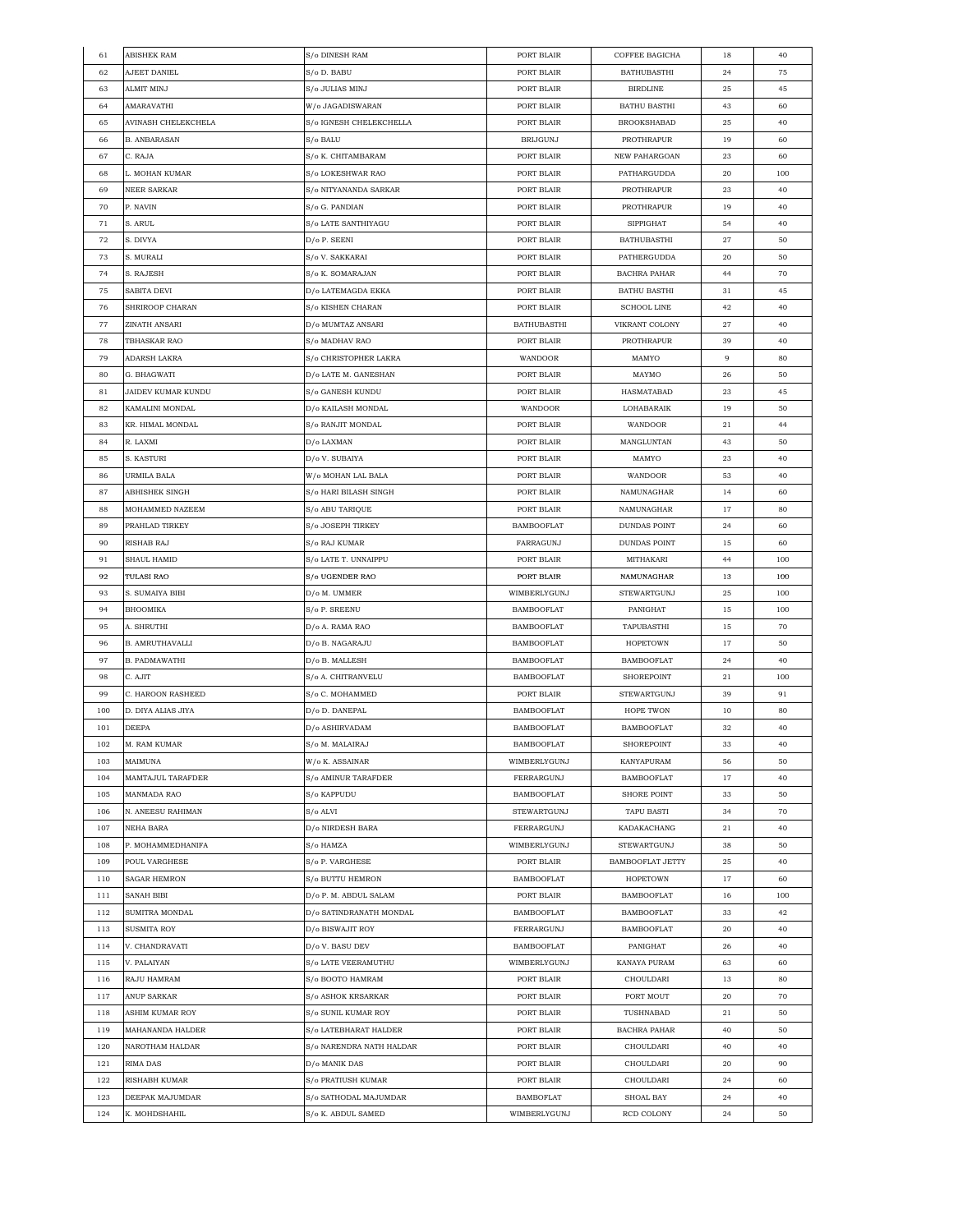| 125 | LAXMANAN              | S/o SMUNIYANDI           | FERRARGUNJ         | <b>BRINDAVAN</b>    | 38       | 40  |
|-----|-----------------------|--------------------------|--------------------|---------------------|----------|-----|
| 126 | M. K. ANISHA BEGUM    | D/o M. K. ALI            | FERRARGUNJ         | WIMBERLYGUNJ        | 21       | 50  |
| 127 | MOHAMMED RAFIQUE      | S/o P. HAMZA             | WIMBERLYGUNJ       | <b>STEWARTGUNJ</b>  | 36       | 50  |
| 128 | O. SAHEBA FARHEEN     | D/o O. MOHAMMED ALI      | PORT BLAIR         | LAMBALINE           | 24       | 40  |
| 129 | P. MOIDEEN            | S/o LATE ALVI            | WIMBERLYGUNG       | <b>LAMBA PHAR</b>   | 59       | 78  |
| 130 | P. MOHAMMED NASRUDEEN | S/o P. KUNJU MOIDEEN     | WIMBERLYGUNJ       | KANYAPURAM          | 23       | 40  |
| 131 | RAJATH KUMAR          | S/o NARESH KUMAR         | FERRARGUNJ         | WIMBERLYGUNJ        | 17       | 50  |
| 132 | SAMSHAD AHMED         | S/o MOHAMMED KUTTY       | WIMBERLYGUNJ       | MANNARGHAT          | 19       | 40  |
| 133 | SUBENDU MISTRY        | S/o KARTICK CH. MISTRY   | RANGAT             | PINAKI NAGAR        | 26       | 50  |
| 134 | MOHAN BAIDYA          | S/o AJIT BAIDYA          | LITTLE ANDAMAN     | RK PUR              | 12       | 40  |
| 135 | HINGULA MONDAL        | D/o SATYA RANJAN MONDAL  | LITTLE ANDAMAN     | VK PUR              | 28       | 50  |
| 136 | SHIBA PAR             | D/o MANOJ PAR            | LITTLE ANDAMAN     | NETAJI NAGAR        | 16       | 40  |
| 137 | SHUVAM MALO           | S/o GOUR MALO            | LITTLE ANDAMAN     | RK PUR              | 23       | 70  |
| 138 | MANASI DHALI          | S/o KRISHNA PADA DHALI   | LITTLE ANDAMAN     | <b>RK PUR</b>       | 23       | 42  |
| 139 | PRASANJIT HALDER      | S/o SHIBANKAR HALDER     | LITTLE ANDAMAN     | VK PUR              | 26       | 50  |
| 140 | NAMITA DHALI          | S/o THAKUR DHALI         | LITTLE ANDAMAN     | RK PUR              | 18       | 90  |
| 141 | JEET BAROI            | S/o BISWANATH BAROI      | LITTLE ANDAMAN     | <b>RKPUR</b>        | 14       | 100 |
| 142 | MADHURI TIKADAR       | D/o K. P. TIKADAR        | LITTLE ANDAMAN     | <b>VKPUR</b>        | 25       | 40  |
| 143 | NARAYAN CHMONDAL      | S/o PRANAB MONDAL        | LITTLE ANDAMAN     | <b>RK PUR</b>       | 18       | 60  |
| 144 | JOGESH MONDAL         | S/o SUSEN MONDAL         | LITTLE ANDAMAN     | <b>VK PUR</b>       | 13       | 50  |
| 145 | VIDHUT MONDAL         | S/o SAMARENDRA MONDAL    | LITTLE ANDAMAN     | RK PUR              | 22       | 100 |
| 146 | AKASH BISWAS          | S/o TAPAN BISWAS         | LITTLE ANDAMAN     | <b>RKPUR</b>        | 17       | 50  |
| 147 | PURNIMA MALLICK       | D/o KARTICK MALLICK      | LITTLE ANDAMAN     | VK PUR              | 20       | 50  |
| 148 | MOHAN MALLICK         | S/o MANORANJAN MALLICK   | LITTLE ANDAMAN     | RKPUR               | 26       | 50  |
| 149 | P. PHILIP             | S/o GEDION               | LITTLE ANDAMAN     | HARMINDER BAY       | 18       | 60  |
| 150 | ISHA BALA             | D/o MANGAL BALA          | LITTLE ANDAMAN     | <b>VKPUR</b>        | 17       | 75  |
| 151 | BITHIKA HAWLADAR      | D/o AMAL HAWLADAR        | LITTLE ANDAMAN     | RKPUR               | 23       | 40  |
| 152 | P. PUNNAIAH           | S/o R. LAXMINARAYANA     | HUTBAY             | <b>FARM TIRKEY</b>  | 28       | 42  |
| 153 | ALOK KRBAIN           | S/o RANJIT BAIN          | LITTLE ANDAMAN     | VK PUR              | 22       | 45  |
| 154 | MANOJ KUMAR BAIN      | S/o NIRAN BAIN           | LITTLE ANDAMAN     | VK PUR              | 16       | 70  |
| 155 | GEETA ROY             | D/o ANANDA ROY           | LITTLE ANDAMAN     | RK PUR              | 23       | 100 |
| 156 | PRIYATOSH MONDAL      | S/o PUSPENDU MONDAL      | LITTLE ANDAMAN     | VK PUR              | $^{21}$  | 71  |
| 157 | <b>AVIJIT BISWAS</b>  | S/o SUDHIR BISWAS        | LITTLE ANDAMAN     | RABINDRA NAGAR      | 24       | 50  |
| 158 | SUGESH KUMAR          | S/o SURENDRAN PILLAI     | HUTBAY             | HUT BAY             | 34       | 75  |
| 159 | ANANDA ADHIKARY       | S/o NARAYAN ADHIKARY     | HUTBAY             | <b>ONGE TIRKERY</b> | 23       | 50  |
| 160 | BHANUWATHI            | D/o LAXMAN RAO           | HUTBAY             | <b>FARM TIRKEY</b>  | 14       | 100 |
| 161 | CHINNA BABU           | S/o P. KRISHNA RAO       | HUTBAY             | ONGE TIRKEY         | 26       | 60  |
| 162 | G. UMAPATHI           | S/o LATE G. KARRAIAH     | HUTBAY             | <b>HUT BAY</b>      | 51       | 56  |
| 163 | JOSADA KUMARI         | D/o LALDEV BARAIK        | HUT BAY            | <b>BALU LEVEL</b>   | 31       | 50  |
| 164 | KRISHNA KUMARI        | D/o K. KRISHNAMURTHY     | HUTBAY             | <b>HUTBAY</b>       | 18       | 70  |
| 165 | KULDEEP BAXLA         | S/o EGNUSH BAXLA         | <b>HUTBAY</b>      | CYCLONE BASTHI      | 21       | 100 |
| 166 | M. DURGA PRASAD       | S/o M. MADHAV RAO        | HUTBAY             | ONGE TIRKEY         | $\bf 28$ | 40  |
| 167 | MANISHA EKKA          | D/o AJIT EKKA            | <b>HUT BAY</b>     | ONGE TIRKEY         | 28       | 50  |
| 168 | N. GOUTHAM            | S/o N. VASANT RAO        | HUTBAY             | ONGE TIRKEY         | 17       | 70  |
| 169 | ROHIT RAM             | S/o RAJKUMAR RAM         | HUTBAY             | HUT BAY             | 13       | 90  |
| 170 | S. JAGGA RAO          | S/o KOTESWAR RAO         | HUTBAY             | HUTBAY              | 23       | 80  |
| 171 | T. MOHINAMMA          | D/o T. SIMACHALAM        | HUTBAY             | FARM TIRKEY         | 22       | 45  |
| 172 | G. LAXMI              | D/o KAMAIAH              | HUTBAY             | HUT BAY             | 19       | 60  |
| 173 | AMAL BAROI            | S/o KRISHNA KANTA BAROI  | <b>DIGLIPUR</b>    | <b>VS PALLY</b>     | 30       | 40  |
| 174 | CHAPALA DAS           | D/o PRIYOMOHAN DAS       | <b>DIGLIPUR</b>    | <b>LAXMIPUR</b>     | 30       | 50  |
| 175 | DWEEPANNITA BISWAS    | D/o AROBINDA BISWAS      | <b>DIGLIPUR</b>    | KISHORINAGAR        | 35       | 60  |
| 176 | KARTHICK MISTRY       | S/o MANOHAR MISTRY       | <b>DIGLIPUR</b>    | KHUDIRAM            | 70       | 60  |
| 177 | MALATI MONDAL         | W/o SUKUMAR MONDAL       | DIGLIPUR           | MADHUPUR            | 53       | 40  |
| 178 | RATI BALA DAS         | W/o RASHIK CHANDRA DAS   | DIGLIPUR           | KHUDIRAMPUR         | 64       | 42  |
| 179 | SWAPAN KUMAR BISWA    | S/o RABINDRA NATH BISWAS | DIGLIPUR           | SUBHASGRAM          | 47       | 40  |
| 180 | MOHAMMED ASLAM        | S/o MOKHMO               | <b>MAYA BUNDER</b> | LUCKNOW VILLAGE     | 33       | 100 |
| 181 | P. DELLESWAR RAO      | S/o LATE P. LACHAIAH     | MAYABUNDER         | MAYABUNDER          | 65       | 40  |
| 182 | SABITA PRADHAN        | D/o PUNA PRADHAN         | MAYABUNDER         | TUGAPUR NO 7        | 28       | 65  |
| 183 | LADURA BARLA          | S/o LATELUGU BARLA       | BARATANG           | SANKAR NALLAH       | 57       | 40  |
| 184 | RESHMI KINDO          | S/o JOHN KINDO           | <b>BARATANG</b>    | NAYADERA            | 37       | 40  |
| 185 | . HEMACHANDER RAO     | S/o KANDAL RAO           | PORT BLAIR         | CHAKKARGOAN         | 18       | 40  |
| 186 | M. DILLESWARI         | D/o M. KAMRAJ            | PORT BLAIR         | RGT ROAD            | 25       | 40  |
| 187 | M. KANTA RAO          | S/o LATEM. NACHAIAH      | PORT BLAIR         | MARINE HILL         | 48       | 40  |
| 188 | <b>MIMON SARKAR</b>   | S/o MANAS KR. SARKAR     | PORT BLAIR         | PROTHRAPUR          | 12       | 80  |
|     |                       |                          |                    |                     |          |     |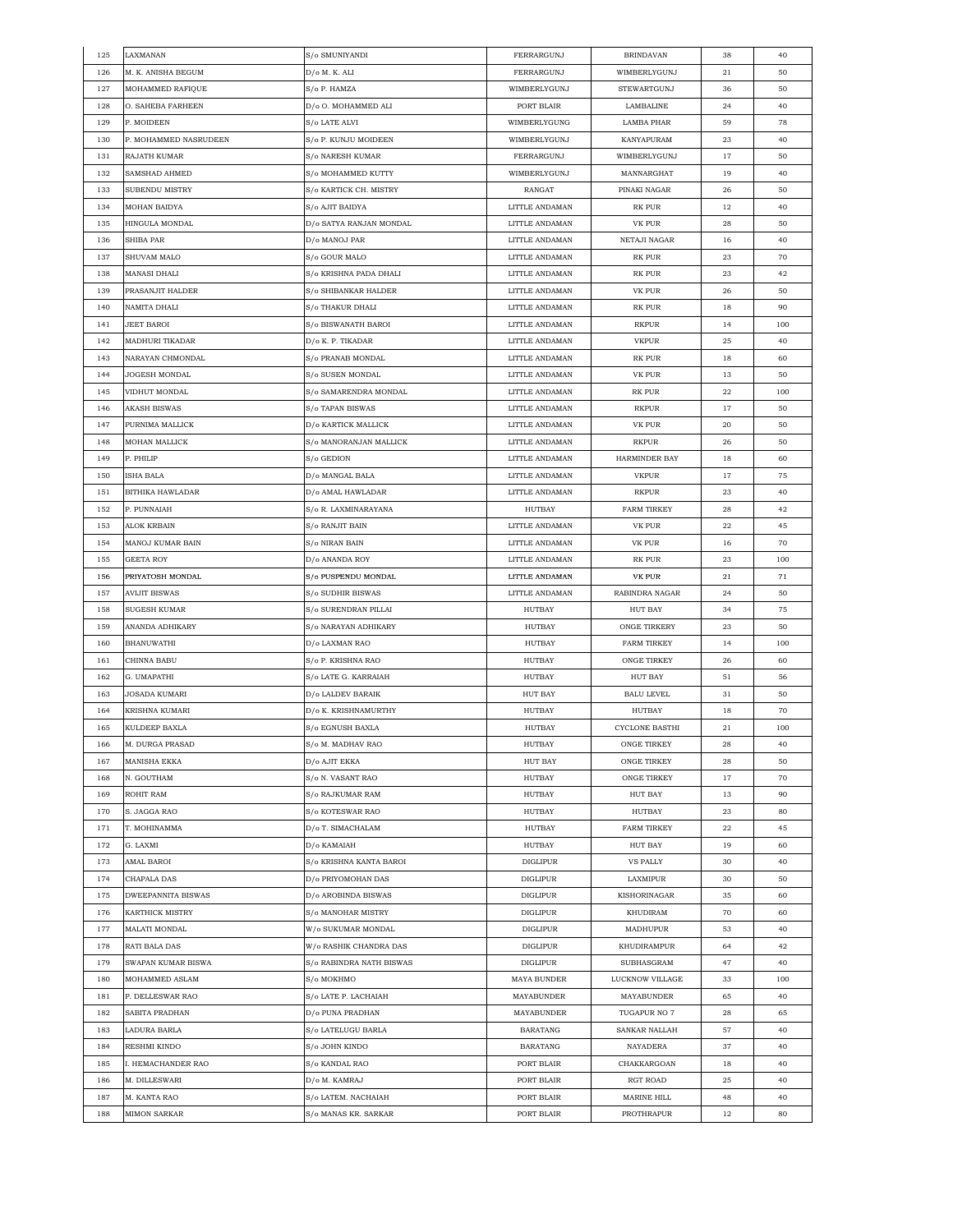| 189 | SKALIMUTHU           | S/o SONAIMUTHU               | PORT BLAIR          | NEW PAHARGAON        | 44 | 50           |
|-----|----------------------|------------------------------|---------------------|----------------------|----|--------------|
| 190 | S. SUBHAN            | S/o C. SATHAN                | PORT BLAIR          | MURUGAN TEMPLE       | 48 | 40           |
| 191 | SURABHI MAJHI        | D/o SUKARANJAN MAJHI         | PORT BLAIR          | NAYAGOAN             | 26 | 80           |
| 192 | <b>DAVID TIRKEY</b>  | S/o ISAK TIRKEY              | <b>CAMPBELL BAY</b> | KAMALBASTHI          | 40 | 100          |
| 193 | J. KURMA RAO         | S/o J. MOHAN RAO             | CAMPBELL BAY        | RAJEEVNAGAR          | 18 | 100          |
| 194 | ARUMUGAM             | S/o LATE MUTHU RAMAN         | FERRARGUNJ          | <b>BRINDABAN</b>     | 44 | 40           |
| 195 | JAYANTI              | D/o R. BALAKRISHNA           | SOUTH ANDAMAN       | FERRARGUNJ           | 31 | 86           |
| 196 | KR. S. SIVA KUMAR    | S/o K. SUBBAIAH              | PORT BLAIR          | <b>BURMANALLAH</b>   | 42 | 60           |
| 197 | AKHTAR HOSSAIN KHAN  | S/o WAKEL KHAN               | PORT BLAIR          | JUNGLIGHAT           | 49 | 60           |
| 198 | MOUSOMI SARKAR       | D/0 SUKUMAR SARKAR           | PORT BLAIR          | HARBETABAD           | 40 | 55           |
|     |                      |                              | PORT BLAIR          |                      |    | 100          |
| 199 | ANITA KUMARI         | D/o SREEPAL                  |                     | <b>BEODNABAD</b>     | 22 |              |
| 200 | D. MOHAN RAO         | S/o LATE D. LIMMAYYA         | PORT BLAIR          | PROTHRAPUR           | 50 | 70           |
| 201 | <b>JERIN JOHNSON</b> | S/o JOHNSON DAVID            | PORT BLAIR          | <b>BUNIYADABAD</b>   | 24 | 50           |
| 202 | MOHAMMED YAR KHAN    | S/o NAZAGAT ALI KHAN         | PORT BLAIR          | DUGNABAD             | 25 | 40           |
| 203 | M. PARMESHWARI       | D/o V. MANI                  | PORT BLAIR          | BUNIYADABAD          | 19 | 100          |
| 204 | SUSMITA KERKETTA     | D/o CHRISTOPHER KERKETTA     | PORT BLAIR          | PROTHRAPUR           | 18 | 50           |
| 205 | SUTAPA SARKAR        | D/o RATAN SARKAR             | PORT BLAIR          | DOLLYGUNJ            | 24 | 100          |
| 206 | S. SUBRAMANIAN       | S/o SUBAIAH                  | PORT BLAIR          | <b>BABULANE</b>      | 48 | 41           |
| 207 | C. H. LOKANATHAN     | S/o LATE CH JOGULU           | PORT BLAIR          | <b>DAIRYFARM</b>     | 54 | 40           |
| 208 | G. SURYA NARAYAN     | S/o G. SANYASI               | PORT BLAIR          | <b>JUNGLIGHAT</b>    | 21 | 100          |
| 209 | K. HASSAN            | S/o K. MOHAMMED              | PORT BLAIR          | CALICUT              | 32 | 60           |
| 210 | K. KAMESHWARI        | D/o LATE K. MAKAIAH          | PORT BLAIR          | DAIRY FARM           | 33 | 45           |
| 211 | <b>TEJESHWAR RAO</b> | S/o LATES. ANAND RAO         | PORT BLAIR          | ROUND BASTHI         | 25 | 40           |
| 212 | AVINASH              | S/o M. ANANDAN               | PORT BLAIR          | HADDO                | 20 | 50           |
| 213 | C. H. EDUKONDALU     | S/o C. H. BHUSANAM           | PORT BLAIR          | ANARKALI BASTHI      | 41 | 45           |
| 214 | K. MURUGAN           | S/o M. KATHA MUTHU           | PORT BLAIR          | HADDO                | 36 | 50           |
| 215 |                      | S/o K. SHESHARAO             | PORT BLAIR          | HADDO                | 30 | 40           |
|     | K. RAJESH            |                              |                     |                      |    |              |
| 216 | CMUTHAIAH            | S/o MCHINNAMUTHU             | PORT BLAIR          | DAIRY FARM           | 37 | 50           |
| 217 | K. DURIYODHAN        | S/o K. MADHAVA               | PORT BLAIR          | DAIRYFARM            | 39 | 70           |
| 218 | M. VENKATALAXMI      | S/o M. GOVINL NAIDU          | PORT BLAIR          | <b>ATLANTA POINT</b> | 51 | 40           |
| 219 | PURNAWATHI. T        | S/o T. SIMHACHALAM           | PORT BLAIR          | <b>SCHOOL LINE</b>   | 32 | 40           |
| 220 | K. SRINIVASAN        | S/o VENKAT RAO               | PORT BLAIR          | <b>DUDH LINE</b>     | 38 | 45           |
| 221 | P. DHANALAXMI        | S/o M. PALANIAPPAN           | PORT BLAIR          | <b>SHADIPUR</b>      | 27 | 40           |
| 222 | PRATIBHA DEVI        | W/o VINIT NAIDU              | PORT BLAIR          | SHADIPUR             | 40 | 40           |
| 223 | A. BALAKUMARAN       | S/o K. ARMUGAM               | PORT BLAIR          | TEYLARABAD           | 12 | 40           |
| 224 | YASODA KUMARI        | D/o RAMKUBER                 | PORT BLAIR          | <b>BRICHGUNJ</b>     | 36 | 40           |
| 225 | G. KESAVA RAO        | S/o LATE G. APPANNA          | PORT BLAIR          | <b>BIRDLINE</b>      | 42 | 40           |
| 226 | SAINABA              | D/o KUNJALI                  | PORT BLAIR          | <b>BURMANALLAH</b>   | 50 | 100          |
| 227 | BOUN RAJ             | S/o E. DHARMARAJ             | PORT BLAIR          | BATHUBASTHI          | 27 | 56           |
| 228 | DEEPAK RAM           | S/o JANAK RAM                | PORT BLAIR          | <b>BIMBLITAN</b>     | 35 | 40           |
| 229 | M. RAMAIAH           | S/o LATE MALAIYANDI          | PORT BLAIR          | GARACHARMA-II        | 45 | 40           |
| 230 | PALASH JANA          | S/o ARAVINDA JANA            | PORT BLAIR          | GARACHARMA-II        | 12 | 100          |
| 231 | YUVARAJ              | S/o DHARMARAJ                | PORT BLAIR          | <b>BATHUBASTHI</b>   | 22 | 70           |
| 232 | ABDUL LATHIEF        | S/o LATE K. BAPPUTTY MUSLIAR | FERRARGUNJ          | OGRABRAJ             | 46 | 50           |
| 233 | M. SAFEENA BANU      | D/o LATE M. IBRAHIM          | FERRARGUNG          | OGRABRAJ             | 35 | 50           |
| 234 | <b>MANISH MONDAL</b> | S/o MANIK MONDAL             | PORT BLAIR          | MANPUR               | 18 | 40           |
| 235 | MOHAMMED SAKIB       | S/o RASHEED ALI              | PORT BLAIR          | TUSHNABAD            | 17 | 50           |
|     |                      | D/o RANJIT SINGH             |                     |                      |    | 50           |
| 236 | NITU SINGH           |                              | PORT BLAIR          | PROTHRAPUR           | 18 |              |
| 237 | T. NAGENDRA PRASAD   | S/o T. ANAND RAO             | PORT BLAIR          | TIRUR                | 38 | 75           |
| 238 | SAVITRI BISWAS       | W/o RAJESHAR BISWAS          | PORT BLAIR          | MANGLUTAN            | 50 | 40           |
| 239 | SURAJEET MONDAL      | S/o SATYAJEET MONDAL         | PORT BLAIR          | GUPTAPARA            | 20 | $\mathbf{1}$ |
| 240 | P. GANA SEKHARAN     | S/o PERIYA THAMBI            | <b>BAMBOOFLAT</b>   | <b>BAMBOOFLAT</b>    | 58 | 40           |
| 241 | SAROJA               | W/o R. GANASEKHAR            | <b>BAMBOOFLAT</b>   | <b>BAMBOOFLAT</b>    | 47 | 40           |
| 242 | K. T. AYSHA          | D/o K. T. MOHAMMED           | FERRARGUNG          | MATHURA              | 48 | 50           |
| 243 | PARTHO JOYDHAR       | S/o NITYANANDA JOYDHAR       | PORT BLAIR          | MATHURA              | 44 | 40           |
| 244 | REEMA KUMARI         | D/o RAM KUMAR                | PORT BLAIR          | CADDLEGUNJ           | 26 | 40           |
| 245 | T M FOZIYA           | D/o T M IBRAHIM              | FERRARGUNG          | WIMBERLYGUNJ         | 50 | 405          |
| 246 | C. RESHAD AFRIDI     | S/o C. RASHEED               | WIMBERLYGUNJ        | KADAKACHANG          | 22 | 70           |
| 247 | D. RAMA KRISHNA      | S/o LATE JANARDHAN RAO       | FERRARGUNG          | WIMBERLYGUNJ         | 58 | 50           |
| 248 | RAM KUMAR            | S/o S. SEEMAICHAMY           | PORT BLAIR          | WRIGHT MYO           | 40 | 40           |
| 249 | NITIN KUMAR BISWAS   | S/o NETAI BAISWAS            | HAVELOCK-4          | SHAMNAGAR            | 40 | 45           |
| 250 | MINOTI MANDAL        | W/o BASUDEV MONDAL           | HAVELOCK NO 1       | GOVINDNAGAR          | 59 | 40           |
|     |                      |                              |                     |                      |    | 60           |
| 251 | G. AMUDHA RAJ        | S/o P. GOVINDAN              | RANGAT              | <b>BAKULTALA</b>     | 31 |              |
| 252 | G. GANGADHAR RAO     | S/o G. RAMA RAO              | RANGAT              | <b>BAKULTALA</b>     | 32 | 100          |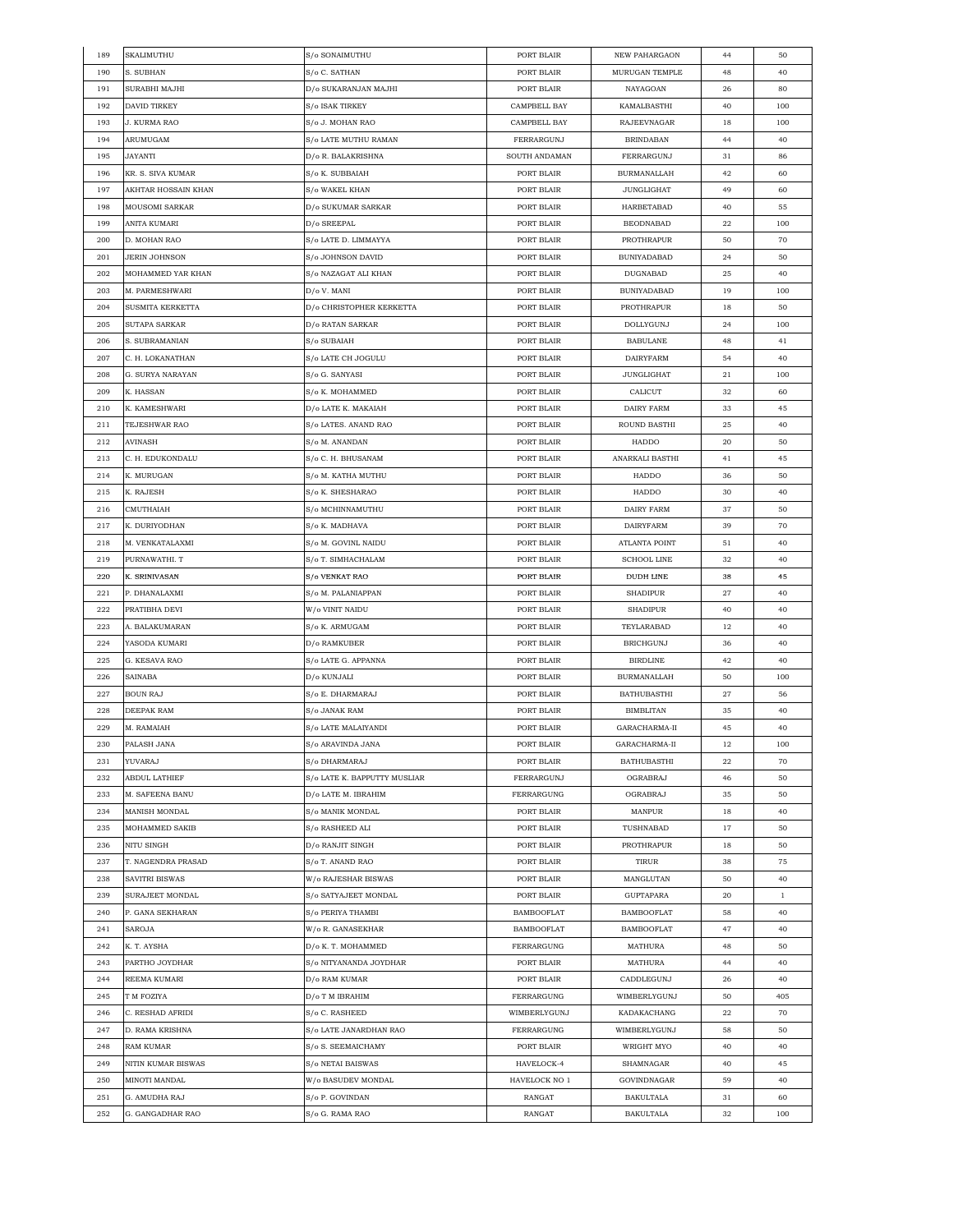| 253 | <b>GITA ROY</b>         | D/o LATE HARAN SARDAR         | PORT BLAIR        | <b>SHYAMKUND</b>     | 57          | 100 |
|-----|-------------------------|-------------------------------|-------------------|----------------------|-------------|-----|
| 254 | S. SOTHAMMA             | W/o S. ADHAIAH                | <b>RANGAT</b>     | <b>BAKULTALA</b>     | 48          | 40  |
| 255 | SOMNATH MAJI            | S/o SUKDEV MAJI               | <b>RANGAT</b>     | <b>SAKTIGARH</b>     | 51          | 85  |
| 256 | SUJITH HALDAR           | S/o MANORANJAN HALDAR         | <b>BAKULTALA</b>  | SHYAMKUND            | 34          | 90  |
| 257 | RABINDRA NATH MONDAL    | S/o SUREN MONDAL              | KADAMTALA         | KADAMTALA            | 39          | 40  |
| 258 | <b>BIMAL MONDAL</b>     | S/o LATE CHANDI CHARAN MONDAL | KADAMTALA         | KADAMTALA            | 49          | 100 |
| 259 | NILIMA BALA             | W/o NARAYAN BALA              | KADAMTALA         | KADAMTALA            | 43          | 40  |
| 260 | ASHA RANI BAIRAGI       | D/o GOUR BAIRAGI              | <b>BARADABLA</b>  | KALAPAHAR            | 21          | 50  |
| 261 | C. KALIAMAL             | W/o K. CHELLAIYA              | <b>MAYABUNDER</b> | TUGAPUR              | 61          | 40  |
| 262 | DEVLAL MONDAL           | S/o HARENDRANATH MONDAL       | MAYABUNDER        | TUGAPUR              | 35          | 75  |
|     |                         |                               | <b>MAYABUNDER</b> |                      |             |     |
| 263 | G. VIJAY                | S/o T. GOVIND RAJU            |                   | MAYABUNDER           | 23          | 50  |
| 264 | <b>GOKUL DAS</b>        | S/o SUDHIR DAS                | TUGAPUR           | <b>RUGAPUR NO 7</b>  | 43          | 40  |
| 265 | LORENG KULLU            | S/o SIMON KULLU               | MAYABUNDER        | RAMPUR               | 52          | 100 |
| 266 | <b>NAW SANDRELLA</b>    | D/o SAW WILLIAM               | MAYABUNDER        | MAYABUNDER           | 18          | 50  |
| 267 | NIRMAL DAS              | S/o RAKHAL CHDAS              | MAYABUNDER        | CHAINPUR             | 51          | 40  |
| 268 | S. GURU SARANYA         | D/o S. SRINIVASAN             | MAYABUNDER        | <b>DANAPUR</b>       | 26          | 45  |
| 269 | S. SATHYARAJ            | S/o M. SATHAIAH               | MAYABUNDER        | POKHADERA            | 23          | 50  |
| 270 | S. SIVAGAMI             | W/o SANKAR NARAYAN            | MAYABUNDER        | PUDUMADURAI          | 40          | 40  |
| 271 | SAW SAGAR               | S/o SAW MICHAEL               | MAYABUNDER        | KARMATANG            | 11          | 40  |
| 272 | SUNIL KUMAR             | S/o LATE M. B. PEMMAYYA       | MAYABUNDER        | LUCKNOW VILLAGE      | 38          | 40  |
| 273 | ASHALATA BISWAS         | W/o BIJAN BISWAS              | <b>DIGLIPUR</b>   | KALIPUR              | 40          | 40  |
| 274 | <b>BASUDEV BAROI</b>    | S/o BHAKTI BHUSAN BAROI       | <b>DIGLIPUR</b>   | <b>DURGAPUR</b>      | 55          | 60  |
| 275 | GANESH CHAKRABORTY      | S/o LATE PREMTOSH CHAKRABORTY | <b>DIGLIPUR</b>   | KALIPUR              | 33          | 70  |
| 276 | <b>GOUTAM ROY</b>       | S/o GOURANGA ROY              | <b>DIGLIPUR</b>   | AERIAL BAY           | 28          | 70  |
| 277 | HARIKAMAL DAS           | S/o SUDIP DAS                 | DIGLIPUR          | RK GRAM              | 23          | 70  |
| 278 | <b>MONIKA DAS</b>       | S/o SUDIP DAS                 | <b>DIGLIPUR</b>   | R.K. GRAM            | 25          | 70  |
| 279 | MONOJIT BISWAS          | S/o N. CHBISWAS               | <b>DIGLIPUR</b>   | SUBHASGRAM           | 48          | 100 |
|     |                         |                               |                   |                      |             |     |
| 280 | NAMITA DAS              | D/o MOTILAL DAS               | <b>DIGLIPUR</b>   | <b>COFFEE DERA</b>   | 30          | 70  |
| 281 | NIMAI CHDAS             | S/o JOGENDRA DAS              | DIGLIPUR          | GANDHINAGAR          | 58          | 40  |
| 282 | PRASANJIT DAS           | S/o SUDIP DAS                 | DIGLIPUR          | RK GRAM              | 19          | 50  |
| 283 | PROVASH DAS             | S/o MAKAN CHANDRA DAS         | <b>DIGLIPUR</b>   | KALIPUR              | 39          | 70  |
| 284 | SUMOTI DAS              | W/o JOGESHWAR DAS             | <b>DILGIPUR</b>   | GANESHNAGAR          | 37          | 40  |
| 285 | <b>BASANTI MAZUMDER</b> | D/o NIRMAL MAZUMDER           | RANGAT            | <b>BETAPUR</b>       | 30          | 40  |
| 286 | <b>SUKUMAR MISTRY</b>   | S/o SADHAN MISTRY             | NIMBUTALA         | GOVINDAPUR           | 43          | 40  |
| 287 | RAMJIBAN BHAKTA         | S/o LATE SATISH CH. BHAKTA    | DUKENAGAR         | SWADESH NAGAR        | 46          | 40  |
| 288 | PHOOL JENSE             | S/o LATE GUNSI KERKETTA       | RANGAT            | <b>SIVAPURAM</b>     | 49          | 40  |
| 289 | R. MANOJ KUMAR          | S/o V. RAGHUNATHAM            | BILLYGROUND       | HARINAGAR            | 37          | 50  |
| 290 | RAHUL BAROI             | S/o NIRANJAN BAROI            | BILLYGROUND       | SWADESH NAGAR        | 16          | 60  |
| 291 | MANOJ SURIN             | S/o BIRSIUS SURIN             | NIMBUDERA         | NIMBUDERA            | 36          | 40  |
| 292 | VISHAL KUJUR            | S/o DILIP KUJUR               | BILLYGROUND       | <b>BETAPUR</b>       | 10          | 100 |
| 293 | <b>FULMALA BISWAS</b>   | S/o BIKASH BISWAS             | <b>DIGLIPUR</b>   | <b>JAGANNATHDERA</b> | 33          | 50  |
| 294 | BIRSA TOPPO             | S/o LATESULEMAN TOPPO         | <b>DIGLIPUR</b>   | <b>KALIGHAT</b>      | 58          | 100 |
| 295 | <b>DIPALI SARDAR</b>    | W/o NIRANJAN SARDAR           | RANGAT            | <b>JANAKPUR</b>      | 48          | 60  |
| 296 | BIMAL CHAKRABORTHY      | S/o KRITISH CHAKRABORTHY      | RANGAT            | RANGAT               | 46          | 40  |
| 297 | <b>SUJOY SIKDAR</b>     | S/o LATE SUNIL SIKDAR         | RANGAT            | JANAKPUR             | 42          | 40  |
| 298 | RITA HALDER             | D/o NARAYAN HALDER            | RANGAT            | DASARATHPUR          | 36          | 50  |
| 299 | <b>REBBAN BISWAS</b>    | S/o LATE RIDAY BISWAS         | RANGAT            | SABARI               | 30          | 90  |
| 300 |                         |                               | RANGAT            | <b>JANAKPUR</b>      | 39          | 100 |
|     | AMIT HALDER             | S/o SANKAR HALDER             |                   |                      |             |     |
| 301 | A. ISWARI               | D/o LATEPALAGARSWAMY          | RANGAT            | RANGAT               | 34          | 40  |
| 302 | NIRMALA SORENG          | D/o LATEBIRSA SORENG          | RANGAT            | RANGAT               | 33          | 90  |
| 303 | GBALAKRISHNA            | S/o GNARAYAN RAO              | RANGAT            | NIMBUTALA            | 33          | 40  |
| 304 | <b>SUJATA HALDER</b>    | S/o BISWAJIT HALDER           | RANGAT            | RANGAT               | $\sqrt{27}$ | 75  |
| 305 | ELIZABETH KANDULNA      | D/o LATEMARCUS KANDULNA       | RANGAT            | RANGAT               | 57          | 40  |
| 306 | ALO DEY                 | W/o DULAL ROY                 | DIGLI PUR         | SITANAGAR            | 53          | 70  |
| 307 | AMAR MONDAL             | S/o AMULLYA MONDAL            | DIGLIPUR          | KISHORINAGAR         | 35          | 40  |
| 308 | ANJALI SAHA             | W/o SUBODH SAHA               | <b>DIGLIPUR</b>   | KHUDHIRAMPUR         | 51          | 40  |
| 309 | <b>BABSH BAIN</b>       | S/o BHANJAN BAIN              | <b>DIGLIPUR</b>   | <b>BADUR TIRKEY</b>  | 17          | 60  |
| 310 | <b>BHASKAR CHDAS</b>    | S/o KALIPADA DAS              | <b>DIGLIPUR</b>   | MADHUPUR             | 46          | 40  |
| 311 | <b>BINDU</b>            | D/o LATE P. G. RAVINDRAN      | DIGLIPUR          | KERALAPURAM          | 33          | 70  |
| 312 | C. MUTHU LAKSHMI        | D/o LATE A. CHELLAIAH         | DIGLIPUR          | SUBASHGRAM           | 28          | 100 |
| 313 | DEBASISH HALDER         | S/o DILIP HALDAR              | <b>DIGLIPUR</b>   | SHYAM NAGAR          | 26          | 100 |
| 314 | K. DHANAM               | D/o K. CHANDRANAN             | <b>DIGLIPUR</b>   | NAVIN NAGAR          | 34          | 40  |
| 315 | KHOKAN HALDER           | S/o LATE SRISTIDHAR HALDER    | <b>DIGLIPUR</b>   | SWARAJ NAGAR         | 41          | 70  |
|     |                         | S/o K. P. MONDAL              |                   |                      |             |     |
| 316 | LAXMAN MONDAL           |                               | <b>DIGLIPUR</b>   | LAXMIPUR             | 43          | 70  |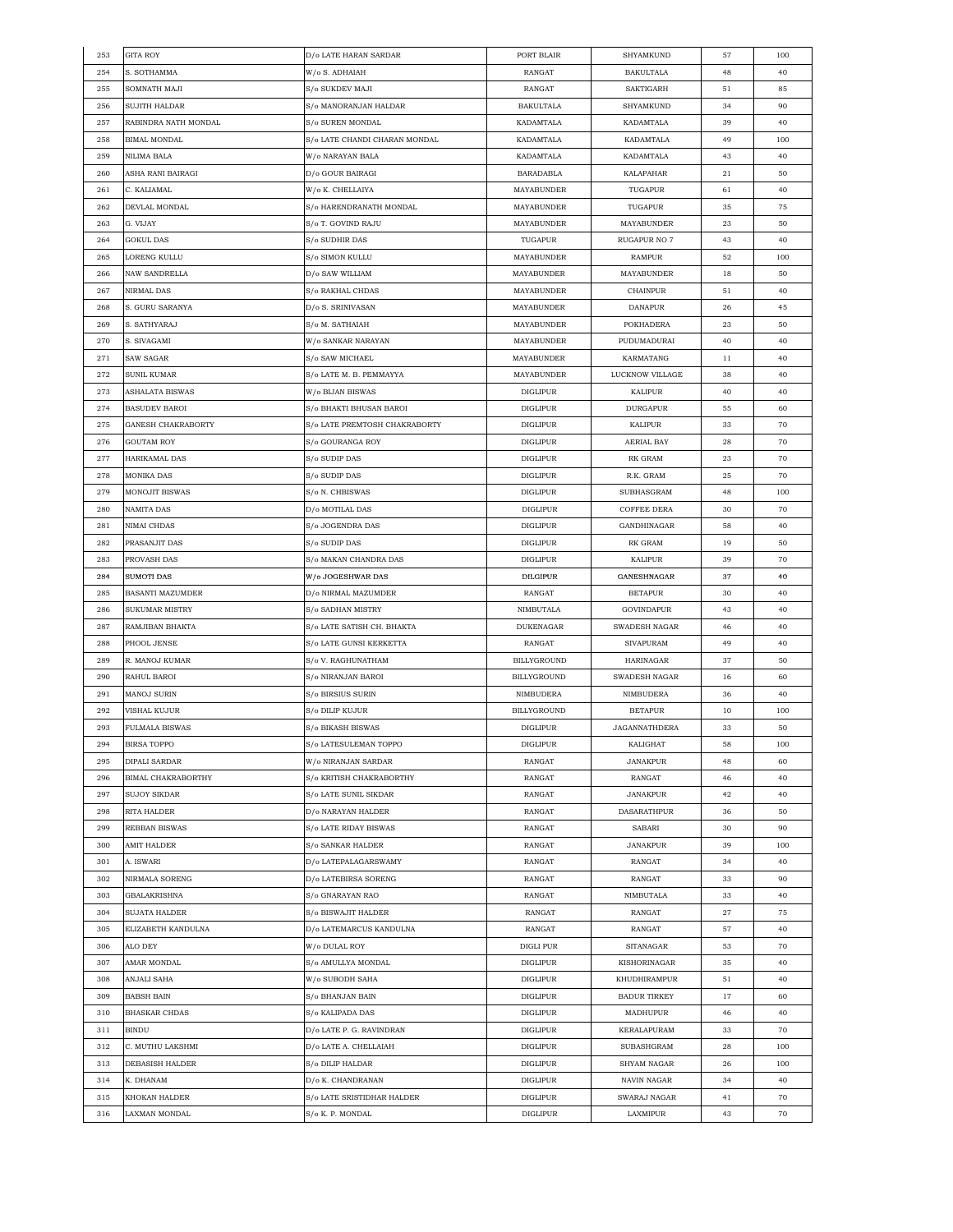| 317 | MONINDRA BAROI       | S/o LATE KINA RAMBAROI    | <b>DIGLIPUR</b>    | RABINDRAPALLY                 | 60 | 40  |
|-----|----------------------|---------------------------|--------------------|-------------------------------|----|-----|
| 318 | NIRANJAN MAZUMDAR    | S/o MOHINI MAZUMDAR       | <b>DIGLIPUR</b>    | LAXMIPUR                      | 41 | 40  |
| 319 | PARITOSH BEPARI      | S/o LATE HARALAL BEPARI   | <b>DIGLIPUR</b>    | SITANAGAR                     | 42 | 100 |
| 320 | PROBIN BISWAS        | S/o PROMOTHO BISWAS       | <b>DIGLIPUR</b>    | RADHANAGAR-II                 | 29 | 100 |
| 321 | RUPA DAS             | D/o RANJIT DAS            | <b>DIGLIPUR</b>    | DESHBANDHU GRAM               | 23 | 50  |
| 322 | SABITRI TIKADER      | W/o NARESH TIKADAR        | <b>DIGLIPUR</b>    | KHUDIRAMPUR                   | 53 | 40  |
| 323 | SHILABATI PAUL       | D/o LATE RAMJIBAN PAUL    | <b>DIGLIPUR</b>    | SUBASHGRAM                    | 38 | 40  |
| 324 | SUNIL KR. MONDAL     | S/o CHITTARANJAN MONDAL   | <b>DIGLIPUR</b>    | GANDHINAGAR                   | 33 | 50  |
| 325 | SUSHANTA MISTRY      | S/o SUNIL MISTRY          | <b>DIGLIPUR</b>    | PARANYARA                     | 38 | 100 |
| 326 | TAPAN GHARAMI        | S/o SATISH GHARAMI        | <b>DIGLIPUR</b>    | <b>SUBASH GRAM</b>            | 38 | 70  |
| 327 | AMIT MONDAL          | S/o LATE NERUPADA MONDAL  | <b>NEIL ISLAND</b> | NEIL ISLAND                   | 27 | 90  |
| 328 | MOHDSHAHID HUSSAIN   | S/o SAMMED ALI            | PORT BLAIR         | RANCHI BASTHI                 | 12 | 90  |
|     |                      |                           |                    |                               |    |     |
| 329 | ATANU KUMAR HAWLADER | S/o AJIT KR. HAWLADER     | PORT BLAIR         | MINNIE BAY                    | 21 | 40  |
| 330 | V. RAJESH            | S/o V. ANAND RAO          | PORT BLAIR         | PORT BLAIR                    | 27 | 90  |
| 331 | S. SRILAXMI          | D/o S. BABU RAO           | PORT BLAIR         | <b>BROOKSHABAD</b>            | 41 | 100 |
| 332 | ABDUL LASKAR         | S/o MUSLAM LASKAR         | PORT BLAIR         | PREM NAGAR                    | 49 | 70  |
| 333 | SERONIUS EKKA        | S/o PHILIP EKKA           | PORT BLAIR         | <b>SCHOOLINE</b>              | 38 | 70  |
| 334 | ASSINA               | D/o LATE ABDUL REHMAN     | MANNARGHAT         | MALAPURAM                     | 27 | 60  |
| 335 | K. KALAIYARASI       | W/o NAGARAJAN             | <b>BAMBOOFLAT</b>  | <b>BAMBOOFLAT</b>             | 43 | 40  |
| 336 | NISHA KUMARI         | D/o SUKRA PAHAN           | HUTBAY             | <b>HUT BAY</b>                | 24 | 55  |
| 337 | AMISHA MAJHI         | D/o ASHIM MAJHI           | PORT BLAIR         | <b>SHADIPUR</b>               | 19 | 100 |
| 338 | MOHAN KUMAR          | S/o D. SUBRAMANIAM        | PORT BLAIR         | <b>BATHUBASTHI</b>            | 40 | 90  |
| 339 | PRIYANKA THAKUR      | S/o JAYANTA THAKUR        | <b>MAYABUNDER</b>  | TUGAPUR                       | 27 | 60  |
| 340 | <b>MIHIR BISWAS</b>  | S/o DEBASHIS BISWAS       | PORT BLAIR         | <b>RANGAT BAY</b>             | 22 | 45  |
| 341 | PRABHASH MALLICK     | S/o LATE P. K. MALLICK    | RANGAT             | NIMBUTALA                     | 62 | 60  |
| 342 | DOMINIC              | S/o MATHEW                | CAR NICOBAR        | SAWAI VILLAGE                 | 44 | 100 |
| 343 | SELVAM               | S/o LATE BOSE             | PORT BLAIR         | <b>SHADIPUR</b>               | 24 | 100 |
| 344 | V. AYYAPPAN          | S/o PVIJAYAKUMAR          | PORT BLAIR         | CALICUT                       | 32 | 40  |
| 345 | A. YUSUFF            | S/o LATE ABDUL SUBHAN     | PORT BLAIR         | PHOENIX BAY                   | 53 | 40  |
| 346 | ARUN KUMAR R         | S/o LATE D. R. MANICKAM   | PORT BLAIR         | <b>DAIRYFARM</b>              | 39 | 50  |
| 347 | ASHA RABANI          | D/o M. ROBERT             | PORT BLAIR         | ATLANTA POINT                 | 34 | 60  |
| 348 | B. MURUGAN           | S/o PALSAMY               | PORT BLAIR         | PHONGY CHANG                  | 47 | 57  |
| 349 | BASANT KR. RAJVANSHI | S/o BHOLA RAJYANSHI       | PORT BLAIR         | SOUTH POINT                   | 34 | 100 |
| 350 | D. JAGGA RAO         | S/o LATE DRAMU NAIDU      | PORT BLAIR         | PATHAR GUDDA                  | 52 | 40  |
| 351 | D. GIRI BABU         | S/o D. PARAMESHWARI       | PORT BLAIR         | DAIRY FARM                    | 21 | 45  |
| 352 | DHANAN JOY SAHA      | S/o LATE SAMBHU NATH SAHA | PORT BLAIR         | PHONGYCHAUNG                  | 45 | 90  |
| 353 | GAYATRI PANDEY       | W/o RAVI SHANKAR PANDEY   | PORT BLAIR         | HADDO                         | 55 | 40  |
| 354 | . ROHIT              | S/o IGOVINDA APPA RAO     | PORT BLAIR         | <b>BIRDLANE</b>               | 13 | 40  |
| 355 | ISRIEAL              | S/o DKONDAIAH             | PORT BLAIR         | DELANIPUR                     | 31 | 100 |
| 356 | V. GANGESHWARI       | W/o V. PAPA RAO           | PORT BLAIR         | <b>SHADIPUR</b>               | 27 | 100 |
|     | M. BALAMURUGAN       |                           | PORT BLAIR         |                               |    | 50  |
| 357 | MS. AMAYA MUTHU      | S/o MUTHAIAH              | PORT BLAIR         | <b>SHADIPUR</b><br>PREM NAGAR | 31 |     |
| 358 |                      | S/o SMUNIYANDI            |                    |                               | 23 | 45  |
| 359 | MEENAKSHI            | D/o LATE K. VENUGOPAL     | PORT BLAIR         | <b>SHADIPUR</b>               | 37 | 40  |
| 360 | MURLIDHARAN          | S/o LATE APPUKKUTAN       | PORT BLAIR         | <b>MANNAR GHAT</b>            | 37 | 45  |
| 361 | PBHASKAR RAO         | S/o LATEJAGANNI KULU      | PORT BLAIR         | <b>DAIRYFARM</b>              | 41 | 40  |
| 362 | P. VENKATESHWAR RAO  | S/o LATE P. KANNAIAH      | PORT BLAIR         | <b>NEW PAHARGOAN</b>          | 42 | 60  |
| 363 | R. MUNNIA SWAMY      | S/o SRAMAN                | PORT BLAIR         | <b>BROOKSHABAD</b>            | 25 | 100 |
| 364 | R. SELVAM            | S/o SRAMAIAH              | PORT BLAIR         | PREM NAGAR                    | 63 | 50  |
| 365 | R. VIJAY LAXMI       | D/o M. RAJU               | PORT BLAIR         | <b>JAWAHAR CLONONY</b>        | 37 | 50  |
| 366 | RAHIMAN BEGUM        | W/o AZAD ALI              | PORT BLAIR         | <b>SHADIPUR</b>               | 36 | 45  |
| 367 | RAVI TEJA            | S/o TSUNDER RAO           | PORT BLAIR         | <b>SHADIPUR</b>               | 33 | 40  |
| 368 | RONAK ALI            | S/o LATE SADIQUE ALI      | PORT BLAIR         | PHOENIX BAY                   | 62 | 40  |
| 369 | S. STELLA MARRY      | D/o K. SSELVARAJ          | PORT BLAIR         | <b>BHADUR LANE</b>            | 32 | 50  |
| 370 | S. SURAJ             | S/o LATE PSUBRAMANI       | PORT BLAIR         | <b>JUNGLIGHAT</b>             | 22 | 70  |
| 371 | SABTRI DAS           | D/o B. C. DAS             | <b>NEIL ISLAND</b> | <b>NEIL ISLAND</b>            | 36 | 70  |
| 372 | VARALAKSHMI          | S/o LATE DEVDU            | PORT BLAIR         | ANARKALI                      | 23 | 100 |
| 373 | M. VIJAY LAXMI       | D/o M. RAMA CHANDRA RAO   | PORT BLAIR         | DAIRY FARM                    | 41 | 40  |
| 374 | ASHA DAS             | W/o MADHAI DAS            | PORT BLAIR         | JUNGLIGHAT                    | 46 | 54  |
| 375 | DEVKUMAR SARKAR      | S/o HAREN SARKAR          | PORT BLAIR         | GARACHARMA                    | 48 | 40  |
| 376 | PRIYANKA ROY         | D/o PRASANTA ROY          | PORT BLAIR         | DOLLYGUNJ                     | 18 | 45  |
| 377 | T. KANCHANA          | D/o LATE TRAMA RAO        | PORT BLAIR         | HADDO                         | 31 | 57  |
| 378 | V. SRI LAXMI         | S/o V. DHARMA RAJU        | PORT BLAIR         | DAIRY FARM                    | 37 | 80  |
| 379 | ANIMESH TALUKDER     | S/o ANIL TALUKDER         | PORT BLAIR         | <b>JUNGLIGHAT</b>             | 20 | 40  |
| 380 | G. SELVI             | W/o G. MANI               | PORT BLAIR         | HADDO                         | 48 | 80  |
|     |                      |                           |                    |                               |    |     |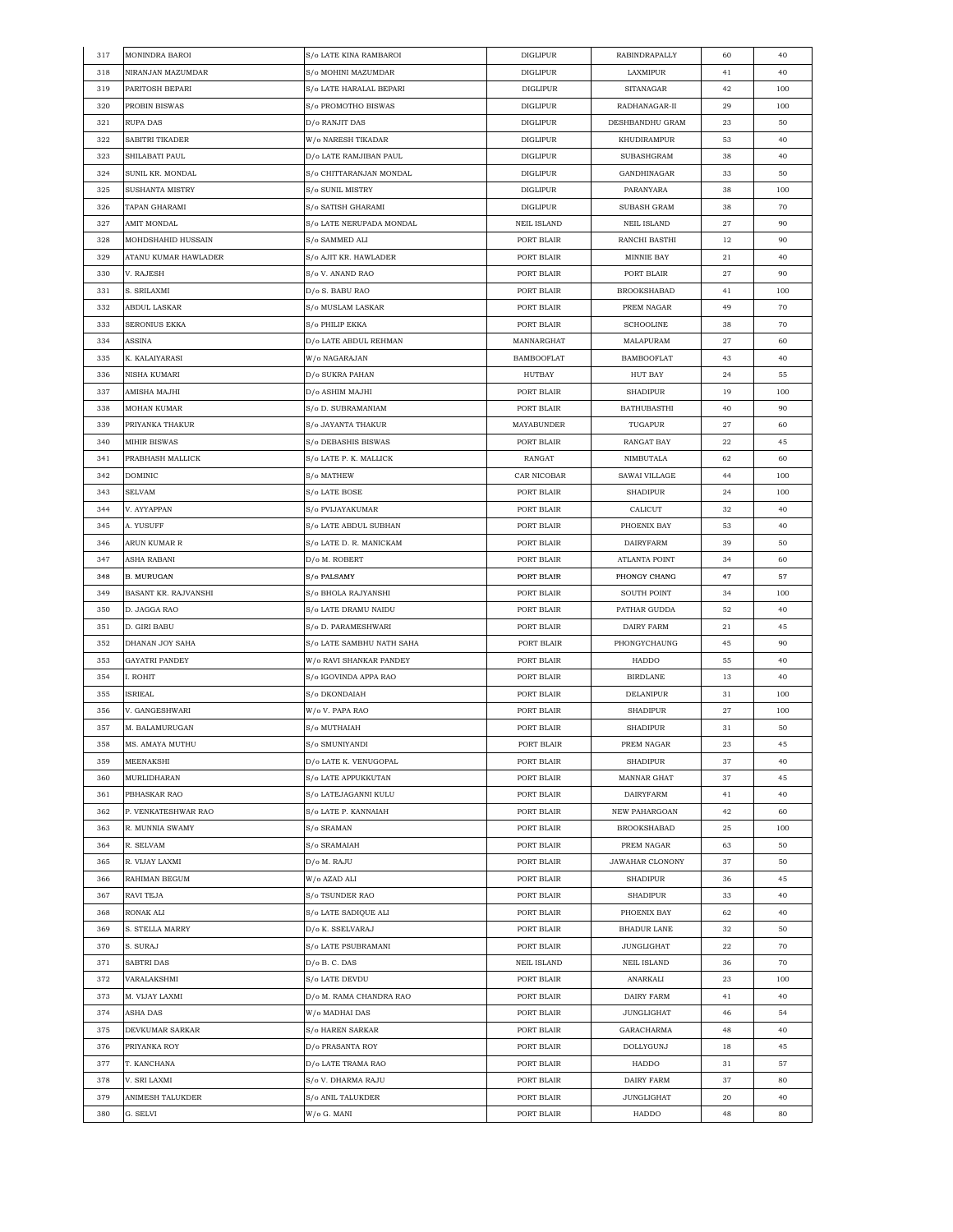| 381 | M. BHASKAR RAO          | S/o M. DAMODHARAN        | PORT BLAIR         | HADDO               | 18 | 100 |
|-----|-------------------------|--------------------------|--------------------|---------------------|----|-----|
| 382 | T. HARI KRISHNA         | S/o T. GOPINATH          | PORT BLAIR         | CHATHAM             | 29 | 45  |
| 383 | T. SYAMA SUNDER RAO     | S/o T. KRISHNA RAO       | PORT BLAIR         | HADDO               | 37 | 40  |
| 384 | K. MUTHUKUMAR           | S/o KANAGARAJ            | PORT BLAIR         | HADDO               | 60 | 70  |
| 385 | ANIMA MINJ              | W/o SANJOY BURH          | PORT BLAIR         | NEW PAHARGOAN       | 36 | 40  |
| 386 | <b>BIJOY LUKE</b>       | S/o C. LUCOSE            | PORT BLAIR         | DOLLYGUNJ           | 28 | 100 |
| 387 | R. RAJ KUMAR            | S/o M. RAJENDRAN         | PORT BLAIR         | <b>MINI BAY</b>     | 27 | 100 |
| 388 | RITESH SAHA             | S/o B. K. SAHA           | PORT BLAIR         | PHOENIX BAY         | 44 | 40  |
| 389 | PNIKIL                  | S/o PJOGA RAO            | PORT BLAIR         | PREM NAGAR          | 15 | 50  |
| 390 | JAHANARA BIBI           | W/o KUTUBUDDIN MONDAL    | PORT BLAIR         | <b>DAIRYFARM</b>    | 33 | 40  |
| 391 | JACSON KUJUR            | S/o FILMON KUJUR         | PORT BLAIR         | KAMRAJNAGAR         | 20 | 68  |
|     |                         |                          |                    |                     |    |     |
| 392 | KALAIVANAN              | S/o AARUNTHARANATHAN     | PORT BLAIR         | DOLLYGUNJ           | 34 | 80  |
| 393 | MOHAN CHANDRA GHORAI    | S/o ALOK GHORAI          | PORT BLAIR         | <b>JUNGLIGHAT</b>   | 33 | 80  |
| 394 | SAYED HUSSAIN MIYAN     | S/o LATE SAYED H PERA    | ABERDEEN BAZAAR    | A/BAZAR             | 41 | 40  |
| 395 | E. UDAYA KUMAR          | S/o ELUMALAI             | PORT BLAIR         | HADDO               | 42 | 90  |
| 396 | MANOJ BISWAS            | S/o MAGANTHRA BISWAS     | PORT BLAIR         | <b>BATHU BASTHI</b> | 37 | 40  |
| 397 | <b>BALJEET KAUR</b>     | S/o BAKHISH SINGH        | PORT BLAIR         | <b>BRICHGUNJ</b>    | 45 | 70  |
| 398 | SAHJADI BANU            | D/o AZAZ AHMED           | PORT BLAIR         | <b>GARACHARMS</b>   | 15 | 40  |
| 399 | <b>HARSH TOPPO</b>      | S/o SUNIL KUMAR TOPPO    | PORT BLAIR         | <b>BIRDLANE</b>     | 17 | 50  |
| 400 | K. CHINNAKARUPPAN       | S/o LATE KATTAIYAN       | PORT BLAIR         | <b>BATHUBASTHI</b>  | 55 | 60  |
| 401 | KANTA MINJ              | D/o AMBRUS MINJ          | PORT BLAIR         | <b>SIPPIGHAT</b>    | 31 | 70  |
| 402 | M. SATISH KUMAR         | S/o K. MARI              | PORT BLAIR         | <b>BATHUBASTHI</b>  | 28 | 60  |
| 403 | NIRMAL BARMAN           | S/o LATE MANMATHA BARMAN | PORT BLAIR         | <b>BATHUBASTI</b>   | 48 | 100 |
| 404 | RAJ DEBNATH             | S/o TARAK DEBNATH        | PORT BLAIR         | GARACHARMA          | 14 | 100 |
| 405 | RATAN BISWAS            | S/o SURJA BISWAS         | PORT BLAIR         | SITANAGAR           | 34 | 75  |
| 406 | ANNA TOPPO              | W/o BRISUS PANNA         | PORT BLAIR         | PROTHRAPUR          | 49 | 40  |
| 407 | MADHU WATI              | W/o LATE KESHU LALL      | PORT BLAIR         | <b>BIRD LINE</b>    | 41 | 40  |
| 408 | MIRAJ KHAN              | S/o RAJABUL KHAN         | PORT BLAIR         | <b>SIPPIGHAT</b>    | 14 | 70  |
| 409 | SHAMLI DAS              | W/o AMAR SINGH           | PORT BLAIR         | <b>SIPPIGHAT</b>    | 37 | 68  |
|     |                         |                          |                    |                     |    | 100 |
| 410 | A. JOTHI                | D/o ANAND RAJ            | PORT BLAIR         | <b>BATHU BASTI</b>  | 20 |     |
| 411 | ANTHRESIA TIRKEY        | W/o KORNELIUS BECK       | WANDOOR            | MAYMO               | 47 | 40  |
| 412 | <b>BALARAM SIL</b>      | S/o LATE SURYA KANTA SIL | PORT BLAIR         | HASMATABAD          | 52 | 88  |
| 413 | MAYA RANI SINGH         | W/o JEETENDRA KUMAR      | FERRARGUNJ         | <b>GUPTA PARA</b>   | 49 | 100 |
| 414 | MANOHAR LALL            | S/o LATE BANWARI LALL    | PORT BLAIR         | HUMFRYGUNJ          | 47 | 60  |
| 415 | SADIP MANDAL            | S/o LATE UKIN MANDAL     | FARRAGUNJ          | NEW WANDOOR         | 38 | 70  |
| 416 | NABIN SUTRADHAR         | S/o NIRANJAN SUTRADHAR   | FARRAGUNJ          | <b>GUPTAPARA</b>    | 46 | 70  |
| 417 | ANSIDHA BANU            | D/o ABDUL QUADER         | PORT BLAIR         | MITHAKHARI          | 16 | 60  |
| 418 | <b>FATIMA</b>           | W/o MOHAMMED ALI         | FARRAGUNJ          | NAMUNAGHAR          | 60 | 75  |
| 419 | <b>KAMALAM</b>          | W/o SELVARAJ             | FARRAGUNJ          | NAMUNAGHAR          | 62 | 40  |
| 420 | S. AMLA                 | D/o SELVA RAJ            | FARRAGUNJ          | NAMUNAGHAR          | 29 | 60  |
| 421 | SAZIA KARIM             | S/o ABDUL KARIM          | PORT BLAIR         | MITHA KHARI         | 14 | 40  |
| 422 | ANJALI KAWA             | S/o AUGUSTIN KAWA        | <b>BAMBOOFLAT</b>  | <b>DUNDAS POINT</b> | 12 | 90  |
| 423 | TEFIL KERKETTA          | S/o RAFILKER KERKETTA    | FERRARGUNJ         | NAMUNAGHAR          | 56 | 50  |
| 424 | J. JAGANNADHAM          | S/o LATE J. YARRANNA     | <b>BAMBOOFLAT</b>  | SHOREPOINT          | 49 | 40  |
| 425 | ABDUL GAFOOR            | S/o T. T. MOHAMMED       | STEWARTGUNJ        | AZAD NAGAR          | 37 | 90  |
| 426 | <b>B. HEMANTH KUMAR</b> | S/o B. APPA RAO          | <b>BAMBOOFLAT</b>  | <b>BAMBOO FLAT</b>  | 21 | 100 |
| 427 | <b>BHUBUNESHWARI</b>    | W/o MARI KANNU           | CHUNNA BASTHI      | NORTH BAY           | 56 | 40  |
| 428 | C. H. THULASAMMA        | D/o LATE DANESH          | NORTHBAY           | CHUNNA BASTHI       | 34 | 55  |
| 429 | D. KAMESHWAR RAO        | S/o D. VARESH            | <b>BAMBOOFLAT</b>  | PANIGHAT            | 34 | 45  |
| 430 | HAZARA BIBI             | D/o LATE ISTIKAR ALI     | WIMBERLYGUNJ       | <b>HOPETOWN</b>     | 30 | 50  |
| 431 | K. ALAGU                | S/o KARUPPIAH            | <b>BAMBOOFLAT</b>  | <b>BAMBOOFLAT</b>   | 58 | 40  |
| 432 | K. RATNALAMMA           | W/o KRISHNA RAO          | <b>BAMBOOFLAT</b>  | <b>BAMBOOFLAT</b>   | 63 | 70  |
| 433 | P. K. ABDUL AZIZ        | S/o P. K. MOHAMMED       | WIMBERLYGUNJ       | W/GUNJ              | 42 | 40  |
| 434 | L. SUNITHA KUMARI       | D/o RAVINDER LALL        | WIMBERLYGUNJ       | MANNARGHAT          | 42 | 60  |
|     |                         |                          |                    | <b>HOPETOWN</b>     |    | 50  |
| 435 | NARSINGH RAO            | S/o G. ACHAYA            | <b>BAMBOOFLAT</b>  |                     | 47 |     |
| 436 | P. T. NASEAFA           | D/o P. T. SAIDALI        | WIMBERLYGUNJ       | WIMBERLYGUNJ        | 26 | 40  |
| 437 | R. VINOD                | S/o R. MOHAN RAO         | <b>BAMBOOFLAT</b>  | <b>SHORE POINT</b>  | 22 | 40  |
| 438 | SARASWATI KUMARI        | S/o RANTHU MAJHI         | BAMBOO FLAT        | <b>BAMBOO FLAT</b>  | 23 | 50  |
| 439 | T. POORNAWATI           | W/o LATE T. SARTAIAH     | <b>BAMBOOFLAT</b>  | NAYABASTI           | 48 | 100 |
| 440 | T. DIVYA                | D/o STHIRUKUMAR          | BAMBOOFLAT         | SHORE POINT         | 12 | 50  |
| 441 | V. SWAPNA RAJAN         | D/o VARDARAJAN           | <b>BAMBOOFLAT</b>  | <b>HOPETOWN</b>     | 35 | 50  |
| 442 | V. VIKRAM               | S/o VARDHARAJ            | <b>BAMBOOFLAT</b>  | <b>HOPETWON</b>     | 30 | 100 |
| 443 | P. HEMAVATHI            | S/o PRUSKESHULU          | <b>BAMBOOFLAT</b>  | <b>SHORE POINT</b>  | 28 | 60  |
| 444 | M. VENKAT               | S/o LATE MUNIYANDI       | <b>BAMBOO FLAT</b> | <b>SHORE POINT</b>  | 60 | 77  |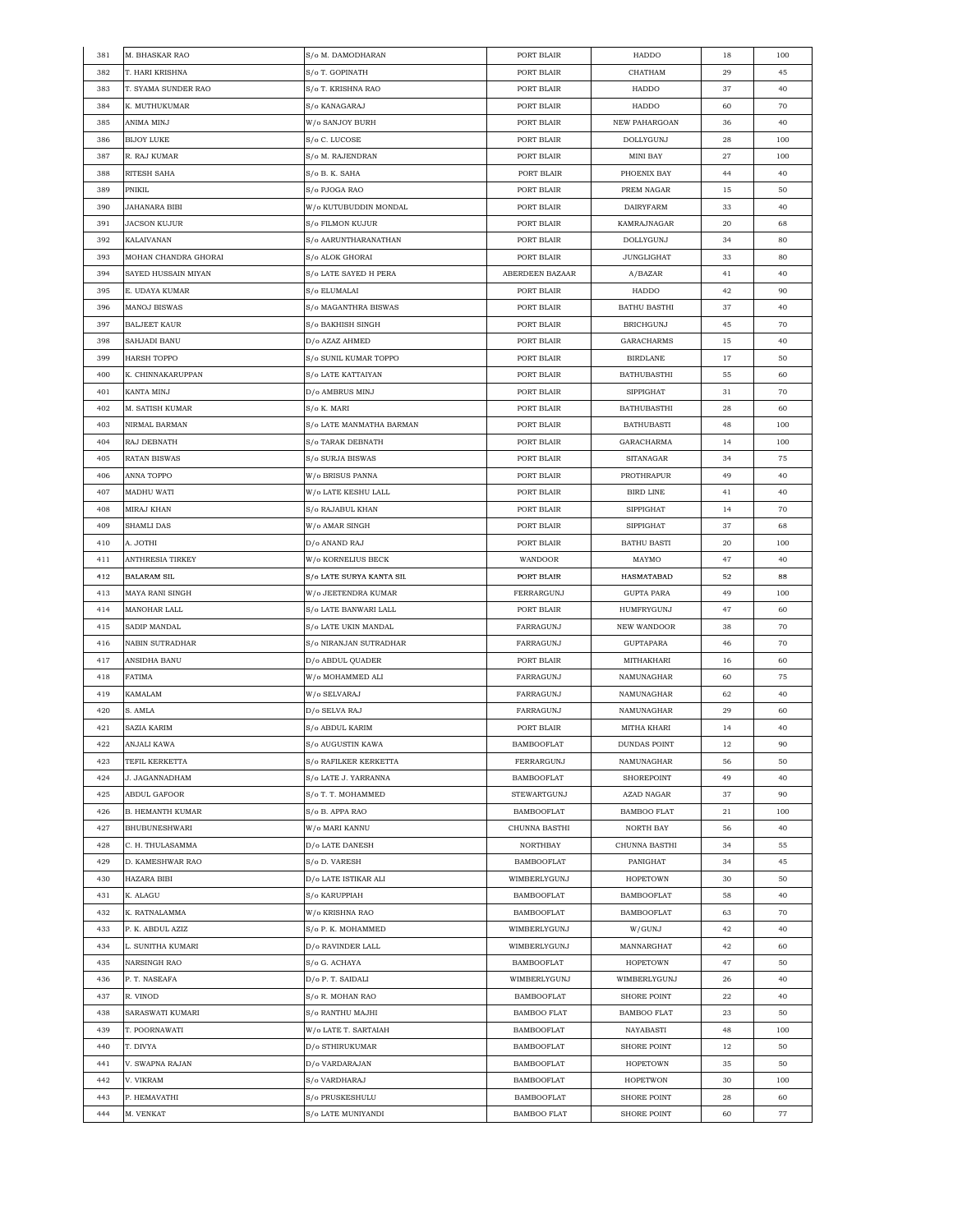| 445 | REHANATH BIBI          | W/o MOHAMMED RAFIQUE        | WIMBERLYGUNJ       | GOVINDPURAM        | 33 | 40  |
|-----|------------------------|-----------------------------|--------------------|--------------------|----|-----|
| 446 | P. SIVA SARAN          | S/o PVISWANADHAM            | <b>BAMBOO FLAT</b> | <b>SHORE POINT</b> | 17 | 40  |
| 447 | M. LAXMI PRASANNA      | D/o MJYOTHI                 | <b>BAMBOO FLAT</b> | <b>SHORE POINT</b> | 9  | 90  |
| 448 | <b>HAMZA KHALID</b>    | S/o LATE THAHIR BHAI        | <b>BAMBOO FLAT</b> | HOPE TOWN          | 25 | 60  |
| 449 | FARBIN RIZAL           | S/o TEJ PRASAD RIZAL        | PORT BLAIR         | OGRABRANJ          | 15 | 50  |
| 450 | SHEELA BISWAS          | D/o BIREN BISWAS            | PORT BLAIR         | NIMBUBAGICHA       | 37 | 40  |
| 451 | MITTALI GANGULY        | D/o SUSHANTA GANGULY        | PORT BLAIR         | CHOULDHARI         | 25 | 70  |
| 452 | SHILPA DHALI           | S/o BARUN DHALI             | PORT BLAIR         | CHOULDARI          | 22 | 80  |
| 453 | AMBIKA                 | D/o PUSHPARAJAN             | WIMBERLYGUNJ       | WIMBERLYGUNJ       | 32 | 100 |
| 454 | JAFFAR ALI             | S/o ABDUL LATIF             | WIMBERLYGUNJ       | MANNARGHAT         | 41 | 87  |
| 455 | <b>KAMRUNISHA</b>      | S/o P. P. ABDUL RAHMAN      | WIMBERLYGUNJ       | MANNARGHAT         | 39 | 70  |
| 456 | <b>MSHAHEENA BIBI</b>  | S/o M. HANEEFA              | WIMBERLYGUNJ       | STEWARTGUNJ        | 21 | 40  |
| 457 | P. SAINA MOL           | D/o P. MOHAMMED             | WIMBERLYGUNJ       | WIMBERLYGUNJ       | 31 | 70  |
| 458 | SANDEEP TOPPO          | S/o MUKTI TOPPO             | FERRARGUNJ         | <b>BRINDAVAN</b>   | 32 | 40  |
|     |                        |                             |                    |                    |    | 80  |
| 459 | <b>BIPUL CHSARKAR</b>  | S/o BIDHAN CHSARKAR         | HUT BAY            | HUT BAY            | 38 |     |
| 460 | NAYANI BAIN            | S/o SUSHIL BAIN             | R K PUR            | L/ANDAMAN          | 23 | 50  |
| 461 | JUTIKA HAWLADAR        | S/o AMAL HAWLADAR           | R K PUR            | <b>HUT BAY</b>     | 25 | 50  |
| 462 | NITESH MONDAL          | S/o DEBASHISH MONDAL        | R K PUR            | HUT BAY            | 17 | 50  |
| 463 | K. SARITA              | S/o K. VAIKUNTA RAO         | <b>HUTBAY</b>      | ORGI TIKRY         | 20 | 70  |
| 464 | M. DEVA RAJU           | S/o LATE M. SREE RAMLU      | HUT BAY            | HUT BAY            | 37 | 40  |
| 465 | S. SATYANARAYAN        | S/o S. CHANDRAIAH           | HUTBAY             | <b>FARM TIRKEY</b> | 35 | 50  |
| 466 | SAURABH KABIRAJ        | S/o SEKAR KABIRAJ           | <b>DIGLIPUR</b>    | SITANAGAR          | 20 | 40  |
| 467 | UDAY MONDAL            | S/o NARAYAN MONDAL          | <b>DIGLIPUR</b>    | NABEENNAGAR        | 21 | 42  |
| 468 | <b>AKASH BISWAS</b>    | S/o PULIN BISWAS            | <b>DIGLIPUR</b>    | SUBHASGRAM         | 13 | 70  |
| 469 | ROJA DURGA RANI        | D/o L. SAI BABU             | DIGLIPUR           | NABAGRAM           | 24 | 60  |
| 470 | <b>ITI DAS</b>         | D/o BANKIM DAS              | <b>DIGLIPUR</b>    | LAMBAPAHAR         | 15 | 60  |
| 471 | ISHA BISWAS            | D/o NIHAR RANJAN BISWAS     | <b>DIGLIPUR</b>    | R.K. GRAM          | 12 | 60  |
| 472 | RONOJIT DAS            | S/o RITON DAS               | <b>DIGLIPUR</b>    | R.K. GRAM          | 12 | 100 |
| 473 | NIMAI MANDAL           | S/o TARAPADA MANDAL         | <b>DIGLIPUR</b>    | PASCHIMSAGAR       | 30 | 45  |
| 474 | KAKAN DAS              | S/o JAGDESH DAS             | DIGLIPUR           | SAGARDEEP          | 45 | 45  |
| 475 | SURAJIT DAS            | S/o LATE SUBHAS DAS         | <b>DIGLIPUR</b>    | MADUPUR            | 24 | 60  |
| 476 | ANISHA TOPNO           | D/o LATE AJIT TOPNO         | <b>BARATANG</b>    | <b>BARATANG</b>    | 14 | 100 |
| 477 | KANAGA MANI            | S/o KUPPA MUTHU             | <b>BARATANG</b>    | <b>BARATANG</b>    | 42 | 90  |
| 478 | PRETY TOPNO            | D/o LATE AJIT TOPNO         | BARATANG           | BARATANG           | 19 | 67  |
| 479 | TARUN KUMAR            | S/o M. BALRAJU              | BARATANG           | ORAL KATCHA        | 15 | 50  |
| 480 | PINKI KUMARI           | D/o MARCUS KERKETTA         | RANGAT             | PARNASHALA         | 34 | 40  |
| 481 | MAMTA HALDER           | W/o JAGADISH HALDER         | RANGAT             | RANGAT             | 56 | 40  |
| 482 | SANJAY KUMAR TIWARI    | S/o LATE RAMSEVAK TIWARI    | HAVELOCK           | GOVINDANAGAR       | 74 | 40  |
| 483 | SUMIT KUMAR BHADRA     | S/o SUSHIL BHADRA           | HAVELOCK           | GOVINDANAGAR       | 19 | 50  |
| 484 | B. RAMU                | S/o KANAIYA                 | PORT BLAIR         | OLD PAHARGOAN      | 54 | 70  |
| 485 | G. AKKUNAIDU           | S/o LATE G. BANGARAYYA      | PORT BLAIR         | PHOENIX BAY        | 54 | 40  |
| 486 | <b>HEMAVATI</b>        | $D/\mathrm{o}$ B. CHENNAIAH | PORT BLAIR         | NEAR RAJ NIWAS     | 37 | 60  |
| 487 | JUTHIKA HALDAR         | S/o DEV KUMAR SARKAR        | PORT BLAIR         | GARACHARMA         | 45 | 40  |
| 488 | MOHAMMED HANIF         | S/o MOHAMMED RAFIQUE        | PORT BLAIR         | <b>SHADIPUR</b>    | 33 | 45  |
| 489 | PRABEER KUMAR MANDAL   | S/o PRADEEP KRMANDAL        | PORT BLAIR         | HADDO              | 21 | 40  |
| 490 | SAJESH KUMAR           | S/o SANT SINGH              | <b>BEACHDERA</b>   | CADDLE GUNJ        | 40 | 40  |
| 491 | LIBNAS KINDO           | S/o LATE PUNAM KINDO        | FERRARGUNJ         | FERRARGUNJ         | 53 | 40  |
| 492 | MUN MUN BAIRAGI        | S/o NIRANJAN BAIRAGI        | PORT BLAIR         | PREM NAGAR         | 28 | 40  |
| 493 | C. K. SOMA RAJAN       | S/o C. K. KUNJU KUNJU       | PORT BLAIR         | GARACHARMA         | 45 | 60  |
| 494 | <b>GOMATHI ESWARI</b>  | D/o M. ABBAS                | PORT BLAIR         | TEYLERABAD         | 27 | 50  |
| 495 | K. GANGA RATHNAM       | D/o LATE K. KONDA RAO       | PORT BLAIR         | CALICUT            | 37 | 70  |
| 496 | K. SRINIVAS RAO        | S/o LATE K. KONDA RAO       | PORT BLAIR         | CALICUT            | 40 | 55  |
| 497 | K. V. SRINIVASA RAO    | S/o K. APPA RAO             | PORT BLAIR         | PATHAR GUDDA       | 37 | 50  |
|     |                        |                             |                    |                    |    |     |
| 498 | K. VIJAYA LAKSHMI      | D/o LATE K. KONDA RAO       | PORT BLAIR         | CALICUT            | 45 | 45  |
| 499 | P. PODUM PONNU         | W/o SALAGU                  | PORT BLAIR         | NEW PAHARGAON      | 36 | 70  |
| 500 | PRABHU DAYAL GURIA     | S/o LATE YALUB GUDIA        | PORT BLAIR         | PROTHRAPUR         | 57 | 40  |
| 501 | PRAJA                  | S/o PALSWAMY                | PORT BLAIR         | TEYLARABAD         | 44 | 50  |
| 502 | <b>BISWAJIT BISWAS</b> | S/o BUDHNATH BISWAS         | PORT BLAIR         | PREMNAGAR          | 17 | 71  |
| 503 | TAPAN MISTRY           | S/o BISHESWAR MISTRY        | PORT BLAIR         | GOALGHAR           | 38 | 80  |
| 504 | KANCHAN GURIA          | S/o LATE ROBERT GURIA       | PORT BLAIR         | BIRDLINE           | 47 | 43  |
| 505 | MUKESH DAS             | S/o LAXMAN DASS             | PORT BLAIR         | RANGACHANG         | 16 | 40  |
| 506 | TAZEEB BEGUM           | S/o NAZAKAT ALI KHAN        | PORT BLAIR         | ATLANTA POINT      | 52 | 71  |
| 507 | PANDI RAJ              | S/o LATE UDAY KUMAR         | PORT BLAIR         | GARACHARMA         | 29 | 40  |
| 508 | P. VELLASWAMY          | S/o T. PALANI               | PORT BLAIR         | ANARKALI           | 50 | 50  |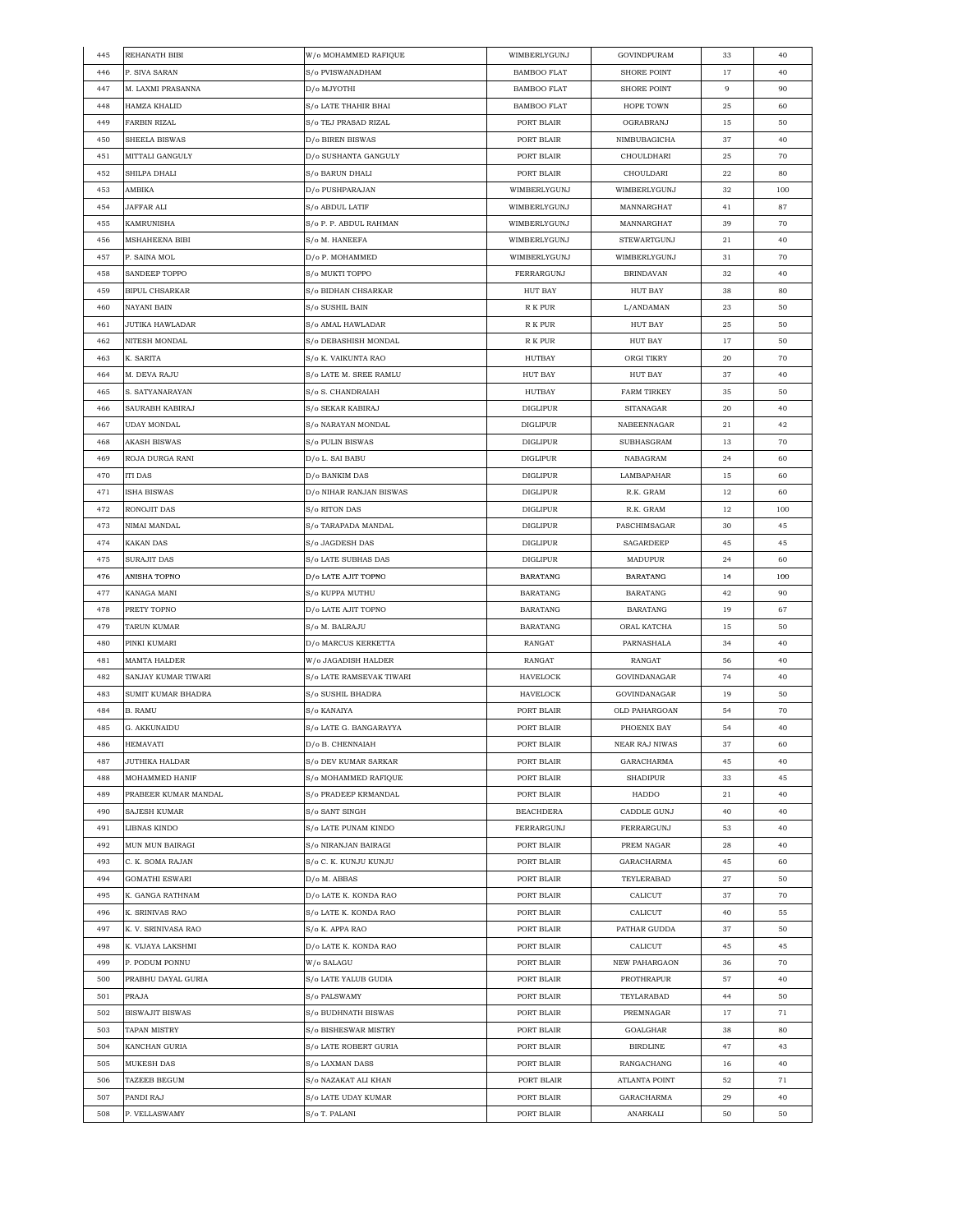| 509 | SAJJAN KUMAR SAINI        | S/o LATE RAMPRASAD SAINI | <b>BAMBOOFLAT</b> | <b>BAMBOOFLAT</b>   | 45 | 40  |
|-----|---------------------------|--------------------------|-------------------|---------------------|----|-----|
| 510 | B. ALBAKKA                | W/o MBABU                | PORT BLAIR        | <b>SOUTH POINT</b>  | 38 | 60  |
| 511 | MOHD. BADRUDDIN           | S/o MD LALDDIN           | PORT BLAIR        | ABERDEEN BAZAR      | 55 | 40  |
| 512 | R. KRISHNA                | S/o LATE RANGA SWAMY     | PORT BLAIR        | HADDO               | 82 | 40  |
| 513 | RENUKA DAS                | W/o JAGANNATH DAS        | PORT BLAIR        | <b>VIP ROAD</b>     | 55 | 40  |
| 514 | T. R. RAMACHANDRAN        | S/o THIRUVAIAH           | PORT BLAIR        | ABERDEEN BAZAAR     | 73 | 40  |
| 515 | V. MOHAN RAO              | S/o V. MUNNUSWAMY        | PORT BLAIR        | PHOENIX BAY         | 32 | 90  |
| 516 | V. RAMAKRISHNA            | S/o VAPPAL SWAMY         | PORT BLAIR        | PHOENIX BAY         | 60 | 100 |
| 517 | C. MURUGAN                | S/o CHOKKAIAH            | PORT BLAIR        | HADDO               | 27 | 40  |
| 518 | PUSHPA PRISCILLA          | D/o VIJAY PRASAD         | PORT BLAIR        | HADDO               | 25 | 100 |
| 519 | PRASANTA MONDAL           | S/o LATE S. N. MONDAL    | PORT BLAIR        | DOLLYGUNJ           | 44 | 55  |
| 520 | STELLA                    |                          | PORT BLAIR        | HADDO               | 23 | 100 |
|     |                           | D/o K. KUMAR             | PORT BLAIR        |                     |    |     |
| 521 | B. GEETA                  | S/o B. TATA RAO          |                   | HADDO               | 10 | 50  |
| 522 | P. RABIYA BIBI            | D/o P. MOOSA             | PORT BLAIR        | DAIRY FARM          | 44 | 50  |
| 523 | A. RAVI                   | S/o LATE ANDI            | NAYAGOAN          | <b>DUDHLINE</b>     | 49 | 70  |
| 524 | MURUGESAN                 | S/o SOLAIAPPAN           | PORT BLAIR        | NAYAGOAN            | 40 | 40  |
| 525 | NAZNEEN BEGUM             | D/o LATE BASHEER AHMED   | PORT BLAIR        | <b>SHADIPUR</b>     | 32 | 70  |
| 526 | M. PANCHAVARNAM           | D/0 MACHA KALAI          | PORT BLAIR        | PROTHRAPUR          | 27 | 50  |
| 527 | <b>MADAN MONDAL</b>       | S/o NARAYAN MONDAL       | PORT BLAIR        | PROTHRAPUR          | 38 | 40  |
| 528 | POONGODI                  | W/o RAVI CHANDRAN        | PORT BLAIR        | <b>AUSTINABAD</b>   | 46 | 40  |
| 529 | LAXMAN RAM                | S/o SOMRA RAM            | PORT BLAIR        | <b>BIRDLINE</b>     | 60 | 70  |
| 530 | SPONNALAGU                | D/o A SEVUGAN            | PORT BLAIR        | <b>AUSTINABAD</b>   | 30 | 50  |
| 531 | P. K. ALAGU               | S/o H. KARUPPAYYA        | PORT BLAIR        | GRACHARMA           | 5  | 45  |
| 532 | RAKESH MAJHI              | S/o BINOI MAJHI          | PORT BLAIR        | <b>BHATHUBASTI</b>  | 25 | 45  |
| 533 | SARASWATHI RAO            | W/o JAY NARAYAN          | PORT BLAIR        | <b>BATHUBASTHI</b>  | 35 | 40  |
| 534 | AMUDAVALLI                | W/o CHINNAIAH            | PORT BLAIR        | GARACHARMA          | 59 | 56  |
| 535 | PARESH KARMAKAR           | S/o BIREN KARMAKAR       | PORT BLAIR        | DOLLYGUNJ           | 43 | 75  |
| 536 | SAMIR MISTRY              | S/o LATE NIBARAN MISTRY  | PORT BLAIR        | GARACHARMA          | 31 | 50  |
| 537 | PRATIK LALL               | S/o AJEET KISHAN LALL    | PORT BLAIR        | GARACHARMA-II       | 32 | 55  |
| 538 | MOHD ZOAIB HASSAN         | S/o ABDUL HASSAN         | PORT BLAIR        | GARACHARMA-II       | 27 | 40  |
| 539 | JYOTHSNA MAJHI            | D/o SAHADEV MAJHI        | PORT BLAIR        | HERPETABAD          | 48 | 75  |
| 540 | PARIMAL MONDAL            | S/o BISWANATH MANDAL     | PORT BLAIR        | <b>BADMASPAHAR</b>  | 49 | 45  |
| 541 | SABIRA BIBI               | S/o RASHEED ALI          | PORT BLAIR        | TUSHNABAD           | 14 | 50  |
| 542 | A. MOIDEEN                | S/o M. ABDUL RAJAK       | <b>GUPTAPARA</b>  | MANGLUTAN           | 42 | 45  |
| 543 | GEETA ROY                 | D/o REBESHROY            | PORT BLAIR        | GUPTAPARA           | 20 | 100 |
| 544 | REETA ROY                 | D/o REBESHROY            | PORT BLAIR        | GUPTAPARA           | 21 | 100 |
| 545 | <b>B. SYAM SUNDER RAO</b> | S/o B. LAXMI NARAYAN     | <b>BAMBOOFLAT</b> | <b>BAMBOOFLAT</b>   | 64 | 40  |
| 546 | BUDHNI LAKRA              | D/o BALU RAM LAKRA       | FERRARGUNG        | KADAKACHANG         | 33 | 40  |
| 547 | CHITTAMMA                 |                          | <b>BAMBOOFLAT</b> | <b>BAMBOOFLAT</b>   | 59 | 40  |
|     |                           | W/o S. GANNAIAH          |                   |                     |    |     |
| 548 | D. SURIYA NARAYANA        | S/o D. NEELAIAH          | <b>BAMBOOFLAT</b> | SHORE POINT         | 35 | 80  |
| 549 | DEEPAK EKKA               | S/o FELESPHOR EKKA       | WIMBERLYGUNJ      | STEWART GUNJ        | 23 | 50  |
| 550 | K. APPANNA                | S/o LATE K. NEELAIAH     | <b>BAMBOOFLAT</b> | <b>BAMBOOFLAT</b>   | 71 | 40  |
| 551 | T. BASKER RAO             | S/o T. GUNNAIAH          | <b>BAMBOOFLAT</b> | NAYABASTI           | 28 | 100 |
| 552 | P. BHUGAMMA               | D/o P. KANAKA RAJ        | <b>BAMBOOFLAT</b> | <b>BAMBOOFLAT</b>   | 26 | 50  |
| 553 | R. YOUSUF                 | S/o R. AHMED             | <b>BOMBOOFLAT</b> | <b>BAMBOOFLAT</b>   | 40 | 80  |
| 554 | SURESH                    | S/o V. MALAYAPPAN        | <b>BAMBOOFLAT</b> | SHOREPOINT          | 29 | 50  |
| 555 | Y. RAMESH                 | S/o Y. S. NAID           | <b>BAMBOOFLAT</b> | SHOREPOINT          | 30 | 55  |
| 556 | <b>JEET NASKAR</b>        | S/o NAREN NASKAR         | <b>BAMBOOFLAT</b> | <b>BAMBOOFLAT</b>   | 11 | 40  |
| 557 | YANKITHA                  | D/o YJAGANNATH RAO       | <b>BAMBOOFLAT</b> | SHOREPOINT          | 10 | 45  |
| 558 | HARBILASH ADHIKARI        | S/o LATE H. N. ADHIKARI  | FERRARGUNJ        | <b>BEACHDERA</b>    | 53 | 40  |
| 559 | RACHAL MINJ               | D/o JAMES MINJ           | FERRARGUNG        | FERRARGUNJ          | 20 | 50  |
| 560 | PRIYA SAMADDER            | D/o SUJIT SAMADDER       | FERRARGUNJ        | FERRARGUNJ          | 15 | 40  |
| 561 | <b>SUMITA SARDAR</b>      | D/o SUNIL SARDAR         | FERRARGUNJ        | FERRARGUNJ          | 12 | 100 |
| 562 | K. PERUMAL                | S/o KULLAPARI            | WIMBERLYGUNJ      | LALL BIJAN          | 31 | 40  |
| 563 | K. SHOUKAT ALI            | S/o LATE K. MUSTAFA      | WIMBERLYGUNJ      | WIMBERLYGUNJ        | 36 | 100 |
| 564 | LALITHA KUMARI            | D/o LABDHU MAJHI         | FERRARGUNG        | MANNARGHAT          | 33 | 40  |
| 565 | ABALKIS BEGUM             | S/o LATE AKUNJ AHMED     | <b>BAMBOOFLAT</b> | TAPU BASTHI         | 39 | 50  |
| 566 | AMRIT DUNG DUNG           | S/o ELIAS DUNG DUNG      | HAVELOCK          | GOVINDA NAGAR       | 45 | 82  |
| 567 | SHIPRA MRIDHA             | D/o AMAL MRIDHA          | HAVELOCK          | <b>GOVIND NAGAR</b> | 39 | 70  |
| 568 | VGOURI DEVI               | W/o C. K. SPILLAI        | HUTBAY            | HUTBAY              | 51 | 45  |
| 569 | SUSHIL MONDAL             | S/o SUKCHAND MONDAL      | HUTBAY            | RAMKRISHNA PUR      | 54 | 90  |
| 570 | MAHARANG MAHALI           | S/o AHALAS MAHALI        | <b>BARATANG</b>   | ORALKATCHA          | 44 | 45  |
| 571 | RAJENDER BECK             | S/o SANICHARWA BECK      | <b>BARATANG</b>   | RAJATGARH           | 35 | 40  |
| 572 | <b>MAUSUMI ROY</b>        | W/o NIMAI BAIRAGI        | PORT BLIAR        | SOUTH POINT         | 27 | 40  |
|     |                           |                          |                   |                     |    |     |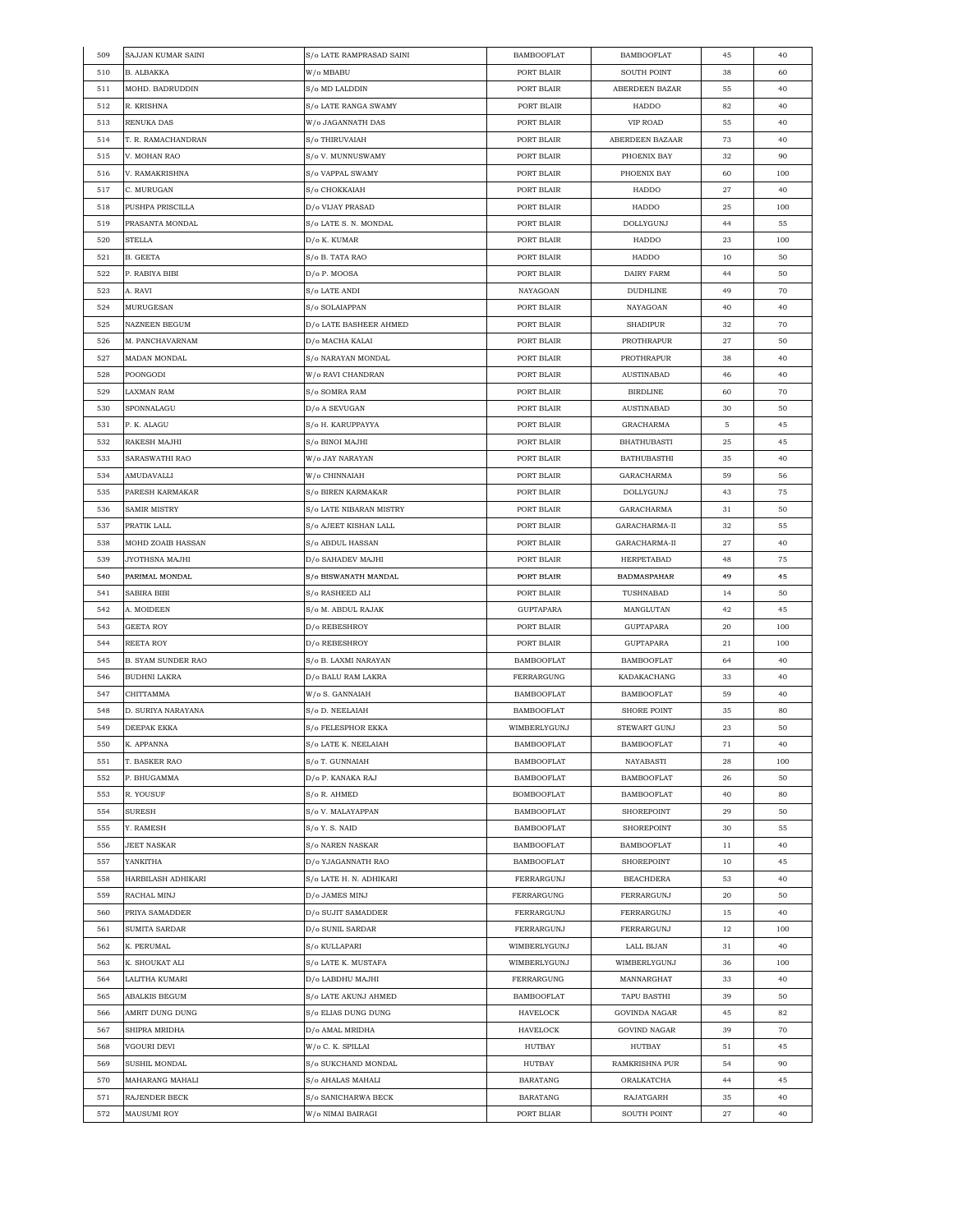| 573 | J. ESWAR RAO         | S/o J. VISWANATHAN                 | KADAMTALA       | <b>UTTARA</b>        | 31                  | 100 |
|-----|----------------------|------------------------------------|-----------------|----------------------|---------------------|-----|
| 574 | DIPALI RANI HOWLADAR | D/o DASHRAT HAWALADAR              | <b>DIGLIPUR</b> | <b>MOHANPUR</b>      | 24                  | 100 |
| 575 | SUDARSAN DAS         | S/o RAM HARASH DAS                 | MAYABUNDER      | TUGAPUR              | 48                  | 40  |
| 576 | <b>MAHABIR TOPPO</b> | S/o BILIYAM TOPPO                  | PORT BLIAR      | KALAPAHAR            | 23                  | 90  |
| 577 | A. SUMAN             | S/o A. TATA RAO                    | <b>DIGLIPUR</b> | DURGAPUR-I           | 21                  | 40  |
| 578 | <b>BITHEKA DUTTA</b> | S/o RANJIT DUTTA                   | <b>DIGLIPUR</b> | KALIPUR              | 25                  | 40  |
| 579 | HANUMANTA RAO        | S/o K. RAMAIAH                     | <b>DIGLIPUR</b> | <b>DURGAPUR</b>      | 61                  | 40  |
| 580 | K. MOOSA             | S/o LATE KMOIDEEN                  | <b>DIGLIPUR</b> | AERIAL BAY           | 64                  | 70  |
| 581 | KRISHNA MAZUMDER     | S/o REBATHI MAZUMDER               | DIGLIPUR        | <b>DURGAPUR</b>      | 52                  | 41  |
| 582 | SHYAMOLI DAS         | D/o SUNIL DAS                      | <b>DIGLIPUR</b> | AERIAL BAY           | 35                  | 40  |
| 583 | <b>BINDU</b>         | S/o BELLAMMA                       | <b>DIGLIPUR</b> | <b>DURGAPUR</b>      | 15                  | 70  |
| 584 | NIRMALA KERKETTA     | D/o CHRISTOPHER KERKETTA           | NIMBUDERA       | GOVINDAPUR           | 20                  | 100 |
| 585 | RANI BALA GHARAMI    | W/o SANKAR GHARAMI                 | MAYABUNDER      | SWADESHNAGAR         | 50                  | 40  |
| 586 | MOUMITA MALLICK      | D/o AMAL MALLICK                   | <b>DIGLIPUR</b> | NABAGRAM             | 24                  | 48  |
| 587 |                      |                                    |                 |                      | 22                  | 90  |
|     | PRASANTA BISWAS      | S/o NIKUNJA BISWAS                 | <b>DIGLIPUR</b> | KALIGHAT             |                     |     |
| 588 | N. VIJAYA KUMARI     | D/o LATE N. APPA RAO               | NIMBUTALA       | NIMBUTALA            | 23                  | 100 |
| 589 | P. NEELAVENI         | D/o PKAMAIAH                       | RANGAT          | NIMBUTALA            | 44                  | 100 |
| 590 | ANUKI RANI           | D/o LATE ELIAZER TIGGA             | RANGAT          | RANGAT               | 37                  | 91  |
| 591 | ABHI MISTRY          | S/o DULAL MISTRY                   | <b>DIGLIPUR</b> | SUBHASGRAM           | 12                  | 50  |
| 592 | ANJANA BISWAS        | S/o MUKUNDA LAL BISWAS             | <b>DIGLIPUR</b> | RADHANAGAR           | 21                  | 40  |
| 593 | BISWANATH MONDAL     | S/o LATE GOVINDA MONDAL            | <b>DIGLIPUR</b> | NABAGRAM             | 34                  | 100 |
| 594 | DEOTAL GOPH          | S/o LATE RANGU GOPH                | <b>DIGLIPUR</b> | MILANGRAM            | 51                  | 40  |
| 595 | JUHI PAUL            | $\mathbf{D}/\mathbf{o}$ UJJAL PAUL | <b>DIGLIPUR</b> | <b>KRISHNAPUR</b>    | 19                  | 40  |
| 596 | KHOKAN CHDAS         | S/o LATE KAMINI DAS                | DIGLIPUR        | MADHUPUR             | 59                  | 70  |
| 597 | LAKSHMI HALDAR       | W/o MANOJIT KRHALDER               | <b>DIGLIPUR</b> | SWARAJGRAM           | 38                  | 40  |
| 598 | MANOHIT KRHALDAR     | S/o JALINDRA NATH HALDER           | <b>DIGLIPUR</b> | SWARAJGRAM           | 48                  | 55  |
| 599 | NILIMA BALA DAS      | W/o GURUCHARAN DAS                 | <b>DIGLIPUR</b> | <b>MOHANPUR</b>      | 40                  | 60  |
| 600 | PARVATHI DAS         | D/o KAJAL DAS                      | <b>DIGLIPUR</b> | KHUDIRAMPUR          | 23                  | 40  |
| 601 | PRITY MINJ           | D/o JOHNSON MINJ                   | DIGLIPUR        | RADHANAGAR           | 15                  | 60  |
| 602 | PRIYANKA MISTRY      | D/o KRISHNA MISTRY                 | <b>DIGLIPUR</b> | MADHUPUR             | 19                  | 50  |
| 603 | PROSENJIT HALDAR     | S/o KUMUD HALDAR                   | <b>DIGLIPUR</b> | MADHUPUR             | 30                  | 45  |
| 604 | S. JOSEPH SUJITH     | S/o R. SENTHIL KUMAR               | SUBHASHGRAM     | SUBASHGRAM           | 18                  | 40  |
| 605 | SHIMUL DAS           | S/o ANIL DAS                       | <b>DIGLIPUR</b> | SUBASHGRAM           | 23                  | 100 |
| 606 | <b>SUDEB ROY</b>     | S/o SAMAR ROY                      | DIGLIPUR        | <b>SUBASH GRAM</b>   | 15                  | 40  |
| 607 | SURAJ SIKDER         | S/o TAPAN SIKDER                   | <b>DIGLIPUR</b> | SUBHASGRAM           | 14                  | 70  |
| 608 | SUSHIL BHAKTA        | S/o LATE HARBILASH BHAKTA          | <b>DIGLIPUR</b> | KHUDIRAMPUR          | 43                  | 50  |
|     |                      | D/o SUMANTA BAWALI                 | <b>DIGLIPUR</b> | KHUDIRAMPUR          | 15                  | 40  |
|     | SUSHMITA BAWALI      |                                    |                 |                      |                     |     |
| 609 |                      |                                    |                 |                      |                     | 70  |
| 610 | SUSMITHA DAS         | S/o SUHADEB DAS                    | DIGLIPUR        | $\rm MAD HUPUR$      | 12                  |     |
| 611 | VIJAY KANTH          | S/o M. SELVA RAJ                   | <b>DIGLIPUR</b> | RADHANAGAR           | 21                  | 45  |
| 612 | <b>SELVA JYOTHI</b>  | D/o PARAMANATHAM                   | PORT BLAIR      | DELANIPUR            | 37                  | 70  |
| 613 | <b>SMUNIYASWAMY</b>  | S/o M. SIRUVAN                     | PORT BLAIR      | PREM NAGAR           | 44                  | 70  |
| 614 | ALITA KUMARI         | W/o RAVINDER NATH                  | PORT BLAIR      | DOLLYGUNJ            | $50\,$              | 55  |
| 615 | K. VMOHAMMED RAFIQUE | S/o K. V. HAMZA                    | WIMBERLYGUNJ    | STEWARTGUNJ          | 35                  | 70  |
| 616 | PREMIKA              | S/o ITBAL GWALA                    | FERRARGUNJ      | <b>BIRDAPAN</b>      | 29                  | 70  |
| 617 | P. SEKAR             | S/o S. PONNUSWAMY                  | PORT BLAIR      | <b>BATHUBASTHI</b>   | 51                  | 56  |
| 618 | AROSHI SUTRADHAR     | S/o KARTICK SUTRADHAR              | PORT BLAIR      | <b>GUPTAPARA</b>     | $\overline{7}$      | 100 |
| 619 | KABITA MONDAL        | W/o MOHAN LALL MONDAL              | <b>DIGLIPUR</b> | <b>DURGAPUR</b>      | $\scriptstyle\rm 7$ | 80  |
| 620 | MANISH SAHA          | S/o RAJ KUMAR SAHA                 | PORT BLAIR      | <b>BAMBOOFLAT</b>    | 10                  | 40  |
| 621 | GANESHAN             | S/o MUTHU KARUPPAN                 | PORT BLAIR      | <b>INDHIRA NAGAR</b> | 60                  | 70  |
| 622 | PRADIP CHATTERJEE    | S/o NARAYAN CHATTERJEE             | PORT BLAIR      | SHIPPIGHAT           | 9                   | 100 |
| 623 | DEVKUMAR             | S/o KISHORE KUMAR                  | PORT BLAIR      | MANGULTAN            | 13                  | 40  |
| 624 | JHARNA BISWAS        | D/o DULAL BISWAS                   | PORT BLAIR      | FERRARGUNJ           | 27                  | 40  |
| 625 | ABDUL RAFIQUE        | S/o ABDUL KADER                    | PORT BLAIR      | OGRABRANJ            | 46                  | 60  |
| 626 | MEHAK SIKHDAR        | S/o VINOD SIKDAR                   | PORT BLAIR      | MATHURA              | 6                   | 100 |
| 627 | ESWARI AMMA          | D/o S. GANDHI                      | PORT BLAIR      | MANGLUTAN            | 20                  | 60  |
| 628 | P. DURGA BHAVANI     | W/o MURALI KRISHINA                | PORT BLAIR      | <b>AUSTINABAD</b>    | 29                  | 90  |
| 629 | G. MOHINI            | D/o G. KRISHNA MOORTHI             | PORT BLAIR      | TUGAPUR              | 9                   | 42  |
| 630 | K. CHANDRA SEKHAR    | S/o P. KASHI                       | PORT BLAIR      | SHADIPUR             | 52                  | 60  |
| 631 | SELVARAJ             | S/o LATE POOCHI                    | PORT BLAIR      | KODIYAGHAT           | 63                  | 71  |
| 632 | K. KUNTI DEVI        | W/o K. KRISHNA MURTHY              | PORT BLAIR      | HADDO                | 59                  | 43  |
| 633 | <b>B. TRISHANTI</b>  | S/o B. VEERASWAMY                  | PORT BLAIR      | HADDO                | 8                   | 40  |
| 634 | GMUTHU               | S/o LATE GOVINDAN                  | PORT BLAIR      | <b>BATHUBASTI</b>    | 65                  | 40  |
| 635 | ASHEELA              | D/o MANNA DURAI                    | PORT BLAIR      | GARACHARMA           | 21                  | 56  |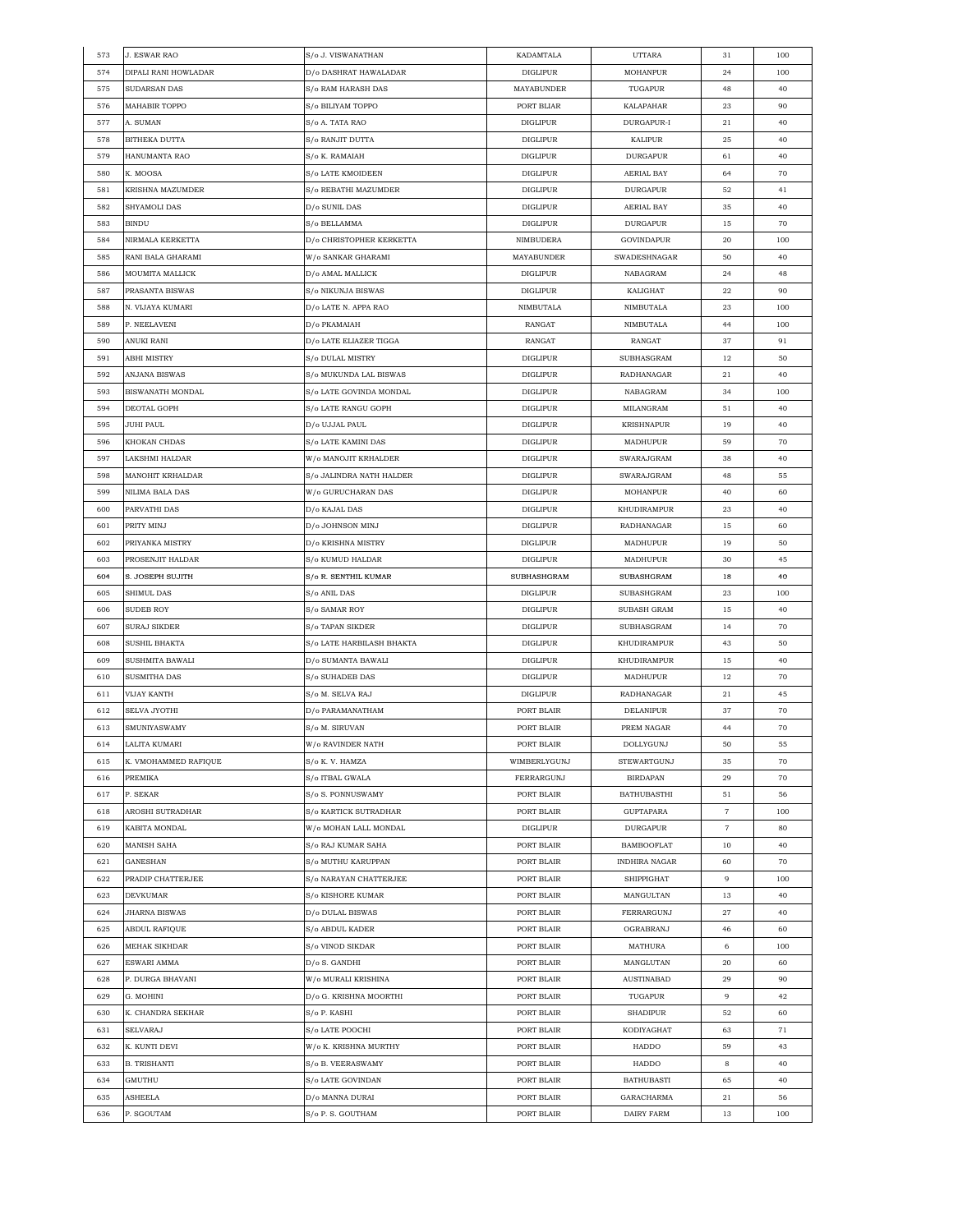| 637        | K. CHANTI                  | S/o K. P. K. DAVID       | PORT BLAIR                      | SISTY NAGAR                | 12       | 70  |
|------------|----------------------------|--------------------------|---------------------------------|----------------------------|----------|-----|
| 638        | E. AKSHAYA                 | D/o G. ELAIRAJA          | PORT BLAIR                      | PATHER GUDDA               | 15       | 71  |
| 639        | <b>DEBJIT DAS</b>          | S/o TAPASI MAZUMDER      | PORT BLAIR                      | OLD PAHARGOAN              | 13       | 88  |
| 640        | <b>SURAINDER PRASAD</b>    | S/o KUSH PRASAD          | PORT BLAIR                      | <b>SOUTH POINT</b>         | 35       | 70  |
| 641        | MATHEEN ASLAM              | S/o MOHAMMED ASLAM       | PORT BLAIR                      | ATLANTA POINT              | 16       | 100 |
| 642        | MASTER MALLICK SHIYAAN ALI | S/o MALLIK ANOYAR ALI    | PORT BLAIR                      | <b>SCHOOL LINE</b>         | 30       | 70  |
| 643        | S. K. BELAL ANWAR          | S/o SK. LIAQUDDIN        | PORT BLAIR                      | GARACHARMA                 | 30       | 70  |
| 644        | P. TANUJA                  | D/o P. SHANKAR RAO       | PORT BLAIR                      | CALICUT                    | 13       | 70  |
| 645        | <b>VIVEK KUMAR</b>         | S/o SHIV PUTAM           | PORT BLAIR                      | GARACHARMA                 | 15       | 40  |
| 646        | SADHAN PAUL                | S/o LATE HAMONTO PAUL    | PORT BLAIR                      | TEYLERABAD                 | 63       | 40  |
|            |                            |                          |                                 |                            |          |     |
| 647        | A. PARAMSIVAM              | S/o P. L. ANDIAPPAN      | PORT BLAIR                      | HADDO                      | 54       | 40  |
| 648        | K. BOOMA DEVI              | W/o LATE TKRISHNASWAMY   | PORT BLAIR                      | <b>BATHUBASTI</b>          | 55       | 40  |
| 649        | <b>UMESH BAHARI</b>        | S/o UPENDRA BEPARI       | PORT BLAIR                      | <b>JUNGLIGHAT</b>          | 37       | 70  |
| 650        | JIMMY NELSON               | S/o LATE THOMAS          | PORT BLAIR                      | CHAKKAR GAON               | 41       | 40  |
| 651        | ABHISHEK MONDAL            | S/o JAGDISH MANDAL       | PORT BLAIR                      | <b>MAZAR PAHAD</b>         | 41       | 70  |
| 652        | APPA RAO                   | S/o LATE APPANNA         | PORT BLAIR                      | ANARKALI BASTI             | 27       | 90  |
| 653        | APPALAIRASA                | W/o LATE APPANNA         | PORT BLAIR                      | ANARKALI BASTI             | 36       | 90  |
| 654        | ESWARA RAO                 | S/o LATEAPPANNA          | PORT BLAIR                      | ANARKALI BASTI             | 41       | 90  |
| 655        | <b>GPRAVEEN JOEL</b>       | S/o GABRAHAM             | PORT BLAIR                      | HADDO                      | 28       | 40  |
| 656        | K. MURUGESAN               | S/o KARUPPAIAH           | PORT BLAIR                      | GUPTAPARA                  | 47       | 40  |
| 657        | M. BOOMINATHAN             | S/o LATE MUNIYANDI       | PORT BLAIR                      | PREM NAGAR                 | 49       | 100 |
| 658        | M. PRAJITH KUMAR           | S/o VMUTHU KUMAR         | PORT BLAIR                      | <b>SHADIPUR</b>            | 14       | 40  |
| 659        | MANJEET KAUR               | W/o DHARMENDER SINGH     | PORT BLAIR                      | ANARKALI                   | 45       | 40  |
| 660        | <b>NAZIA HUSSAIN</b>       | D/o NAZIR HUSSAIN        | PORT BLAIR                      | NAYAGAON                   | 12       | 80  |
| 661        | NIDHI KANNAN               | D/o RKANNAN              | PORT BLAIR                      | AUSTINABAD                 | 13       | 40  |
| 662        | P. KARUPPANAN              | S/o VPONNAIAH            | PORT BLAIR                      | CALICUT                    | 42       | 40  |
| 663        | S. GPRABAKARAN             | S/o GURU SWAMY           | <b>BAMBOOFLAT</b>               | VALUVAR NAGAR              | 15       | 50  |
| 664        |                            |                          |                                 |                            |          | 80  |
|            | S. KAKHIL                  | S/o GSREE KUMAR          | PORT BLAIR                      | MINNIEBAY                  | 21       |     |
| 665        | SAHENDRA PRASAD            | S/o D. SPRASAD           | PORT BLAIR                      | CHOULDARI                  | 33       | 100 |
| 666        | SHIV CHARAN SHARMA         | S/o LATE NARENDRA SHARMA | PORT BLAIR                      | DELANIPUR                  | 26       | 70  |
| 667        | SURESH                     | S/o LATE FRANCIS         | PORT BLAIR                      | CHAKKARGOAN                | 33       | 100 |
| 668        | VELMURUGAN                 | S/o GANESAN              | PORT BLAIR                      | DAIRY FARM                 | 29       | 40  |
| 669        | HELEN GRACELINE TOPPO      | D/o FABUANUS TOPPO       | PORT BLAIR                      | HADDO                      | 29       | 40  |
| 670        | AAQUIB-UR-REHMAN           | S/o T. KKHALIL           | PORT BLAIR                      | $\operatorname{DELANIPUR}$ | 19       | 50  |
| 671        | KHADIJA BIBI               | D/o MUTHU MOHAMMED       | PORT BLAIR                      | ABERDEEN BAZAR             | 31       | 100 |
| 672        | PARCHANA                   | D/o P. DURYODAN          | PORT BLAIR                      | <b>DAIRY FARM</b>          | 12       | 50  |
| 673        | MKRISHNA RAO               | S/o MAPPANNA             | PORT BLAIR                      | DAIRY FARM                 | 56       | 40  |
| 674        | P. KALI                    | S/o LATE PPARAMESWARA    | PORT BLAIR                      | PREM NAGAR                 | 25       | 40  |
| 675        | ANITA GAIN                 | W/o BANKIM GAIN          | PORT BLAIR                      | GARACHARMA                 | 39       | 40  |
| 676        | P. SAVITRI                 | D/o P. SRINIVASA RAO     | PORT BLAIR                      | DAIRY FARM                 | 29       | 70  |
| 677        | <b>LAXMAN PAUL</b>         | S/o SADHAN PAUL          | PORT BLAIR                      | TEYLERABAD                 | 40       | 40  |
| 678        | N. JAYARAM                 | S/o N. SRI RAMULU        | PORT BLAIR                      | DIARY FARM                 | 18       | 100 |
| 679        | R. ABHISHEK                | S/o R. TEJESWARI         | PORT BLAIR                      | DAIRY FARM                 | 10       | 80  |
| 680        | <b>B. CHANDAR RAO</b>      | S/o B. NEELAKANTASWARAO  | PORT BLAIR                      | DAIRY FARM                 | 13       | 60  |
| 681        | D. BABY                    | D/o D. VENKATESHWAR RAO  | PORT BLAIR                      | HADDO                      | 27       | 50  |
| 682        | K. RAMESH                  | S/o K. APPALSWAMY        | PORT BLAIR                      | HADDO                      | 30       | 40  |
| 683        | <b>B. RUSIKESULU</b>       | S/o B. KRISHNA RAO       | PORT BLAIR                      | HADDO                      | 25       | 40  |
| 684        | T. CHANDHU                 | S/o LATE TUMA RAO        | PORT BLAIR                      | HADDO                      | 9        | 50  |
|            | R. SHALINI                 | D/o R SURYA PRAKASH RAO  |                                 | HADDO                      |          | 50  |
| 685<br>686 | N. A. ZULFIKAR ALI         |                          | PORT BLAIR<br><b>BAMBOOFLAT</b> | <b>HOPETOWN</b>            | 25<br>50 | 80  |
|            |                            | S/o N. ABOO              |                                 |                            |          |     |
| 687        | D. LAXMI NARAYAN RAO       | S/o D. VALLAB RAO        | PORT BLAIR                      | <b>JUNGLIGHAT</b>          | 35       | 40  |
| 688        | <b>SATYAJIT DAS</b>        | S/o JAGABANDHU DAS       | <b>BILLIGROUND</b>              | SWADESH NAGAR              | 31       | 50  |
| 689        | SIDH NATH TIWARI           | S/o RAJ DEV TIWARI       | PORT BLAIR                      | SOUTH POINT                | 34       | 40  |
| 690        | R. RAJESH KUMAR            | S/o LATE RAMASWAMY       | PORT BLAIR                      | $\mathtt{DEGNABAD}$        | 39       | 60  |
| 691        | K. ZANIPA                  | W/o KRISHNA KUMAR        | PORT BLAIR                      | DELANIPUR                  | 20       | 100 |
| 692        | <b>BUDAY PRAKASH</b>       | S/o B. LAXMI NARAYAN RAO | PORT BLAIR                      | PATHERGUDDA                | 19       | 60  |
| 693        | <b>BINOY KRDUTTA</b>       | S/o UTTAM KRDUTTA        | PORT BLAIR                      | PATHERGUDDA                | 27       | 100 |
| 694        | MAN BAHADUR                | S/o LATE CHANDRA BAHADUR | PORT BLAIR                      | <b>BATHUBASTI</b>          | 41       | 60  |
| 695        | MOHD SAKIL                 | S/o LATE HABDUL LATIF    | PORT BLAIR                      | GARACHARMA                 | 22       | 50  |
| 696        | MOHIT XALXO                | S/o KISHOR XALXO         | PORT BLAIR                      | <b>BROOKSHABAD</b>         | 11       | 90  |
| 697        | B. BHUMIKA                 | D/o B. LAXMINARAYAN RAO  | PORT BLAIR                      | PROTHRAPUR                 | 15       | 60  |
| 698        | KR. VIVEK TOPPO            | S/o VINCENT TOPPO        | PORT BLAIR                      | MANGLUTAN                  | 20       | 100 |
| 699        | RAM DEV RAM                | S/o RAM                  | PORT BLAIR                      | GUPTAPARA                  | 35       | 75  |
| 700        | N. MARIA GOROTHI           | D/o LATE PYARI TUTTY     | NAMUNAGHAR                      | <b>DUNDASPOINT</b>         | 43       | 40  |
|            |                            |                          |                                 |                            |          |     |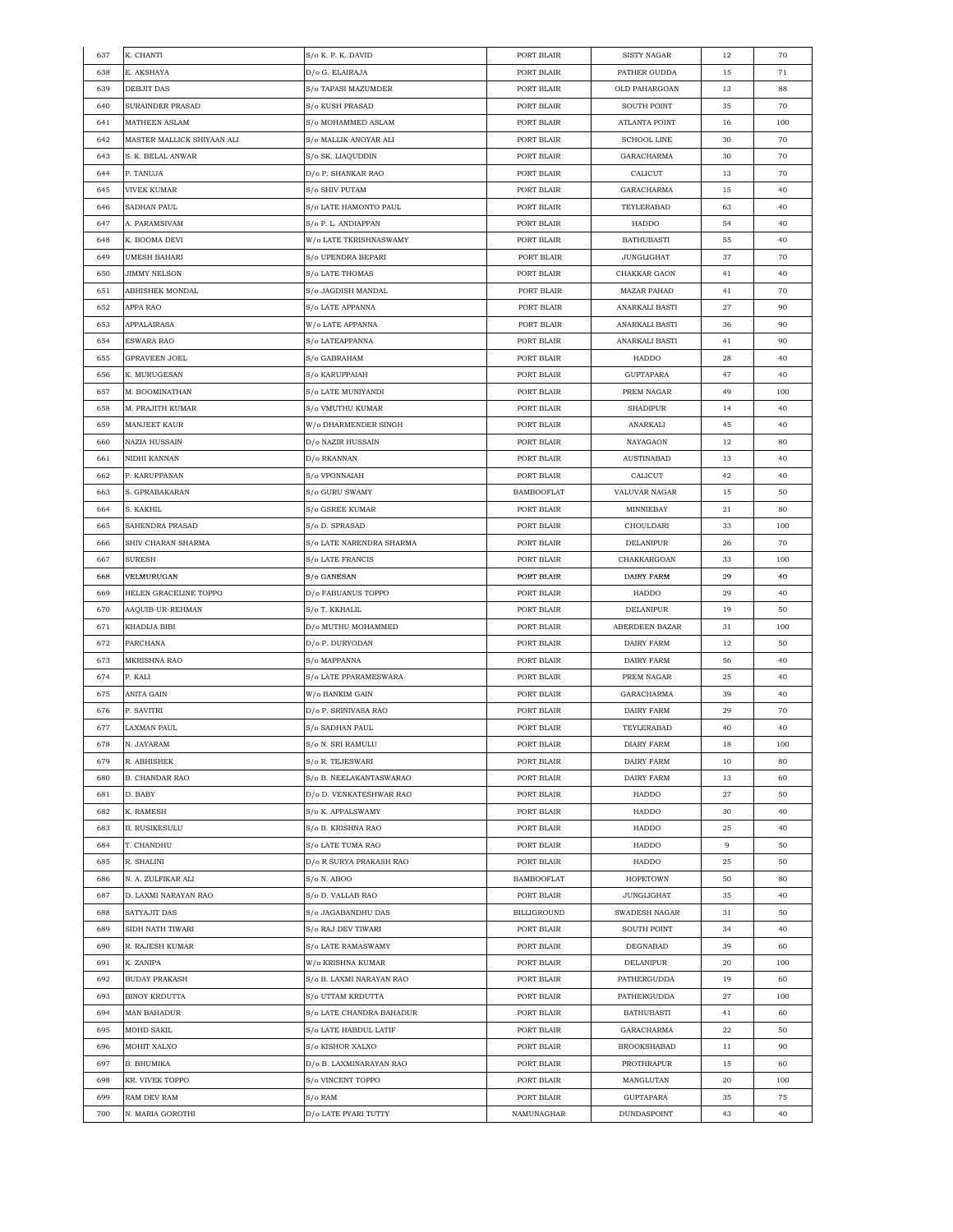| 701 | <b>MANGA TERASI</b>    | D/o KACHARAJA             | FARRAGUNJ          | NAMUNAGHAR              | 43 | 100 |
|-----|------------------------|---------------------------|--------------------|-------------------------|----|-----|
| 702 | K. BABU RAO            | S/o K. RAMA RAO           | <b>BAMBOOFLAT</b>  | <b>SHORE POINT</b>      | 16 | 100 |
| 703 | D. PREM KUMAR          | S/o D. SANKAR RAO         | <b>BAMBOOFLAT</b>  | SHORE POINT             | 28 | 40  |
| 704 | K. KADERAMMA           | D/o K. ADI NARAYAN        | <b>BAMBOOFLAT</b>  | MEDICAL PAHAR           | 36 | 50  |
| 705 | ROSHAN MINJ            | S/o PRADEEP MINJ          | <b>BAMBOOFLAT</b>  | VALLUVARNAGAR           | 17 | 80  |
| 706 | ZUBAIDA                | D/o LATE UNNEN            | <b>BAMBOOFLAT</b>  | <b>BAMBOOFLAT</b>       | 41 | 40  |
| 707 | BIBROTO BALA           | S/o BIJOY BALA            | <b>BAMBOOFLAT</b>  | <b>BAMBOOFLAT</b>       | 49 | 40  |
| 708 | M. SHYAM SUNDER RAO    | S/o MCHINNA RAO           | <b>BAMBOOFLAT</b>  | SHORE POINT             | 25 | 70  |
| 709 | VEER JAILENDAR SAINI   | S/o SAJJAN KR SAINI       | <b>BAMBOOFLAT</b>  | <b>BAMBOOFLAT</b>       | 21 | 40  |
| 710 | KRISHNA KUMAR          | S/o RAJALINGAM            | CHOULDARI          | NAYABASTI               | 46 | 70  |
| 711 |                        |                           | PORT BLAIR         | PREM NAGAR              | 16 | 95  |
|     | DHRUV AGARWALA         | S/o S. RAWAN AGARWALA     | PORT BLAIR         |                         |    |     |
| 712 | SUSAMITA BISWAS        | D/o SUNIL BISWAS          |                    | HERBERTABAD             | 27 | 40  |
| 713 | MAHESH KUMAR SINGH     | S/o RAMESHWAR SINGH       | HUTBAY             | RABINDRA NAGAR          | 29 | 100 |
| 714 | RAMA DEV               | S/o RAM DEV               | HUTBAY             | NETAJI NAGAR            | 45 | 60  |
| 715 | ABDUL ANISH            | S/o K. MOHAMMED           | HUTBAY             | RAVINDRA NAGAR          | 42 | 55  |
| 716 | PARUL BISWAS           | W/o SUSHANTO BISWAS       | HUTBAY             | RK PUR                  | 43 | 42  |
| 717 | SUBAL MONDAL           | S/o LATE KARUNA MONDAL    | HUTBAY             | RK PUR                  | 38 | 75  |
| 718 | D. VISWANATHAN         | S/o LATE KAMMAIAH         | HUTBAY             | <b>HUT BAY</b>          | 53 | 100 |
| 719 | J. GPREETHI            | D/o LATE PJAGGA RAO       | <b>HUT BAY</b>     | <b>HUT BAY</b>          | 21 | 55  |
| 720 | Y. SRINIVASA RAO       | S/o Y. CHANDER RAO        | <b>HUT BAY</b>     | <b>HUT BAY</b>          | 28 | 40  |
| 721 | ANUBHA DHAR            | W/o M. RMONDAL            | <b>DIGLIPUR</b>    | NABAGRAM                | 43 | 70  |
| 722 | PARMILA DAS            | W/o ANIL KUMAR MONDAL     | <b>DIGLIPUR</b>    | KALIGHAT                | 32 | 40  |
| 723 | MONIKA SANDAL          | D/o RIMES SANDAL          | <b>DIGLIPUR</b>    | GANESHNAGAR             | 24 | 40  |
| 724 | BIRSHA SANGA           | S/o FAGU SANGA            | DIGLIPUR           | AERIALBAY               | 39 | 100 |
| 725 | MUKESH ROY             | S/o LATE DILIP ROY        | DIGLIPUR           | AERIAL BAY              | 24 | 50  |
| 726 | DHANANJAY MONDAL       | S/o SACHIN MONDAL         | <b>DIGLIPUR</b>    | PASCHIMSAGAR            | 32 | 42  |
| 727 | SIVA DAS               | S/o NIMAI DAS             | DIGLIPUR           | <b>COFFEE DHERA</b>     | 18 | 40  |
| 728 | <b>BISWAJIT BISWAS</b> | S/o BHABARANJAN BISWAS    | <b>DIGLIPUR</b>    | SITANAGAR               | 32 | 82  |
| 729 | RINA MAZUMDAR          | W/o NEMAI MAZUMDER        | DIGLIPUR           | RK GRAM                 | 47 | 40  |
| 730 | NARAYAN CHANDRA DAS    | S/o LATE NAGENDRA DAS DAS | <b>DIGLIPUR</b>    | R.K. GRAM               | 42 | 40  |
| 731 | SAW YOSHOW             | S/o SAW SAMAUNG           | MAYABUNDER         | KARMATANG               | 23 | 60  |
|     |                        |                           |                    |                         |    |     |
| 732 | <b>MOUSUMI BISWAS</b>  | D/o HARI DAS BISWAS       | BILLYGROUND        | HARINAGAR               | 32 | 46  |
| 733 | K. RAJESH              | S/o K. KRISHNA RAO        | MAYABUNDER         | FISHERIES COLONY        | 13 | 50  |
| 734 | SUSHIL KUJUR           | S/o VICTOR KUJUR          | <b>BARATANG</b>    | KRISHNA NAGAR           | 37 | 40  |
| 735 | ALEX BENGRA            | S/o SOMRA BENGRA          | BARATANG           | ORALKATCHA              | 27 | 100 |
| 736 | PLUSIDIUS MINJ         | S/o LATE GUSTAP MINJ      | BARATANG           | ORALKATCHA              | 59 | 40  |
| 737 | PRIYAMALA BISWAS       | W/o BHUPAL BISWAS         | RANGAT             | RAMPUR                  | 46 | 47  |
| 738 | MANOJ KUMAR PODDER     | S/o LATE MANMOHAN PODDER  | RANGAT             | RAMPUR                  | 27 | 40  |
| 739 | SUDHANSU BALA          | S/o BIJAY BALA            | <b>NEIL ISLAND</b> | RAM NAGAR               | 49 | 40  |
| 740 | RAJESH                 | S/o V. S. K. KARUPAIAH    | CAMPBELL BAY       | <b>INDRA NAGAR</b>      | 35 | 70  |
| 741 | KHUSHI SUSMA           | S/o SIMON GEORGE          | CARNICOBAR         | CHUKCHUCHA              | 16 | 60  |
| 742 | MOHAMMED UMMAR         | S/o MOHAMMED ANWAR        | PORT BLAIR         | CALICUT                 | 8  | 60  |
| 743 | NIRMALA TOPPO          | W/o FRANCIS BARA          | PORT BLAIR         | <b>SCHOOL LINE</b>      | 44 | 60  |
| 744 | SEULI BAROI            | D/o MON MOHAN BAROI       | FARRARGUNJ         | TIRUR                   | 39 | 45  |
| 745 | M. DALAMMA             | W/o M. RAMA RAO           | <b>BAMBOOFLAT</b>  | SHOREPOINT              | 33 | 40  |
| 746 | SANDEEP MONDAL         | S/o PARESH CHANDRA MONDAL | FERRARGUNJ         | FERRARGUNJ              | 36 | 87  |
| 747 | SIPRA JOYDHAR          | W/o AMIT KR JOYDHAR       | FERRARGUNJ         | <b>BEACHDERA</b>        | 28 | 40  |
| 748 | BEENA BAROI            | W/o KALIPADA BAROI        | FERRARGUNJ         | <b>BEACHDERA</b>        | 51 | 40  |
| 749 | PRAKASH BEPARI         | S/o BIPUL BEPARI          | <b>HAVELOCK</b>    | <b>GOVIND NAGAR</b>     | 40 | 40  |
| 750 | KUMUD RANJAN SAMADDER  | S/o RATAN SAMADDER        | HAVELOCK           | GOVINDNAGAR             | 47 | 40  |
| 751 | SUCHITRA MISTRY        | D/o B. N. MISTRY          | HAVELOCK           | HAVELOCK                | 44 | 100 |
| 752 | KAILASH LAKRA          | S/o SAHAY LAKRA           | RANGAT             | KAUSHALYA NAGAR         | 43 | 42  |
| 753 | NEESA YADAV            | D/o KAMALESWAR YADAV      | <b>BAKULTALA</b>   | <b>BAKULTALA</b>        | 34 | 75  |
| 754 | PARITOSH ROY           | S/o LATE TARAPADO ROY     | <b>BAKULTALA</b>   | KALSI                   | 33 | 60  |
| 755 | MAKHAN BAIRAGI         | S/o GOUR BAIRAGI          | RANGAT             | UTTARA                  | 51 | 100 |
|     |                        |                           |                    |                         |    |     |
| 756 | RUPAM BAWALI           | S/o SAMIR KUMAR BAWALI    | KADAMTALA          | UTTARA                  | 11 | 50  |
| 757 | JEEDAN SICI BAHA       | D/o LATE ELIAS GURIA      | MAYABUNDER         | LUCKNOW                 | 46 | 50  |
| 758 | KORLAMMA               | W/o V. KRISHNA RAO        | MAYABUNDER         | MAYABUNDER              | 56 | 40  |
| 759 | MADHABI HALDAR         | D/o MANOHAR HALDAR        | MAYABUNDER         | TUGAPUR                 | 36 | 40  |
| 760 | NARAYAN DAS            | S/o DEBENDER DAS          | MAYABUNDER         | CHAINPUR                | 41 | 40  |
| 761 | SUSHEELA TIGGA         | D/o LATE AMOSE TIGGA      | MAYABUNDER         | RAMPUR                  | 28 | 90  |
| 762 | SUSHIL TIGGA           | S/o LATE AMOSE TIGGA      | MAYABUNDER         | RAMPUR                  | 28 | 100 |
| 763 | P. GANESH              | S/o RAMA RAO              | MAYABUNDER         | <b>FISHERIES COLONY</b> | 33 | 100 |
| 764 | MANJULLA PREETHI TETE  | D/o VINCENT TETE          | <b>MAYABUNDER</b>  | KARMATANG               | 21 | 90  |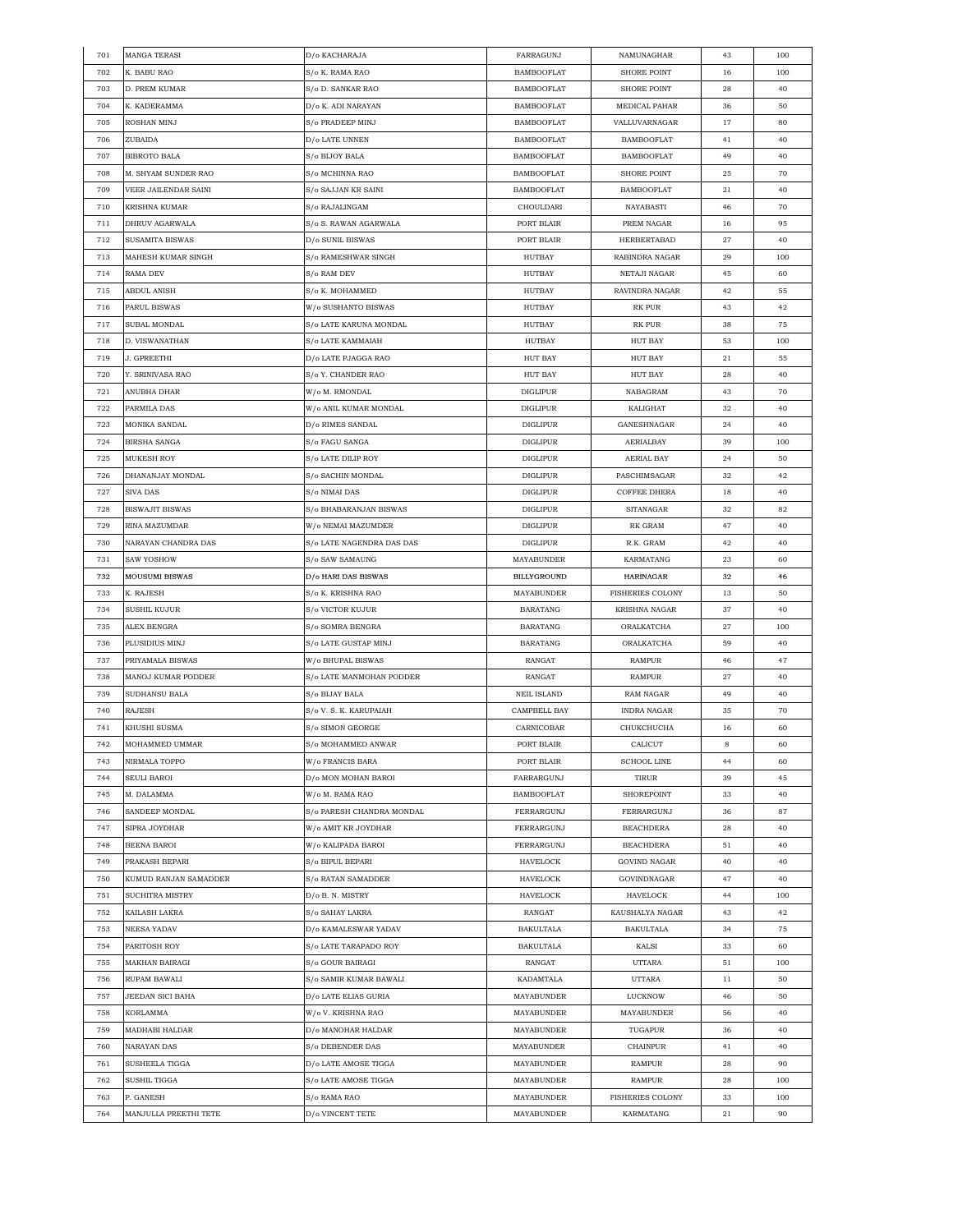| 765 | <b>USHA RANI MONDAL</b> | W/o AKHIL CHANDRA MONDAL | BILLYGROUND        | <b>DUKE NAGAR</b>       | 63                  | 40  |
|-----|-------------------------|--------------------------|--------------------|-------------------------|---------------------|-----|
| 766 | RINA ROY                | D/o BIJOY KRISHNA ROY    | <b>BILLYGROUND</b> | HARINAGAR               | 36                  | 60  |
| 767 | RAJNI LAKRA             | D/o DIDU LAKRA           | BILLYGROUND        | <b>DUKE NAGAR</b>       | 34                  | 80  |
| 768 | PRABASH MONDAL          | S/o ANUKUL MONDAL        | BILLYGROUND        | PINAKINAGAR             | 37                  | 70  |
| 769 | DIPANKAR BAIDYA         | S/o RAMPADO BAIDYA       | <b>DIGLIPUR</b>    | NABAGRAM                | 27                  | 70  |
| 770 | AJIT KRMONDAL           | S/o AMULLYA KRMONDAL     | <b>DIGLIPUR</b>    | KALIGHAT                | 45                  | 70  |
| 771 | SILVARIUS MINJ          | S/o THOMAS MINJ          | LONG ISLAND        | LONG ISLAND             | 41                  | 48  |
| 772 | XAVIER HORO             | S/o EGNAS HORO           | RANGAT             | PANCHAWATI              | 41                  | 60  |
| 773 | SUMATHI ROY             | D/o SAILEN ROY           | NIMBUTALA          | AAMKUNJ                 | 42                  | 75  |
| 774 | SUJATHA                 | D/o P. CHANDRA SEKHAR    | LONG ISLAND        | LONG ISLAND             | 30                  | 100 |
|     | RAKESH KUMAR TIGGA      | S/o COSTAN TIGGA         |                    |                         |                     |     |
| 775 |                         |                          | RANGAT             | PARNASHALA              | 28                  | 40  |
| 776 | <b>DILIP KRBAROI</b>    | S/o ANIL CHBAROI         | <b>DIGLIPUR</b>    | SITANAGAR               | 48                  | 40  |
| 777 | <b>JAGANNATH DAS</b>    | S/o LATE SARAT DAS       | <b>DIGLIPUR</b>    | LAXMIPUR                | 47                  | 40  |
| 778 | <b>MAYA ROY</b>         | D/o DIPAK ROY            | <b>DIGLIPUR</b>    | MADHUPUR                | 37                  | 42  |
| 779 | NARATTAM DAKUWA         | S/o BISWANATH DAKUWA     | DIGLIPUR           | LAXMIPUR                | 35                  | 60  |
| 780 | RATAN GUHA              | S/o RASHARANJAN GUHA     | <b>DIGLIPUR</b>    | MILANGRAM               | 49                  | 75  |
| 781 | SAMIR DAS               | S/o LATE AKHAYA DAS      | <b>DIGLIPUR</b>    | RK GRAM                 | 39                  | 40  |
| 782 | SUSHIL MAJHI            | S/o RAKHAL MAJHI         | <b>DIGLIPUR</b>    | R.K. GRAM               | 52                  | 45  |
| 783 | UTTAM DAS               | S/o LATE AKHAYA DAS      | DIGLIPUR           | RK GRAM                 | 40                  | 40  |
| 784 | SANTANA DAS             | W/o PRIYALAL DAS         | <b>DIGLIPUR</b>    | MADHVPUR                | 45                  | 50  |
| 785 | MOHIT KERKETTA          | S/o FRANCIS KERKETTA     | <b>DIGLIPUR</b>    | KALIGHAT                | 10                  | 70  |
| 786 | MUNEER BAKSH            | S/o MUJECHAZAD           | PORT BLAIR         | <b>BABULANE</b>         | 18                  | 40  |
| 787 | M. RAMESH               | S/o P MAHALINGAM         | PORT BLAIR         | MANGLUTAN               | 11                  | 40  |
| 788 | MURUGESAN               | S/o MURUGANDI            | <b>BAMBOOFLAT</b>  | <b>BAMBOOFLAT</b>       | 39                  | 56  |
| 789 | K. THIRUMURUGAN         | S/o K KALIMUTHU          | MAYABUNDER         | POKHA DERA              | 39                  | 100 |
| 790 | K. SHIVA SHAKTI         | S/o K KALIMUTHU          | MAYABUNDER         | POKHA DERA              | 36                  | 100 |
| 791 | <b>B BABU</b>           | S/o LATE MBHIM RAO       | PORT BLAIR         | PAHARGAON               | 35                  | 40  |
|     |                         |                          |                    |                         |                     |     |
| 792 | R KANNADAL              | S/o P. RAJENDRAN         | <b>MAYABUNDER</b>  | POKHADHERA              | 33                  | 100 |
| 793 | <b>B SAMPATH RAO</b>    | S/o LATE BPALLAIAH       | PORT BLAIR         | ROUND BASTHI            | 58                  | 100 |
| 794 | ALISHA GAZI             | D/o ARSHAD ALI GAZI      | PORT BLAIR         | ANARKALI                | $\scriptstyle\rm 7$ | 80  |
| 795 | CHABHIRAM               | S/o CHDHANARAJU          | PORT BLAIR         | HADDO                   | 13                  | 50  |
| 796 | V VASANTH               | S/o S VATTAYUTHAM        | PORT BLAIR         | <b>JUNGLIGHAT</b>       | $\overline{7}$      | 100 |
| 797 | MAHADEVI                | D/o L BHASKAR RAO        | PORT BLAIR         | DAIRY FARM              | 19                  | 60  |
| 798 | <b>JAHARUL SARDAR</b>   | S/o AKTARUL SARDAR       | PORT BLAIR         | <b>JUNGLIGHAT</b>       | 15                  | 94  |
| 799 | M. SSARWIN SATHAIAH     | S/o S. SARAVANAN         | PORT BLAIR         | LAMBA LINE              | 9                   | 50  |
| 800 | TANUSHIYA               | D/o NARAYAN MISTRY       | PORT BLAIR         | SIPPIGHAT               | 20                  | 40  |
| 801 | SANTOLI DEVI            | W/o PRITAM SAI           | PORT BLAIR         | <b>ATTAM PAHAR</b>      | 36                  | 40  |
| 802 | <b>DENSIL MATHEWS</b>   | S/o CHERIAN MATHEWS      | PORT BLAIR         | BAROD GODOWN            | 23                  | 40  |
| 803 | DOLA KUMARI             | D/o L. SKANNAN           | PORT BLAIR         | <b>BEODNABAD</b>        | 38                  | 50  |
| 804 | TANIYA KERKETTA         | D/o JOSEPH KERKETTA      | PORT BLAIR         | PROTHRAPUR              | 12                  | 40  |
| 805 | TANISHK SUBHAASH        | S/o M SUBASH             | PORT BLAIR         | DOLLYGUNJ               | 13                  | 70  |
| 806 | ASIS DUNG DUNG          | S/o LIBNUS DUNG DUNG     | PORT BLAIR         | TUSHNABAD               | 14                  | 60  |
| 807 | V THIRUMATHI            | D/o T. SVETTAIYAR        | PORT BLAIR         | TEMPLEMYO               | 33                  | 76  |
| 808 | ROHIT MAZUMDER          | S/o ROBIN MAZUMDER       | PORT BLAIR         | TEMPLE MEYO             | 17                  | 40  |
| 809 | GAGAN KUMAR YADAV       | S/o RAJENDER KUMAR YADAV | PORT BLAIR         | OGRABRAJ                | 6                   | 60  |
| 810 | R KARTHICK              | S/o V RADHANATHAN        | PORT BLAIR         | HOPE TOWN               | 18                  | 60  |
| 811 | SUBODH MONDAL           | S/o LATE HIRALAL MONDAL  | PORT BLAIR         | NORTH BAY               | 55                  | 40  |
|     |                         |                          |                    |                         |                     |     |
| 812 | DEEPAK KUMAR            | S/o LATE LAKAN TURI      | PORT BLAIR         | MANNARGHAT              | 32                  | 40  |
| 813 | AJIT KUMAR              | S/o LAKHI MUNDA          | PORT BLAIR         | SHOAL BAY NO12          | 35                  | 40  |
| 814 | P JIYADH ALI            | S/o P ZAINUDEEN          | PORT BLAIR         | WIMBERLYGUNJ            | 40                  | 40  |
| 815 | MANJU MONDAL            | W/o RABIN MONDAL         | LITTLE ANDAMAN     | RABINDRA NAGAR          | 51                  | 60  |
| 816 | JIWANITI KUMARI         | D/o SAHADEO PAHAN        | LITTLE ANDAMAN     | RAMKRISHNAPUR           | 35                  | 60  |
| 817 | ASHANMUGA RAO           | ANARAYANA                | <b>HUT BAY</b>     | FARM TICKERY            | 18                  | 50  |
| 818 | R TAMILARASI            | W/o M RAMAN              | HUT BAY            | <b>ONGI TIKREY</b>      | 47                  | 72  |
| 819 | ROSS MINJ               | D/o LATE SULEMAN MINJ    | NETAJI NAGAR       | KRISHNA NALLA           | 70                  | 44  |
| 820 | K KAMANI                | D/o K KANNAN             | HUTBAY             | HUTBAY                  | 20                  | 75  |
| 821 | SOHAIL KHAN             | S/o SAHIL KHAN           | PORT BLAIR         | NAMUNAGHAR              | 9                   | 40  |
| 822 | SABINA BIBI             | D/o RAZAK ALI            | PORT BLAIR         | NAMUNAGHAR              | 14                  | 60  |
| 823 | MONISHA BAROI           | D/o NIMOI BAROI          | PORT BLAIR         | WANDOOR                 | 19                  | 70  |
| 824 | RHUSALI BECK            | D/o JATRU BECK           | BARATANG           | ADAZIG                  | 36                  | 40  |
| 825 | NARAYAN HALDER          | S/o LATE HAREN HALDER    | HAVELOCK           | KRISHNA NAGAR           | 45                  | 85  |
| 826 | NAW TELDA               | W/o SAW HARROW           | KARMATANG X        | <b>BIHARI PLAT</b>      | 53                  | 40  |
|     |                         |                          |                    |                         |                     |     |
| 827 | G JAGANAIKULU           | S/o G MADHAV RAO         | MAYABUNDER         | <b>FISHERIES COLONY</b> | 29                  | 93  |
| 828 | S SHIVA KUMAR           | S/o C SOLAI MALAI        | NIMBUTALA          | RANGAT BAY              | 13                  | 70  |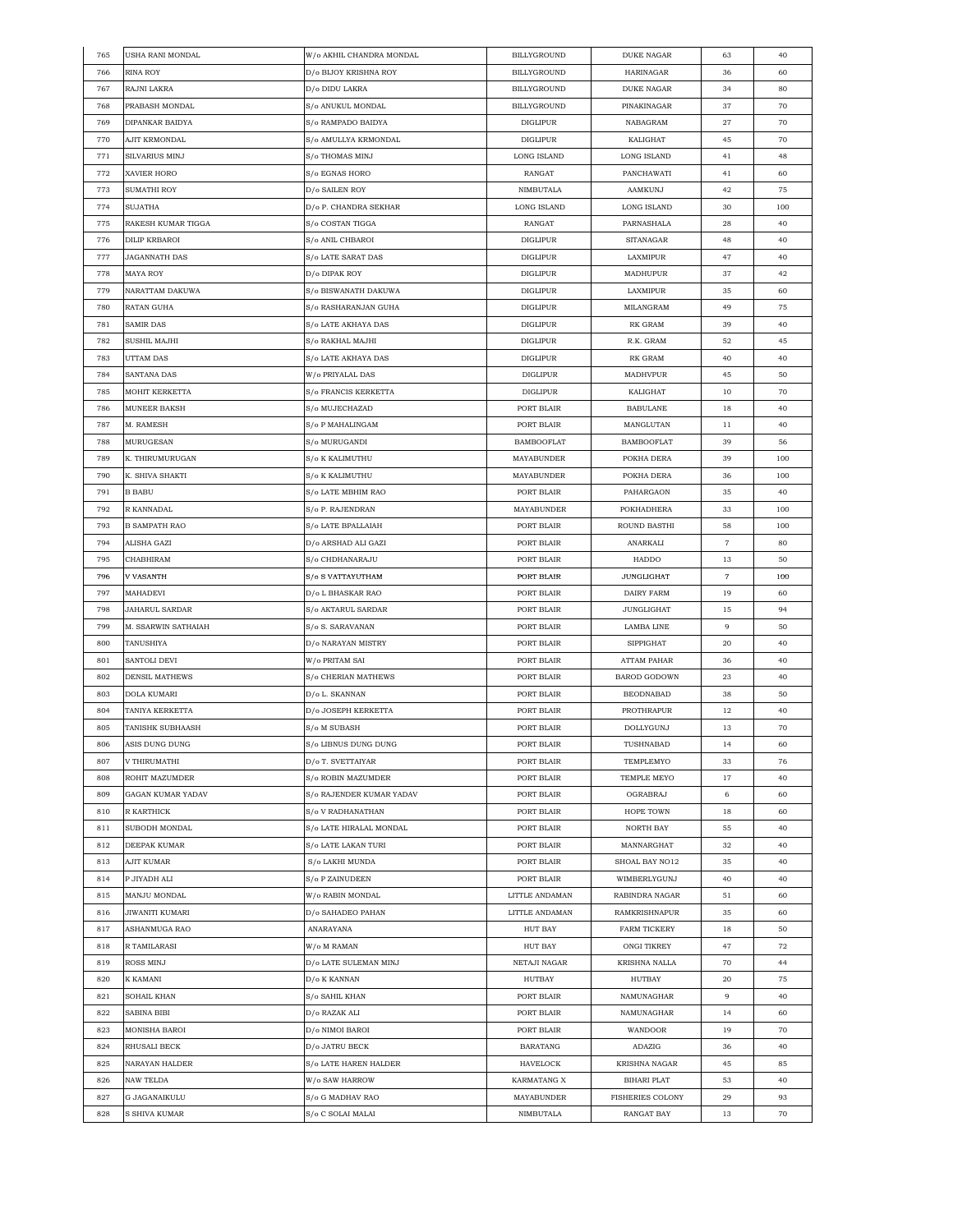| 829 | <b>MAYA RANI BISWAS</b>  | W/o PRASANTA BISWAS          | <b>DIGLIPUR</b>    | GANDHINAAR         | 31                  | 40  |
|-----|--------------------------|------------------------------|--------------------|--------------------|---------------------|-----|
| 830 | VARUN                    | S/o A VELU                   | <b>DIGLIPUR</b>    | PARANGARA          | 26                  | 40  |
| 831 | ROHIT HALDER             | S/o SUBODH HALDER            | <b>DIGLIPUR</b>    | PASCHIMSAGAR       | 16                  | 45  |
| 832 | SUBRATA HALDER           | D/o SUBODH HALDER            | <b>DIGLIPUR</b>    | PASCHIMSAGAR       | 19                  | 40  |
| 833 | ANIKET MINJ              | S/o UJIN MINJ                | <b>DIGLIPUR</b>    | NAVIN NAGAR        | 9                   | 45  |
| 834 | AISHA ROY                | D/o BISWAJIT ROY             | <b>DIGLIPUR</b>    | MILANGRAM          | 11                  | 45  |
| 835 | <b>GITA ROY</b>          | W/o BHABATOSH ROY            | <b>DIGLIPUR</b>    | KISHORINAGAR       | 49                  | 40  |
| 836 | K KAVITHA                | D/o K KARUPAIAH              | PORT BLAIR         | DUGNABAD           | 20                  | 70  |
| 837 | MOHAMMED IRFAN           | S/o MOHAMMED HANIF           | PORT BLAIR         | <b>BUNIYADABAD</b> | 12                  | 60  |
|     |                          |                              |                    |                    |                     |     |
| 838 | ESWARI                   | W/o JOHN                     | PORT BLAIR         | GARACHARMA         | 57                  | 84  |
| 839 | SUMIT SAMADDAR           | S/o SUBRATA KUMAR SAMADDAR   | PORT BLAIR         | MANPUR             | 9                   | 40  |
| 840 | ROBIN BARA               | S/o BERNARD BARA             | PORT BLAIR         | CALICUT            | 6                   | 80  |
| 841 | SMUTHU LAXMI             | W/o M SELVARAJ               | KALAPAHAD          | RUT LAND           | 54                  | 41  |
| 842 | SSHIVA KUMAR             | S/o V SUBRAMANI              | HUMFRYGUNJ         | MANGLUTAN          | 41                  | 80  |
| 843 | MAHENDRA LAKRA           | S/o LATE DHARU LAKRA         | PORT BLAIR         | GUPTAPARA          | 31                  | 60  |
| 844 | SARASWATI SAMADDAR       | W/o A. TSAMADDAR             | PORT BLAIR         | TIRUR              | 54                  | 85  |
| 845 | NAW LOVELY               | D/o SAW AHDAH                | MAYABUNDER         | KARMATANG          | 10                  | 60  |
| 846 | <b>MANINDRA TARUA</b>    | S/o LATE N. KTARUA           | HAVELOCK           | KRISHNA NAGAR      | 57                  | 60  |
| 847 | RANJAN HALDER            | S/o LATE GOKUL HALDER        | HAVELOCK           | KRISHNA NAGAR      | 48                  | 50  |
| 848 | KANCHAN MUNDA            | S/o LATE SANIKA MUNDA        | PORT BLAIR         | FERRARGUNJ         | 46                  | 50  |
| 849 | DEVLAL RAM               | S/o RAMJAN RAM               | LITTLE ANDAMAN     | $F1-7B$            | 40                  | 60  |
| 850 | DOMINICA SORENG          | W/o SULAIMAAN GUDIA          | <b>HUT BAY</b>     | <b>ONGE TIKRY</b>  | 44                  | 42  |
| 851 | <b>BIRSA KERKETTA</b>    | S/o LATE SUKRA KERKETTA      | <b>NIMBUDERA</b>   | PROFULLYA NAGAR    | 60                  | 100 |
| 852 | SANGEETA SURIN           | D/o LATE BIRSIUS SURIN       | <b>BILLIGROUND</b> | LAUKI NALLAH       | 30                  | 75  |
|     |                          |                              |                    |                    |                     |     |
| 853 | SANJANA EKKA             | D/o SANJAY EKKA              | <b>BARATANG</b>    | ORALKATCHA         | 15                  | 60  |
| 854 | LALITA TIGGA             | D/o BASIL TIGGA              | RANGAT             | YERATTA            | 38                  | 55  |
| 855 | SAKSHI MONDAL            | D/o SAMEER MONDAL            | RANGAT             | MITHILA            | 8                   | 52  |
| 856 | MANJULA SUTAR            | W/o ASHOK SUTAR              | <b>BAKULTALA</b>   | <b>BAKULTALA</b>   | 38                  | 40  |
| 857 | PRADIP JHANA             | S/o LATE HARISANKAR JHANA    | <b>DIGLIPUR</b>    | R KGRAM            | 49                  | 50  |
| 858 | PUSHPA RANI HALDER       | W/o ATUL HALDER              | DIGLIPUR           | KHUDIRAMPUR        | 43                  | 60  |
| 859 | SUSMITA DAS              | D/o JIBAN DAS                | <b>DIGLIPUR</b>    | V SPALLY           | 5                   | 50  |
| 860 | <b>BRISHTI GAIN</b>      | D/o BIKASH CHGAIN            | <b>DIGLIPUR</b>    | HATHI LEVEL        | 11                  | 45  |
| 861 | SANVEER NAIK             | S/o SAKEE NAIK               | <b>KATCHAL</b>     | MILDERA KATCHAL    | 26                  | 100 |
| 862 | <b>BABHI RAM</b>         | S/o B KESAWA RAO             | ARIAL BAY          | DURGAPUR           | $\scriptstyle\rm 7$ | 50  |
| 863 | <b>BASANTI TOPPO</b>     | D/o LATE BARNA TOPPO         | <b>DIGLIPUR</b>    | RAM NAGAR          | 17                  | 60  |
| 864 | KHARSH KUMAR             | S/o JANKI RAO                | PORT BLAIR         | MACHI LINE         | 19                  | 50  |
| 865 | JEVANJALINE              | D/o JAYASEELAN               | PATHERGUDDA        | <b>BWTCS HOUSE</b> | 15                  | 57  |
| 866 | SAKINA BIBI              | W/o C BASHEER                | <b>BURMANALLAH</b> | KODIYAGHAT         | 36                  | 50  |
| 867 | DURGESH SINGH            | S/o MAHIPAL SINGH            | WIMBERLYGUNJ       | KADAKACHANG        | 15                  | 40  |
| 868 | <b>B PAWANI</b>          | D/o B. KESAV RAO             | CAMPBELL BAY       | RAJIV NAGAR        | 11                  | 100 |
| 869 | TARAK MAZUMDAR           | S/o KRISHNA MAZUMDAR         | CAMPBELL BAY       | CAMPBELL BAY       | 28                  | 50  |
| 870 | R MADHIARASAN            |                              | <b>SHADIPUR</b>    | <b>BARGAT LINE</b> | 19                  | 70  |
| 871 | N MONESH                 | S/o K RAMASH<br>S/o M NAGRAJ | PORT BLAIR         | DAIRY FARM         | 9                   | 80  |
|     |                          |                              |                    |                    |                     |     |
| 872 | <b>KETHSIE</b>           | D/o ANDREW                   | CAR NICOBAR        | KALAHA TUHET       | 30                  | 100 |
| 873 | <b>JAPHET</b>            | S/o LATE NOAH                | NANCOWRIE          | TAPONG             | 60                  | 40  |
| 874 | SUSANA                   | D/o REGINALD                 | CHAMPIN ISLAND     | TOPONG VILLAGE     | 28                  | 81  |
| 875 | <b>NAKUL MEHAR</b>       | S/o BANDHU MEHAR             | NANCOWRY           | NANCOWRY           | 9                   | 70  |
| 876 | <b>BINDHA HOWLADER</b>   | D/o BIPUL HOWLADER           | PORT BLAIR         | GARACHARMA         | 29                  | 100 |
| 877 | <b>SUDEV BALA</b>        | S/o LATEFALA RAM BALA        | PORT BLAIR         | WANDOOR            | 38                  | 100 |
| 878 | R. NEHA                  | D/o RAVI SELVAM              | PORT BLAIR         | NAMUNAGHAR         | 18                  | 100 |
| 879 | MITHUN BALA              | S/o LATE PRIYA BALA          | CHOULDARI          | NIMBU BAGICHA      | 33                  | 40  |
| 880 | BANITA MUNNI             | D/o BHUNESWAR RAN            | <b>DIGLIPUR</b>    | <b>DIGLIPUR</b>    | 41                  | 40  |
| 881 | <b>MAINA DHANWAR</b>     | D/o LATE CHANDRA DHANWAR     | <b>DIGLIPUR</b>    | LAXMIPUR           | 41                  | 45  |
| 882 | GEETA HALDAR             | D/o PARIMAL HALDAR           | <b>DIGLIPUR</b>    | TALBAGAN           | 35                  | 100 |
| 883 | NAREN NASKAR             | S/o KAMAL NASKAR             | <b>BAMBOOFLAT</b>  | PANIGHAT           | 41                  | 40  |
| 884 | C. CHANDRAN              | S/o M. C. CHINNAKANNU        | PORT BLAIR         | LAMBA LINE         | 39                  | 100 |
| 885 | <b>BARUN CHAKRABORTY</b> | S/o BEERAN CHAKRABORTY       | TUSNABAD           | MANPUR             | 36                  | 100 |
| 886 | SOUQUET ALI              | S/o LATE K. SULEMAN          | <b>BAMBOOFLAT</b>  | <b>HOPETOWN</b>    | 26                  | 100 |
|     |                          | D/o HIRANMAI BISWAS          |                    |                    |                     |     |
| 887 | RAKHI BISWAS             |                              | DIGLIPUR           | KALIPUR            | 30                  | 80  |
| 888 | ANANDA MISTRY            | S/o SHIRENCH. MISTRY         | DIGLI PUR          | PASCHIM SAGAR      | 35                  | 100 |
| 889 | ANITA MONDAL             | S/o BISHNU MONDAL            | DIGLI PUR          | SITA NAGAR         | 32                  | 100 |
| 890 | GEETA THANDAR            | S/o NAREN THANDAR            | DIGLI PUR          | SITA NAGAR         | 29                  | 100 |
| 891 | <b>MANINDRA BISWAS</b>   | S/o CHITTARANJAN BISWAS      | <b>DIGLIPUR</b>    | SWARAJ GRAM        | 57                  | 100 |
| 892 | ANURADA BISWAS           | S/o DILIP BISWAS             | DIGLIPUR           | SHANTINAGAR        | 13                  | 100 |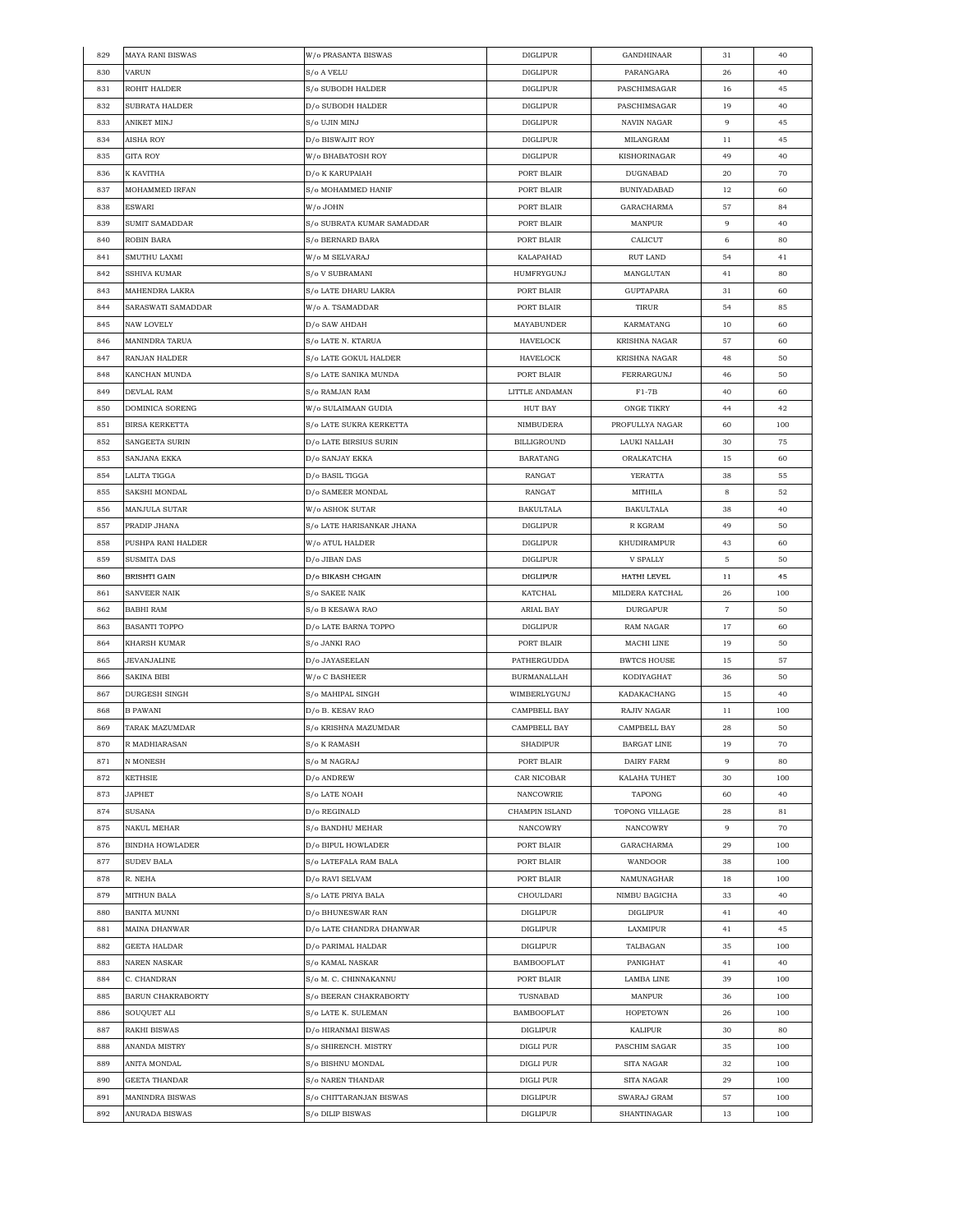| 893 | AATISH KERKETTA      | S/o JAGDISH KERKETTA             | PORT BLAIR         | MANNARGHAT         | 15 | 50  |
|-----|----------------------|----------------------------------|--------------------|--------------------|----|-----|
| 894 | <b>BASANTHI</b>      | D/o MANGRA                       | PORT BLAIR         | <b>HOPETOWN</b>    | 38 | 100 |
| 895 | K. SATHYALINGAM      | S/O K. KARUPPIAH                 | <b>BAMBOOFLAT</b>  | <b>BAMBOOFLAT</b>  | 26 | 76  |
| 896 | M. KRISHNA MOORTHY   | S/o M. THATHA RAO                | CHUNNABATTA        | PANIGHAT           | 22 | 100 |
| 897 | P. GOVIND RAJ        | S/o P. PRAKASH RAO               | <b>BAMBOOFLAT</b>  | TSUNAMI SHELTER    | 26 | 45  |
| 898 | R PRASANTH           | S/o V RADHANATHAN                | <b>BAMBOOFLAT</b>  | <b>BAMBOOFLAT</b>  | 20 | 60  |
| 899 | ABHISEK KARMAKAR     | S/o ASHOK KUMAR KARMAKAR         | PORT BLAIR         | WANDOOR            | 21 | 50  |
| 900 | <b>BEENA KUMARI</b>  | W/o SUNIL KUMAR                  | <b>SIPPIGHAT</b>   | COFFEE BAGICHA     | 39 | 40  |
| 901 | DIPAK KARMAKAR       | S/o LATEBIMAL KARMAKAR           | PORT BLAIR         | MANPUR             | 41 | 50  |
| 902 | SHUBHAMMISHRA        | S/o SURESH MISHRA                | PORT BLAIR         | PRATHRAPUR         | 24 | 40  |
| 903 | SWEETY SARKAR        | D/o GAUTAM SARKAR                | PORT BLAIR         | PORT MOUT          |    | 70  |
|     |                      |                                  |                    |                    | 16 |     |
| 904 | ANUSHIYA             | D/o C. RAJU                      | WIMBERLYGUNJ       | FOREST QTRW/GUNJ   | 14 | 100 |
| 905 | <b>BEUTY KHATOON</b> | D/o IMRAN MIR                    | WIMBERLYGUNJ       | WIMBERLYGUNJ       | 25 | 50  |
| 906 | HAMEEDA BEGUM        | D/o ABDUL JABBAR                 | <b>BAMBOOFLAT</b>  | BAMBOOFLAT         | 33 | 59  |
| 907 | LACHMAN              | S/o THEBRU KATCHWA               | SOUTH ANDAMAN      | SHOAL BAY          | 44 | 45  |
| 908 | P. MOHAMMED SAFIQUE  | S/o P. ABDUL AZIZ                | SOUTH ANDAMAN      | NAYAPURAM          | 21 | 40  |
| 909 | SUDHIR KERKETTA      | S/o AMARTUS KERKETTA             | SOUTH ANDAMAN      | WIMBERLYGUNJ       | 19 | 70  |
| 910 | PABILA MINJ          | D/o U. KRISHNAN                  | CFO NALLAH         | <b>BETAPUR</b>     | 46 | 45  |
| 911 | BISWAJIT DHALI       | S/o LATE KARTIK CHANDRA          | <b>BILLIGROUND</b> | DHALIMHARINAGAR    | 48 | 40  |
| 912 | <b>BHADRAIAH</b>     | S/o LATE BAIRAGI                 | HUTBAY             | HUTBAY             | 38 | 42  |
| 913 | <b>BIPLAB SARKAR</b> | S/o BIKASH CHSARKAR NETAJI NAGAR | HUTBAY             | HUTBAY             | 30 | 60  |
| 914 | MANTU MAZUMDER       | S/o LATE NAREN CH. MAZUMDER      | HUTBAY             | VK.PUR             | 53 | 43  |
| 915 | AMAR DAS             | S/o HARALAL DAS                  | <b>HUTBAY</b>      | SUBASHGRAM         | 36 | 40  |
| 916 | AMIT BALLABH         | S/o RATAN BALLABH                | HUTBAY             | NABAGRAM           | 21 | 70  |
| 917 | MEENA HALDER         | D/o SUDHIR KR. HALDER            | <b>HUTBAY</b>      | SWARAJ NAGAR       | 28 | 45  |
| 918 | MONIKA BANIK         | D/o DHARENDRA BANIK              | HUTBAY             | <b>DURGAPUR</b>    | 25 | 45  |
| 919 | SUBHAS CHANDRA DAS   | S/o LATE AMAR CHAND DAS          | HUTBAY             | <b>SHIBPUR</b>     | 44 | 40  |
| 920 | SANGITA HALDER       | D/o RANJAN HALDER                | <b>HUTBAY</b>      | MADHUPUR           | 25 | 40  |
| 921 |                      |                                  |                    | WEBI               | 27 |     |
|     | SAW SOLUH            | S/o SAW THABI                    | MAYABUNDER         |                    |    | 60  |
| 922 | ANIL SORENG          | S/o NICHOLAS SORENG              | BARATANG           | NILAMBUR           | 49 | 41  |
| 923 | MOHAMMED TAHIR       | S/o LATE MUNSHI RAJA             | <b>BARATANG</b>    | <b>BARATANG</b>    | 59 | 100 |
| 924 | <b>BSHANKAR RAO</b>  | S/o BANAND RAO                   | RANGAT             | <b>BETAPUR</b>     | 32 | 100 |
| 925 | MANTU CHAUDHURI      | S/o LATE MANORANJAN CHAUDHURI    | KADAMTALA          | KADAMTALA          | 50 | 60  |
| 926 | AMAN PAUL KERKETTA   | S/o A. B. KISHORE KERKETTA       | FERRAR GUNJ        | <b>BRINDABAN</b>   | 19 | 100 |
| 927 | <b>RAJESH KUMAR</b>  | S/o DHARMALINGA                  | FERRAR GUNJ        | <b>BRINDABAN</b>   | 28 | 40  |
| 928 | MARY                 | W/o HARSH MAKUR                  | PORT BLAIR         | DOLLYGUNJ          | 41 | 40  |
| 929 | CHINNAKARPAN         | S/o PERIYASWAMY                  | SOUTH ANDAMAN      | CALICUT            | 32 | 70  |
| 930 | P. ABDUL SALAM       | S/o PIR MOHAMMED                 | PORT BLAIR         | DELANIPUR          | 57 | 45  |
| 931 | VICKY ROHIT          | S/o SANTOSH LAKRA                | PORT BLAIR         | CHATHAM            | 23 | 100 |
| 932 | ASHUTOSH VERMA       | S/o SHIV PRASAD                  | PORT BLAIR         | AUSTINABAD         | 16 | 80  |
| 933 | RAJU                 | S/o KOTTA RAO                    | PORT BLAIR         | PHOENIX BAY        | 25 | 100 |
| 934 | <b>SABNAM BIBI</b>   | D/o LATE ABDUL HAMEED            | PORT BLAIR         | <b>DELANIPUR</b>   | 49 | 50  |
| 935 | <b>SAMEERA BANU</b>  | D/o MOHD. JAVED                  | PORT BLAIR         | ANARKALI           | 16 | 40  |
| 936 | V. GODSON IMMANUEL   | S/o G. VELANKANNI                | PORT BLAIR         | NEW BIMBLITAN      | 20 | 50  |
| 937 | P. KARTHIK           | S/o C. PALANISWAMY               | PORT BLAIR         | MANPUR             | 34 | 50  |
| 938 | AJIT HALDER          | S/o BISHNU PADA HALDAR           | PORT BLAIR         | <b>GUPTAPARA</b>   | 41 | 100 |
| 939 | <b>BABAN DAS</b>     | S/o LATE NARESH CHANDRA DAS      | PORT BLAIR         | <b>GUPTAPARA</b>   | 32 | 63  |
| 940 | MANORANJAN BAIDYA    | S/o LATE SANTOSH BAIDYA          | PORT BLAIR         | FERRARGUNJ         | 67 | 80  |
| 941 | KAILASAM             | W/o E. MANI                      | SOUTH ANDAMAN      | WIMBERLYGUNJ       | 46 | 40  |
| 942 | L. RAJ LAXMI         | D/o M. LINGA RAJATIRUR           | SOUTH ANDAMAN      | TIRUR              | 22 | 45  |
| 943 | ROSHAN MINJ          | S/o FRANCIS MINJ                 | KADAMTALA          | KADAMTALA          | 21 | 100 |
|     |                      |                                  |                    |                    |    |     |
| 944 | NIKETA NAG           | D/o NIKHIL NAG                   | MAYABUNDER         | TUGAPUR            | 16 | 50  |
| 945 | ROSHAN GARI          | S/o DOMNA GARI                   | MAYABUNDER         | <b>BORANG</b>      | 14 | 100 |
| 946 | J. PADMA             | D/o J. RAJA RAO                  | <b>BETAPUR</b>     | PADMANABHAPURAM    | 17 | 100 |
| 947 | AMMAN DEEP TIRKEY    | S/o VALENTIUS FELEX TIRKEY       | N & M ANDAMAN      | LONG ISLAND        | 17 | 100 |
| 948 | SELVI                | W/o K. AYYADURAI                 | <b>DIGLIPUR</b>    | MILANGRAM          | 38 | 70  |
| 949 | ANKAN BALA           | S/o ANUKUL BALA                  | PORT BLAIR         | <b>SCHOOL LINE</b> | 26 | 40  |
| 950 | SHEIK AJAHARUDIN     | S/o NOJIBAR RAHAMAN              | PORT BLAIR         | AIR ROAD           | 30 | 63  |
| 951 | MAGNUS               | S/o LATE MURRAY                  | PORT BLAIR         | HADDO              | 36 | 70  |
| 952 | VIKASH RAM           | S/o SANT RAM                     | PORT BLAIR         | DOLLYGUNJ          | 22 | 50  |
| 953 | MARTIN               | S/o GABRIEL                      | CAR NICOBAR        | KINMAI VILLAGE     | 38 | 55  |
| 954 | SURESH ROY MAANJERY  | S/o SUDHANSU ROY                 | <b>GUPATPARA</b>   | MAANJERY           | 23 | 40  |
| 955 | KAMALAMMA            | W/o C. H. RAMALU                 | SOUTH ANDAMAN      | SHORE POINT VILL   | 55 | 91  |
| 956 | SUNNY RAM            | S/o LACHMAN BADAIK               | FERRARGUNJ         | CADDLEGUNJ         | 30 | 40  |
|     |                      |                                  |                    |                    |    |     |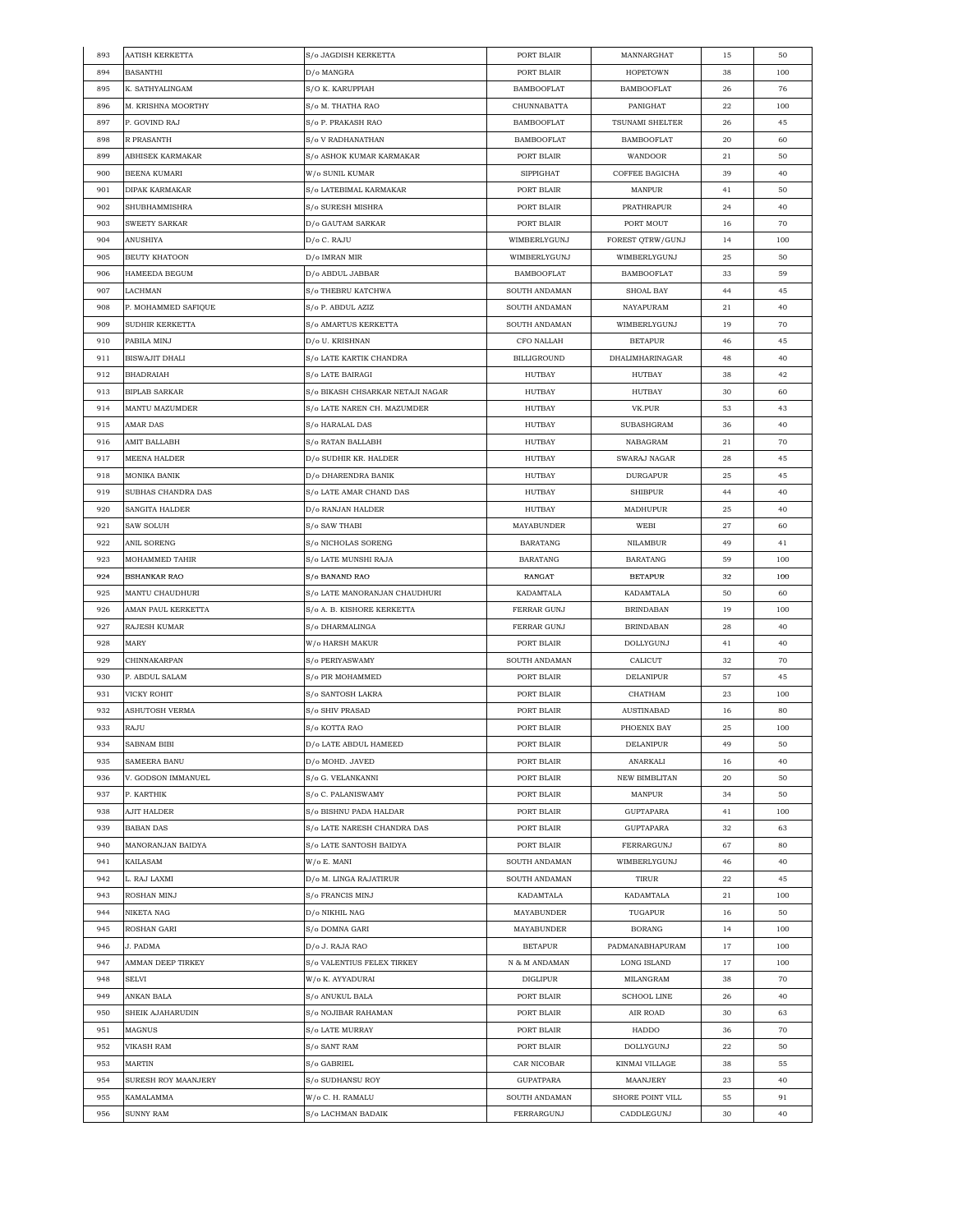| 957  | <b>JANKY BAI</b>        | S/o KAPIL SAI               | RUT LAND           | KALAPAHAD            | 27              | 40  |
|------|-------------------------|-----------------------------|--------------------|----------------------|-----------------|-----|
| 958  | <b>ROOP KR BISWAS</b>   | S/o RAVINDO BISWAS          | SOUTH ANDAMAN      | SHOAL BAY            | 15              | 100 |
| 959  | P. FATHIMA              | W/o ABDUL LATHIF            | WIMBERLYGUNJ       | LAMBA PAHAD          | 49              | 40  |
| 960  | <b>BINODINI MONDAL</b>  | W/o SUKUMAR MONDAL          | HAVELOCK           | <b>KRISHNA NAGAR</b> | 44              | 40  |
| 961  | AMODINI MONDAL          | D/o BARADA KANTA MONDAL     | <b>HAVELOCK</b>    | <b>GOVIND NAGAR</b>  | 43              | 42  |
| 962  | ASHUTOSH BISWAS         | S/o SUBRATA BISWAS,         | <b>HAVELOCK</b>    | VIJAYNAGAR           | 26              | 100 |
| 963  | SABITRI MANDAL          | W/o DEBEN MANDAL            | HAVLOCK            | RADHANAGAR           | 53              | 70  |
| 964  | SHANTI KUMARI           | D/o SHAHADUR RAM            | <b>HUT BAY</b>     | ONGY TIRKY           | 23              | 70  |
| 965  | ABINASH BARLA           | S/o EMIL BARLA              | N & M ANDAMAN      | BARATANG             | 20              | 90  |
| 966  | SWARASWATI              | D/o BANDHAN URANG           | N & M ANDAMAN      | <b>BAKULTALA</b>     | 29              | 100 |
| 967  | RONIT MALLICK           | S/o TAPAS MALLICK           | <b>BAKULTALA</b>   | SAKTHIGARH           | 10              | 45  |
| 968  | ROBIN BACHAR            | S/o LATE MANILAL BACHAR     | RANGAT             | URMILAPUR            | 45              | 50  |
| 969  | ROHIT MINJ              | S/o RAY MINJ                | N & M ANDAMAN      | KADAMTALA            | 22              | 80  |
| 970  | ASHISH PARH             | S/o PCHITTARANJAN PARH      | BAKULTALA          | SHYAMKUND            | 23              | 50  |
| 971  | SOURAVE BAROI           | S/o KISHORE BAROI           | N & M ANDAMAN      | KADAMTALA            | 18              | 75  |
| 972  | ALKEHAN KUJUR           | D/o DAUD KUJUR              | <b>MAYABUNDER</b>  | KALAPAHAR            | 11              | 100 |
| 973  | RAM SAFAR               | S/o LATE RAM HARASH RAM     | MAYABUNDER         | REST CAMP            | 33              | 70  |
| 974  | PREMA TIRKEY            | S/o LATE LAO TIRKEY         | MAYABUNDER         | KARMATANG            | 27              | 40  |
| 975  | E. PAPPAMMA             | D/o EMOHAN RAO              | MAYABUNDER         | N & M ANDAMAN        | 22              | 100 |
| 976  | RATNABALI BARAIK        | W/o PRADEEP BARAIK          | MAYABUNDER         | REST CAMP TUGAPUR    | 32              | 50  |
| 977  | <b>SUKANTO DAS</b>      | S/o MANORANJAN DAS          | <b>DIGLIPUR</b>    | <b>KERALA PURAM</b>  | 39              | 75  |
| 978  | SUPRIYA HALDER          | D/o SUNIL HALDER            | RANGAT             | <b>SHIBPUR</b>       | 21              | 45  |
| 979  | RENUKA RAPTAN           | W/o ARABINDU RAPTAN         | N & M ANDAMAN      | SWADESHNAGAR         | 46              | 55  |
| 980  | SARASWATI KUMARI        | D/o ETWA BARRICK            | BILLIGROUND        | PAIKET BAY           | 28              | 90  |
| 981  | PROMILA HALDER          | D/o ANANTA HALDER           | <b>DIGLIPUR</b>    | NABAGRAM             | 25              | 100 |
| 982  | NARAYAN BAIRAGI         | S/o NITTA LAL BAIRAGI       | <b>DIGLIPUR</b>    | NISCHINTAPUR         | 36              | 80  |
| 983  | PAPPA RAO               | S/o KLACHAIAH               | N & M ANDAMAN      | RANGAT               | 34              | 50  |
| 984  | MANISHA MONDAL          | W/o MANINDRA MONDAL         | N & M ANDAMAN      | RANGAT               | 34              | 40  |
| 985  | KARISHMA BALA           | D/o TBALA KRISHNA           | N & M ANDAMAN      | NIMBUTALA            | 23              | 80  |
| 986  | P. JAYAMURUGAN          | S/o MPETHAIAH               | N & M ANDAMAN      | RANGAT               | 26              | 50  |
| 987  | OLIVE                   | D/o TIMOTHY                 | CHUOKKA HOUSE      | PERKA                | 74              | 40  |
| 988  | I. ROSENIE              | D/o JOSEPH                  | TAMALOO            | <b>UNHEK HOUSE</b>   | $\sqrt{27}$     | 90  |
| 989  | <b>SUDIP MISTRY</b>     | S/o A. K. MISTRY            | <b>BILLIGROUND</b> | SWADESH NAGAR        | 47              | 40  |
| 990  | SUMANA TALUKDAR         | W/o PARIMAL TALUKDAR        | <b>DIGLIPUR</b>    | PASCHIMSAGAR         | 35              | 84  |
| 991  | UTPAL DAS               | S/o MAKHAN DAS              | <b>DIGLIPUR</b>    | KERALAPURAM          | 14              | 40  |
| 992  | DEEPALI MISTRY          | W/o SHRI ANIL MISTRY        | <b>DIGLIPUR</b>    | MILAN GRAM           | 52              | 70  |
| 993  | MOHAN BASI MONDAL       | S/o LATE S. C. MODAL        | <b>DIGLIPUR</b>    | KISHORINAGAR         | 56              | 50  |
| 994  | SUBANKAR DAS            | S/o SUBAL DAS               | <b>DIGLIPUR</b>    | KRISHORINAGAR        | 23              | 60  |
| 995  | SURAJ DEV BAHADUR       | S/o LATE SHYAM BAHADUR      | <b>DIGLIPUR</b>    | MILANGRAM            | 47              | 80  |
| 996  | JAYANTO MONDAL          | S/o HARIDAS MONDAL          | SOUTH ANDAMAN      | <b>NEIL ISLAND</b>   | 13              | 70  |
| 997  | K JAI LAXMI             | W/o K APPANNA               | SOUTH ANDAMAN      | <b>NEIL ISLAND</b>   | 45              | 55  |
| 998  | BIDHAN CHANDRA MONDAL   | S/o SONIT MONDAL            | NEIL ISLAND        | NEIL KENDRA          | $31\,$          | 40  |
| 999  | LAXMI MONDAL            | D/o SWAPAN KR MONDAL        | R/O CAMPBELLBAY    | RPRS COLONY          | 25              | 50  |
| 1000 | SHARMILA BAA            | W/o LATEMANSID BAA,         | CAMPBELL BAY       | KAMAL BASTI          | 45              | 45  |
| 1001 | GODBEING KUJUR          | S/o OHMAS KUJUR             | CAMPBELL BAY       | RPRS COLONY          | 11              | 75  |
| 1002 | SAURYA RLALL            | S/o LATE JAGESH LALL        | PORT BLAIR         | NAYAGAON             | 17              | 100 |
| 1003 | T JASMITA               | D/o T. BHASKARA RAO         | PORT BLAIR         | HADDO                | 8               | 100 |
| 1004 | <b>RUDRAKARMAKER</b>    | S/o RUPAK KARMAKER          | DIGLIPUR           | SUBASHGRAM           | 8               | 100 |
| 1005 | SHIVANAND GOP           | S/o PHOOLCHAND GOP          | PORT BLAIR         | LAMBALINE            | 12              | 90  |
| 1006 | M LAXMI                 | W/o LATE PMUTHUSWAMY        | PORT BLAIR         | <b>JUNGLIGHAT</b>    | 64              | 50  |
| 1007 | S SATISH KUMAR          | S/o K SUNMUGA VELU          | PORT BLAIR         | GARACHARMA           | 24              | 50  |
| 1008 | VINOD KUJUR             | S/o HERALUS KUJUR           | PORT BLAIR         | PROTHRAPUR           | 35              | 81  |
| 1009 | HARASIT RAY             | S/o LATE KARTICK RAY        | PORT BLAIR         | CHOULDARI            | 52              | 60  |
| 1010 | CHITRA DEVI             | D/o R. RAMU                 | PORT BLAIR         | PREM NAGAR           | 25              | 40  |
| 1011 | <b>B YOGANANDA</b>      | S/o B TULASAIAH             | PORT BLAIR         | DAIRY FARM           | 13              | 60  |
| 1012 | JAMUNA KUMARI           | W/o GURUSWAMY               | PORT BLAIR         | OLD BIMBLITAN        | 60              | 50  |
| 1013 | CHITTARANJAN PARH       | S/o LATE BANGASSHADHAR PARH | <b>BAKULTALA</b>   | SHYAMKUND            | 47              | 60  |
| 1014 | MAYUR SINGH             | MAHABIR SINGH               | PORT BLAIR         | PREM NAGAR           | 29              | 40  |
| 1015 | <b>KRISHNA KARMAKAR</b> | S/o BAPI KARMAKAR           | PORT BLAIR         | SHADIPUR             | 13              | 60  |
| 1016 | KADEEL REHMAN           | S/o KUNNI KRISHNAN,         | PORT BLAIR         | DUGNABAD             | 11 <sub>s</sub> | 50  |
| 1017 | KARAN LALL              | S/o SANTOSH LALL            | PORT BLAIR         | NAYAGAON             | $\overline{7}$  | 100 |
| 1018 | M SANJANA               | D/o M KANTA RAO             | PORT BLAIR         | MARINE HILL          | 9               | 100 |
| 1019 | S SONY                  | D/o S SIMACHALAM            | BAMBOOFLAT         | PANIGHAT             | 14              | 50  |
| 1020 | L KUMARI                | D/o L SURYA NARAYANA        | BAMBOOFLAT         | TAPU BASTHI          | 14              | 60  |
|      |                         |                             |                    |                      |                 |     |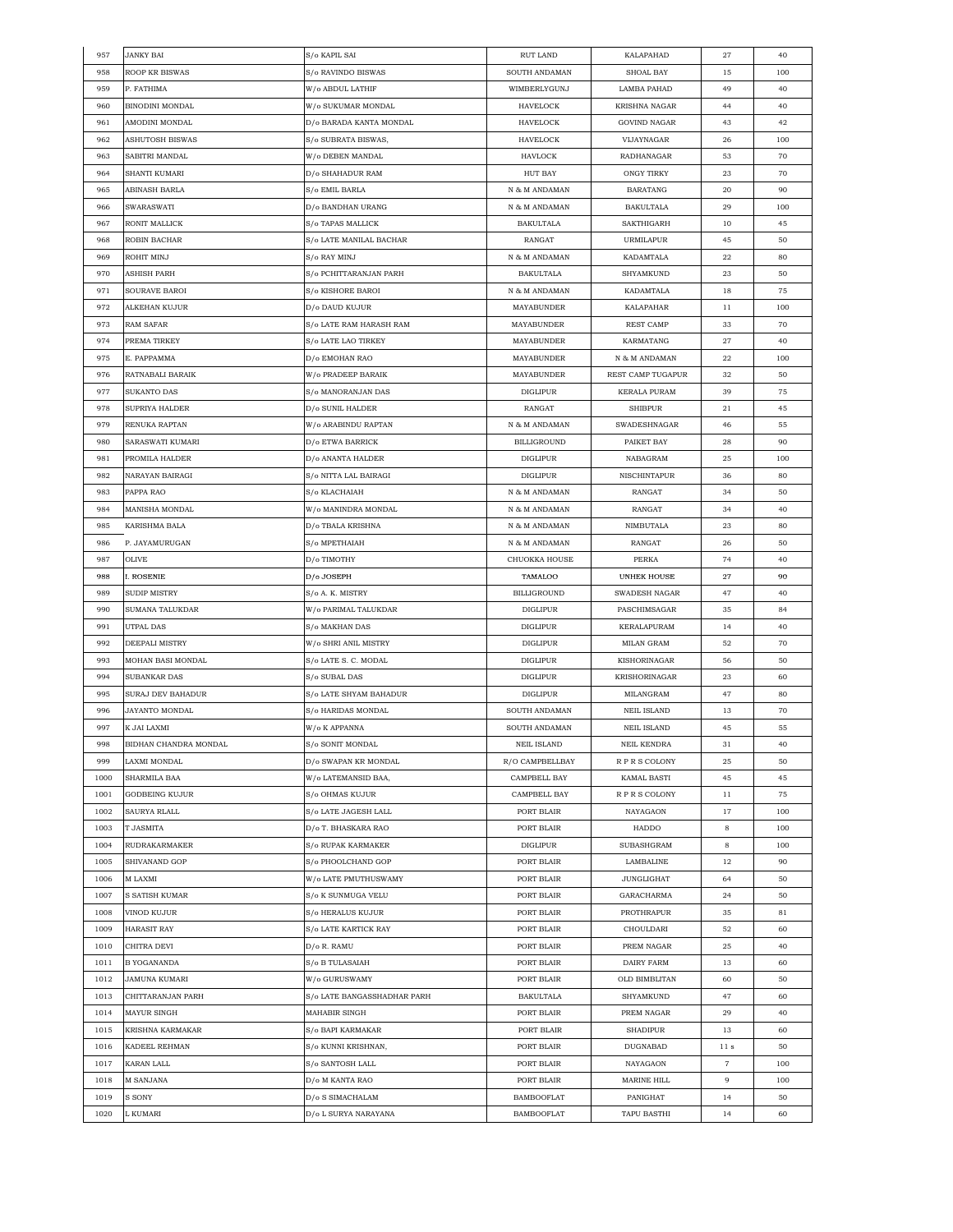| 1021 | <b>SUSMITA LASKAR</b>     | W/o PRAKASH SHAI,         | PORT BLAIR           | GARACHARMA         | 24 | 70  |
|------|---------------------------|---------------------------|----------------------|--------------------|----|-----|
| 1022 | KHUDA BAKSH NASHMI        | S/o ALI HUSSAIN           | PORT BLAIR           | GARACHARMA         | 15 | 45  |
| 1023 | N PRABHU                  | S/o A NATRAJAN            | PORT BLAIR           | DAIRY FARM         | 33 | 51  |
| 1024 | <b>B CHANRAMMA</b>        | <b>B KURMA RAO</b>        | PORT BLAIR           | DAIRY FARM         | 58 | 50  |
| 1025 | AMAN LAKRA                | S/o KISHORE LAKRA         | PORT BLAIR           | GOAL GHAR          | 17 | 70  |
| 1026 | <b>BUBAI SAHA</b>         | W/o BIMAL SAHA,           | NIMBUDERA            | GOVINDPUR          | 30 | 100 |
| 1027 | S PRIYADARSHANI           | CHANDRASEKHARA RAO        | PORT BLAIR           | DOLLYGUNJ          | 6  | 100 |
| 1028 | SUJAN SIKDER              | S/o GAJEN SIKDER          | HAVELOCK             | GOVINDA NAGAR      | 32 | 40  |
| 1029 | RITASH KUMAR MAJHI        | S/o RANJAN MAJHI          | <b>DIGLIPUR</b>      | <b>SITANAGAR</b>   | 22 | 40  |
| 1030 | KARUNA MONDAL             | D/o NARESH MONDAL         | NIMBUDERA            | PRAFULLA NAGAR     | 19 | 80  |
| 1031 | RITESH XAXA               | S/o ROBIN XAXA, JAIPUR    | BILLIGROUND          | JAIPUR             | 8  | 80  |
|      |                           | D/o ADHIR BACHAR          |                      |                    |    |     |
| 1032 | APURBO BACHAR             |                           | NIMBUDERA            | GOVINDAPUR         | 12 | 100 |
| 1033 | DURGA                     | D/o NARSING               | WIMBERLY GUNJ        | LAMBA PAHAR        | 11 | 70  |
| 1034 | PRAMILA HAWLADER          | KARTICK CHANDRA HAWLADER  | <b>DIGLIPUR</b>      | HARIBAY            | 44 | 40  |
| 1035 | NUTAN KERKETTA            | D/o ANAND KERKETTA        | <b>BARATANG</b>      | ORALKATCHA         | 47 | 40  |
| 1036 | PRATAP KUMAR EKKA         | S/o GHASSIA EKKA          | RANGAT               | YERATTA            | 46 | 40  |
| 1037 | <b>ASHOK KRBISWAS</b>     | S/o A. CBISWAS            | <b>SHADIPUR</b>      | ABC COLONY         | 52 | 60  |
| 1038 | T CHANDRA RAO             | S/o LATE TAPPANNA         | PORT BLAIR           | ANARKALI           | 53 | 60  |
| 1039 | M SAHANA                  | D/o MATHIYZHAGAN          | PORT BLAIR           | HADDO              | 5  | 70  |
| 1040 | <b>BROHIT</b>             | S/o BHEMARAJ              | DAIRY FARM           | SEASHORE ROAD      | 10 | 60  |
| 1041 | <b>JINNATUNISA</b>        | W/o NAJRU                 | PROTHRAPUR           | <b>BIRD LINE</b>   | 36 | 73  |
| 1042 | R. SIVA KUMAR             | S/o LATE SRAMALINGAM      | HADDO                | ANARKALI           | 41 | 42  |
| 1043 | A. BUVESH KANNAN          | KALAGAR SWAMY             | PORT BLAIR           | MARINE HILL        | 35 | 40  |
| 1044 | SABEERA                   | D/o SHAM                  | <b>MUS VILL</b>      | CAR-NICOBAR        | 31 | 60  |
| 1045 | C. VIGNESHKUMAR           | S/o C.H. RAO              | PORT BLAIR           | ABERDEEN BAZAR     | 15 | 100 |
| 1046 | MADHURI CHOWDHURY         | D/o D. K. CHOWDHURY       | PORT BLAIR           | <b>BRICHGUNJ</b>   | 39 | 100 |
| 1047 | S. SHANTHI RANI           | D/o K. SATHAIAHA          | PORT BLAIR           | MINNIE BAY         | 37 | 48  |
| 1048 | S. PUNNYAWATI             | D/o LATE S. JANKI RAO     | PORT BLAIR           | DAIRY FARM         | 23 | 75  |
| 1049 | A. M. HARI ALIAS M. PANDI | S/o MARUTHA MUTHU         | PORT BLAIR           | PREM NAGAR         | 15 | 60  |
| 1050 | <b>AMIT BISWAS</b>        | S/o JOTINDRANATH BISWAS   | PORT BLAIR           | <b>JUNGLIGHAT</b>  | 50 | 40  |
| 1051 | ADARSH TIWARI             | S/o RAVI PRAKASH TIWARI   | DAIRY FARM           | ROUND BASTI        | 11 | 80  |
| 1052 | MOHAMMED YASIR            | S/o BASHIR MOHAMMED       | PORT BLAIR           | <b>BATHUBASTHI</b> | 26 | 40  |
| 1053 | NISHANT BELUNG            | S/o MATHIAS BELUNG        | PORT BLAIR           | PROTHRAPUR         | 12 | 60  |
|      |                           |                           |                      |                    |    |     |
| 1054 | C. H. RAJESHWARI          | S/o C. H. RAJA RAO        | PORT BLAIR           | TELARABAD          | 20 | 80  |
| 1055 | P. K. DEVENDRAN           | S/o LATE PERIYA SAMY      | PORT BLAIR           | <b>BATHU BASTI</b> | 39 | 46  |
| 1056 | PRATIKSHA MONDAL          | D/o PRAKASH MONDAL        | PORT BLAIR           | PROTHRAPUR         | 17 | 60  |
| 1057 | LENEWS TIRKEY             | S/o JULIUS TIRKEY         | <b>RUT LAND</b>      | BEODMA BAD         | 50 | 65  |
| 1058 | ANUSHKA                   | D/o MAHAYOOKEN            | <b>DUNDUS POINT</b>  | FERRARGUNJ         | 13 | 50  |
| 1059 | KAVITA NASKAR             | D/o L. K. NASKAR          | HOPE TOWN            | <b>BAMBOOFLAT</b>  | 31 | 55  |
| 1060 | A. ISMAIL                 | S/o A. DAWOOD             | <b>BAMBOOFLAT</b>    | NARSAIAH PAHAR     | 40 | 40  |
| 1061 | P. V. MOHAMMED JAMSHEED   | S/o P.V. ABDUL JABBAR     | PORT BLAIR           | MANNARGHAT         | 11 | 50  |
| 1062 | <b>BINOD KANDULNA</b>     | <b>S/o ENAM KANDULNA</b>  | <b>SWADESH NAGAR</b> | SWADESH NAGAR      | 24 | 80  |
| 1063 | <b>BINAY DAS</b>          | S/o SAMIR DAS             | SWADESH NAGAR        | <b>SHANTI PUR</b>  | 12 | 40  |
| 1064 | N. HARI KRISHNA           | S/o LATE APPAIAH          | HUTBAY               | ONGI TIRKEY        | 61 | 45  |
| 1065 | TEJESWARA RAO             | S/o VALLAIAH              | HUTBAY               | ONGI TIRKEY        | 26 | 60  |
| 1066 | MANORANJAN MONDAL         | S/o LATE HAJARILAL MONDAL | HUTBAY               | R K PUR            | 64 | 80  |
| 1067 | A PARESH KR. BAR          | S/o BROJESWAR BAR         | HUTBAY               | R K PUR            | 37 | 70  |
| 1068 | G. DHANLAXMI              | S/o G. KRISHNA RAO        | MAYABUNDER           | <b>MAYABUNDER</b>  | 12 | 100 |
| 1069 | SONU KATCHUWA             | S/o LATE DEEPAK KATCHUWA  | <b>JARWA CREEK</b>   | <b>BARATANG</b>    | 14 | 60  |
| 1070 | KANTI LAL BEPARI          | S/o LATE UPEN BEPARI      | KADAMTALA            | KADAMTALA          | 44 | 40  |
| 1071 | ARUNA LAKRA               | S/o RAJENDER HEMROM       | BARATANG             | <b>SOUTH GREEK</b> | 37 | 40  |
| 1072 | NIKITA KINDO              | D/o LATE FABNIUS KINDO    | RANGAT               | RAMPUR             | 15 | 100 |
| 1073 | K. NEELAKANTA RAO         | S/o K. APPA RAO           | PORT BLAIR           | A/BAZAR            | 31 | 51  |
| 1074 | PARMESH CHANDER RAO       | S/o UMESH CHANDRA RAO     | PORT BLAIR           | <b>BRICHGUNJ</b>   | 23 | 40  |
| 1075 | JEETESHWAR RAO            | S/o P. YAMUNA RAO         | RANGAT               | HAWA MAHAL         | 10 | 46  |
| 1076 | R. NAVIN MARUDHU PANDI    | S/o P. RAJA               | PORT BLAIR           | TEYLERABAD         | 11 | 88  |
|      |                           |                           |                      |                    |    |     |
| 1077 | E. BARATHI                | D/o K. ELANGO             | PORT BLAIR           | CALICUT            | 28 | 40  |
| 1078 | SURESH DAS                | S/o LATE MOHAN DAS        | PORT BLAIR           | GARACHARMA         | 31 | 65  |
| 1079 | SHREYA DAS                | D/o JATILAL DAS           | PORT BLAIR           | PHOENIX BAY        | 9  | 50  |
| 1080 | P. HIMANSH                | S/o P. JEEVAN RAO         | PORT BLAIR           | DAIRY FARM         | 7  | 40  |
| 1081 | SUKHVINDER SINGH          | S/o LATE ATMA SINGH       | PORT BLAIR           | GURUDWARALINE      | 49 | 45  |
| 1082 | S. BHAGYA LAXMI           | D/o LATE S. KONDAIAH      | PORT BLAIR           | <b>BUNIYADABAD</b> | 40 | 80  |
| 1083 | K. HASINAR                | S/o K. HAMZA KUTTY        | PORT BLAIR           | CALICUT            | 16 | 46  |
| 1084 | <b>BIJAY GOMASTA</b>      | S/o BIREN GOMASTA         | PORT BLAIR           | DOLLYGUNJ          | 37 | 40  |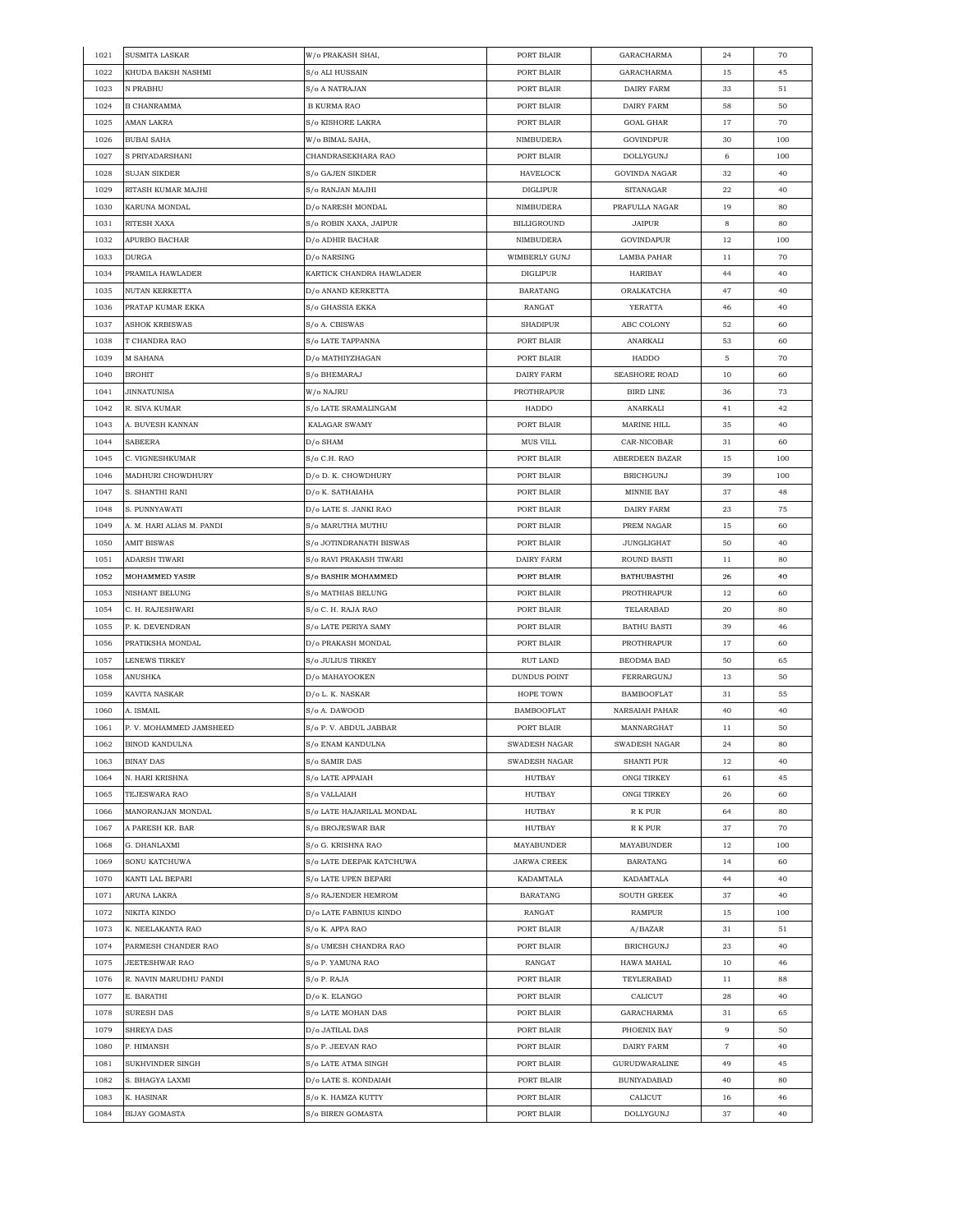| 1085 | PRATHIMA KUMARI        | W/o TAPAN KUMAR DAS       | PORT BLAIR         | HADDO               | 40             | 45  |
|------|------------------------|---------------------------|--------------------|---------------------|----------------|-----|
| 1086 | K. CHITRA              | D/o KALIDAS               | PORT BLAIR         | HADDO               | 33             | 70  |
| 1087 | VELANKANI              | D/o CHELLAM               | PORT BLAIR         | HADDO               | 32             | 60  |
| 1088 | <b>NEHAL UROAN</b>     | S/o ETWA URAON            | RANCHI BASTI       | <b>SCHOOL LINE</b>  | 12             | 50  |
| 1089 | BINDYA LAKRA           | D/o BALESWAR LAKRA        | RACHI BASTI        | <b>SCHOOL LINE</b>  | 14             | 50  |
| 1090 | SALMA BANU             | D/o SHAMIM AHMED          | <b>DIARY FARM</b>  | DAIRY FARM          | 23             | 56  |
| 1091 | SAGAR PRASAD           | S/o SURINDER PRASAD       | PORT BLAIR         | <b>SHADI PUR</b>    | 11             | 60  |
| 1092 | C. S. SHARATH          | S/o C. SHAJEE             | PORT BLAIR         | <b>BHATHU BASTI</b> | 20             | 60  |
| 1093 | ZAREENA KHAN           | D/o MOHAMMED AKHTAR KHAN  | PORT BLAIR         | NEW PAHARGAON       | 8              | 80  |
| 1094 | K. PREMAVATHI          | D/o LATE K. JAGMAYYA      | PORT BLAIR         | PROTHRAPUR          | 57             | 100 |
| 1095 | KRISHNA LUNGIA         | S/o SURAJ LUNGIA          | PORT BLAIR         | <b>BATHU BASTHI</b> | 12             | 50  |
|      |                        |                           | PORT BLAIR         |                     |                |     |
| 1096 | V. ARUMUGAM            | S/o LATE KOTTASWAMY       |                    | GARACHARMA          | 52             | 40  |
| 1097 | K. THANGAIAH           | S/o S. KARUPPAIAH         | PORT BLAIR         | SHIPPIGHAT          | 58             | 91  |
| 1098 | G. RAJESH              | S/o G. PRASAD RAO         | PORT BLAIR         | GARACHARMA-II       | 27             | 60  |
| 1099 | ALWIN JHONE THOMAS     | S/o S. THOMAS             | PORT BLAIR         | GARACHARMA          | 12             | 60  |
| 1100 | ADIKALA MARY           | S/o S. THOMAS             | PORT BLAIR         | GARACHARMA          | 10             | 70  |
| 1101 | PRADEEP SAMADDAR       | S/o ROBIN SAMADDAR        | PORT BLAIR         | GARACHARMA          | 15             | 40  |
| 1102 | P. SURYA BALA          | S/o A. PRABHU             | PORT BLAIR         | GARACHARMA - II     | 11             | 50  |
| 1103 | SIDDHARTHA BAROI       | S/o SANJAY BAROI          | PORT BLAIR         | TUSHNABAD           | $\overline{7}$ | 100 |
| 1104 | RIKHI MUNIGARI         | W/o GANGA RAM GARI        | PORT BLAIR         | MANGLU TAN          | 35             | 50  |
| 1105 | SANTOSH BISWAS         | S/o SAHADEB BISWAS        | PORT BLAIR         | MANGLUTAN           | 32             | 40  |
| 1106 | SHAUKAT ALI            | S/o ASH MOHAMMED          | <b>BAMBOOFLAT</b>  | NAYA BASTHI         | 34             | 50  |
| 1107 | <b>ABDUL ARISH</b>     | S/o ABDULLAH              | <b>BAMBOOFLAT</b>  | STEWARTGUNJ         | 31             | 40  |
| 1108 | C. MOHAN               | S/o LATE C. CHARLES       | WIMBERLY GUNJ      | LAMBAPAHAR          | 51             | 60  |
| 1109 | D. KANNAGI             | D/o D. DEVENDRAN          | FERRAR GUNJ        | SHOAL BAY           | 28             | 40  |
| 1110 | SANJAY SARDER          | S/o RABIN SARDER          | BAKULTALA          | SHYAM KUND          | 32             | 55  |
| 1111 | MALATI BAIRAGI         | W/o SHYAM LALL BAIRAGI    | RANGAT             | <b>BAKUL TALA</b>   | 58             | 59  |
| 1112 | JYOTHI KUJUR           | D/o PATRAS KUJUR          | RANGAT             | <b>BAKUL TALA</b>   | 47             | 80  |
| 1113 | <b>HARIDASI SARKAR</b> | W/o DEBABRATA SARKAR      | KADAMTALA          | KADAMTALA           | 60             | 60  |
| 1114 | N. RAJENDRAN           | S/o NAGASWAMY             | MAYABUNDER         | REST CAMP           | 47             | 50  |
| 1115 | ANISH KUMAR KERKETTA   | S/o THEDOOR KERKETTA      | MAYABUNDER         | KARAMATANG          | 22             | 42  |
| 1116 | <b>SUKKAN DAS</b>      | S/o LATE MAKKAN DAS       | MAYABUNDER         | RAMPUR              | 54             | 70  |
| 1117 | MANORANJAN BISWAS      | S/o LATE K. K. BISWAS     | MAYABUNDER         | TUGAPUR             | 51             | 40  |
|      |                        |                           |                    |                     |                |     |
| 1118 | N. MURUGESAN           | S/o LATE P. NAGAMUTHU     | MAYABUNDER         | <b>DANAPUR</b>      | 43             | 40  |
| 1119 | <b>BHUDEV DAS</b>      | DAYAL CH DAS              | <b>DIGLIPUR</b>    | AERIAL BAY          | 37             | 58  |
| 1120 | <b>B. RAMANNA</b>      | S/o BAL RAJ               | DIGLI PUR          | DURGA PUR           | 20             | 50  |
| 1121 | <b>B. LAKSHMANNA</b>   | S/o BAL RAJ               | DIGLI PUR          | DURGA PUR           | 20             | 50  |
| 1122 | RAJESH SINGH           | S/o RAMESWAR SINGH        | <b>DIGLIPUR</b>    | DURGA PUR           | 23             | 45  |
| 1123 | JEET KUMAR DHALI       | S/o DASRAT DHALI          | <b>DIGLIPUR</b>    | <b>DURGA PUR</b>    | 12             | 100 |
| 1124 | <b>MAMUNI MISTRY</b>   | D/o NIMAI MISTRY          | MAYABUNDER         | <b>DUKE NAGAR</b>   | 9              | 40  |
| 1125 | BIBHASH KUMAR BHAKTA   | S/o LATE BIKASH BHAKTA    | KADAMTALA          | RANGAT              | 12             | 100 |
| 1126 | <b>JOY KUMAR DAS</b>   | S/o PRASANNA KUMAR DAS    | <b>BILLIGROUND</b> | PINAKI NAGAR        | 11             | 80  |
| 1127 | NIRMAL MALLICK         | S/o LATE N. N. MALLICK    | <b>MAYABUNDER</b>  | <b>HARI NAGAR</b>   | 42             | 40  |
| 1128 | VASUDEVAN PILLAI       | S/o SIVASANKAR PILLAI     | <b>DIGLIPUR</b>    | NABA GRAM           | 56             | 40  |
| 1129 | VIJAY LAKSHMI          | D/o VASUDEVAN PILLAI      | <b>DIGLIPUR</b>    | NABA GRAM           | 19             | 40  |
| 1130 | AMALA HALDER           | D/o ANANTA HALDER         | <b>DIGLIPUR</b>    | NABAGRAM            | 23             | 100 |
| 1131 | AJOY PANIKA            | S/o BABURAM PANIKA        | <b>DIGLI PUR</b>   | KALARA              | 15             | 75  |
| 1132 | SUBHOMAY MISTRY        | S/o SAJAL MISTRY          | <b>DIGLIPUR</b>    | NABAGRAM            | 14             | 50  |
| 1133 | SAMIRAN MAJUMDER       | S/o AMAL MAJUMDER         | RANGAT             | NIMBU TALA          | 30             | 40  |
| 1134 | SUBANKAR MISTRY        | S/o HIRALAL MISTRY        | RANGAT             | PARNASHALA          | 32             | 40  |
| 1135 | HAASHI MISTRY          | D/o DIPEN MISTRY          | RANGAT             | NIMBU TALA          | 12             | 100 |
| 1136 | T. TRIPATI RAO         | S/o T. PAPARAO            | RANGAT             | NIMBU TALA          | 46             | 40  |
| 1137 | <b>JITEN BISWAS</b>    | S/o HARSHIT BISWAS        | RANGAT             | RANGAT              | 56             | 40  |
| 1138 | SAMIRAN HAWLADAR       | S/o MANINDRA HAWLADER     | RANGAT             | PARNASHALA          | 37             | 70  |
| 1139 | <b>BIMAL HALDER</b>    | S/o LATE L. K. HALDER     | RANGAT             | RANGAT              | 56             | 40  |
|      |                        |                           |                    |                     |                |     |
| 1140 | <b>BISWAJIT HALDER</b> | S/o LATE NAKUL HALDER     | RANGAT             | RANGAT              | 40             | 40  |
| 1141 | <b>GAURAB HALDER</b>   | S/o GOPAL CH HALDER       | <b>DIGLIPUR</b>    | MILAN GRAM          | 11             | 90  |
| 1142 | JADAB DAS              | S/o PARESH DAS            | <b>DIGLIPUR</b>    | KALI GHAT           | 30             | 40  |
| 1143 | MRINAL DAS             | S/o BADAL DAS             | <b>DIGLIPUR</b>    | MADHU PUR           | 18             | 75  |
| 1144 | NIKUNJA MONDAL         | S/o JIBAN MONDAL          | DIGLI PUR          | SITA NAGAR          | 26             | 75  |
| 1145 | NISHIT BISWAS          | S/o PALASH BISWAS         | DIGLIPUR           | LAXMI PUR           | 23             | 90  |
| 1146 | PARESH BISWAS          | S/o LATE HAZARILAL BISWAS | DIGLI PUR          | SITA NAGAR          | 56             | 43  |
| 1147 | SANDHYA RANI MITRA     | W/o DHIRENDRANATH MITRA   | <b>DIGLIPUR</b>    | MILAN GRAM          | 37             | 40  |
| 1148 | SUBHAS DAS             | S/o SUBAL DAS             | <b>DIGLIPUR</b>    | PASCHIM SAGAR       | 50             | 70  |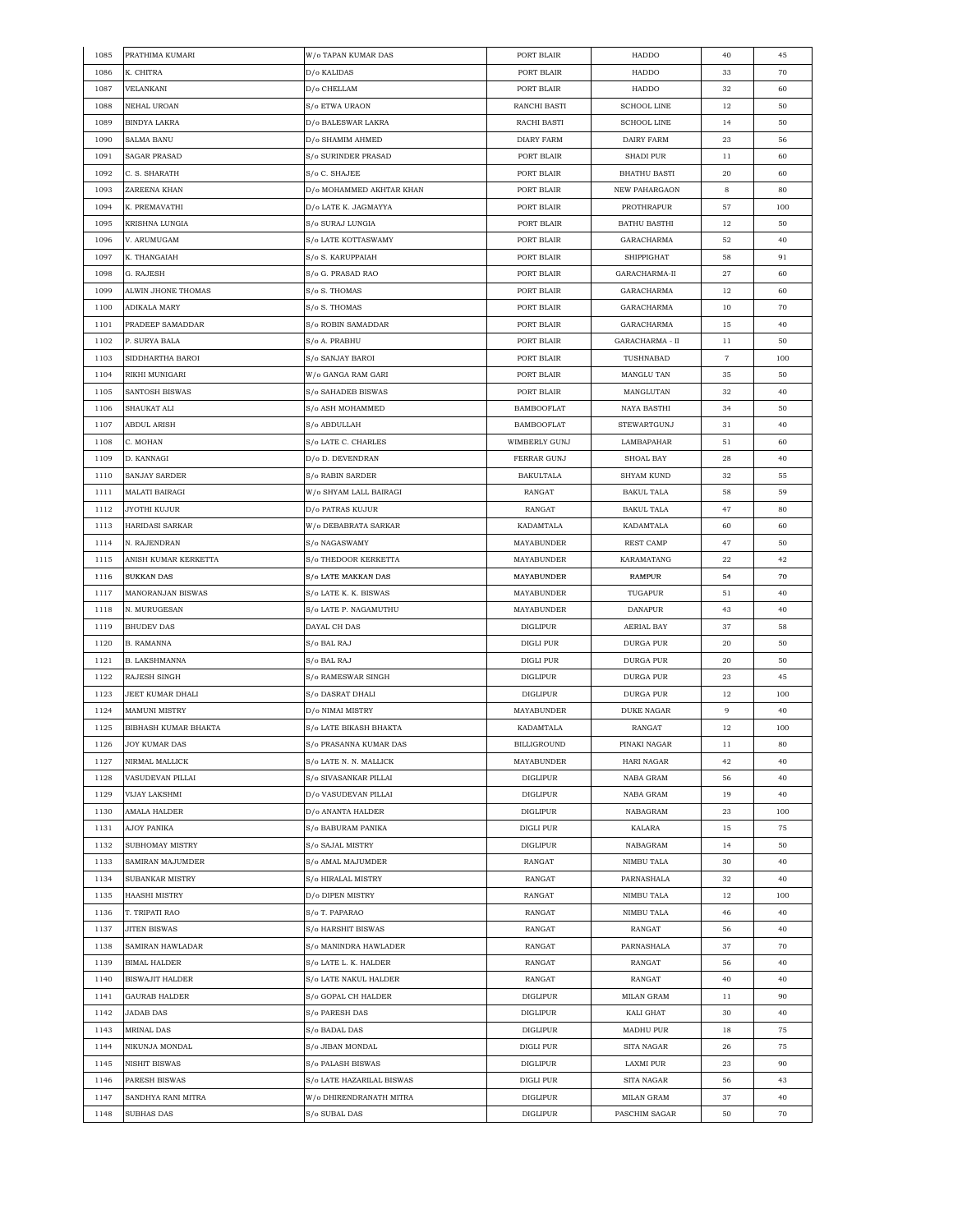| 1149 | <b>SUNITEE SARDAR</b> | W/o GANDENDRA SARDAR                  | DIGLI PUR          | RADHA NAGAR         | 35        | 59  |
|------|-----------------------|---------------------------------------|--------------------|---------------------|-----------|-----|
| 1150 | RIMI SHIL             | D/o ROBIN SHIL                        | <b>NEIL ISLAND</b> | RAM NAGAR           | 17        | 50  |
| 1151 | BENEDICK BHENGTA      | S/o MATEAS BANDRA                     | PORT BLAIR         | <b>BEODNABAD</b>    | 50        | 40  |
| 1152 | DILLI RAO             | S/o LATE RAMANNA                      | <b>KAMORTA</b>     | NANCOWRY            | 47        | 40  |
| 1153 | AMAN PRASAD TIWARI    | S/o DHARMENDRA PRASAD TIWARI          | PORT BLAIR         | <b>BRICH GUNJ</b>   | 27        | 100 |
| 1154 | ANAMIKA DAS           | D/o TAPAN DAS                         | DIGLIPUR           | <b>GANDHI NAGAR</b> | 10        | 100 |
| 1155 | NIKITA BAIDYA         | D/o KRISHNA KANTA BAIDYA              | RANGAT             | HAWA MAHAL          | 22        | 57  |
| 1156 | ROHIT MALI            | S/o ARUP MALI                         | <b>DIGLIPUR</b>    | KISHORI NAGAR       | 8         | 80  |
| 1157 | AMAN SAI              | S/o SANGRAM SAI                       | <b>NEIL ISLAND</b> | <b>BHARATPUR</b>    | 13        | 100 |
| 1158 | R. DHARAMA RAJAN      | S/o S. RAJA                           | PORT BLAIR         | GARACHARMA          | 14        | 70  |
| 1159 | FELICITUS             |                                       | NICO BAR           | KAKANA VILLAGE      | 40        | 41  |
|      |                       | D/o HARRY                             |                    |                     |           |     |
| 1160 | POLYCAP LUCAS         | S/o LUCAS<br>D/o LATE T. RAJESH KUMAR | CAR NICOBAR        | MUS VILLAGE         | 46        | 40  |
| 1161 | DIYA SREE             |                                       | PORT BLAIR         | HADDO               | 13        | 70  |
| 1162 | SAVITHA DEVI          | <b>AJIT RAM</b>                       | <b>SHADIPUR</b>    | SOUTH POINT         | 24        | 100 |
| 1163 | C. SIMON RAJ          | S. CHINNA THAMBI                      | <b>BAMBOOFLAT</b>  | VALLUVAR NAGAR      | 18        | 100 |
| 1164 | A. SANDHYA            | D/o J. AMRITHALINGAM                  | PORT BLAIR         | DAIRYFARM           | 19        | 82  |
| 1165 | J. RAMESH             | J. GANESH                             | PORT BLAIR         | HADDO               | 32        | 50  |
| 1166 | SHAHZAD AHAMED        | S/o AHAMED ALI                        | PORT BLAIR         | PHONEIX BAY         | 11        | 70  |
| 1167 | <b>SURAJ DAS</b>      | S/o PARIMAL DAS                       | PORT BLAIR         | <b>SHADIPUR</b>     | 8         | 60  |
| 1168 | K. ANUGRAH KUMARI     | D/o K. SADU BABU                      | PORT BLAIR         | <b>BUNIYADABAD</b>  | 19        | 70  |
| 1169 | MUKESH CHANDER RAO    | S/o LATE HARISH CHANDER RAO           | PORT BLAIR         | ATLANTA POINT       | 32        | 50  |
| 1170 | S. VIGNESH            | S/o P. SUBRAMANIYAM                   | PORT BLAIR         | HADDO               | 17        | 47  |
| 1171 | TEPPALA RAM LAXMAN    | T. HARI NARAYANA                      | PORT BLAIR         | HADDO               | 41        | 42  |
| 1172 | MISS TARRANNUM IQBAL  | D/o LATE MOHD. IQBAL                  | PORT BLAIR         | <b>SOUTH POINT</b>  | 34        | 100 |
| 1173 | MISS TARANA IQBAL     | D/o LATE MOHD. IQBAL                  | PORT BLAIR         | <b>SOUTH POINT</b>  | 41        | 100 |
| 1174 | D. NEELAVENI          | D. KODANDA RAO                        | <b>BAMBOOFLAT</b>  | <b>SHORE POINT</b>  | 52        | 40  |
| 1175 | RUKSHAR HUSSAIN       | D/o RABIYA BIBI                       | PORT BLAIR         | PRATHRAPUR          | 23        | 40  |
| 1176 | EBINEZAR KUJUR        | S/o OHMAS KUJUR                       | CAMPBELL BAY       | RPRS COLONY         | 6         | 45  |
| 1177 | MADHAI DAS            | S/o THAKUR CHANDRA DAS                | PORT BLAIR         | LAMBALINE           | 43        | 55  |
| 1178 | B. VENKAT LAXMI       | D/o B. KRISHNA RAO                    | PORT BLAIR         | <b>BIRDLINE</b>     | 18        | 80  |
| 1179 | M. HARINI             | D/o S. M. MANICKAM                    | PORT BLAIR         | ABERDEEN BAZAR      | 28        | 40  |
| 1180 | MANOJ DAS             | S/o MADHAB DAS                        | <b>DIGLIPUR</b>    | RADHA NAGAR         | $\bf{22}$ | 50  |
| 1181 | SANJAY DAS            | S/o MANICK DAS                        | <b>DIGLIPUR</b>    | SUBASHGRAM          | 32        | 40  |
|      |                       |                                       |                    |                     |           |     |
| 1182 | BIKASH MAJHI          | S/o LAL MAJHI                         | <b>DIGLIPUR</b>    | LAXMIPUR            | 24        | 40  |
| 1183 | N. MAHALAXMI          | D/o N. SUKUMAR                        | DIGLIPUR           | <b>DURGAPUR</b>     | 9         | 60  |
| 1184 | SUKRA BARAIK          | S/o LATE KHAYA BARAIK                 | RANGAT             | NEMBUTALA           | 49        | 40  |
| 1185 | DILIP KUMAR DAS       | S/o LATE NARAYAN DAS                  | MAYABUNDER         | TUGAPUR             | 14        | 90  |
| 1186 | SUJEET KUMAR FALIA    | S/o SUBAL FALIA                       | MANPUR             | HEEPATABAD          | 30        | 40  |
| 1187 | POOJA DEVI            | D/o DAULAT RAM                        | <b>HABDIPUR</b>    | TUSNABAD            | 13        | 74  |
| 1188 | VIVEK OJHA            | S/o BISWANATH OJHA                    | PORT BLAIR         | <b>HERBERTABAD</b>  | 15        | 40  |
| 1189 | PABITRA HALDER        | S/o RABINDRANATH HALDER               | HUTBAY             | RAMKRISHNAPUR       | 25        | 66  |
| 1190 | THANGAM               | W/o KATHIRESAN                        | <b>BAMBOOFLAT</b>  | CHC BAMBOOFLAT      | 45        | 40  |
| 1191 | PONNAIAH              | S/o LATE ALAGAR                       | PORT BLAIR         | <b>BURMANALLAH</b>  | 55        | 70  |
| 1192 | RAKESH                | S/o MAHARAJA                          | KATCHAL ISLANDS    | KAPANGA             | 9         | 50  |
| 1193 | <b>ABDUL RASHEED</b>  | S/o LATE ABDUL RAHUMAN                | PORT BLAIR         | PHOENIX BAY         | 60        | 70  |
| 1194 | BISWANATH OJHA        | S/o BIDHU OJHA                        | PORT BLAIR         | HERBERTABAD         | 46        | 40  |
| 1195 | P. HARSH              | S/o P. LAXMAN RAO                     | PORT BLAIR         | TELRABAD            | 12        | 50  |
| 1196 | MAYAN DEBNATH         | S/o PURNA CH. DEBNATH                 | PORT BLAIR         | GARACHARMA          | 3         | 50  |
| 1197 | ASHISH DAKUA          | S/o GANESH DAKUA                      | PORT BLAIR         | PARANGARA           | 9         | 100 |
| 1198 | FULMALA SORENG        | W/o RAM SORENG                        | DIGLIPUR           | KALIGHAT            | 33        | 70  |
| 1199 | PRAVATI HAWLADER      | W/o ABHIRAM HAWLADER                  | DIGLIPUR           | SUBHASHGRAM         | 31        | 45  |
| 1200 | <b>SUBHASH BISWAS</b> | S/o SUKHARANJAN BISWAS                | <b>DIGLIPUR</b>    | MILAN GRAM          | 35        | 40  |
| 1201 | S. BAARKAVI           | D/o M. SANTHANA KUMAR                 | <b>DIGLIPUR</b>    | MILANGRAM           | 40        | 50  |
| 1202 | NIRANJAN ROY          | S/o NARAYAN ROY                       | <b>DIGLIPUR</b>    | R K GRAM            | 55        | 70  |
| 1203 | AJAY ADHIKARY         | S/o ASHOK ADHIKARY                    | <b>DIGLIPUR</b>    | <b>V S PALLY</b>    | 15        | 45  |
| 1204 | NIRMALA EKKA          | D/0 LATE JOSEPH EKKA                  | DIGLIPUR           | V S PALLY           | 36        | 50  |
| 1205 | LAXMI RANI ROY        | W/o GOBINDA ROY                       | <b>DIGLIPUR</b>    | KISHORI NAGAR       |           |     |
|      |                       |                                       |                    |                     | 42        | 40  |
| 1206 | BIMAL BAIRAGI         | S/o BAKUL BAIRAGI                     | <b>DIGLIPUR</b>    | TALBAGAN            | 49        | 40  |
| 1207 | PRIYA BALA ROY        | W/o AMAL ROY                          | <b>DIGLIPUR</b>    | NABAGRAM            | 50        | 40  |
| 1208 | SUNIL MAJHI           | S/o LATE PULIN MAJHI                  | <b>DIGLIPUR</b>    | SUBHASHGRAM         | 42        | 45  |
| 1209 | SIBANI MISTRY         | D/o REBATI MISTRY                     | <b>DIGLIPUR</b>    | NABAGRAM            | 17        | 50  |
| 1210 | PASEELA               | D/o NAGOOR GANI                       | <b>DIGLIPUR</b>    | <b>SUBASH GRAM</b>  | 20        | 75  |
| 1211 | SIBANI MONDAL         | W/o TAPAN MONDAL                      | TALBAGAN           | <b>DIGLIPUR</b>     | 42        | 40  |
| 1212 | MANJARI BERA          | W/o BABLU BERA                        | PORT BLAIR         | SIPPIGHAT           | 31        | 40  |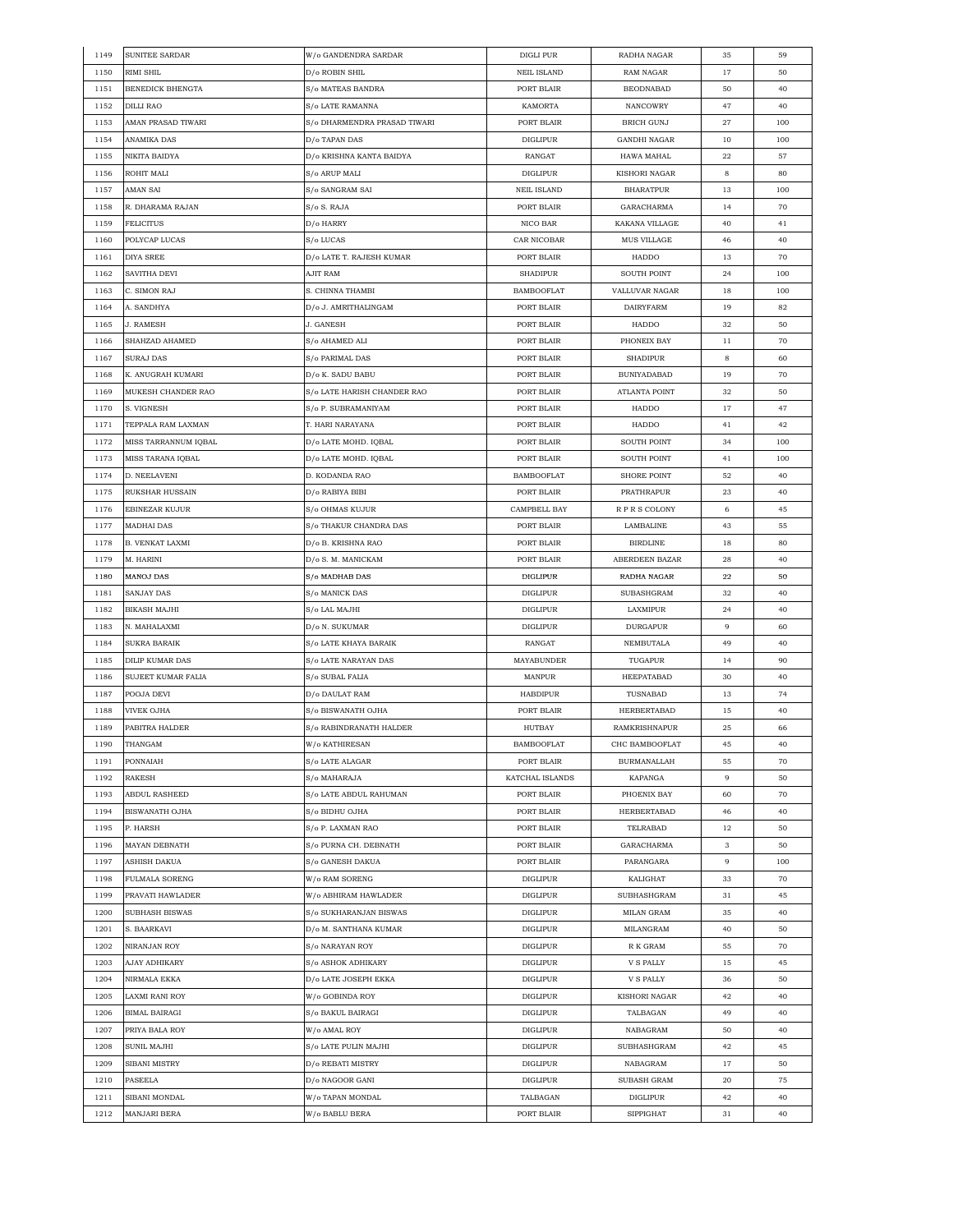| 1213         | <b>KRISHNA MRIDHA</b>                | S/o RAMANI MRIDHA                               | FERRARGUNJ                 | HAVELOCK                            | 40             | 63        |
|--------------|--------------------------------------|-------------------------------------------------|----------------------------|-------------------------------------|----------------|-----------|
| 1214         | PREET KINDO                          | S/o CHRISTOPER KINDO                            | <b>BRINDABAN</b>           | <b>BEACHDERA</b>                    | $\overline{7}$ | 70        |
| 1215         | P. KARTHIK                           | S/o M. PANDIAN                                  | <b>SHADIPUR</b>            | CHANDNI CHOWK                       | 15             | 50        |
| 1216         | K. GEETHA DEVI                       | W/o K. P. KRISHNAN KUTTY                        | OLD PHAR GOAN              | DOLLY GUNJ                          | 28             | 45        |
| 1217         | SUDIP GOLDER                         | S/o MAHADEV GOLDER                              | DOLLY GUNJ                 | PORT BLAIR                          | 15             | 40        |
| 1218         | BELA HALDER                          | D/o NIRMAL CHANDRA HALDER                       | VIVEKANANDA COLONY         | PROTHRAPUR                          | 32             | 70        |
| 1219         | ROHIT KUMAR MANDAL                   | S/o MITHUN KUMAR MANDAL                         | RANGAR                     | NIMBUTALA                           | 5              | 40        |
| 1220         | V. NITISH                            | S/o VINAYAGAN                                   | PORT BLAIR                 | PROTHRAPUR                          | 3              | 100       |
| 1221         | RISHITA HAWLADER                     | D/o PARESH LAL HAWLADER                         | DOLLY GUNJ                 | PORT BLAIR                          | 11             | 50        |
| 1222         | SUBANKAR DAS                         | S/o DEEPAK DAS                                  | <b>DIGLIPUR</b>            | R K GRAM                            | 13             | 45        |
| 1223         | R. NARENDRA                          | S/o R. KURMA RAO                                | PORT BLAIR                 | DAIRY FARM                          | 12             | 50        |
| 1224         | <b>ALOKE BISWAS</b>                  | S/o AMBARISH BISWAS                             | <b>DIGLIPUR</b>            | MADHUPUR                            | 46             | 60        |
| 1225         | LOKHI RANI HALDER                    | W/o NARATTAM BAIRAGI                            | <b>DIGLIPUR</b>            | R K GRAM                            | 25             | 40        |
| 1226         | <b>AYUSHI HALDER</b>                 | D/o DIBAKAR HALDER                              | <b>DIGLIPUR</b>            | R K GRAM                            | 3              | 100       |
| 1227         | UJJALA RANI DAS                      | W/o NABIN DAS                                   | DIGLIPUR                   | RADHANAGAR                          | 35             | 45        |
| 1228         | ROHAN PAUL                           | S/o TAPAS PAUL                                  | <b>DIGLIPUR</b>            | SUBASH GRAM                         | 21             | 45        |
| 1229         | RATAN MAJHI                          | S/o RUPNA MAJHI                                 | PORT BLAIR                 | WANDOOR                             | 35             | 70        |
| 1230         | <b>SUMITRA ROY</b>                   | W/o RANJIT ROY                                  | FERRARGUNJ                 | HAVELOCK                            | 33             | 83        |
| 1231         | NIKHIL NAG                           | S/o SUKHRAM NAG                                 | PORT BLAIR                 | OGRABRAJ                            | 10             | 75        |
| 1232         | SANTOSH MINJ                         | S/o LATE MARCUS MINJ                            | <b>HANSPURI</b>            | <b>CHAINPUR</b>                     | 19             | 80        |
| 1233         | <b>RAVI TIRKEY</b>                   | S/o LATE PAWAL TIRKEY                           | MAYABUNDER                 | PANIGHAT                            | 27             | 75        |
| 1234         | <b>GOPAL TIKADAR</b>                 | S/o G. C. TIKADAR                               | WIMBERLYGUNJ               | KANYAPURAM                          | 35             | 95        |
| 1235         | SABITA DAS                           | D/o LATE DHIREN DAS                             | PORT BLAIR                 | NAYASHEHAR                          | 30             | 60        |
| 1236         | M. ARUMUGAM                          | S/o T. MUTHU                                    | WANDOOR                    | HASMATABAD                          | 4              | 50        |
| 1237         | DEPESH TARAPDAR                      | S/o NIRANJAN TARAPDAR                           | <b>WANDOOR</b>             | HASMATABAD                          | 21             | 70        |
| 1238         | PRIYANKA BAROI                       | D/o BHABANANDA BAROI                            | TUGAPUR                    | MAYABUNDER                          | 9              | 70        |
| 1239         | ROBIN BAL                            | S/o LATE NAKUL BAL                              | SUBASHGARAM                | <b>DIGLIPUR</b>                     | 47             | 40        |
| 1240         | BIJAY KRISHNA MANDAL                 | S/o SUDHIR KUMAR MANDAL                         | KHUDIRAMPUR                | <b>DIGLIPUR</b>                     | 52             | 40        |
| 1241         | DEBLAL DAS                           | S/o LATE NAGENDRA CH. DAS                       | AERIAL BAY                 | <b>DIGLIPUR</b>                     | 42             | 80        |
| 1242         | SWAPAN BISWAS                        | S/o RAJENDRA BISWAS                             | SHIBPUR                    | <b>DIGLIPUR</b>                     | 43             | 40        |
| 1243         | <b>BHAVAS DAS</b>                    | S/o LATE SUDHANSU DAS                           | AERIAL BAY                 | GANDHINAGAR                         | 35             | 80        |
| 1244         | S. RAMA RAO                          | S/o BARGAIYAH                                   | <b>BAMBOOFLAT</b>          | HOPE TOWN                           | 53             | 42        |
| 1245         | ADARSH KUMAR SINGH                   | S/o SURENDRA NATH SING                          | <b>BAMBOOFLAT</b>          | TUSHNA BAD                          | 16             | 60        |
| 1246         | I. MOHAN RAO                         | S/o CHINADU                                     | <b>BAMBOOFLAT</b>          | <b>HOPETOWN</b>                     | 57             | 50        |
| 1247         | P. GIRI                              | S/o LATE P. RAMA RAO                            | BAMBOOFLAT                 | CHUNNASHATTA                        | 42             | 100       |
| 1248         | A. KESAVA RAO                        | S/o A. JAGNATH RAO                              | PANIGHAT                   | CHUNNA BHTTA                        | 39             | 40        |
| 1249         | ZUBAIDA                              | D/o A. BHAMED                                   | <b>BAMBOOFLAT</b>          |                                     | 38             | 50        |
| 1250         | <b>SUMIT BISWAS</b>                  | S/o DHANANJAY BISWAS                            | HUTBAY                     | BAMBOOFLAT<br>HUTBAY                | 10             | 50        |
| 1251         |                                      | D/o BIJAN SARKAR                                |                            | R K PUR                             | $\overline{7}$ | 78        |
| 1252         | RAKHI SARKAR<br>P. VARAHA NOOKA RAJU | S/o JAGGA RAO                                   | R K PUR<br>HUTBAY          | HUTBAY                              | 74             | 47        |
| 1253         | <b>MANI LAL DAS</b>                  | S/o MADHU DAS                                   | <b>HUTBAY</b>              | <b>FARM TIKREY</b>                  | 14             | 40        |
| 1254         | <b>B. THARUN</b>                     | $\mathrm{S}/\mathrm{o}$ B. RAMA RAO             | <b>FARM TIKERY</b>         | <b>FARM TIKREY</b>                  | 6              | 60        |
| 1255         | SANJOY BISWAS                        | S/o LATE SUNIL BISWAS                           | HUTBAY                     | HUTBAY                              | 35             | 40        |
| 1256         | <b>CILBHERIOUS TIRKET</b>            | S/o TARSIUS TIRKEY                              | HUTBAY                     | HUTBAY                              |                |           |
| 1257         | N. SIRISHA                           | D/o N. LAXMAN RAO                               | HUTBAY                     | FARM TIKREY                         | 17<br>6        | 50<br>100 |
| 1258         | UTHAM KUMAR                          | S/o PREM SAI                                    | HUTBAY                     | <b>FARM TIKREY</b>                  | 20             | 40        |
| 1259         | SUBHASINI MONDAL                     | D/o ARUN MONDAL                                 | PORT BLAIR                 | <b>JUNGLIGHAT</b>                   | 16             | 70        |
| 1260         | S. K. SALAUDDIN                      | S/o S. K. SAFIK                                 | PORT BLAIR                 | <b>JUNGLIGHAT</b>                   | 39             | 40        |
| 1261         | R. JYOTI                             | D/o RAJA RAM                                    | VIVEKANANDA COLONY         | PROTHRAPUR                          | 14             | 40        |
| 1262         | S. TUSHAR                            | S/o M. SENDIVEL                                 | PORT BLAIR                 | GARACHARMA                          | 9              | 55        |
| 1263         | MUHAMMED ANAS                        | D/o ABDUL KADIR                                 | PORT BLAIR                 | ATLANTA POINT                       | 2              | 100       |
| 1264         | K. SABRIN BANU                       | D/o K. SAMSUDHEEN                               | PORT BLAIR                 | OGRABRAJ                            | 14             | 47        |
| 1265         | MOHD. NASEER HUSSAIN                 | S/o LATE YUSUF HUSSAIN                          | PORT BLAIR                 | SOUTH POINT                         | 41             | 50        |
| 1266         | T. KRISHNA RAO                       | S/o T. GANESH                                   | JUNGLIGHAT                 | DAIRY FARM                          | 9              | 55        |
| 1267         | TUSHAR KANTI ROY                     | S/o LATE HARI DAS ROY                           | DIGLIPUR                   | SUBASH GRAM                         | 51             | 50        |
| 1268         | ANITA GAJDANT                        | W/o RAJESH URAN                                 | RANGAT                     | KADAMTALA                           | 31             | 100       |
|              |                                      |                                                 |                            |                                     |                |           |
| 1269<br>1270 | SAW SHWECHU<br>DIPAK MONDAL          | S/o LATE SAW GORAEN<br>S/o LATE DASHRATH MONDAL | RANGAT<br><b>DIGLIPUR</b>  | RANGAT<br><b>DIGLIPUR</b>           | 51<br>51       | 45<br>45  |
| 1271         |                                      | $\mathrm{S}/\mathrm{o}$ BABUL SIKDER            |                            |                                     |                | 40        |
|              | <b>BIPUL SIKDER</b>                  |                                                 | DIGLIPUR                   | DIGLIPUR                            | 26             |           |
| 1272         | PRASANTA DAS                         | S/o SAMPAD DAS                                  | DIGLIPUR                   | DIGLIPUR                            | 45             | 45<br>70  |
| 1273         | NEHA KUJUR                           | D/o PETER KUJUR                                 | CAR NICOBAR                | MILDERA KATCHAL                     | 5<br>23        | 87        |
| 1274<br>1275 | <b>BIMAN ROY</b><br>NIKITA TIRKEY    | S/o BINOY ROY<br>D/o BENAY TIRKEY               | PORT BLAIR<br>CAMPBELL BAY | MINNIE BAY<br><b>JAGINDER NAGAR</b> | 16             | 50        |
|              |                                      |                                                 |                            |                                     |                |           |
| 1276         | FRANKLIN HARSSEL                     | S/o WILSON                                      | CAR NICOBAR                | CHAMPIN NANCOWRIE                   | 8              | 50        |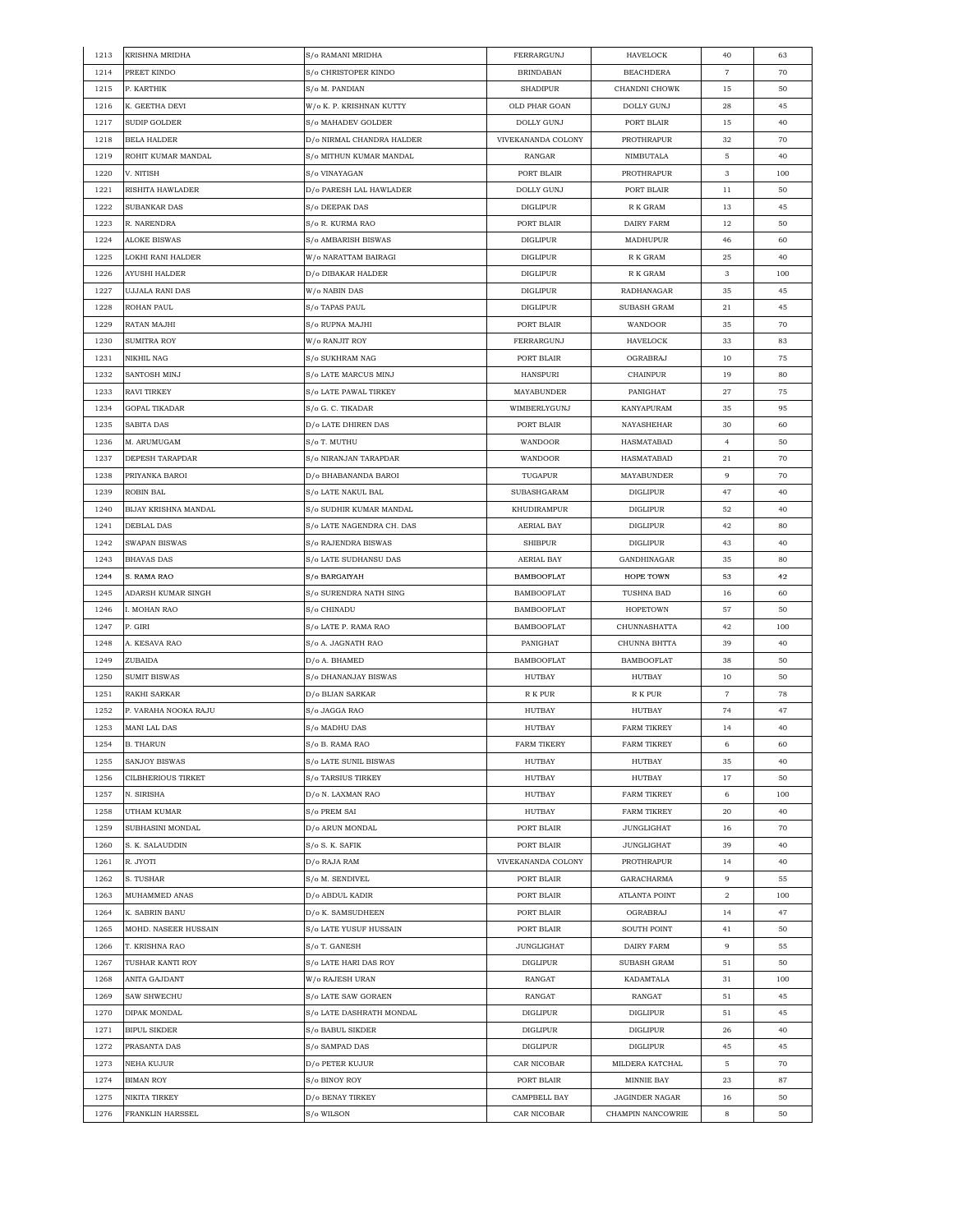| 1277 | <b>MAGDALINE</b>       | D/o LATE MATHEW                | <b>NANCOWRIE</b>    | PILPILLOW VILLAGE    | 36             | 40  |
|------|------------------------|--------------------------------|---------------------|----------------------|----------------|-----|
| 1278 | MARGRET                | W/o ABEDNICO                   | KAMORTA ISLAND      | <b>VIKAS NAGAR</b>   | 40             | 40  |
| 1279 | K. ALAGU SUNDARAM      | S/o C. KARUPPAIAH              | <b>NANCOWRIE</b>    | <b>KAMORTA</b>       | 57             | 40  |
| 1280 | M. MUNIYANDI           | S/o MANICKAM                   | <b>NANCOWRIE</b>    | KAMORTA              | 44             | 50  |
| 1281 | JAIRUS                 | S/o PHILIP                     | NANCOWRIE           | TAPONG VILLAGE       | 35             | 45  |
| 1282 | NEESA BEPARI           | S/o DIPANKAR BEPARI            | <b>DIGLIPUR</b>     | SUBASH GRAM          | 17             | 60  |
| 1283 | NARAYAN CHANDRA DAS    | S/o LATE GIRENETRA CHANDRA DAS | GARACHARMA          | GARACHARMA           | 53             | 50  |
| 1284 | A. KURMAMMA            | W/o LATE A. YADAV RAO          | PORT BLAIR          | <b>JUNGLIGHAT</b>    | 47             | 60  |
| 1285 | ANSHU MISTRY           | S/o BISWAJIT MISTRY            | <b>DIGLIPUR</b>     | MADHUPUR             | $\overline{a}$ | 50  |
| 1286 | <b>BHUSHAN INDHWAR</b> | S/o LATE TUPA INDHWAR          | CAMPBELL BAY        | CAMPBELL BAY         | 56             | 50  |
|      |                        |                                |                     |                      |                |     |
| 1287 | E. RAJU                | S/o JOGA RAO                   | HADDO               | ANARKALI BASTHI      | 24             | 40  |
| 1288 | MANOHAR EKKA           | <b>S/o NISTOR EKKA</b>         | PORT BLAIR          | HUMPHRY GUNJ         | 20             | 52  |
| 1289 | T. HAMILTON            | S/o AUGUSTINE                  | PORT BLAIR          | MANGLUTAN            | 12             | 40  |
| 1290 | GITA MONDAL            | W/o SUKUMAR MONDAL             | <b>NEIL ISLNADS</b> | RAM NAGAR            | 32             | 80  |
| 1291 | ANKITA MONDAL          | D/o KASHINATH MONDAL           | KADAMTALA           | KADAMTALA            | 11             | 55  |
| 1292 | N. DURAIARASAN         | S/o V. NADESAN                 | PORT BLAIR          | <b>BIMBLITAN</b>     | 52             | 40  |
| 1293 | MOHANA RANGAN          | S/o R. NAL RAJA                | MAYABUNDER          | TUGAPUR              | 9              | 45  |
| 1294 | SANDEEP XESS           | S/o CHRISTOPHER XESS           | N & M ANDAMAN       | TUGAPUR              | 22             | 40  |
| 1295 | JOHN LAKRA             | S/o ANJULUS LAKRA              | MAYABUNDER          | MAYABUNDER           | 27             | 75  |
| 1296 | AASHRAY. S             | S/o S. SUNIL KUMAR             | PORT BLAIR          | GARACHARMA           | 6              | 90  |
| 1297 | NISHANT NAG            | S/o ROMETH NAG                 | PORT BLAIR          | MATHURA              | 6              | 60  |
| 1298 | SATYA LASKAR           | S/o LATE JAGABANDO LASKAR      | PORT BLAIR          | WANDOOR              | 52             | 70  |
| 1299 | A. ASIF                | S/o A. IBRAHIM                 | <b>AZAD NAGAR</b>   | STEWART GUNJ         | 13             | 50  |
| 1300 | <b>HARSITH TIRKEY</b>  | S/o HARI TIRKEY                | PORT BLAIR          | CHAKARGOAN           | 4              | 100 |
| 1301 | TEJVINDER KAUR         | D/o SUKHVINDER SINGH           | PORT BLAIR          | GURUDWARA LINE       | 18             | 40  |
| 1302 | <b>RAMEN PAIK</b>      | S/o LATE SHARADA KANTA PAIK    | MAYABUNDER          | CHAINPUR             | 57             | 60  |
| 1303 | S. BALRAJ              |                                | CAR NICOBAR         | CAR NICOBAR          | 21             | 100 |
|      |                        | S/o SUNDRA                     |                     |                      |                |     |
| 1304 | <b>GOPAL HALDER</b>    | S/o LATE GOPAL HALDER          | DIGLIPUR            | R K GRAM             | 48             | 60  |
| 1305 | LALITA DEVI            | W/o JAWAHAR LALL               | PORT BLAIR          | GARACHARMA           | 48             | 85  |
| 1306 | Y. CHANNA              | S/o LATE PADAITHALLY           | PORT BLAIR          | ABERDEEN BAZAAR      | 48             | 40  |
| 1307 | V. CHINNAMMAL          | W/o VAIRAMANIKAM               | PORT BLAIR          | <b>BATHUBASTHI</b>   | 100            | 51  |
| 1308 | MOHAMMED SOHAIL        | S/o MOHAMMED QUADER            | MACHILANE           | <b>SHADIPUR</b>      | $\bf{22}$      | 80  |
| 1309 | KUMAR ANUKARAN KUJUR   | S/o LATE GRAYGORI KUJUR        | FERRARGUNJ          | FERRARGUNJ           | 28             | 90  |
| 1310 | PRABHASH DUTTA         | S/o TAPAN DUTTA                | MAYABUNDER          | DANAPUR              | 12             | 40  |
| 1311 | ANSH BARAIK            | S/o TAPESH BARAIK              | MAYABUNDER          | SWADESH NAGAR        | 9              | 40  |
| 1312 | SAGAR SANJEEV          | S/o SANJEEV SUKUMARAN          | MAYABUNDER          | MAYABUNDER           | 16             | 47  |
| 1313 | SAMAPTI ROY            | W/o AJIT GAIN                  | MAYABUNDER          | TUGAPUR              | 33             | 75  |
| 1314 | KANCHAN LALL           | S/o LATE KANAIAH LAL           | MAYABUNDER          | <b>DANAPUR</b>       | 61             | 80  |
| 1315 | ELIZABETH LOPEZ        | W/o G. SANDANA SWAMY           | CAMPBELL BAY        | CAMPBELL BAY         | 48             | 60  |
| 1316 | MEENA                  | W/o A. KALYANA SUNDARAM        | PATHER GUDDA        | PORT BLAIR           | 52             | 41  |
| 1317 | RUBAN TIGGA            | S/o LATE TARSUS TIGGA          | LAMBA LINE          | <b>JUNGLIGHAT</b>    | 30             | 86  |
| 1318 | ABHIJIT MARANDI        | S/o BABULAL MARANDI            | NEW PAHARGAON       | PORT BLAIR           | 5              | 50  |
| 1319 | SIMRAN KAUR GILL       | D/o KARPAL SINGH               | GANDHI NAGAR        | CAMPBELL BAY         | 16             | 70  |
| 1320 | JOSEPH KUJUR           | S/o LATE JOHN KUJUR            | MITHA KHARI         | RANCHI BASTHI        | 46             | 56  |
| 1321 | PRODIP DAS             | S/o PABITRA DAS                | <b>SITAPUR</b>      | <b>NEIL ISLANDS</b>  | 54             | 50  |
| 1322 | JOHNSON                | S/o LATE MICHAL PERLRA         | <b>BAMBOOFLAT</b>   | <b>BAMBOOFLAT</b>    | 35             | 70  |
| 1323 | V. GYANESHWARI         | D/o V. APPANNA                 | HOPE TOWN           | <b>BAMBOOFLAT</b>    | 9              | 40  |
| 1324 | RITA BAIDYA            | W/o ASHOK KUMAR MONDAL         | SOUTH ANDAMAN       | FERRARGUNJ           | 30             | 60  |
| 1325 | <b>BALA KRISHNAN</b>   | S/o SUNDARAM                   | <b>HAMPRY GUNJ</b>  | <b>INDIRA NAGAR</b>  | 29             | 50  |
|      |                        | S/o D. MONOSAIAH               |                     |                      |                |     |
| 1326 | M. ROBIN RAJ KUMAR     |                                | PORT BLAIR          | <b>BUNIYADABAD</b>   | 6              | 80  |
| 1327 | CHAMPA KUMARI          | D/o GOPAL MUNDA                | CHAKKAR GAON        | <b>BROOKSHABAD</b>   | 24             | 50  |
| 1328 | K. KARTICK             | S/o P. KATHERESAN              | DAIRY FARM          | TAMIL BASTHI         | 13             | 70  |
| 1329 | ASITH DAS              | S/o NILAPADA DAS               | MAYABUNDER          | <b>CHAINPUR</b>      | 8              | 40  |
| 1330 | KALPANA GHARAMI        | W/o RAJESH GHARAMI             | MAYABUNDER          | SHYAM NAGAR          | 31             | 40  |
| 1331 | SUMITH MONDAL          | S/o SATYAJIT MONDAL            | HAVELOCK            | <b>KRISHNA NAGAR</b> | 5              | 70  |
| 1332 | <b>BARGISH BHAGAT</b>  | S/o SARU BHAGAT                | HUT BAY             | HUT BAY              | 56             | 41  |
| 1333 | NIRAPADA HALDER        | S/o SASHIDDAR HALDER           | HUT BAY             | ONGI TICKRY          | 50             | 97  |
| 1334 | FAROOQUE HUSSAIN       | S/o FARHAD HUSSAIN             | PORT BLAIR          | PREM NAGAR           | 32             | 85  |
| 1335 | BINITA PAUL            | D/o BISWAJIT PAUL              | DIGLIPUR            | V S PALLY            | 13             | 60  |
| 1336 | NARAYAN DAS            | S/o LATE NIROF DAS             | DIGLIPUR            | MILAN GRAM           | 39             | 60  |
| 1337 | <b>B. SURESH KUMAR</b> | S/o B. RAMA SWAMY              | PORT BLAIR          | <b>BUNIYADABAD</b>   | 24             | 70  |
| 1338 | P. ADARSH              | S/o P. DILEEP KUMAR            | PORT BLAIR          | ATLANTA POINT        | 25             | 59  |
| 1339 | S. ARCHANA             | D/o G. SARAVANA                | PORT BLAIR          | HADDO                | 24             | 50  |
| 1340 | SILAS DUNG DUNG        | S/o LATE KARLUS DUNG DUNG      | MAYABUNDER          | MAYABUNDER           | 48             | 55  |
|      |                        |                                |                     |                      |                |     |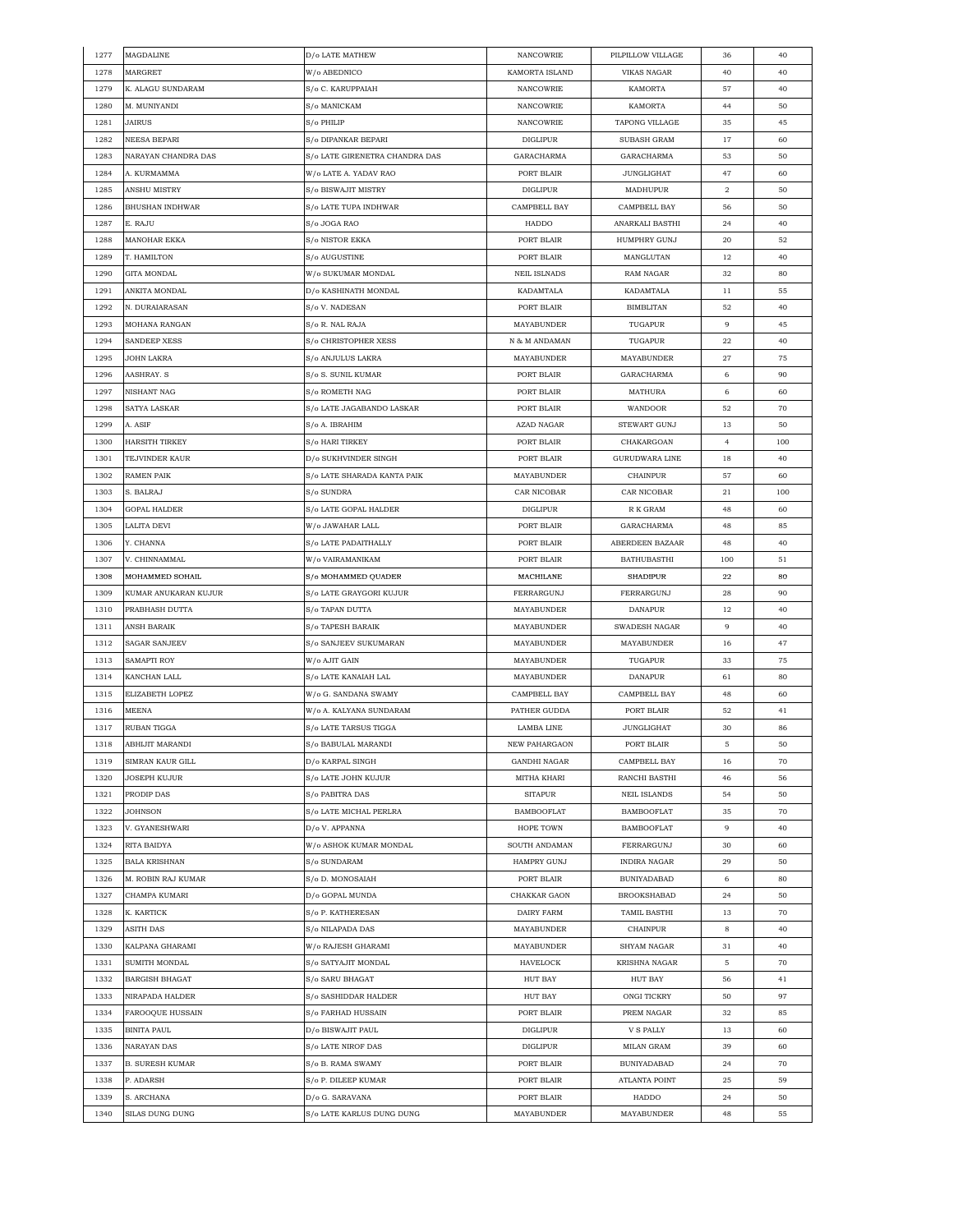| 1341 | CHAYAN SARKAR       | S/o INDRAJIT SARKAR                 | PORT BLAIR         | PRATHRA PUR          | 11             | 50  |
|------|---------------------|-------------------------------------|--------------------|----------------------|----------------|-----|
| 1342 | ABSELEM             | S/o TIMOTHY                         | NICOBAR            | MUS                  | 6              | 60  |
| 1343 | ALMA                | S/o LATE SIMON                      | CAR NICOBAR        | <b>SMALL LAPATHY</b> | 19             | 90  |
| 1344 | ORPHA               | W/o PATRICK                         | KAMORTA ISLANDS    | <b>SMUH</b>          | 34             | 70  |
| 1345 | ZETH                | S/o LATE JOB                        | CAR NICOBAR        | <b>BIG LAPATHY</b>   | 35             | 50  |
| 1346 | N. MAIN MUTHU       | S/o R. NSGAN                        | PORT BLAIR         | PROTHRAPUR           | 29             | 60  |
| 1347 | SAGAR MAZUMDER      | S/o KARTICK MAZUMDER                | RANGAT             | PARNASHALA           | 11             | 60  |
| 1348 | NISHANT SARKAR      | S/o RAM SARKAR                      | PORT BLAIR         | PROTHRAPUR           | 12             | 50  |
| 1349 | <b>HARITA</b>       | S/o YACOB                           | CAR NICOBAR        | $_{\rm MUS}$         | 21             | 42  |
| 1350 | YAKUB MINJ          | $\mathrm{S}/\mathrm{o}$ ABRIAL MINJ | RANGAT             | <b>BAJOTA</b>        | 46             | 75  |
| 1351 | AYUSH HIRA          | S/o DIPESH HIZRA                    | RANGAT             | <b>KADAMTALA</b>     | 8              | 40  |
|      | SAILENDER EKKA      |                                     |                    |                      |                |     |
| 1352 |                     | S/o LATE MARCEL EKKA                | RANGAT             | TIRUR                | 39             | 59  |
| 1353 | ABDUL BASITH        | S/o ABDUL AZAD                      | PORT BLAIR         | OGRABRAJ             | 9              | 60  |
| 1354 | V. MARIAMMA         | W/o J. VICTOR                       | <b>RANGAT BAY</b>  | NIMBUTALLA           | 52             | 40  |
| 1355 | <b>HERAMATI</b>     | D/o BIRSHA SINGH                    | <b>BETAPUR</b>     | SHIVAPURAM           | 19             | 100 |
| 1356 | KARTICK NANDI       | S/o INDRA BHUSAN NANDI              | <b>DIGLIPUR</b>    | <b>DIGLIPUR</b>      | 43             | 60  |
| 1357 | REBA RANI MONDAL    | W/o SANKAR MONDAL                   | <b>DIGLIPUR</b>    | SUBAHSHGRAM          | 54             | 40  |
| 1358 | MAHIMA MALI         | D/o MANORANJAN MALI                 | <b>DIGLIPUR</b>    | MATHURA              | 11             | 40  |
| 1359 | N. THIRAPATHI RAO   | S/o N. SUKUMAR                      | <b>DIGLIPUR</b>    | <b>DURGAPUR</b>      | 8              | 50  |
| 1360 | BASANTI BALA DAS    | W/o HARI DAS                        | DIGLIPUR           | SUBASH GRAM          | 47             | 40  |
| 1361 | KARTICK DAS         | S/o UMESH CHANDRA DAS               | DIGLIPUR           | <b>GANESH NAGAR</b>  | 35             | 100 |
| 1362 | <b>ANAY MISTRY</b>  | S/o SAMAREESH MISTRY                | <b>DIGLIPUR</b>    | <b>DIGLIPUR</b>      | 5              | 80  |
| 1363 | KUNTI DEVI          | W/o NANDJI SINGH                    | FERRARGUNJ         | <b>BRINDABAN</b>     | 78             | 50  |
| 1364 | P. PRAVEEN          | S/o B. PRASANNAN                    | RANGAT             | <b>RAMPUR</b>        | 19             | 100 |
| 1365 | T. THARUN           | S/o T. THATA RAO                    | PORT BLAIR         | ABERDEEN BAZZAR      | $\overline{4}$ | 50  |
| 1366 | AUGUSTUS SORENG     | S/o LATE JOHN SORENG                | <b>BILLIGROUND</b> | LOUKI NALLAH         | 41             | 40  |
| 1367 | S. APPA RAJU        | S/o LATE SWAMINATHAN                | FERRARGUNJ         | WIMBERLYGUNJ         | 61             | 40  |
| 1368 | K. CHANUKA RAJ      | D/o K. RAJA RAO                     | PORT BLAIR         | MANNARGHAT           | 3              | 60  |
| 1369 | PRIYA MONDAL        | D/o TARUN MONDAL                    | PORT BLAIR         | <b>BADAMAS PAHAD</b> | 14             | 60  |
| 1370 | R. RAHUL KUMAR      | S/o K. RAGHUNATHAN                  | <b>BAMBOOFALAT</b> | NAYABASTI            | 30             | 75  |
| 1371 | E. REVATHI          | D/o E. KESAWARAO                    | CHUNNA BHATTA      | HOPE TOWN            | 6              | 50  |
| 1372 | C. T. SHAJI         | S/o LATE R. THOMAS                  | <b>DIGLIPUR</b>    | <b>KERLAPURAM</b>    | 47             |     |
|      |                     |                                     |                    |                      |                | 65  |
| 1373 | ASHA                | W/o FAREED ANWAR                    | HADDO              | PREM NAGAR           | 23             | 50  |
| 1374 | ZEENAI PARVEEN      | D/o LATE JALIL AHMED                | PORT BLAIR         | NAYAGAON             | 31             | 60  |
| 1375 | VRONICA SUSMA       | D/o JERMY CONEY                     | PORT BLAIR         | HAWA GHAR            | 9              | 80  |
| 1376 | P BHAGYAWATHI       | D/o PAPA RAO                        | JUNGLIGHAT         | DAIRY FARM           | 17             | 70  |
| 1377 | HARISH KIRTANIYA    | S/o JYOTISH KIRTANYA                | PORT BLAIR         | <b>BIRD LINE</b>     | 42             | 85  |
| 1378 | JOHNSON DUNG DUNG   | S/o LATE JULIUS DUNG DUNG           | PORT BLAIR         | <b>BROOKSHABAD</b>   | 26             | 50  |
| 1379 | T. RAGHU            | S/o LATE THANGAVELU                 | PORT BLAIR         | <b>PROTHRAPUR</b>    | 35             | 42  |
| 1380 | Y. SIMHACHALAM      | S/o Y VEERASWAMY                    | <b>JUNGLIGHAT</b>  | DAIRY FARM           | 48             | 75  |
| 1381 | NANDAN KUMAR SINGH  | S/o LATE ARJUN SINGH                | PROTHRAPUR         | MAHAVEER NAGAR       | 21             | 75  |
| 1382 | RAKESH XALXO        | S/o PANKHRACIUS XALXO               | RANGAT             | MITHILA              | 33             | 60  |
| 1383 | A. TARAN            | S/o A. TAMIZHA RAJAN                | PORT BLAIR         | PROTHRAPUR           | 4              | 100 |
| 1384 | V. SEBASTIN         | S/o LATE VIYAKALAM                  | CAMPBELL BAY       | <b>GOVIND NAGAR</b>  | 60             | 95  |
| 1385 | JASON               | S/o SAMUEL                          | CAR NICOBAR        | MUS VILLAGE          | 11             | 40  |
| 1386 | T. JOYSON           | S/o SAMUEL                          | CAR NICOBAR        | <b>MUS VILLAGE</b>   | 13             | 40  |
| 1387 | M. J. ROSHAN        | S/o JAMES ONISIMUS                  | CAR NICOBAR        | LAPATHY VILLAGE      | 11             | 60  |
| 1388 | DANIEL              | S/o LATE WILFRED                    | CAR NICOBAR        | CHUKCHUCHA VILLAGE   | 47             | 100 |
| 1389 | WELLINGTON          | S/o LATE ABEDISIGO                  | CAR NICOBAR        | TAPOIMING VILLAGE    | 44             | 50  |
| 1390 | EMMA                | D/o JOHN BARNABAS                   | <b>NANCOWRY</b>    | CHAMPIN VILLAGE      | 42             | 50  |
| 1391 | CHRISTY             | W/o PHILIMON                        | NANCOWRY           | MALLACA VILLAGE      | 44             | 55  |
| 1392 | K. LAVANYA          | K. BADDAR RAO                       | PORT BLAIR         | DUGNABAD             | 14             | 50  |
| 1393 | GYANA VADIVELU      | M. K SUBRAMANI                      | PORT BLAIR         | GARACHARMA           | 35             | 50  |
| 1394 | <b>BASHEERUDDIN</b> | LATE MOHD. RAFIQUE                  | TUSHNABAD          | OGRABRAJ             | 40             | 40  |
| 1395 | RAGINI SINGH RAWAT  | LATE RATAN SINGH                    | PORT BLAIR         | <b>GOAL GHAR</b>     | 28             | 70  |
|      |                     |                                     |                    |                      |                |     |
| 1396 | SNEHA. G            | G. THUMBA NATHAM                    | PORT BLAIR         | <b>JUNGLIGHAT</b>    | 21             | 100 |
| 1397 | D. HEMA RAJU        | D. DALIBANDU                        | PORT BLAIR         | HADDO                | 34             | 42  |
| 1398 | V. SATESH           | V. APPA RAO                         | HADDO              | ANARKALI             | 19             | 80  |
| 1399 | V. ARUN KUMAR       | LATE DHANRAJ                        | PORT BLAIR         | HADDO                | 55             | 40  |
| 1400 | KRISHNA MONDAL      | LATE M. MONDAL                      | HADDO              | PREM NAGAR           | 38             | 41  |
| 1401 | JARMINA LAKRA       | LOWRENCE TOPPO                      | PORT BLAIR         | MIDDLE POINT         | 70             | 40  |
| 1402 | CHANAMAYA           | NATHU LAL                           | PORT BLAIR         | NAYA GAON            | 54             | 60  |
| 1403 | PAN MAYA            | SHAYAM BAHADUR                      | PORT BLAIR         | DOODH LINE           | 52             | 70  |
| 1404 | SANTOSH DEVI        | LATE SHYAMU SINGH                   | PORT BLAIR         | PREM NAGAR           | 37             | 40  |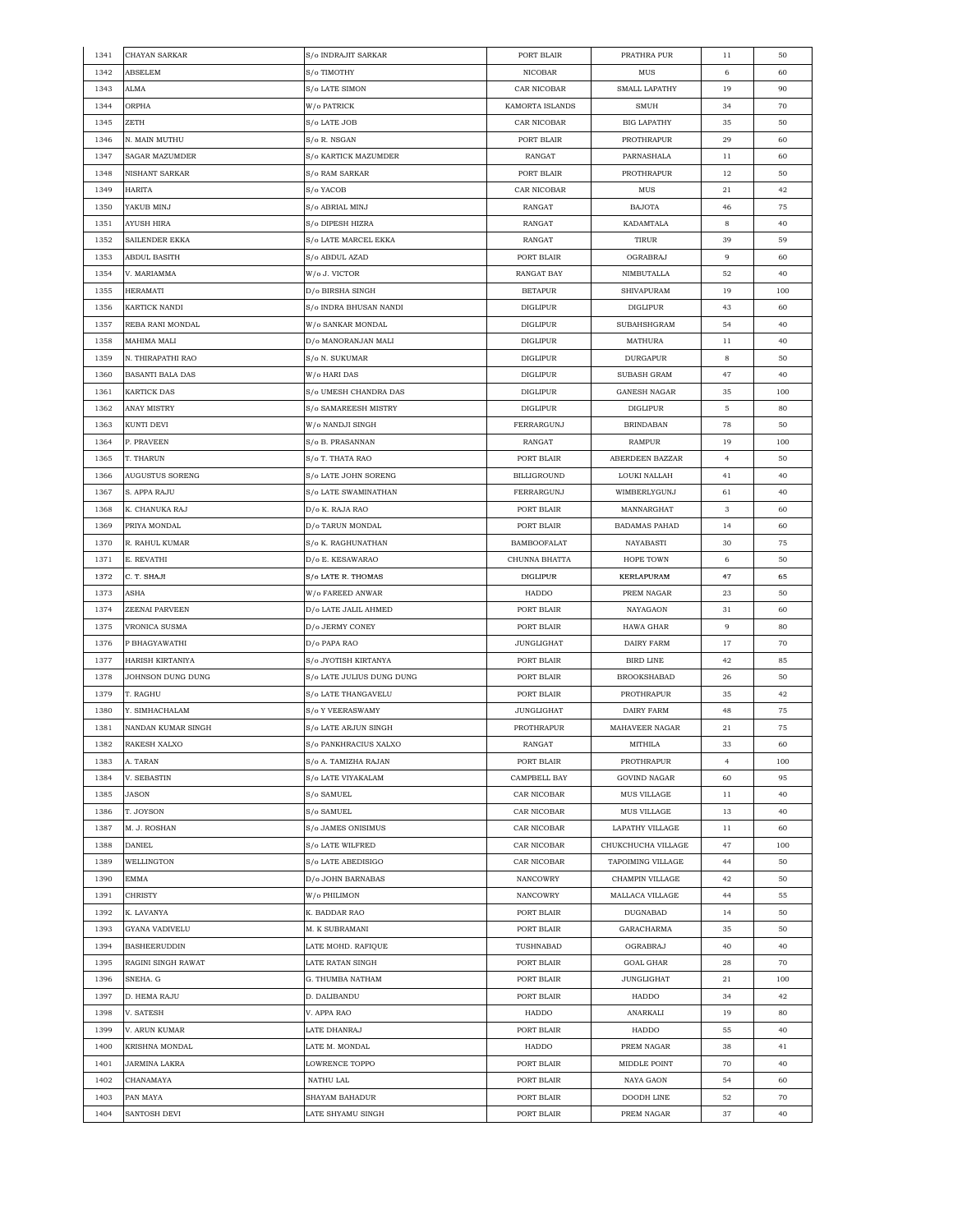| 1405 | M. KARTHICK           | M. KARNAN              | PORT BLAIR   | SIPPI GHAT         | 18 | 70  |
|------|-----------------------|------------------------|--------------|--------------------|----|-----|
| 1406 | MANABENDU MONDAL      | SACHINDRA MONDAL       | PORT BLAIR   | GARACHARMA         | 26 | 55  |
| 1407 | S. RAKESH KUMAR       | S. ANJAMMAL            | PORT BLAIR   | <b>BIMBLITAIN</b>  | 33 | 70  |
| 1408 | PURNIMA BISWAS        | <b>JAGDISH BASHAR</b>  | PORT BLAIR   | GARACHARMA         | 50 | 70  |
| 1409 | REETI DEVI            | SHYAM LALL             | GARACHARMA   | GARACHARMA         | 26 | 100 |
| 1410 | RENUKA DEVI           | RAMNATH                | PORT BLAIR   | <b>SIPPIGHAT</b>   | 60 | 40  |
| 1411 | C. H. KESHAB RAO      | C. H. MADHAV RAO       | PORT BLAIR   | <b>BAMBOOFLAT</b>  | 25 | 75  |
| 1412 | RENUKA BISWAS         | NAG RAJ                | HAVELOCK     | RADHA NAGAR        | 24 | 50  |
| 1413 | C. K. MAIMUNA         | LATE CK . KUNJALI      | WIMBERLYGUNJ | ORGABRAJ           | 47 | 40  |
| 1414 | K. NITESH KANANNAM    | KARUNAN                | PORT BLAIR   | <b>BEODANBAD</b>   | 19 | 60  |
| 1415 | M. MAHA RANI          | P. MURUGAIAH           | PORT BLAIR   | <b>AUSTINABAD</b>  | 11 | 40  |
| 1416 | ANURAG JAISWAL        | SHIV SHANKAR           | PORT BLAIR   | PHONIEX BAY        | 13 | 100 |
| 1417 | ARSH CHANDRANATH      | AKASH CHANDRANATH      | PORT BLAIR   | DOLLYGUNJ          | 12 | 100 |
| 1418 | FRANKLEN KUJUR        | <b>SIMPHOR KUJUR</b>   | PORT BLAIR   | PHONEIX BAY        | 20 | 60  |
| 1419 | GOPI RAJ              | A. MOHAN               | PORT BLAIR   | ABERDEEN BAZAAR    | 22 | 40  |
| 1420 | KR. LAXMI NARAYAN     | S. NANDESH             | PORT BLAIR   | HADDO              | 21 | 100 |
| 1421 | MS. MADHURI           | S. NANDESH             | PORT BLAIR   | PHOENIX BAY        | 25 | 40  |
| 1422 | P. SANTOSH HOINI      | P. SANTOSH NAIDU       | PORT BLAIR   | DOLLYGUNJ          | 34 | 40  |
| 1423 | RAYON LALL            | LATE RAVINDER5 LALL    | PORT BLAIR   | <b>BATHU BASTI</b> | 13 | 100 |
| 1424 | S. APPAL NAIDU        | LATE NARYANA           | PORT BLAIR   | PAHAR GAON         | 49 | 40  |
| 1425 | S. K. SANJAR ALI      | SEICK SAMUAR ALI       | PORT BLAIR   | ABERDEEN BAZAAR    | 49 | 40  |
| 1426 | ADRIEN GEORGE MIRANDA | AMSON MIRANDA          | PORT BLAIR   | <b>JUNGLIGHAT</b>  | 21 | 43  |
| 1427 | R. MEERA              | P. RAMAN               | PORT BLAIR   | <b>JUNGLIGHAT</b>  | 26 | 40  |
| 1428 | T. SUNDAR RAO         | T. MADHAV RAO          | PORT BLAIR   | GARACHARMA         | 30 | 40  |
| 1429 | D. VINAY KUMAR        | DRUYODHANA             | PORT BLAIR   | HADDO              | 18 | 50  |
| 1430 | M. VENKATA LAKSHMI    | M. SATYANARAYANA       | PORT BLAIR   | DOLLYGUNJ          | 38 | 40  |
| 1431 | PASAMALAR             | LATE R. SUBRAMANI      | PORT BLAIR   | HADDO              | 51 | 40  |
| 1432 | S. MURAHARI RAO       | LATE SADINARAYANA      | PORT BLAIR   | HADDO              | 42 | 40  |
| 1433 | V. KULAINDAIAMMA      | VELLAKANNU             | PORT BLAIR   | HADDO              | 65 | 57  |
| 1434 | KR. OMNATH            | RAMNATH                | PORT BLAIR   | SIPPI GHAT         | 37 | 100 |
| 1435 | LAKSHITA              | BASANTI                | PORT BLAIR   | <b>DOLLY GUNJ</b>  | 15 | 60  |
| 1436 | KARTICK. K. N         | PALANI APPAN           | PORT BLAIR   | <b>JUNGLIGHAT</b>  | 32 | 56  |
| 1437 | PRACHI TOPPO          | <b>BHUKHAN TOPPO</b>   | WIMBERLYGUNJ | <b>MATHURA</b>     | 14 | 50  |
| 1438 | J. KESA NANDINI       | V. JAYA KUMAR          | PORT BLAIR   | ABERDEEN BAZAAR    | 17 | 100 |
| 1439 | ARPITA GHOSH          | NITYAKAR GHOSH         | PORT BLAIR   | GARACHARMA         | 20 | 40  |
| 1440 | JASPAL SINGH          | LATE NIRMAL SINGH      | PORT BLAIR   | GARACHARMA         | 5  | 100 |
| 1441 | V. DAVID KUMAR        | D. VADIVEL             | PORT BLAIR   | <b>BEODNABAD</b>   | 11 | 40  |
| 1442 | <b>B. PRASANTH</b>    | B. THIRUPATHI RAO      | PORT BLAIR   | DAIRY FARM         | 10 | 100 |
| 1443 | C. H. LAXMAN RAO      | C. H. MADHAV RAO       | PORT BLAIR   | <b>BAMBOOFLAT</b>  | 28 | 100 |
| 1444 | JAI SHANKAR           | S P SUBBIAH            | PORT BLAIR   | HASMATABAD         | 33 | 60  |
| 1445 | K. NAGAMANI           | VENKATRAMANA           | PORT BLAIR   | DIGNABAD           | 39 | 100 |
| 1446 | PRAJIT HALDER         | PRASANTH HALDER        | PORT BLAIR   | <b>SHAADIPUR</b>   | 22 | 100 |
| 1447 | B. DURGA RAO          | <b>B GAUVRESH</b>      | PORT BLAIR   | ANAR KALI          | 18 | 40  |
| 1448 | AJAY KUMAR            | DEVI                   | PORT BLAIR   | ANARKALI           | 18 | 60  |
| 1449 | P. P. KUNJIBIBI       | P. ALI                 | PORT BLAIR   | <b>BAMBOOFLAT</b>  | 64 | 80  |
| 1450 | NAGOORAMMA            | LATE P. ELUMALAI       | PORT BLAIR   | HADDO              | 38 | 70  |
| 1451 | R. SURESH             | LATE P. RAMAIAH        | PORT BLAIR   | WIMBERLYGUNJ       | 31 | 40  |
| 1452 | SAHIBA                | U. ABUDAL KADAR        | PORT BLAIR   | HADDO              | 22 | 100 |
| 1453 | MANOJ BADIK           | <b>BIRSA BARAIK</b>    | CAMPBELL BAY | JOGINDAR NAGR      | 19 | 40  |
| 1454 | K. MOSSES             | PARAMESWAR RAO         | PORT BLAIR   | DOLLYGUNJ          | 20 | 40  |
| 1455 | M. MOHANAN NAIR       | DURGAMAL NAIR          | PORT BLAIR   | NAYA GAON          | 39 | 45  |
| 1456 | B. N. AKHIL           | S/o B. N. SANJAY       | PORT BLAIR   | GURUDWARA LINE     | 20 | 60  |
| 1457 | T. VANITHA            | T LAXMAN               | PORT BLAIR   | PONGI CHAUNG       | 21 | 40  |
| 1458 | ISHAQUE BELUNG        | S/o LATE ABRAHAM       | PORT BLAIR   | TUSHNABAD          | 43 | 40  |
| 1459 | G. AMSAVALLI          | V. R. GANESHAN         | TUSHNABAD    | COLLINPUR          | 59 | 50  |
| 1460 | DURGAWATI DEVI        | W/o MANOJ KUMAR SAOJAL | PORT BLAIR   | GUPTAPARA          | 32 | 40  |
| 1461 | T. BARATH             | T DILLI BABU           | PORT BLAIR   | DAIRY FARM         | 13 | 40  |
| 1462 | PHOOL KUMARI          | D/o KAMAL LAKRA        | PORT BLAIR   | <b>BURMANALLAH</b> | 27 | 50  |
| 1463 | LAXMI SIKDAR          | KHAKAN SIKDAR          | PORT BLAIR   | <b>SHADIPUR</b>    | 30 | 40  |
| 1464 | V. MURUGESAN          | S/o LATE N. VEERAPPAN  | PORT BLAIR   | <b>SHADIPUR</b>    | 43 | 40  |
| 1465 | MARIAMMAL             | LATE PALANIVELR        | PROTHRAPUR   | <b>BURMANALLAH</b> | 30 | 40  |
| 1466 | B. PUNIDHA            | W/o R. BOOMINATHAN     | PORT BLAIR   | PROTHRAPUR         | 40 | 70  |
| 1467 | VISHNU RAJ            | S/o RAJESH             | PORT BLAIR   | PROTHRAPUR         | 17 | 60  |
| 1468 | AGILA                 | D/o K. BALA KRISHNAN   | PORT BLAIR   | GARACHARMA         | 29 | 50  |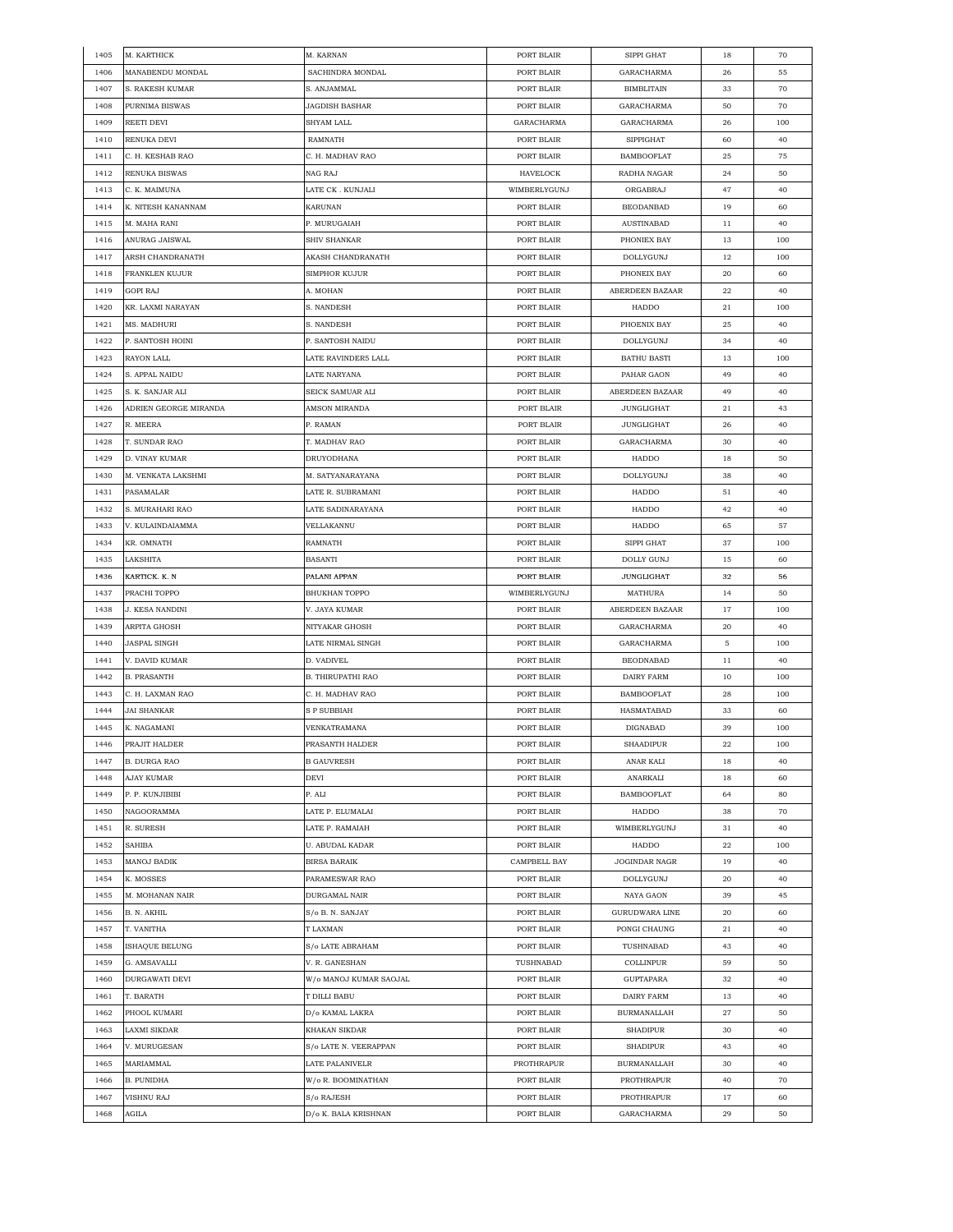| 1469 | <b>NADIRA</b>            | D/o JUBER ALI             | PORT BLAIR         | GARACHARMA            | 13     | 60  |
|------|--------------------------|---------------------------|--------------------|-----------------------|--------|-----|
| 1470 | S. TREESHA               | D/o A. SAGAYM             | PORT BLAIR         | GARACHARMA            | 10     | 60  |
| 1471 | K. IYYATHU KUTTY         | W/o C. KUNJU MOHAMMED     | <b>BAMBOOFLAT</b>  | NAYABASTI             | 54     | 50  |
| 1472 | PHOOLO DEVI              | W/o PHOOLO DEVI           | PORT BLAIR         | FERRARGUNJ            | 60     | 50  |
| 1473 | GURUCHAND BISWAS         | SAKHICHARAN BISWAS        | WIMBERLYGUNJ       | SHOAL BAY             | 42     | 40  |
| 1474 | JEET KUMAR MONDAL        | W/o PARSHURAM             | <b>HAVELOCK</b>    | GOVINDA NAGAR         | 9      | 40  |
| 1475 | RANJANA KINDO            | <b>JEROM KINDO</b>        | <b>BARATANG</b>    | ORAL KATCHA           | 24     | 80  |
| 1476 | B. DURYODHAN             | <b>B. NARAYANA</b>        | RANGAT             | <b>BAKULTALA</b>      | 51     | 100 |
| 1477 | ROHIT MANDAL             | HARICHAND MANDAL          | KADAMTALA          | UTTARA                | 18     | 42  |
| 1478 | SWAPAN SARKAR            | S/o RADHESHYAM            | KADAMTALA          | <b>UTTARA</b>         | 24     | 40  |
|      |                          |                           | KADAMTALA          |                       |        |     |
| 1479 | <b>MOSHMI HIRA</b>       | D/o H. N. HIRA            |                    | KADAMTALA             | 42     | 60  |
| 1480 | <b>HARIDASHI ROY</b>     | PULIN ROY                 | <b>NEIL ISLAND</b> | <b>BHARTPUR</b>       | 42     | 100 |
| 1481 | LOLAS WIDESHI KERKETTA   | S/o DULAL KERKETTA        | <b>MAYABUNDER</b>  | KARMATANG             | 41     | 50  |
| 1482 | BIRSHA HARO              | <b>SHUKU HARO</b>         | <b>BETAPUR</b>     | T V KULLAM            | 21     | 50  |
| 1483 | RANJAN HALDER            | S/o LATE BHAGYADHAR       | DIGLIPUR           | MADHUPUR              | 55     | 40  |
| 1484 | REEPAN NANDI             | S/o RAMCHANDRA NANOI      | <b>DIGLIPUR</b>    | RAMNAGAR              | 25     | 40  |
| 1485 | M. ELUMALIA              | V. MANOHARAN              | <b>NEIL ISLAND</b> | NEILKENDRA            | 24     | 70  |
| 1486 | A. KUMAR                 | S/o LATE ADHIMULAM        | <b>NEIL ISLAND</b> | NEILKENDRA            | 52     | 60  |
| 1487 | R. MAYANDI               | S/o R. M. SWAMY           | RANGAT             | RANGAT                | 52     | 60  |
| 1488 | K. KRISHNA RAO           | S/o K. CHALAPATI          | PORT BLAIR         | DAIRY FARM            | 15     | 40  |
| 1489 | <b>HEMLATA</b>           | D/o LATE LODHA MAJHI      | MAYABUNDER         | MAYABUNDER            | 26     | 67  |
| 1490 | VINAY SINGH THOMAR       | S/o VIJENDER SINGH THOMAR | <b>BAMBOOFLAT</b>  | <b>SHORE POINT</b>    | 21     | 50  |
| 1491 | B. KODIAMMAL             | LATE R. BALARAMAN         | HUTBAY             | ONGHI TIKREY          | 48     | 60  |
| 1492 | <b>TAPAN DAS</b>         | S/o BHAGAVAN DAS          | DIGLIPUR           | <b>GANDHI NAGAR</b>   | 415    | 75  |
| 1493 | R. ANUSHYA               | <b>M RAVICHANDRAN</b>     | PORT BLAIR         | AUSTINABAD            | 13     | 45  |
| 1494 | <b>B. APPAL NAIDU</b>    | S/o SATYAM                | PORT BLAIR         | PONGICHUNG            | 57     | 40  |
| 1495 |                          | S/o LATE SRI RAMULA       | PORT BLAIR         | DAIRY FARM            | 38     | 50  |
|      | C. H. DEVA RAJA          |                           |                    |                       |        |     |
| 1496 | VELLASWAMY               | S/o LATE RAMAN            | PORT BLAIR         | ABERDEEN BAZAAR       | 47     | 40  |
| 1497 | TARIFUNNECHHA KHATUN     | D/o MOZAFFAR              | PORT BLAIR         | GARACHARMA            | 26     | 50  |
| 1498 | N. KANNAIYA              | S/o S. KUMAR              | PORT BLAIR         | GURUDWARA LINE        | 45     | 40  |
| 1499 | M. VINODHINI             | D/o N. MATHIALAGAN        | PORT BLAIR         | <b>BURMANALLAH</b>    | 18     | 50  |
| 1500 | M. RAJA                  | MATHIYALAGAN              | PORT BLAIR         | GARACHARMA            | $20\,$ | 50  |
| 1501 | MANGALA KUMARI           | W/o SUNIL KUMAR           | PORT BLAIR         | DELANIPUR             | 30     | 40  |
| 1502 | M. MANOJ KUMAR           | V. MUNIYAPPAN             | PORT BLAIR         | HADDO                 | 13     | 100 |
| 1503 | N. KARUPPAIAH            | LATE P. NALLAIAH          | PORT BLAIR         | BUNIYADABAD           | 41     | 40  |
| 1504 | INDER NATH               | S/o LATE BAIJ NATH        | PORT BLAIR         | <b>NEW PAHAR GAON</b> | 51     | 45  |
| 1505 | RIPON HALDER             | <b>RUP KUMAR HALDER</b>   | PORT BLAIR         | PANIPAT ROAD          | 21     | 50  |
| 1506 | <b>B. PARWATHI</b>       | W/o B. JOGA RAO           | PORT BLAIR         | HADDO                 | 50     | 40  |
| 1507 | SUKUMAR                  | K. R. SUBBAIAH            | PORT BLAIR         | MAZAR PAHAD           | 33     | 40  |
| 1508 | M. BHASKARAN             | S/o K. MUNIYANDI          | PORT BLAIR         | GARACHARMA            | 33     | 42  |
| 1509 | S. RAVEENA               | D/o S. CHANDRAIAH         | PORT BLAIR         | HADDO                 | 22     | 40  |
| 1510 | S. NEERAJ                | S/o SUBRAMANIAN           | PORT BLAIR         | MACHI LINE            | 19     | 50  |
| 1511 | ABDUL SHOIB              | S/o ABDUL SAJEED          | PORT BLAIR         | ATLANTA POINT         | 11     | 100 |
| 1512 | TAMANNA LAKRA            | D/o AJIT LAKRA            | PORT BLAIR         | PREM NAGAR            | 9      | 70  |
| 1513 | MURUGESHWARI             | D/o THANGAVELU            | PORT BLAIR         | POLIC LINE            | 31     | 50  |
| 1514 | SANGHAMITRA BHATTACHARYA | D/o BIVSA BATTACHARAYA    | PORT BLAIR         | JUNGLIGHAT            |        |     |
|      |                          |                           |                    |                       | 30     | 60  |
| 1515 | BIRENDRA KUMAR TIWARI    | S/o SABHAJIT TIWARI       | CAMPBELL BAY       | VIJAY NAGAR           | 37     | 40  |
| 1516 | MUKESH TOPPO             | <b>ISDOR TOPPO</b>        | PORT BLAIR         | PREM NAGAR            | 28     | 55  |
| 1517 | A. PRINCY                | D/o ALIAS                 | PORTBLAIR          | JUNGLIGHAT            | 9      | 80  |
| 1518 | <b>B. JAGDISH KUMAR</b>  | S/o B. JAGDISH            | PORT BLAIR         | <b>JUNGLIGHAT</b>     | 16     | 40  |
| 1519 | ANUP SINGH               | S/o L. P. SINGH           | PORT BLAIR         | PREM NAGAR            | 32     | 43  |
| 1520 | RATNAMMAL                | D/o S. SOKKU              | PORT BLAIR         | HUMPREYGUNJ           | 39     | 40  |
| 1521 | RAJESH KUMAR             | S/0MUSAFIR PRASAD         | PORT BLAIR         | MANGLUTAN             | 42     | 70  |
| 1522 | SHEO RAJ KISHAN          | D/o SHRI KISHEN           | PORT BLAIR         | GUPTAPARA             | 53     | 40  |
| 1523 | S. ANGEL                 | D/o E. DANIEL SAMPATH     | PORT BLAIR         | HADDO                 | 25     | 50  |
| 1524 | M. VENKATESHWARLU        | S/o M. V. SUBBAIHA        | PORT BLAIR         | HADDO                 | 41     | 100 |
| 1525 | B. DIVYA                 | D/o B. KAMARAJU           | PORT BLAIR         | HADDO                 | 13     | 80  |
| 1526 | ANISH DAVID              | K. M. DAVID               | PORT BLAIR         | GOAL GHAR             | 26     | 40  |
| 1527 | K. SELVARAJ              | LATE M. KARUPPAIAN        | PORT BLAIR         | <b>AUSTINABAD</b>     | 40     | 40  |
| 1528 | A. ASWIN RAJ             | A. ANTONY RAJ             | PORT BLAIR         | <b>BRICHGUNJ</b>      | 8      | 70  |
| 1529 | <b>RAJAN TIRKEY</b>      | S/o VINCENT TIRKEY        | <b>BAMBOOFLAT</b>  | <b>HOPETOWN</b>       | 22     | 50  |
| 1530 | S. DEVARAJAN             | K. SOMAN                  | <b>BAMBOOFLAT</b>  | NAYABASTI             | 62     | 50  |
| 1531 | V. KURMA RAO             | V. RAMAIAH                | NORTH BAY          | CHUNNA BATTA          | 44     | 100 |
|      |                          |                           |                    |                       |        | 80  |
| 1532 | NAJEELA BANU             | <b>ABDUL KADAR</b>        | PORT BLAIR         | STEWART GUNJ          | 26     |     |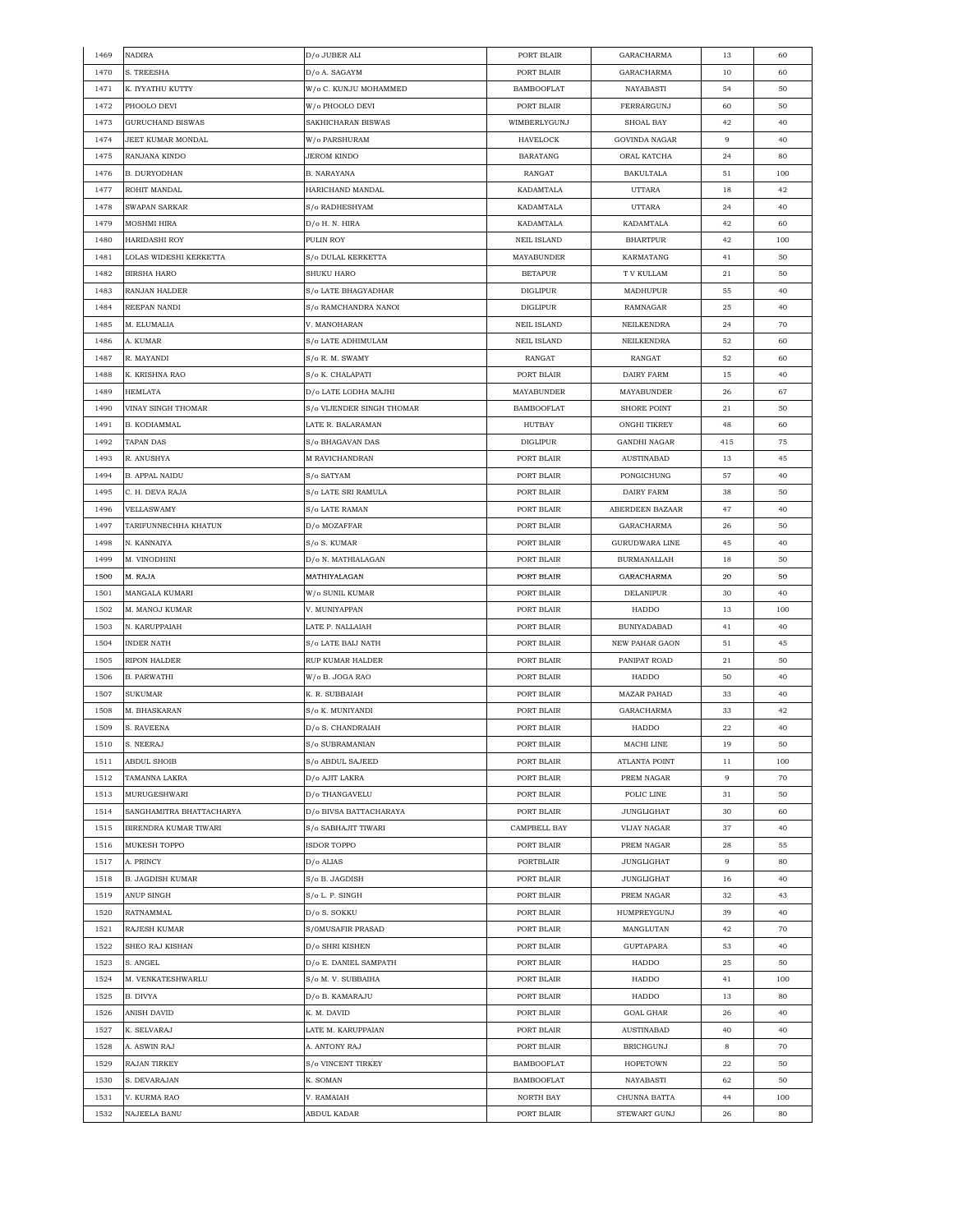| 1533 | K. ALI                  | F/O LATE K. MOHAMMED       | <b>BAMBOOFLAT</b> | STEWART GUNJ         | 36 | 100 |
|------|-------------------------|----------------------------|-------------------|----------------------|----|-----|
| 1534 | ESHRAJ MINJ             | S/o JULIOUS MINJ           | <b>BAMBOOFLAT</b> | FERRARGUNJ           | 32 | 40  |
| 1535 | M. RAJESH               | S/o M. YADAV               | <b>BAMBOOFLAT</b> | FERRARGUNJ           | 10 | 40  |
| 1536 | MOHD SHAADAN            | MOHD. TAHIR                | PORT BLAIR        | ROUND BASTI          | 39 | 60  |
| 1537 | NISHAJEET KULLU         | MUREL KULLU                | PORT BLAIR        | NAYA GAON            | 28 | 75  |
| 1538 | ALOK SINGH              | D. SRINIVASAN              | PORT BLAIR        | DELANIPUR            | 27 | 50  |
| 1539 | ADHINATH DAS            | S/o LATE ASHAY DAS         | FERRARGUNJ        | SHOAL BAY            | 52 | 63  |
| 1540 | MANA CHOUDHURY          | KAMAL CHOWDHURY            | PORT BLAIR        | GARACHARMA           | 60 | 50  |
| 1541 | RAMASHRAY PRASAD        | RAVICHANDRAN               | PORT BLAIR        | DOLLYGUNJ            | 13 | 50  |
| 1542 | P. VIJAY                | P. PACHAI MUTHU            | PORT BLAIR        | CALICUT              | 27 | 40  |
|      |                         |                            |                   |                      |    |     |
| 1543 | N. RAMA KRISHNA         | V. NAVANEETHAN KRISHNA     | PORT BLAIR        | GARACHARMA           | 35 | 40  |
| 1544 | S. PRAVEEN KUMAR        | S/o R. SELLADURAI          | PORT BLAIR        | CALICUT              | 18 | 70  |
| 1545 | <b>VERSHA SAHU</b>      | D/o JAGDISH SAHU           | PORT BLAIR        | <b>BURMANALLA</b>    | 10 | 40  |
| 1546 | P. AKHILESH             | S/o RANJEELA TIGGA         | PORT BLAIR        | <b>DAIRY FARM</b>    | 8  | 100 |
| 1547 | PRITAM RAM              | S/o ARUNA DEVI             | PORT BLAIR        | <b>BRIJGUNG</b>      | 11 | 40  |
| 1548 | P. SAKSHI               | W/OPREM DAS                | PORT BLAIR        | PORT MOUT            | 14 | 100 |
| 1549 | RANJAN HEERA            | S/o NIRMAL HEERA           | <b>DIGLIPUR</b>   | SUBASHGRAM           | 30 | 40  |
| 1550 | KARUN MAJHI             | RAMEN CH MAJHI             | <b>DIGLIPUR</b>   | RAMNAGAR             | 22 | 60  |
| 1551 | <b>AJIT BISWAS</b>      | <b>ASHOK BISWAS</b>        | <b>DIGLIPUR</b>   | R K GRAM             | 33 | 100 |
| 1552 | SHIPRA ACHARJA          | D/o SHIB KUMAR ACHARJA     | <b>DIGLIPUR</b>   | SUBASHGRAM           | 37 | 40  |
| 1553 | NAW SATOO               | D/o SAW SANTOON            | MAYABUNDER        | LATAW                | 25 | 100 |
| 1554 | <b>INDRAJIT JOYDHAR</b> | S/o R. L. JOYDHAR          | PORT BLAIR        | CHOULDARI            | 40 | 50  |
| 1555 | M. NAZMUN NISHA         | D/o N. YOUNUS              | WIMBERLYGUNJ      | PADAK BAGICHA        | 22 | 42  |
| 1556 | SANJIT DAS              | <b>DILIP DAS</b>           | WIMBERLYGUNJ      | SHOAL BAY            | 30 | 40  |
| 1557 | R. GRACY                | S/o ROES PANDIAN           | WIMBERLYGUNJ      | LAMBA PAHAR          | 24 | 40  |
| 1558 | P. KIRAN KUMAR          | P. RAJU                    | WIMBERLYGUNJ      | LAL BIJAN            | 25 | 50  |
| 1559 | SUSHIL SAI              | <b>JAG SAI</b>             | WIMBERLYGUNJ      | KANYAPURAM           | 53 | 60  |
|      |                         |                            |                   |                      |    |     |
| 1560 | DEEPIKA RUNDA           | <b>JAMES RUNDA</b>         | WIMBERLYGUNJ      | SHOAL BAY            | 10 | 65  |
| 1561 | SONU SINGH              | NARAYAN SINGH              | BILLYGROUND       | <b>SWADESH NAGAR</b> | 13 | 60  |
| 1562 | K. MATHIYAZHAGAN        | LATE KARUPPAIAH            | HUTBAY            | ONGE TIKREY          | 64 | 60  |
| 1563 | R. DINESH BOOPATHY      | R. RANGARAJAN              | HUTBAY            | <b>FARM TIKREY</b>   | 12 | 70  |
| 1564 | G. ESWAR RAO            | G. RAJA RAO                | <b>HUTBAY</b>     | <b>FARM TIKREY</b>   | 38 | 40  |
| 1565 | D. HEMANT               | D. MOHAN RAO               | <b>HUTBAY</b>     | <b>ONGE TIKREY</b>   | 8  | 45  |
| 1566 | RANGASWAMY              | W/o C. THANGAVELU          | PORT BLAIR        | BRIJGUNJ             | 33 | 60  |
| 1567 | M. VIJAYA RANI          | D/o N. MUNIYANDI           | PORT BLAIR        | <b>BRIJGUNJ</b>      | 32 | 100 |
| 1568 | <b>SILVANUS TIRKEY</b>  | <b>SAMUEL TIRKEY</b>       | <b>BAMBOOFLAT</b> | <b>BAMBOOFLAT</b>    | 52 | 40  |
| 1569 | DEBASHREE MAZUMDAR      | D/o DHIRENDRANTH MAJUMDER  | MAYABUNDER        | TUGAPUR              | 24 | 52  |
| 1570 | JAYESH PRATIK KULLU     | S/o PATRIK KULLU           | <b>BOMBOOFLAT</b> | PANIGHAT             | 9  | 100 |
| 1571 | AJAY GUHA               | AJIT GUHA                  | HUTBAY            | R K PUR              | 12 | 50  |
| 1572 | <b>B. SUBASINI</b>      | B. PAPAYYA                 | HUT BAY           | ONGE TEKRI           | 24 | 100 |
| 1573 | <b>BINITA MINJ</b>      | D/o LATE NIRDOSH MINJ      | <b>BARATANG</b>   | VIJAY GARH           | 25 | 80  |
| 1574 | A. VIJAYALAXMI          | W/o BABU RAO               | PORT BLAIR        | <b>SHADIPUR</b>      | 58 | 40  |
| 1575 | K. B. ABINAYA           | D/o A. KANANAN             | PORT BLAIR        | MARINE HILL          | 13 | 70  |
| 1576 | EASANA BHENGRA          | S/o NICOLAS BHUSAN BHENGRA | <b>BAMBOOFLAT</b> | PANIGHAT             | 10 | 100 |
| 1577 | P. PANDIARAJAN          | S/o LATE P. VALCHAMY       | PORT BLAIR        | SISTY NAGAR          | 25 | 60  |
| 1578 | THIRUPATHI RAO          | LATE D SUNDER RAO          | PORT BLAIR        | DAIRY FARM           | 25 | 40  |
| 1579 | ADITYA BISWAS           | ANUP KUMAR BISWAS          | PORT BLAIR        | HADDO                | 11 | 50  |
| 1580 | P. BABU                 | P.C. PUNNOOSE              | WIMBERLYGUNJ      | POLICE LINE          | 64 | 70  |
| 1581 | G. MAHESH BABU          | G. DURYODHANA              | PORT BLAIR        | JUNGLIGHAT           | 14 | 40  |
|      |                         |                            |                   |                      |    |     |
| 1582 | K. SHYAM                | K. VENKAT                  | HUTBAY            | ONGHI TIKREY         | 14 | 40  |
| 1583 | P. RANJITH KUMAR        | M. PALANI SWAMY            | <b>BAMBOOFLAT</b> | <b>BAMBOOFLAT</b>    | 13 | 80  |
| 1584 | R. DANIEL BABU          | S/o R KRUPA RAO            | <b>BAMBOOFLAT</b> | <b>BAMBOOFLAT</b>    | 46 | 40  |
| 1585 | FIZA KHAN               | D/o ABDUL KHAN             | PORT BLAIR        | <b>DOLLYGUNJ</b>     | 19 | 50  |
| 1586 | R. KRISHNA              | S/o R. MUTHAILU            | PORT BLAIR        | ANARKALI             | 34 | 60  |
| 1587 | SANTOSH BADAIK          | <b>BHOKAN BADAIK</b>       | CAMPBELL BAY      | <b>BABU LINE</b>     | 14 | 100 |
| 1588 | AAKASH MONDAL           | PRADEEP MONDAL             | PORT BLAIR        | <b>SIPPIGHAT</b>     | 10 | 50  |
| 1589 | C. GANESHAN             | S/o LATE CHINNAKANNU       | PORT BLAIR        | TEYLERABAD           | 51 | 40  |
| 1590 | M. RAKESH               | S/o S. MANORANJAN          | CAMPBELL BAY      | JOGINDER NAGAR       | 19 | 50  |
| 1591 | <b>BALESHWAR TETE</b>   | KAMIL TETE                 | CAMPBELL BAY      | <b>GOVIND NAGAR</b>  | 34 | 100 |
| 1592 | KUMAR SAMSON            | S/o TIMOTHY                | CAR NICOBAR       | MUS                  | 15 | 50  |
| 1593 | ISRAEL                  | LATE LUCAS                 | CAR NICOBAR       | <b>SMALL LAPATHY</b> | 53 | 40  |
| 1594 | ANEETA                  | D SASIDHARAN               | PORT BLAIR        | BURMANALLAH          | 34 | 50  |
| 1595 | V. BALAMMAL             | D/o S. VEERAN              | PORT BLAIR        | <b>BUNIYADABAD</b>   | 40 | 60  |
|      |                         |                            |                   |                      |    |     |
| 1596 | A. RAJU                 | S/o ARMUGAM                | PORT BLAIR        | <b>JUNGLIGHAT</b>    | 52 | 72  |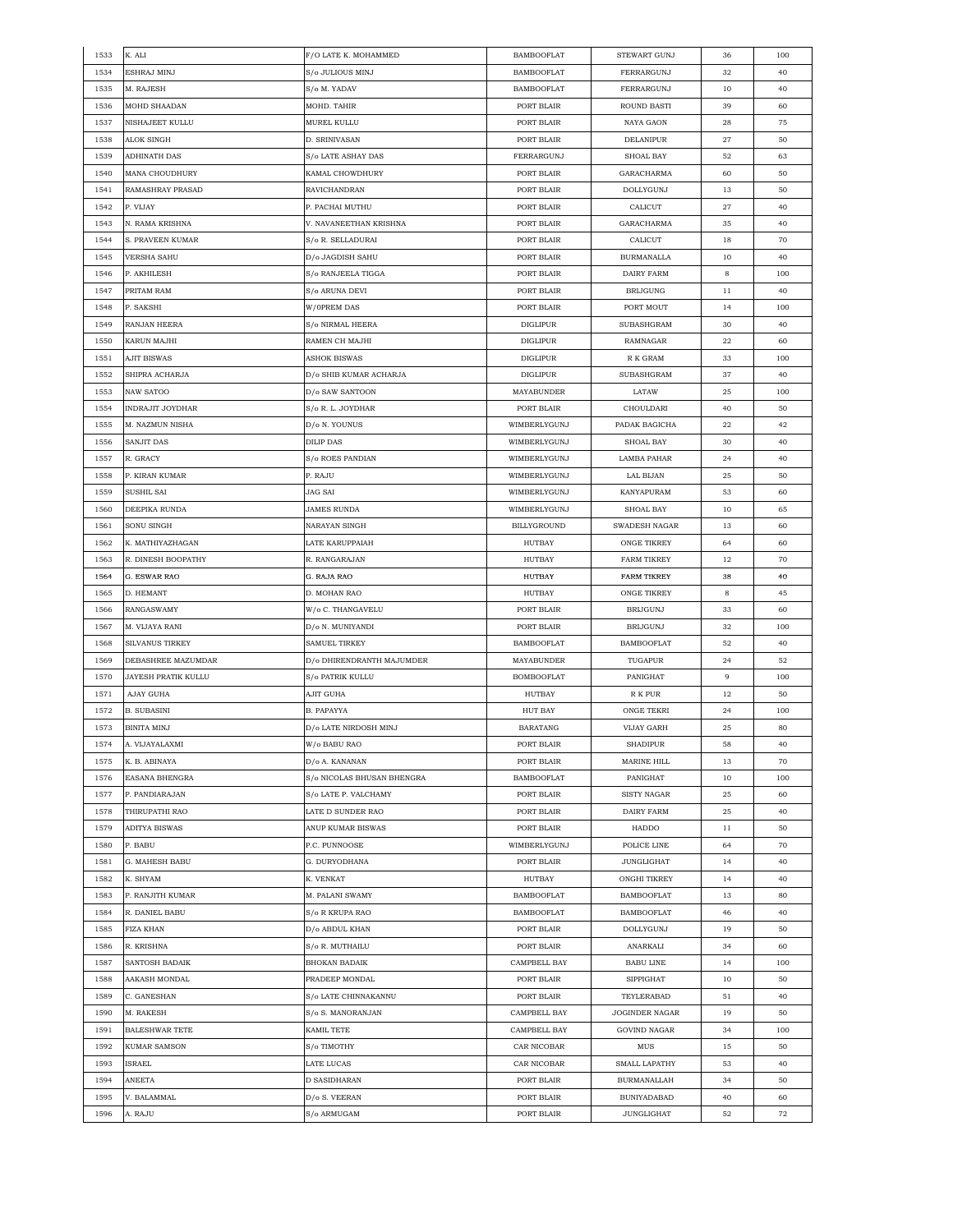| 1597 | ANJANA DAS               | W/o SHRIKRISHNA DAS       | PORT BLAIR         | <b>SHADIPUR</b>              | 56 | 60     |
|------|--------------------------|---------------------------|--------------------|------------------------------|----|--------|
| 1598 | K. BALA YESU             | S/o K. RAMA KRISHNA       | PORT BLAIR         | GARACHARMA                   | 30 | 40     |
| 1599 | K. SUSHEELA              | S/o KUPPUSWAMY            | PORT BLAIR         | CALICUT                      | 37 | 60     |
| 1600 | MOHAMMED SALAM           | S/o LATE M. D. ISHAQUE    | PORT BLAIR         | ABERDEEN BASTI               | 46 | 60     |
| 1601 | MONIKA                   | D/o MADAN MOHAN KISHORE   | PORT BLAIR         | <b>SHADIPUR</b>              | 29 | 50     |
| 1602 | PRITI KAUR               | S/o LATE D. R. SINGH      | PORT BLAIR         | <b>JUNGLIGHAT</b>            | 36 | 70     |
| 1603 | RAJA                     | S/o G. KAMAIAH            | PORT BLAIR         | PHONGICHANG                  | 35 | 50     |
| 1604 | S. INDRA                 | W/o M. MUNIYASAMY         | PORT BLAIR         | <b>JUNGLIGHAT</b>            | 37 | 75     |
| 1605 | S. RAHUL RAM             | S/o S. R. PRASAD          | PORT BLAIR         | NEAR ANIIDCO OFFICE          | 14 | 100    |
| 1606 | SANDEEP MAZUMDER         | S/o NRIPEN MAZUMDER       | PORT BLAIR         | CHOULDARI                    | 36 | 40     |
| 1607 | SANJAY                   | S/o GANESH MOORTHY        | PORT BLAIR         | HADDO                        | 17 | 100    |
| 1608 | SATYA DEVI               | D/o LATE VENKAT RAO       | PORT BLAIR         | <b>SCHOOL LINE</b>           | 37 | 83     |
| 1609 | <b>SHAKIR AHMED</b>      | S/o GULAM AHMED           | <b>BAMBOOFLAT</b>  | <b>BAMBOOFLAT</b>            | 46 | 40     |
|      |                          | S/o SUREN HALDER          |                    |                              |    |        |
| 1610 | RANJEET HALDER           |                           | FERRAGUNJ          | CHOULDARI                    | 36 | 40     |
| 1611 | S. CHINNAN               | S/o S. SATHAN             | PORT BLAIR         | GARACHARMA                   | 37 | 100    |
| 1612 | K. KALAI SELVAM          | S/o KARUPPU               | WIMBERLYGUNJ       | WIMBERLYGUNJ                 | 41 | 40     |
| 1613 | V. MUTHULAXMI            | D/o M. VELLACHAMY         | PORT BLAIR         | DAIRY FARM                   | 36 | 40     |
| 1614 | Y. SRINI BABU            | S/o Y. ACHAIYYA           | PORT BLAIR         | DAIRY FARM                   | 43 | 40     |
| 1615 | <b>ZEENATH BIBI</b>      | W/o ZAMEER AHMED          | PORT BLAIR         | <b>SOUTH POINT</b>           | 35 | 70     |
| 1616 | T. SANDEEP KUMAR NARAYAN | S/o RUDRA                 | PORT BLAIR         | NAYAGAON                     | 19 | 60     |
| 1617 | <b>SIVA KUMAR</b>        | S/o LORDHUSWAMY           | PORT BLAIR         | DELANIPUR                    | 34 | 45     |
| 1618 | M. KARTHIKA              | S/o K. MURUGESAN          | PORT BLAIR         | <b>DELANIPUR</b>             | 13 | 70     |
| 1619 | K. ILAMARAN              | S/o GANESAN               | PANIGHAT           | PKS NAGAR                    | 29 | 40     |
| 1620 | C. H. JAYALAXMI          | D/o C. H. KRISHNA RAO     | PORT BLAIR         | HADDO                        | 34 | 45     |
| 1621 | MOHAN RAO                | S/o LATE MUSLAIAH         | PORT BLAIR         | DAIRY FARM                   | 63 | 53     |
| 1622 | NISTHA PANDEY            | S/o R. C. PANDEY          | PORT BLAIR         | DELANIPUR                    | 27 | 40     |
| 1623 | S. KESHO RAO             | S/o S. BABU RAO           | PORT BLAIR         | <b>DAIRY FARM</b>            | 29 | $50\,$ |
| 1624 | SHIVANI DEVI             | W/o S. SATYANARAYAN       | PORT BLAIR         | NAYAGOAN                     | 39 | 40     |
| 1625 | SANTOSH TETE             | S/o LATE LINGUSH TETE     | PORT BLAIR         | NAYAGAON                     | 32 | 70     |
| 1626 | Y. PARWATI               | S/o JOGA RAO              | PORT BLAIR         | <b>DAIRYFARM</b>             | 54 | 100    |
| 1627 | ZEENATH BIBI             | D/o JAAN MOHAMMED         | <b>BAMBOOFLAT</b>  | <b>TAPU BASTHI</b>           | 27 | 70     |
| 1628 | M. MATILDA VIOLET        | W/o D. MOHAN              | PORT BLAIR         | MEGOPODE                     | 52 | 48     |
| 1629 | M. SIMHACHALAM           | S/o M. ERRANNA            | PORT BLAIR         | HADDO                        | 43 | 40     |
| 1630 | MISS. SULOCHANA          | D/o LATE K. RAMAIAH       | PORT BLAIR         | PREM NAGAR                   | 46 | 60     |
| 1631 | T. SAI SHRIYAN           | S/o SURESH KUMAR          | PORT BLAIR         | CHATHAM                      | 5  | 100    |
| 1632 | SANTOSH DUNG DUNG        | S/o LATE JOHN DUNG DUNG   | PORT BLAIR         | <b>DAIRY FARM</b>            | 33 | 60     |
|      |                          |                           |                    |                              |    |        |
| 1633 | ZIAD ALI                 | S/o S. K. SIRAJ           | PORT BLAIR         | <b>JUNGLIGHAT</b>            | 31 | 40     |
| 1634 | ASHOK RAM                | S/o NANU RAM              | <b>SCHOOL LINE</b> | PORT BLAIR                   | 31 | 40     |
| 1635 | KR. ARABINDA ADHIKARI    | S/o SUNIL ADHIKARI        | BILLI GROUND       | HARI NAGAR                   | 38 | 40     |
| 1636 | V. RAJU                  | S/o S. VISWANATHAN        | <b>BAMBOOFLAT</b>  | <b>BAMBOOFLAT</b>            | 62 | 40     |
| 1637 | H. AZAD                  | S/o LATE A. S. HYDROOS    | PORT BLAIR         | ABERDEEN BAZAR               | 47 | 40     |
| 1638 | K. P. IBRAHIM            | S/o K. P. ASSAI           | PORT BLAIR         | MANNARGHAT                   | 35 | 50     |
| 1639 | PRIYA                    | D/o P. FLORANCE           | PORT BLAIR         | $\operatorname{MARINE}$ HILL | 29 | 100    |
| 1640 | MEGH NATH                | S/o LATE SASTI RAM MONDAL | PORT BLAIR         | PAHAR GAON                   | 40 | 42     |
| 1641 | A. BABY                  | D/o LATE A. RAMARAO       | PORT BLAIR         | NEW PAHARGOAN                | 30 | 60     |
| 1642 | PARUL SARKAR             | D/o HARI LAL SARKAR       | PORT BLAIR         | <b>GOAL GHAR</b>             | 32 | 100    |
| 1643 | PROBHAS BEPARI           | S/o BIPUL. CH. BEPARI     | PORT BLAIR         | <b>BHATHUBASTHI</b>          | 37 | 40     |
| 1644 | <b>BOBY FRANCIS</b>      | S/o E. M. FRANCIS         | PORT BLAIR         | CALICUT                      | 36 | 60     |
| 1645 | MOONMOON SEN             | D/o BIPLAB. KR. SEN       | PORT BLAIR         | NEW PAHARGOAN                | 37 | 100    |
| 1646 | A. AJAY KUMAR            | S/o ALAGU MOORTHY         | PORT BLAIR         | <b>BROOKSHABAD</b>           | 16 | 60     |
| 1647 | MUTHU LAKSHMI. G         | D/o N. GANESAN            | PORT BLAIR         | <b>NEW PAHARGOAN</b>         | 31 | 60     |
| 1648 | ANJAMMA                  | W/o KANDASWAMY            | PORT BLAIR         | MANGLUTAN                    | 76 | 100    |
| 1649 | ASIT MAHATO              | S/o UPEN MAHATO           | PORT BLAIR         | MAMYOE                       | 33 | 40     |
| 1650 | <b>BIROHINI BISWAS</b>   | W/o TARAPADA BISWAS       | PORT BLAIR         | NEW WANDOOR                  | 56 | 71     |
| 1651 | <b>DIPAK BISWAS</b>      | S/o LATE ROBIN BISWAS     | PORT BLAIR         | WANDOOR                      | 34 | 75     |
| 1652 | MAGAN PRADHAN            | S/o MANI PRADHAN          | PORT BLAIR         | DHANI KHARI                  | 31 | 80     |
| 1653 | RADHA RANI BASU          | W/o FATICK BASU           | PORT BLAIR         | NEW WANDOOR                  |    | 40     |
|      |                          |                           |                    |                              | 55 | 40     |
| 1654 | RANJAN DAS               | S/o MAHADEV DAS           | PORT BLAIR         | WANDOOR                      | 42 |        |
| 1655 | SUSHIL BAIDYA            | S/o DEEP CHAND BAIDYA     | LOHABARI           | WANDOOR                      | 55 | 40     |
| 1656 | SUKANTA BISWAS           | S/o MANMOHAN BISWAS       | PORT BLAIR         | WANDOOR                      | 35 | 50     |
| 1657 | SUMANTO BISWAS           | S/o LATE KUNJU BISWAS     | PORT BLAIR         | WANDOOR                      | 58 | 40     |
| 1658 | <b>BIJLIPAHAN</b>        | W/o SURESHPHAN            | PORT BLAIR         | WANDOOR                      | 35 | 100    |
| 1659 | A. SAHEERA BIBI          | D/o A. YOUSUF             | <b>BABOOFLAT</b>   | DUNDAS POINT                 | 29 | 100    |
| 1660 | C. BALAKRISHNA           | S/o LATE CHINAIAH         | PORT BLAIR         | NAMUNAGHAR                   | 57 | 40     |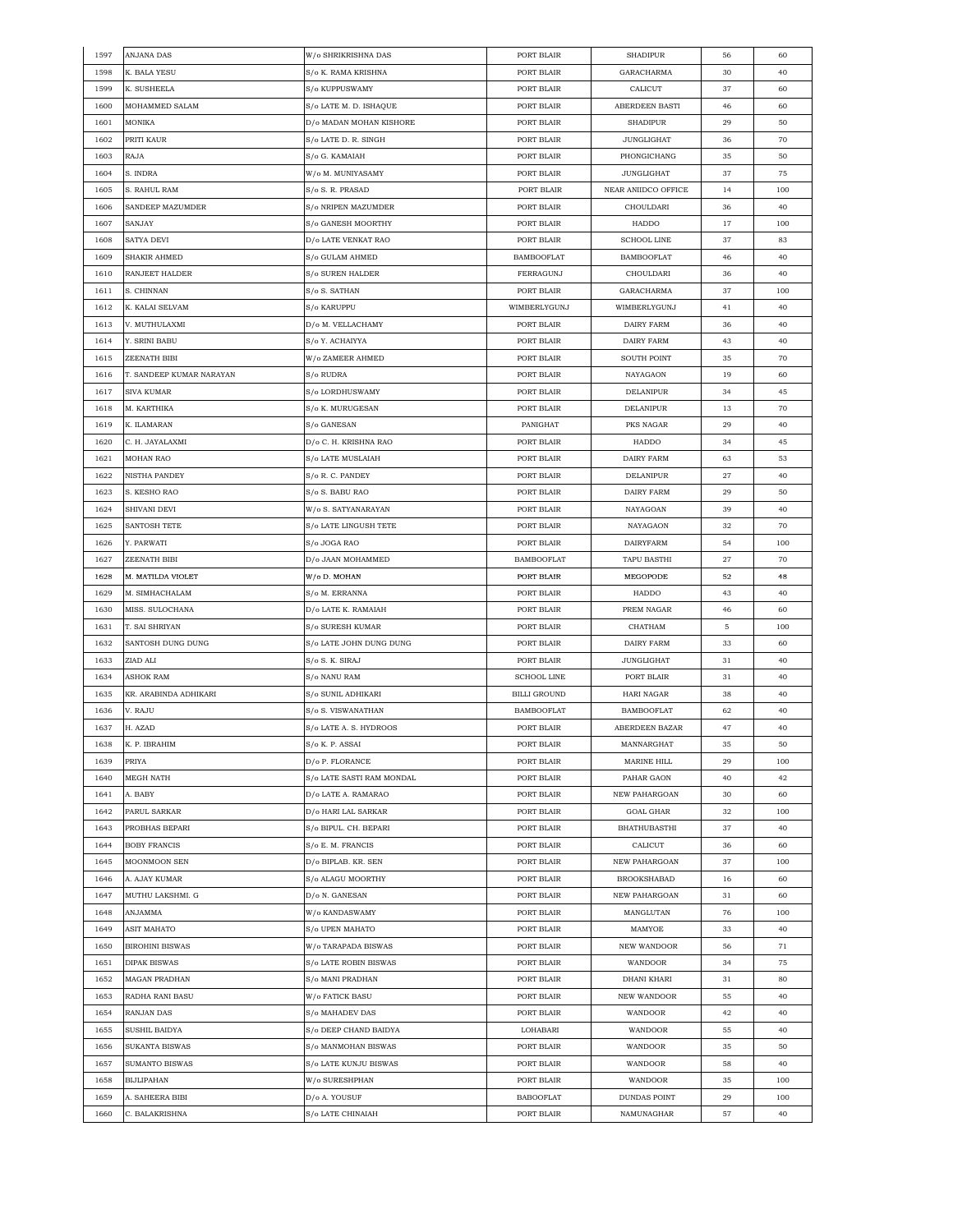| 1661 | <b>DILIP KUMAR GAIN</b> | S/o PARESH CH. GAIN       | N/GHAR             | HATTITAPPU         | 45 | 50  |
|------|-------------------------|---------------------------|--------------------|--------------------|----|-----|
| 1662 | K. KHALID               | S/o K. ABDUL REHMAN       | PORT BLAIR         | OGRABRAJ           | 33 | 40  |
| 1663 | KR. ASHRAF ALI          | S/o S. K. MOHD. ALI       | PORT BLAIR         | NAMUNAGHAR         | 19 | 100 |
| 1664 | R. PREMA LATHA          | W/o M. RADHA KRISHNAN     | <b>BAMBOOFLAT</b>  | <b>BAMBOOFLAT</b>  | 49 | 40  |
| 1665 | STEPAN RAJ              | S/o N. KUMAR              | WIMBERLIGUNJ       | NAMUNAGHAR         | 35 | 60  |
| 1666 | VELAN GANI              | S/o SUNDER RAJ            | PORT BLAIR         | NAMUNAGHAR         | 40 | 60  |
| 1667 | K. RAMA RAO             | S/o LATE K. POTTAIAH      | <b>BAMBOOFLAT</b>  | <b>SHOREPOINT</b>  | 67 | 70  |
| 1668 | A. ALAGAR SWAMY         | S/o LATE R. ALAGAR SWAMY  | <b>BAMBOOFLAT</b>  | <b>BAMBOOFLAT</b>  | 43 | 45  |
| 1669 | A. PALANISWAMY          | S/o ATHAM                 | <b>BAMBOOFLAT</b>  | <b>BAMBOOFLAT</b>  | 59 | 40  |
|      |                         |                           |                    |                    |    |     |
| 1670 | <b>B. GIRI BABU</b>     | S/o B. KURMA RAO          | <b>BAMBOOFLAT</b>  | NAYA BASTHI        | 30 | 40  |
| 1671 | C. H. VENKAT LAXMI      | W/o D. NAGESWAR RAO       | <b>BAMBOOFLAT</b>  | <b>BAMBOOFLAT</b>  | 51 | 45  |
| 1672 | C. JEEVA                | S/o R. CHELLAM            | <b>BAMBOOFLAT</b>  | <b>BAMBOOFLAT</b>  | 38 | 40  |
| 1673 | C. SENTHIL ESWARAN      | S/o K. CHATHAN            | <b>BAMBOOFLAT</b>  | <b>BAMBOOFLAT</b>  | 26 | 40  |
| 1674 | CHRISTOPHER FORBES      | S/o A. E. FORBES          | <b>BAMBOOFLAT</b>  | <b>BAMBOOFLAT</b>  | 67 | 40  |
| 1675 | D. JAYA KUMAR           | S/o D. SIMAHADRI          | <b>BAMBOOFLAT</b>  | SHOREPOINT         | 38 | 50  |
| 1676 | D. VENKATESH            | S/o D. SANYASI            | <b>BAMBOOFLAT</b>  | <b>SHORE POINT</b> | 42 | 60  |
| 1677 | E. KRISHNA              | S/o LATE E. NARAYANA      | <b>BAMBOO FLAT</b> | <b>BAMBOOFLAT</b>  | 47 | 40  |
| 1678 | ELEZABETH               | S/o M. VEDABAKIYAM        | <b>BAMBOOFLAT</b>  | <b>BAMBOOFLAT</b>  | 34 | 40  |
| 1679 | FATHIMA XALXO           | S/o LATE CAMIL XALXO      | PORT BLAIR         | CHUNNABASTHI       | 69 | 40  |
| 1680 | G. VASANTHA             | W/o K. R. GANESHAN        | <b>BAMBOOFLAT</b>  | <b>BAMBOOFLAT</b>  | 49 | 40  |
| 1681 | JEEVANTI TOPPO          | D/o VICTOR TOPPO          | PORT BLAIR         | <b>MATHURA</b>     | 49 | 60  |
| 1682 | JIVA DAS                | S/o LATE VENKET RAO       | <b>BAMBOOFLAT</b>  | <b>BAMBOOFLAT</b>  | 49 | 70  |
| 1683 | JOHN BAA                | S/o LATE POULOSE BAA      | PORT BLAIR         | MATHURA            | 60 | 40  |
| 1684 | K. ABDUL WAHEED         | S/o K. HASAN              | WIMBERLYGUNJ       | KANIYAPURAM        | 39 | 40  |
| 1685 | K. SANTHA RATNAM        | W/o K. VEERASWAMY         | <b>BAMBOOFLAT</b>  | <b>BAMBOOFLAT</b>  | 59 | 60  |
|      |                         |                           |                    | HOPE TOWN          |    |     |
| 1686 | K. UMERIA               | W/o P. SAIDALVI KUTTY     | <b>BAMBOOFLAT</b>  |                    | 47 | 40  |
| 1687 | KUMAR. SHAHUL HAMEED    | S/o FAKEER MOHAMMED       | <b>BAMBOOFLAT</b>  | <b>BAMBOOFLAT</b>  | 35 | 40  |
| 1688 | M. RAVI                 | S/o LATE MUNIYANDI        | <b>BAMBOOFLAT</b>  | <b>BAMBOOFLAT</b>  | 46 | 40  |
| 1689 | MAYIL                   | D/o R. SUBRAMANIYAM       | <b>BAMBOOFLAT</b>  | <b>BAMBOOFLAT</b>  | 33 | 40  |
| 1690 | MISS. MERCI             | D/o N. BERNARD            | <b>BAMBOOFLAT</b>  | <b>HOPETOWN</b>    | 41 | 50  |
| 1691 | P. HAZARA               | D/o P. HAMZA              | <b>BAMBOOFLAT</b>  | GOVINDAPURAM       | 40 | 50  |
| 1692 | R. DEEPIKA              | D/o S.V. RAMANATHAN       | <b>BAMBOOFLAT</b>  | <b>BAMBOOFLAT</b>  | 26 | 50  |
| 1693 | R. RUPAWATHI            | W/o R. GOVINDA            | <b>BAMBOOFLAT</b>  | <b>BAMBOOFLAT</b>  | 43 | 45  |
| 1694 | RESHMA TETE             | D/o PETER TETE            | <b>BAMBOOFLAT</b>  | PANIGHAT           | 23 | 100 |
| 1695 | S. KARUPPAIAH           | S/o A. SETHU RAJAN        | <b>BAMBOOFLAT</b>  | <b>BAMBOOFLAT</b>  | 39 | 40  |
| 1696 | S. SUNDARAM             | LATE S. SUBBAIAH          | <b>BAMBOOFLAT</b>  | <b>BAMBOOFLAT</b>  | 67 | 80  |
| 1697 | SAHEENA                 | D/o JAMRULLAH             | <b>BAMBOOFLAT</b>  | <b>BAMBOOFLAT</b>  | 38 | 40  |
| 1698 | SAIRA BANU              | D/o P. HAMZA              | <b>BAMBOOFLAT</b>  | GOVINDAPURAM       | 32 | 60  |
| 1699 | SHIV SHANKER SINGH      | S/o GOVIND SINGH          | <b>BAMBOOFLAT</b>  | <b>BAMBOOFLAT</b>  | 44 | 40  |
| 1700 | KAMAL CHANDRA DAS       | S/o P. G. DAS             | <b>BAMBOOFLAT</b>  | <b>SHORE POINT</b> | 62 | 50  |
| 1701 | PERMITA KUMARI          | S/o NARAYAN SINGH         | <b>BAMBOOFLAT</b>  | <b>BAMBOOFLAT</b>  | 49 | 40  |
| 1702 | SUKUMAR BISWAS          | S/o JHAARU BISWAS         | <b>BAMBOO FLAT</b> | <b>SHOREPOINT</b>  | 42 | 40  |
|      |                         | S/o LATE T. LAXMINARAYANA |                    |                    |    | 40  |
| 1703 | T. SURIYANARAYANA       |                           | <b>BAMBOO FLAT</b> | <b>BAMBOOFLAT</b>  | 32 |     |
| 1704 | THIRUPATHI RAO          | S/o JAGMAIAH              | <b>BAMBOO FLAT</b> | <b>BAMBOOFLAT</b>  | 34 | 45  |
| 1705 | UJIN TETE               | S/o LATE CELESTIN TETE    | <b>BRINDABAN</b>   | SAITHANKARI        | 63 | 70  |
| 1706 | V. GIRI RAJU            | S/o LATE JOGULU           | <b>BAMBOOFLAT</b>  | TSUNAMI SHELTER    | 61 | 80  |
| 1707 | Y. PAIDU MOORTHY        | S/o LATE ISNU MOORTHY     | <b>BAMBOO FLAT</b> | PANIGHAT           | 59 | 40  |
| 1708 | AJAY SAOJAL             | S/o LATE A. K SAJOL       | PORT BLAIR         | BADMASPAHAD        | 42 | 40  |
| 1709 | BISHAKA GHARAMI         | W/o BIMAL GHARAMI         | PORT BLAIR         | CHOULDHARI         | 35 | 40  |
| 1710 | CHINNATHAMPI            | S/o R. MUNIYANDI          | PORT BLAIR         | PORT MOUT          | 50 | 100 |
| 1711 | K. NASEEMA BIBI         | D/o K. SAIDU              | PORT BLAIR         | TUSHNABAD          | 22 | 50  |
| 1712 | MAYA HALDER             | D/o LATE BHARAT HALDER    | PORT BLAIR         | CHOULDARI          | 48 | 70  |
| 1713 | SAMRAT HALDER           | S/o SURENDRA NATH HALDER  | S/ANDAMAN          | CHOULDARI          | 38 | 40  |
| 1714 | SANTOSH KUMAR           | S/o LATE VELAYUDHAR       | CHOULDHARI         | PORTMOURT          | 43 | 40  |
| 1715 | SURABALA GHOSH          | D/o SUNIL GHOSH           | PORT BLAIR         | MANPUR             | 55 | 100 |
| 1716 | VERGINA EKKA            | S/o JOVKIM EKKA           | PORT BLAIR         | DHANIKAHARI        | 36 | 100 |
|      |                         |                           |                    |                    |    |     |
| 1717 | B. VIJAY LAXMI          | W/o APPA RAO              | S/ANDAMAN          | WIMBERLY GUNJ      | 63 | 40  |
| 1718 | JOHANI TIGGA            | W/o FRANCIS MINJ          | WIMBERLYGUNJ       | KADAKACHANG        | 63 | 40  |
| 1719 | K. ASIYA                | D/o K. KUNJIPPU           | WIMBERLYGUNJ       | NAYAPURAM          | 50 | 60  |
| 1720 | KADIJA BIBI             | W/o C. MAMMY              | WIMBERLYGUNJ       | LAMBAPAHAR         | 63 | 56  |
| 1721 | LUCY EKKA               | D/0 NORJAN TOPPO          | PORT BLAIR         | MATHURA            | 56 | 40  |
| 1722 | M. K. ANEESSUDHEEN      | S/o M. K. MOHAMMED        | WIMBERLYGUNJ       | ISLAMIC LIBRARY    | 33 | 50  |
| 1723 | N. HAWAUMMA             | D/o LATE N. ABOO          | PORT BLAIR         | MANNARGHAT         | 40 | 90  |
| 1724 | P. ZULEKHA              | D/o P. MOHAMMED           | WIMBERLYGUNJ       | NAYAPURAM          | 47 | 95  |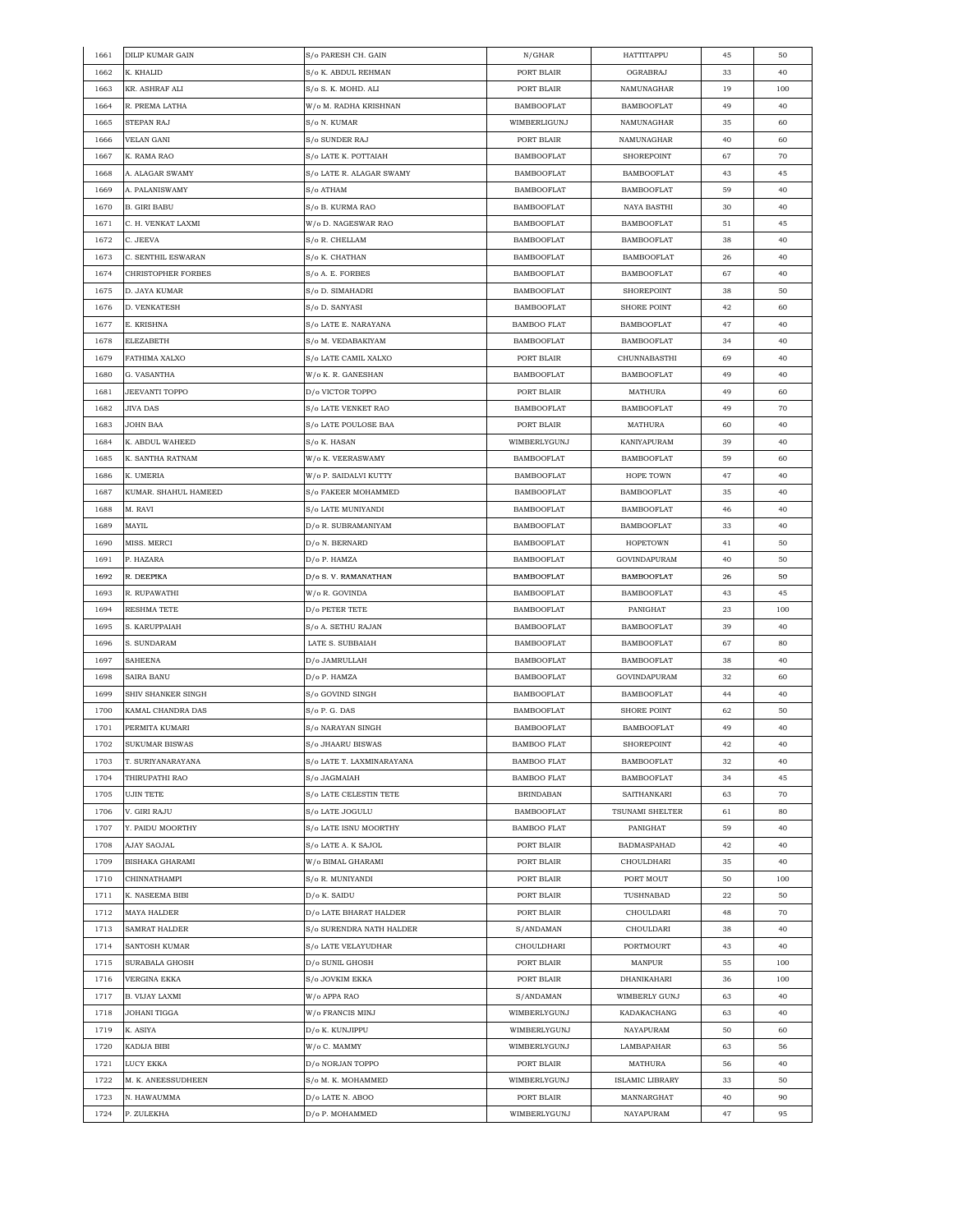| 1725 | <b>VIJAY SARKAR</b>      | S/o VIVEKANANDA SARKAR.              | HUTBAY            | HUT BAY              | 49 | 100 |
|------|--------------------------|--------------------------------------|-------------------|----------------------|----|-----|
| 1726 | M. YUV RAJ               | <b>S/o LATE YERENA</b>               | <b>HUTBAY</b>     | <b>HUT BAY</b>       | 53 | 100 |
| 1727 | SHANKAR BHADRA           | S/o NIMAI BHADRA                     | <b>HUTBAY</b>     | VIVEKANANDAPUR       | 10 | 40  |
| 1728 | M. SUSEELA               | D/o M. ERRAIAH                       | <b>HUT BAY</b>    | PANCHU TIRKEY        | 37 | 50  |
| 1729 | PRADEEP BISWAS           | S/o ANANTA BISWAS                    | HUTBAY            | LITTLE ANDAMAN       | 37 | 90  |
| 1730 | T. MAHESH KUMAR          | S/o M. THANGASWAMY                   | HUTBAY            | VIVEKANANDA PUR      | 36 | 100 |
| 1731 | <b>SUMAN BASU</b>        | S/o GOKUL BASU                       | <b>HUT BAY</b>    | VIVEKANANDAPUR       | 18 | 80  |
| 1732 | SUMITRA RANI DAS         | W/o SACHINANDAN DAS                  | <b>DIGLIPUR</b>   | MADHUPUR VILLAGE     | 53 | 45  |
| 1733 | SUKLA BISWAS             | W/o PRADIP BISWAS                    | PORT BLAIR        | NAYAGAON             | 42 | 70  |
| 1734 | SUSHEN MONDAL            | S/o LATE JURAN MONDAL                | DIGLIPUR          | R.K. GRAM            | 47 | 60  |
| 1735 | TAPAS KUMAR MAZUMDER     | S/o LATE P. C. MAZUMDER              | <b>DIGLIPUR</b>   | KALIGHAT             |    |     |
|      |                          |                                      |                   |                      | 42 | 40  |
| 1736 | <b>BINAYK AZAAD MINJ</b> | S/o XAVIER MINJ                      | MAYABUNDER        | MAYABUNDER           | 20 | 100 |
| 1737 | <b>BIRSA KATCHUWA</b>    | S/o JAYMASHI KATCHWA                 | <b>BARATANG</b>   | ROGLACHANG VILL      | 33 | 100 |
| 1738 | RAVEENA KUMARI           | D/o MANESHWAR SAI                    | RANGAT            | RANGAT               | 23 | 100 |
| 1739 | <b>BASANTHI</b>          | D/o LATE GANGA RAM                   | <b>BAMBOOFLAT</b> | <b>BAMBOOFLAT</b>    | 33 | 40  |
| 1740 | DULAL CH. NASKAR         | S/o P. B. NASKAR                     | PORT BLAIR        | NEW PHARGOAN         | 57 | 60  |
| 1741 | HUMAPATI                 | S/o S. KAMRAJ                        | PORT BLAIR        | DAIRY FARM           | 21 | 40  |
| 1742 | IGNACIUS BARA            | S/o LATE ALBERT BARA                 | PORT BLAIR        | <b>SIPPIGHAT</b>     | 39 | 60  |
| 1743 | KR. T. MURUGAN           | S/o K. THITANI                       | PORT BLAIR        | BRICH GUNJ           | 23 | 100 |
| 1744 | M. JYOTHI                | D/o M. SURYA RAO                     | PORT BLAIR        | HADDO                | 28 | 56  |
| 1745 | MANJEET SINGH            | S/o MANCHAN SINGH                    | PORT BLAIR        | TEYLERABAD           |    | 50  |
| 1746 | MEENA KUMARI             | W/o PURNA BAHADUR                    | PORT BLAIR        | PREM NAGAR           | 35 | 45  |
| 1747 | NAMRITA DEVI             | D/o J. N. LAL                        | PORT BLAIR        | NAYAGAON             | 28 | 50  |
| 1748 | NIKITA BISWAS            | D/o CHINMOY BISWAS                   | PORT BLAIR        | NAYAGOAN             | 22 | 50  |
| 1749 | R. SHANTHI               | D/o R. APPA RAO                      | PORT BLAIR        | DELANIPUR            | 15 | 90  |
| 1750 | S. MARGARET MARY         | D/o A. SUSAI                         | PORT BLAIR        | PHONGI CHAUNG        | 56 | 70  |
| 1751 | S. MARUDHAI              | S/o SOKKAIAH                         | PORT BLAIR        | HADDO                | 37 | 40  |
| 1752 | S. DHANAVALLY            | W/o M. SEKARAN                       | PORT BLAIR        | <b>AUSTINABAD</b>    | 58 | 80  |
| 1753 | SAAJAN MITRA             | S/o D. B. MITRA                      | PORT BLAIR        | <b>SHADIPUR</b>      | 26 | 60  |
| 1754 | SABIYA SADEEK            | D/o ABDUL SADEEK                     | PORT BLAIR        | DIGNABAD             | 24 | 50  |
| 1755 | SAKEENA                  | D/o M. MOHAMMED                      | PORT BLAIR        | PHOENIX BAY          | 46 | 75  |
| 1756 | ANAND PRABHU             |                                      | PORT BLAIR        | DUGNABAD             | 33 | 45  |
|      |                          | S/o APPANNA                          |                   |                      |    |     |
| 1757 | SUNITA DEVI              | D/o RAM SAROOP                       | PORT BLAIR        | ROUND BASTHI         | 40 | 50  |
| 1758 | USHA KIRON               | S/o LATE IGANTHUS TOPPO              | PORT BLAIR        | CHOULDARI            | 45 | 40  |
| 1759 | V. LOGANATHAN            | S/o S. VIJAYKUMAR                    | PORT BLAIR        | JUNGLIGHAT           | 33 | 50  |
| 1760 | VENKATESAN               | S/o LATEYESU PILLAI                  | PORT BLAIR        | HADDO                | 41 | 100 |
| 1761 | SHAILA VARGHESE          | D/o LATE VARGHESE                    | PORT BLAIR        | JUNGLIGHAT           | 32 | 100 |
| 1762 | A. SIVASUBRAMANIAM       | S/o V. ARMUGAM                       | CAMPBELL BAY      | CAMPBELL BAY         | 48 | 40  |
| 1763 | M. A. DASS               | S/o LATE N. MARTIN                   | CAMPBELL BAY      | VIJAYNAGAR           | 63 | 70  |
| 1764 | SADHANA KAMBLE           | D/o DATTU KAMBLE                     | CAMPBELL BAY      | CAMPBEL BAY          | 47 | 100 |
| 1765 | <b>KASRU TOPNO</b>       | S/o LATE RANU TOPNO                  | PORT BLAIR        | <b>BRINDABAN</b>     | 53 | 45  |
| 1766 | <b>DEEPAK TIRKEY</b>     | $\mathrm{S}/\mathrm{o}$ MANSA TIRKEY | FERRARGUNJ        | <b>JIRKATANG</b>     | 20 | 50  |
| 1767 | <b>HREDAY JAY DHAR</b>   | S/o PARTHO JAY DHAR                  | PORT BLAIR        | FERRARGUNJ           | 31 | 50  |
| 1768 | KANTA DUNG DUNG          | D/o ELIYAS DUNG DUNG                 | PORT BLAIR        | <b>BRINDABAN</b>     | 40 | 40  |
| 1769 | <b>KARMILA SORENG</b>    | W/o LUIES TETTE                      | FERRARGUNJ        | MATHURA              | 63 | 40  |
| 1770 | <b>MARIAM EKKA</b>       | W/o DHANIYAL BARA                    | FERRARGUNJ        | MATHURA              | 58 | 40  |
| 1771 | RAHUL TIGGA              | S/o RAJ KUMAR TIGGA                  | FERRARGUNJ        | MILETILAK            | 15 | 50  |
| 1772 | <b>SEJAWATI</b>          | D/o HARI PRASAD SINGH                | CADDLEGUNJ        | <b>BEACH DERA</b>    | 34 | 40  |
| 1773 | <b>SUSANT KUJUR</b>      | S/o AWATAR KUJUR                     | PORT BLAIR        | <b>BRINDABAN</b>     | 28 | 40  |
| 1774 | D. SOMESHWARI            | D/o T. KRISHNAMURTHY                 | PORT BLAIR        | $\textsc{MILETILAK}$ | 42 | 40  |
| 1775 | AMREETHA                 | S/o LATE CHRISTHOPHER XESS           | LONG ISLAND       | LONG ISLAND          | 16 | 100 |
| 1776 | ASISH ADHIKARI           | S/o ARUN ADIKARI                     | RANGAT            | NIMBUTALA            | 23 | 50  |
| 1777 | DEEPA BISWAS             | D/o RANJIT BISWAS                    | RANGAT            | SABARI               | 21 | 50  |
| 1778 | JAMUNDA MONDAL           | S/o JOGANDAR MONDAL                  | RANGAT            | NIMBUTALA            | 25 | 50  |
| 1779 | KUSMITA LAKRA            | D/o ISTANISLOS LAKRA                 | LONG ISLAND       | LONG ISLAND          | 22 | 55  |
|      |                          |                                      |                   |                      |    |     |
| 1780 | S. RAJ KUMAR             | S/o N. SEKAR                         | LONG ISLAND       | LONG ISLAND          | 27 | 45  |
| 1781 | VINOD KANCHAN            | S/o ROBIN KERKETTA                   | LONG ISLAND       | LONG ISLAND          | 36 | 70  |
| 1782 | ABDUL HAMEED             | S/o ABDUL HANIFA                     | PORT BLAIR        | CALICUT              | 19 | 50  |
| 1783 | C. SOUNDARI              | D/o R. CHANDRAN                      | PORT BLAIR        | BATHUBASTHI          | 31 | 50  |
| 1784 | K. BHOOPATHI             | W/o G. KARNAN                        | PORT BLAIR        | PATHARGUDDA          | 40 | 40  |
| 1785 | NITHYA                   | D/o MAHARAJA                         | PORT BLAIR        | <b>BIDNABAD</b>      | 20 | 100 |
| 1786 | S. JOTHY                 | D/o V. SEDHU                         | PORT BLAIR        | <b>AUSTINABAD</b>    | 27 | 50  |
| 1787 | K. VENKAT RAO            | S/o RAJ NAIDU                        | PORT BLAIR        | DOLLYGUNJ            | 53 | 50  |
| 1788 | THILLESWARI              | D/o MUTHULAXMI                       | PORT BLAIR        | KAMARAJ NAGAR        | 27 | 40  |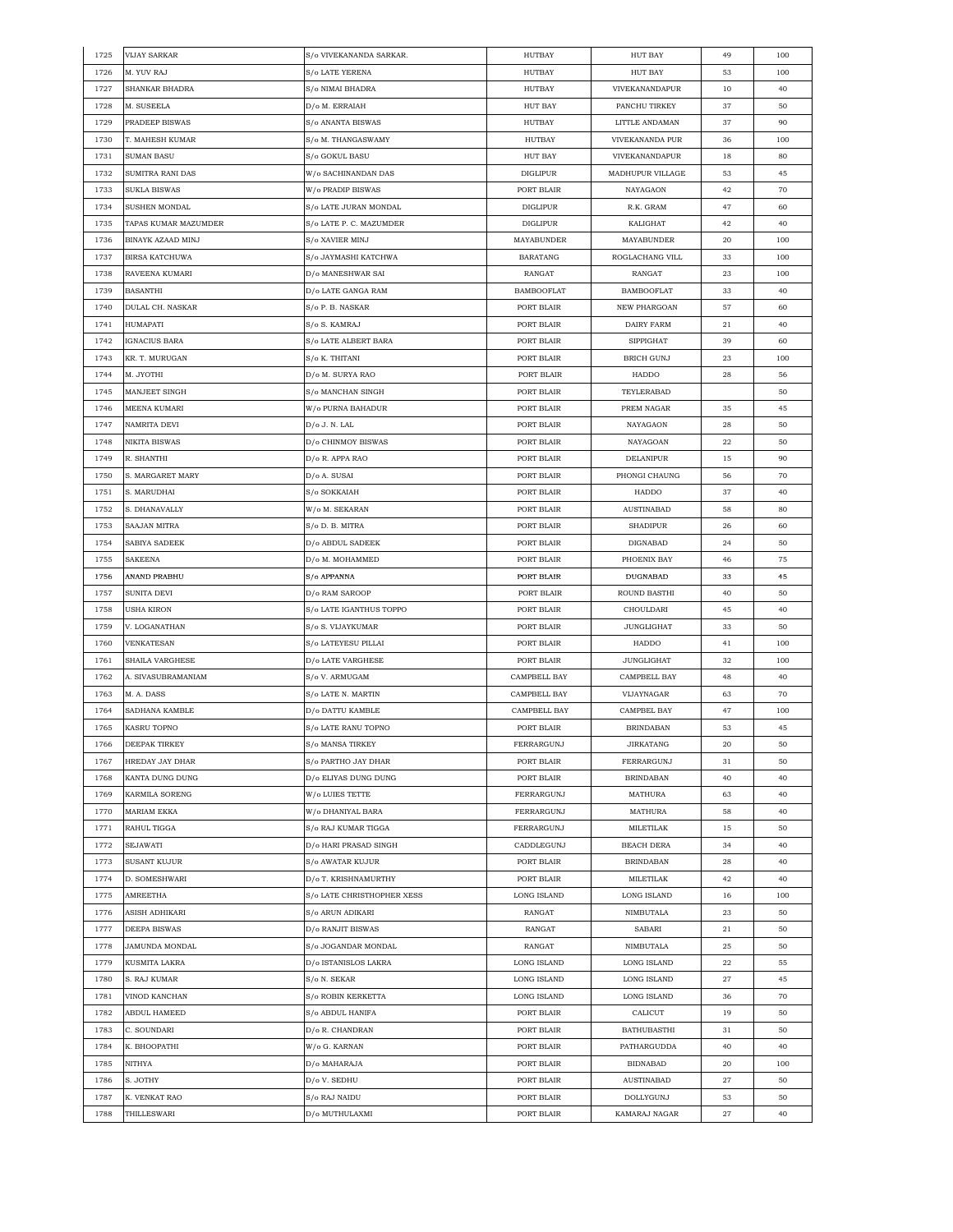| 1789 | ABHIJIT MONDAL          | S/o ARABINDO MONDAL      | PORT BLAIR          | GARACHARMA           | 13 | 100      |
|------|-------------------------|--------------------------|---------------------|----------------------|----|----------|
| 1790 | <b>J. KAMESHWAR RAO</b> | S/o LATE J. RAMAYYA      | PORT BLAIR          | <b>JUNGLIGHAT</b>    | 60 | 40       |
| 1791 | K. MADHAV RAO           | S/o LATEK. BHEEMAYYA     | PORT BLAIR          | PREM NAGAR           | 55 | 66       |
| 1792 | NEMAI CHANDRA GAYEN     | S/o LATE A. C. GAYEN     | PORT BLAIR          | <b>JUNGLIGHAT</b>    | 54 | 40       |
| 1793 | NILAY DEY               | S/o N. C. DEY            | PORT BLAIR          | JUNGLIGHAT           | 17 | 50       |
| 1794 | RANJAY SINGH            | S/o LATE SAKAL DEO SINGH | PORT BLAIR          | PROTHRAPUR           | 38 | 40       |
| 1795 | SHAKIRA BIBI            | D/o N. MOOSA             | PORT BLAIR          | CALICUT VILL         | 30 | 40       |
| 1796 | J. SHEELA BABY          | D/o LATEJOHN             | PORT BLAIR          | ABERDEEN VILLAGE     | 34 | 100      |
| 1797 | <b>SIVA</b>             | S/o SUBRAMANIAM          | PORT BLAIR          | DELANIPUR            | 39 | 45       |
| 1798 | AKBAR ALI               | S/o LATES. AMANULLAH     | PORT BLAIR          | ABEERDEN BAZAR       | 37 | 70       |
| 1799 | K. HANIFA               | S/o K. HUSSAIN           | <b>BAMBOOFLAT</b>   | <b>BAMBOOFLAT</b>    | 63 | 55       |
|      |                         |                          |                     |                      |    |          |
| 1800 | SHARON SNEHA            | D/o CLEMENT KISPOTTA     | PORT BLAIR          | HADDO                | 23 | 100      |
| 1801 | ZEESHAN ALI             | S/o ASHIK ALI            | PORT BLAIR          | PRM NAGAR            | 33 | 77       |
| 1802 | FEDRICK GEORGE RAJESH   | S/o RAJESH KUMAR         | PORT BLAIR          | DIGNABAD             | 13 | 100      |
| 1803 | R. SRIKANTH             | S/o M. RAMANATHAN        | PORT BLAIR          | ABERDEEN BAZAR       | 26 | 100      |
| 1804 | C. GUNASEKHAR           | S/o S. CHITAMBARAM       | PORT BLAIR          | MAZARPAHAD           | 54 | 60       |
| 1805 | P. VENKATESH RAO        | S/o P. SHANNA RAO        | PORT BLAIR          | <b>MAZAR PAHAD</b>   | 20 | 100      |
| 1806 | MUTHURANI               | W/o D. RAJESH            | PORT BLAIR          | JUNGLIGHAT           | 40 | 40       |
| 1807 | R. KANNAN               | S/o V. RAMACHANDRAN      | PORT BLAIR          | DIGNABAD             | 38 | 40       |
| 1808 | M. ROBERT               | S/o A. MOSES             | HADDO               | LILLIPUR             | 53 | 40       |
| 1809 | B. ROHIT                | S/o B. YADAVASULU        | PORT BLAIR          | PREM NAGAR           | 15 | 100      |
| 1810 | BABY TEJESVINI KISHAN   | D/o JAIPAL KISHAN        | <b>BAMBOOFLAT</b>   | SOUTH POINT          | 23 | 100      |
| 1811 | CHAMPA                  | D/o KALAWATI             | PORT BLAIR          | MACHILINE            | 59 | 60       |
| 1812 | D. JOSHINI              | D/o D. RAMANA            | PORT BLAIR          | PHONGICHAUNG         | 13 | 40       |
| 1813 | <b>JASMIN JAVEED</b>    | S/o JAVEED ALI           | PORT BLAIR          | DUGNABAD             | 20 | 50       |
| 1814 | KAMLA DASAN             | S/o M. BALA SUBRAMANIAN  | PORT BLAIR          | PHONGICHAUNG         | 33 | 50       |
| 1815 | M. LAXMI                | D/o M. VENKATESHWAR RAO  | PORT BLAIR          | ABERDEEN BAZAAR      | 30 | 62       |
| 1816 | S. SAKTHI               | S/o S. KUMAR             | PORT BLAIR          | DELANIPUR            | 18 | 40       |
| 1817 | VINOD KUMAR             | S/o DHAN BAHADUR         | PORT BLAIR          | NAYAGOAN             | 37 | 60       |
|      |                         |                          |                     |                      |    | 40       |
| 1818 | NILIMA BASU             | W/o SANJIT BASU          | <b>BILLY GROUND</b> | <b>SWADESH NAGAR</b> | 36 |          |
| 1819 | B. GOPAL                | S/o B. VARMA RAO         | PORT BLAIR          | HADDO                | 31 | 100      |
| 1820 | G. SETHU RAJA           | S/o K. GOPAL             | PORT BLAIR          | PREM NAGAR           | 41 | 42       |
| 1821 | PRADEEP PAL             | S/o NUTAN JEEVAN PAL     | PORT BLAIR          | HADDO                | 24 | 100      |
| 1822 | T. CHANDANA RAO         | S/o T. PURUSHOTHAM       | PORT BLAIR          | HADDO                | 47 | 100      |
| 1823 | WAHIDA BIBI             | D/o LATE ABDUL KADIR     | PORT BLAIR          | HADDO                | 34 | 100      |
| 1824 | <b>BIPLOP GHOSH</b>     | S/o MEHIR GHOSH          | PORT BLAIR          | <b>MAZAR PAHAD</b>   | 14 | 50       |
| 1825 | K. VENKATESHWARA RAO    | S/o K. KASULU            | PORT BLAIR          | <b>JUNGLIGHAT</b>    | 34 | 60       |
| 1826 | M. DIVYA                | D/o K. MALAIRAJ          | PORT BLAIR          | HADDO                | 25 | 50       |
| 1827 | M. VENKATAMMA           | D/o LATEM. RAJAIAH       | PORT BLAIR          | <b>DAIRYFARM</b>     | 31 | 40       |
| 1828 | VEGI SRINU              | S/o RAMA RAO             | PORT BLAIR          | PAHARGOAN            | 42 | 40       |
| 1829 | V. ALLIMALAR            | W/o P. VELLASWAMY        | PORT BLAIR          | <b>DAIRYFARM</b>     | 43 | 40       |
| 1830 | Y. VENKAT RAO           | S/o Y. BAIRAGI           | PORT BLAIR          | <b>DAIRYFARM</b>     | 48 | 100      |
| 1831 | P. SUBBAMMAL            | W/o R. RAJA              | PORT BLAIR          | <b>DAIRYFARM</b>     | 42 | 40       |
| 1832 | R. VASU                 | S/o R. JAGANNATHAM       | PORT BLAIR          | <b>DAIRYFARM</b>     | 13 | 40       |
| 1833 | M. DHARMA RAO           | S/o M. APPANNA           | <b>BAMBOOFLAT</b>   | <b>HOPETOWN</b>      | 50 | 64       |
| 1834 | SANTHOSE                | S/o BISWAS NARAYAN       | PORT BLAIR          | NAYAGAON             | 34 | 70       |
| 1835 | <b>MANISHA DAS</b>      | D/o HARIDAS DAS          | PORT BLAIR          | VIP ROAD             | 24 | 100      |
| 1836 | ABDUL QYYUM             | S/o ABDUL SABIR          | PORT BLAIR          | NAYAGAON             | 27 | 70       |
| 1837 | JAGRITHI DEVI           | W/o J. N. LAL            | PORT BLAIR          | NAYAGAON             | 39 | 40       |
| 1838 | PRODHEURM MALER         | S/o A. AYYAKANNU         | PORT BLAIR          | <b>SHADIPUR</b>      | 37 | 70       |
| 1839 | S. SNEHA                | D/o M. SEKAR             | PORT BLAIR          | NAYAGOAN             | 15 | 100      |
| 1840 | SUJATA GHARAMI          | D/o SUBIR KR. GHARAMI.   | PORT BLAIR          | <b>SHADIPUR</b>      | 26 | 100      |
| 1841 | <b>ABDUL MAJEED</b>     | S/o ABDUL KADAR          | PORT BLAIR          | BIRD LINE            |    |          |
|      |                         |                          | PORT BLAIR          |                      | 42 | 40<br>40 |
| 1842 | ANKALU                  | S/o LATE BUDRU RAM       |                     | <b>BRICHGUNJ</b>     | 55 |          |
| 1843 | <b>J. SHEETHA DEVI</b>  | S/o A. JAYA SHANKER      | PORT BLAIR          | PROTHRAPUR           | 22 | 40       |
| 1844 | JAGDISH BURMAN          | S/o BHAKTESWAR BURMAN    | PORT BLAIR          | NEW PAHARGOAN        | 57 | 40       |
| 1845 | JAYANT RAJ              | S/o DHARAM RAJ           | PORT BLAIR          | <b>BRICHGUNJ</b>     | 40 | 100      |
| 1846 | JULIAN KIRAN SURIN      | S/o CHRISTO DAS          | PORT BLAIR          | KAMARAJ NAGAR        | 47 | 60       |
| 1847 | <b>KAPIL ROY</b>        | S/o GULABI ROY           | PORT BLAIR          | PROTHRAPUR           | 49 | 40       |
| 1848 | <b>KESWAR DIN</b>       | S/o SURAJ DIN            | PORT BLAIR          | <b>AUSTINABAD</b>    | 42 | 70       |
| 1849 | MALLIKA                 | D/o KARUPAIAH            | PORT BLAIR          | CALICUT              | 43 | 100      |
| 1850 | MEENA                   | D/o N. GOVINDA SWAMY     | PORT BLAIR          | PROTHRAPUR           | 16 | 100      |
| 1851 |                         | S/o LAKH RAM             | PORT BLAIR          | BRICH GUNJ           | 38 | 74       |
|      | VIJAY RAM               |                          |                     |                      |    |          |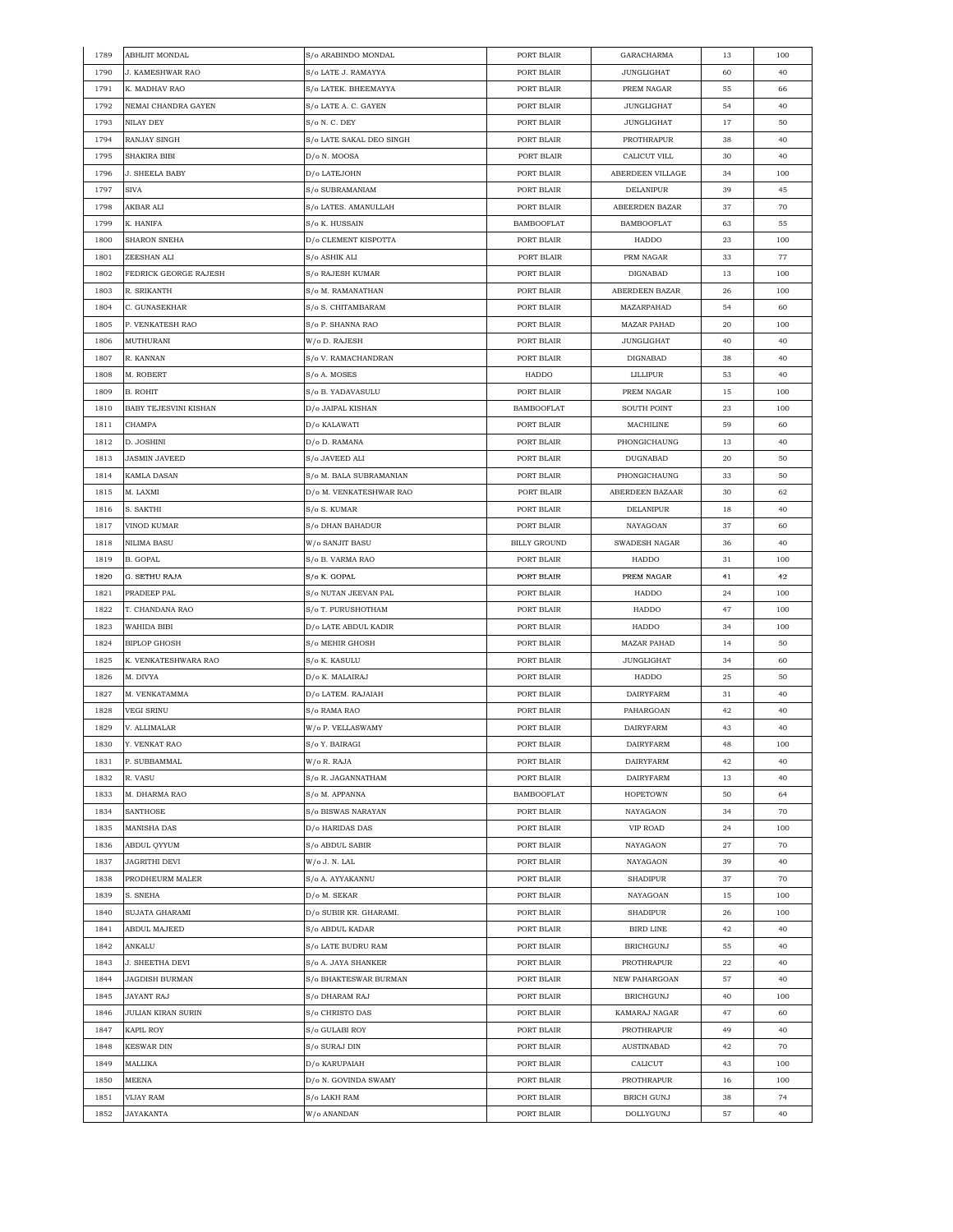| 1853 | MADI ALAGI               | W/o S. SUBBAIAH               | PORT BLAIR         | <b>BATHUBASTHI</b>   | 68 | 68  |
|------|--------------------------|-------------------------------|--------------------|----------------------|----|-----|
| 1854 | NITHIYANANDAN            | S/o LATE M. ALAGU             | PORT BLAIR         | GARACHARMA           | 50 | 85  |
| 1855 | A. SANTHOSH KUMAR        | S/o A. SRINIVAS RAO           | PORT BLAIR         | PATHERGUDDA          | 25 | 70  |
| 1856 | R. BHAGYAM               | W/o RAMACHANDRAN              | PORT BLAIR         | <b>BATHUBASTHI</b>   | 52 | 40  |
| 1857 | ROJARY EKKA              | D/o LATE JOHN EKKA            | PORT BLAIR         | <b>SIPPIGHAT</b>     | 28 | 55  |
| 1858 | SAI KIRAN                | S/o LOKESHWAR RAO             | PORT BLAIR         | PATHERGUDDA          | 16 | 100 |
| 1859 | <b>SEKAR</b>             | S/o ALAGAR                    | PORT BLAIR         | <b>NEW BIMBLITAN</b> | 56 | 70  |
| 1860 | SUNIL MINJ               | S/o CLADIUS MINJ              | PORT BLAIR         | NEW PAHARGOAN        | 26 | 50  |
| 1861 | TILAKAWATI               | W/o ESHWARAN                  | <b>BURMANALLAH</b> | ANNA NAGAR           | 55 | 30  |
| 1862 | RAJA                     | S/o P. LAKSHMAN               | PORT BLAIR         | GARACHARAMA          | 41 | 40  |
|      |                          | S/o S. R. MUNIYANDI           |                    |                      |    |     |
| 1863 | KALIYA SHANKAR           |                               | PORT BLAIR         | BIMBLITAN (OLD)      | 40 | 45  |
| 1864 | A. ANNADURAI             | S/o LATE ADICULAM             | PORT BLAIR         | <b>BIMBLITAN</b>     | 34 | 50  |
| 1865 | <b>B. DILLESWARA RAO</b> | S/o B. GANGA RAO              | PORT BLAIR         | GARACHARMA           | 37 | 60  |
| 1866 | RANJITA                  | D/o LATE BABLU NASKAR         | PORT BLAIR         | GARACHARMA-I         | 24 | 45  |
| 1867 | SUNIL KHARIA             | S/o CHAMMA KARIA              | PORT BLAIR         | <b>BIRSA NAGAR</b>   | 31 | 50  |
| 1868 | V. NACHAN                | S/o VELLAIYAN                 | PORT BLAIR         | GARACHARMA           | 58 | 40  |
| 1869 | MAN MOHAN DAS            | S/o NAGIN DAS                 | PORT BLAIR         | GARACAHRMA           | 27 | 80  |
| 1870 | P. VINOD KUMAR           | S/o P. PURUSHOTAM             | PORT BLAIR         | GARACHARMA           | 23 | 75  |
| 1871 | S. ALAGUMEENAL           | W/o S. MURUGESHAN             | PORT BLAIR         | NEW BIMBLITAN        | 56 | 40  |
| 1872 | S. ALAGAPPAN             | S/o LATE CHINNU               | PORT BLAIR         | GARACHARMA           | 57 | 40  |
| 1873 | ABDUL NASIR              | S/o LATE A. MOHAMMED          | PORT BLAIR         | OGRABRAJ             | 31 | 49  |
| 1874 | AMIT MONDAL              | S/o LATE BHEDU MONDAL         | PORT BLAIR         | <b>HERPETTABAD</b>   | 26 | 40  |
| 1875 | ANAND DUNG DUNG          | S/o PILENUS DUNG DUNG         | PORT BLAIR         | <b>HUBDYPUR</b>      | 25 | 70  |
| 1876 | ANJANA DUNG DUNG         | D/o LIBNUS DUNG DUNG          | PORT BLAIR         | HUBDYPUR             | 27 | 70  |
| 1877 | CHARITY SINGH            | S/o RAGBIR SINGH              | PORT BLAIR         | CADDLEGUNJ           | 15 | 60  |
| 1878 | DULAL BISWAS             | S/o MANORANJAN BISWAS         | HERPATTABAD        | MANPUR               | 49 | 40  |
| 1879 | E. DILESWARI             | D/o E. SANTA RAO              | PORT BLAIR         | MANPUR               | 26 | 100 |
|      |                          |                               |                    |                      |    |     |
| 1880 | <b>FAIZEL REHMAN</b>     | S/o O. HAMSA                  | PORT BLAIR         | MEETHAKARI           | 23 | 80  |
| 1881 | HARMAN KULLU             | S/o LATE SILBANUS KULLU       | PORT BLAIR         | HOBDIPUR             | 44 | 40  |
| 1882 | HIMESH SAMADDAR          | S/o HAROLAL SAMADDAR          | PORT BLAIR         | TIRUR                | 12 | 100 |
| 1883 | KALA CHAND SAMMADAR      | D/o A. T. SAMMADAR            | PORT BLAIR         | HERPATABAT           | 40 | 80  |
| 1884 | M. NITYA NANDAN          | S/o A. MUNIAPPAN              | PORT BLAIR         | MANPUR               | 25 | 50  |
| 1885 | RAMAN JAYDHAR            | S/o LATE BHUBAN JAYDHAR       | PORT BLAIR         | HARPETTABAD          | 71 | 40  |
| 1886 | SADHU CHARAN OJHA        | S/o LATE DEBEN OJHA           | PORT BLAIR         | TIRUR                | 70 | 70  |
| 1887 | SANGEETA SAMADDAR        | D/o HAROLAL SAMADDAR          | PORT BLAIR         | TIRUR                | 15 | 100 |
| 1888 | SHANKAR BISWAS           | S/o GOPAL BISWAS              | TUSNABAD           | HERPERTABAD          | 51 | 40  |
| 1889 | SHANTI DEVI              | W/o KRISHNA REDDY             | PORT BLAIR         | HUBDYPUR             | 64 | 70  |
| 1890 | SHYAMAL GAIN             | S/o LATE KARTICK GAIN         | PORT BLAIR         | MANPUR               | 46 | 40  |
| 1891 | SUCHITRA MONDAL          | W/o GAURANGA MONDAL           | PORT BLAIR         | TIRUR                | 61 | 40  |
| 1892 | SUKEDEV BAROI            | S/o ANIL BAROJ                | PORT BLAIR         | TIRUR                | 23 | 50  |
| 1893 | <b>VIKRAM SINGH</b>      | S/o TUNYA SINGH               | PORT BLAIR         | CADDLEGUNJ           | 24 | 40  |
| 1894 | Y. MUTHULAKSHMI          | D/o R. YOGARAJ                | PORT BLAIR         | <b>HERPETABAD</b>    | 28 | 55  |
| 1895 | RAM LAL CHAKRABARTY      | S/o LATE MAHINDRA CHAKRABORTY | PORT BLAIR         | HERBTABAD            | 32 | 70  |
| 1896 | REAZ ALI                 | S/o MUMTAZ ALI                | PORT BLAIR         | HABDIPUR             | 32 | 50  |
| 1897 | C. PANDIYAN              | S/o C. CHANDRAN               | PORT BLAIR         | TEMPLEMEYO           | 57 | 40  |
| 1898 | <b>BISWADEV MAZUMDER</b> | <b>S/o HAREN MAZUMDER</b>     | PORT BLAIR         | <b>GUPTAPARA</b>     | 30 | 40  |
| 1899 | C. SURESH KUMAR          | S/o R. CHANDRAN               | PORT BLAIR         | <b>GUPTAPARA</b>     | 30 | 100 |
|      |                          |                               |                    |                      | 34 | 40  |
| 1900 | DEEPAWALI KUJUR          | S/o GAVARDHAN KUJUR           | PORT BLAIR         | MANGLUTAN            |    |     |
| 1901 | NARAYAN DAS              | S/o LATEMANORANJAN DAS        | PORT BLAIR         | HUMFRYGUNJ           | 66 | 40  |
| 1902 | V. SAIBU                 | S/o MAGDALLO                  | PORT BLAIR         | MANGLUTAN            | 40 | 41  |
| 1903 | <b>B. YADAV RAO</b>      | S/o LATE RAJAIAH              | <b>BAMBOOFLAT</b>  | <b>BAMBOOFLAT</b>    | 44 | 40  |
| 1904 | APPAL SWAMY              | S/o ADI NARAYAN               | <b>BAMBOOFLAT</b>  | <b>BAMBOOFLAT</b>    | 51 | 40  |
| 1905 | CHRISTINA KUJUR          | W/o AGNAS KINDO               | <b>BAMBOOFLAT</b>  | SHOREPOINT           | 56 | 62  |
| 1906 | D. DHANAWATHI            | D/o D. ADINARAYAN             | <b>BAMBOOFLAT</b>  | BAMBOOFLAT           | 29 | 50  |
| 1907 | GEETA DEVI               | W/o SOMRA DASS                | BAMBOOFLAT         | NORTH BAY            | 47 | 70  |
| 1908 | K. SASI                  | S/o LATE KOCHISON             | <b>BAMBOOFLAT</b>  | TSUNAMI CAMP         | 54 | 40  |
| 1909 | L. DILLAMMA              | S/o LATE L. JOGA RAO          | <b>BAMBOOFLAT</b>  | SHORE POINT          | 37 | 100 |
| 1910 | M. JANAKIAMMA            | W/o M. JANAKI RAO             | <b>BAMBOOFLAT</b>  | <b>BAMBOOFLAT</b>    | 33 | 40  |
| 1911 | M. JANKI RAO             | S/o M. NAGARAJ                | BAMBOOFLAT         | BAMBOOFLAT           | 36 | 45  |
| 1912 | M. RASHEED               | S/o LATE MAMMU                | BAMBOOFLAT         | STEWARTGUNJ          | 56 | 88  |
| 1913 | MONIKA KERKETTA          | W/o FHYANUS XESS              | <b>BAMBOOFLAT</b>  | <b>HOPETOWN</b>      | 44 | 60  |
| 1914 | P. NABEESA               | D/o P. THAHIR                 | <b>BAMBOOFLAT</b>  | STEWARTGUNJ          | 41 | 40  |
| 1915 | R. LAVANYA               | D/o VALLABA RAO               | <b>BAMBOOFLAT</b>  | <b>BAMBOOFLAT</b>    | 15 | 60  |
|      |                          |                               |                    |                      |    |     |
| 1916 | RAMLA BIBI               | D/o ABDUL AZIZ                | <b>BAMBOOFLAT</b>  | <b>BAMBOOFLAT</b>    | 37 | 60  |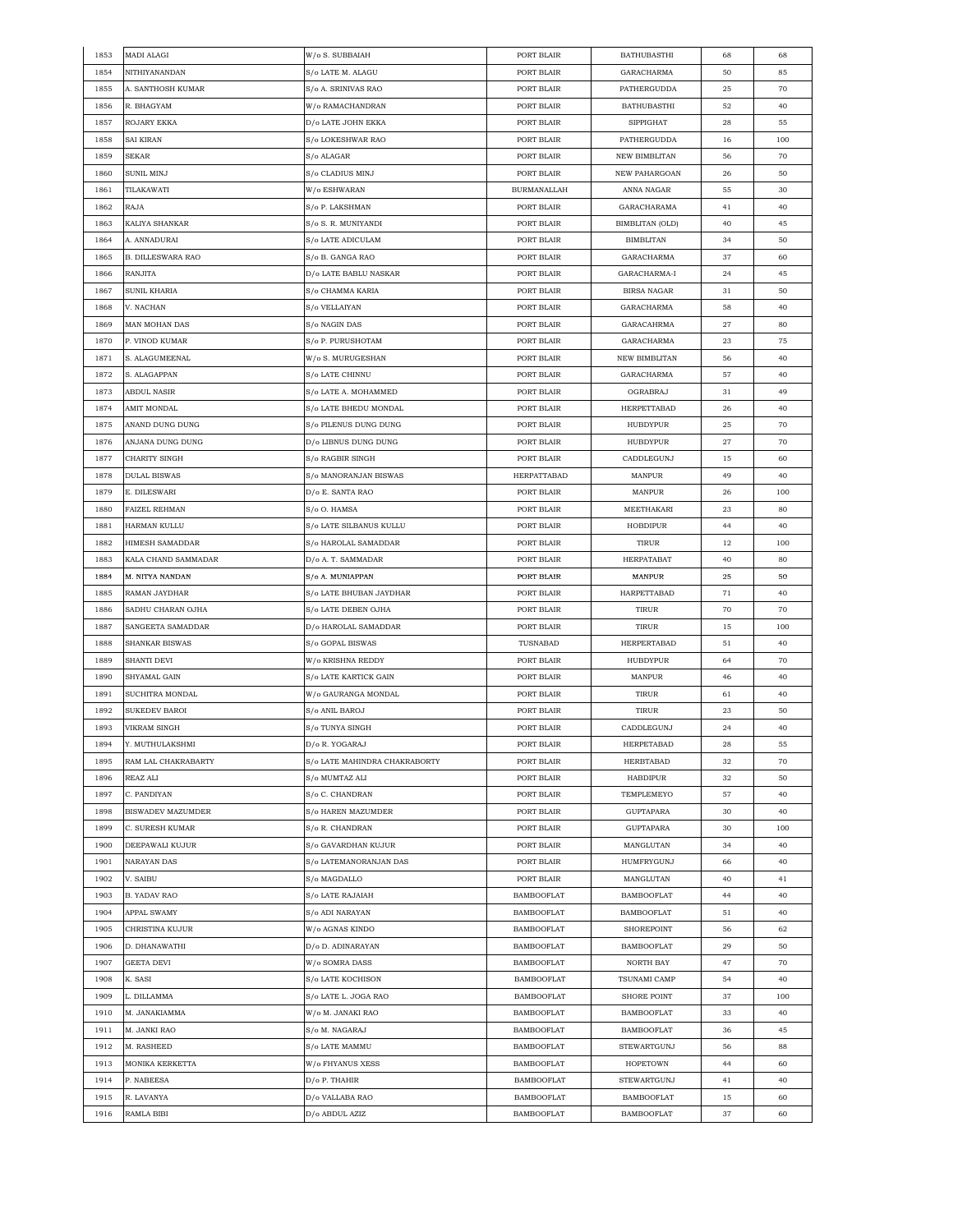| 1917 | S. RAJESHWARI        | D/o S. KRISHNAMURTHY           | <b>BAMBOOFLAT</b> | SHORE POINT          | 33 | 45  |
|------|----------------------|--------------------------------|-------------------|----------------------|----|-----|
| 1918 | S. TAMIL             | D/o R. SUBRAMANI               | <b>BAMBOOFLAT</b> | HOPE TOWN            | 28 | 60  |
| 1919 | <b>SOMRA DASS</b>    | S/o LATE BHUKLA DAS            | PORT BLAIR        | CHUNNA BASTHI        | 54 | 50  |
| 1920 | SUMAN SANDI          | D/o LATE BENEDICT SANDI        | <b>BAMBOOFLAT</b> | SHOREPOINT           | 63 | 60  |
| 1921 | T. A. JOHNSON        | S/o T. D ANTONY                | <b>BAMBOOFLAT</b> | VALLUMAR NAGAR       | 30 | 100 |
| 1922 | T. CHANDRA KALA      | D/o LATE T. SIMHACHALAM        | <b>BAMBOOFLAT</b> | <b>BAMBOOFLAT</b>    | 25 | 60  |
| 1923 | <b>U. VASANTHI</b>   | W/o S. UDAIYAR                 | <b>BAMBOOFLAT</b> | <b>BAMBOOFLAT</b>    | 36 | 45  |
| 1924 | O. HAZRA BIBI        | D/o LATE O. ABDUL REHMAN       | <b>BAMBOOFLAT</b> | STEWARTGUNJ          | 41 | 40  |
| 1925 | PODAGA RAJA          | S/o M. S. BALU                 | <b>BAMBOOFLAT</b> | <b>BAMBOOFLAT</b>    | 31 | 100 |
| 1926 | YADAWA RAO           | S/o KAMAIAH                    | <b>BAMBOOFLAT</b> | HOPETOWN             | 39 | 50  |
| 1927 | MAYA DEVI            | D/o MARIYAMMA                  | <b>BAMBOOFLAT</b> | <b>BAMBOOFLAT</b>    |    |     |
|      |                      |                                |                   |                      | 28 | 50  |
| 1928 | L. RADHA KUMARI      | D/o LAXMAN MAHAJI              | PORT BLAIR        | <b>BEACHDERA</b>     | 35 | 70  |
| 1929 | NITIN MESHACK        | <b>S/o TERENCE MESHACK</b>     | PORT BLAIR        | FERRARGUNJ           | 24 | 40  |
| 1930 | RAJAN KUMAR BAA      | S/o JOHN BAA                   | PORT BLAIR        | MATHURA              | 42 | 70  |
| 1931 | SAVITRI PANDAY       | D/o SUKUMAR PANDAY             | FERRARGUNG        | FERRARGUNJ           | 44 | 100 |
| 1932 | VIKAS R. MANIKANDAN  | S/o RAJI KUMAR                 | PORT BLAIR        | FERRARGUNJ           | 20 | 70  |
| 1933 | P. SELVAMANI         | S/o LATE PERIYASWAMY           | WIMBERLYGUNJ      | WIMBERLYGUNJ         | 43 | 50  |
| 1934 | ABIMANYA SARDAR      | S/o LATE SANYASI SARDAR        | <b>BAMBOOFLAT</b> | SHOAL BAY            | 43 | 100 |
| 1935 | <b>B. SANGEETHA</b>  | D/o B. SANYASI RAO             | WIMBERLYGUNJ      | LAMBAPAHAR           | 32 | 100 |
| 1936 | C. ABDUL LATHIF      | S/o C. UNNEEN                  | PORT BLAIR        | WRIGHT MYO           | 43 | 62  |
| 1937 | D. LOKESH            | S/o NACHAN RAO                 | WIMBERLYGUNJ      | LAMBA PHAR           | 18 | 40  |
| 1938 | D. RADHA KRISHNA     | S/o D. KANNAIAH                | NEIL              | <b>NEIL KENDRA</b>   | 38 | 75  |
| 1939 | G. B. ASHOK KUMAR    | S/o G. BOSE                    | PORT BLAIR        | LAMBA PAHAR          | 34 | 41  |
| 1940 | M. NAGARAJAN         | S/o MUTHUUMARUDU               | WIMBERLYGUNJ      | WIMBERLYGUNJ         | 49 | 40  |
| 1941 | MASHUDA BIBI         | W/o JAFFER ALI                 | PORT BLAIR        | MANNARGHAT           | 33 | 40  |
| 1942 | MOSAMMI SUTERDHAR    | D/o LATE MADAN MOHAN SUTRADHAR | WIMBERLYGUNJ      | MATHURA              | 30 | 53  |
| 1943 | P. NAZEEMA           | D/o P. KUNJAMOO                | PORT BLAIR        | MANNAR GHAT          | 32 | 50  |
| 1944 | POONAM ANITHA        | D/o JAMES KERKETTA             | WIMBERLYGUNJ      | SHOAL BAY            | 37 | 100 |
| 1945 | R. RAJAGOPAL         | S/o LATE M. RATNAM             | FERRARGUNG        | WIMBERLYGUNJ         | 47 | 40  |
| 1946 | <b>RAMESH MALLIK</b> | S/o NARAYAN MALLIK             | WIMBERLYGUNJ      | WIMBERLYGUNJ         | 41 | 50  |
|      |                      |                                |                   |                      |    | 40  |
| 1947 | REETA                | D/o T. WINBRIGHT               | PORT BLAIR        | WRIGHTMYO            | 37 |     |
| 1948 | SHANKER SHEEL        | S/o LATE SUKUMAR SHEEL         | SOUTH ANDAMAN     | WIMBERLY GUNJ        | 56 | 55  |
| 1949 | SHREE VIDYA          | D/o P. MANI                    | PORT BLAIR        | WRIGHTMYO            | 19 | 50  |
| 1950 | SHOUKAT ALI          | S/o M. IBRAHIM                 | WIMBERLYGUNJ      | LALPAHAD             | 40 | 50  |
| 1951 | T. ABDUL RASHEED     | S/o T. ALVI                    | TUSHNA BAD        | MANNARGHAT           | 38 | 40  |
| 1952 | KALI MONDAL          | D/o LATE NIRANJAN MONDAL       | <b>HAVELOCK</b>   | HAVELOCK-II          | 46 | 100 |
| 1953 | BIMAL KRISHNA MONDAL | S/o LATE PRAFULLA MONDAL       | HAVELOCK          | HAVELOCK             | 46 | 40  |
| 1954 | <b>SUSHIL SIKDAR</b> | S/o LATE DEBENDRANATH SIKDAR   | HAVELOCK          | <b>HAVELOCK</b>      | 59 | 100 |
| 1955 | ROHIT MAZUMDER       | S/o DULAL KRISHNA MAZUMDER     | HAVELOCK          | HAVELOCK             | 20 | 50  |
| 1956 | ASHIM SEAL           | S/o LATE HEMANTA SEAL          | HAVELOCK          | HAVELOCK             | 63 | 40  |
| 1957 | <b>RAJU BISWAS</b>   | S/o LATE S. BISWAS             | HAVELOCK          | HAVELOCK             | 42 | 100 |
| 1958 | ARCHANA BAIRAGI      | S/o SREEDAM BAIRAGI            | <b>HAVELOCK</b>   | <b>HAVELOCK</b>      | 32 | 40  |
| 1959 | U. SATHAWATHI        | W/o GOPAL RAO                  | HUTBAY            | R K PUR              | 52 | 100 |
| 1960 | K. AJITHA            | W/o T. D. NAIR                 | HUT BAY           | ONGE TIRKEY          | 46 | 100 |
| 1961 | <b>JEEVAN ROY</b>    | S/o CHITTARANJAN ROY           | HUTBAY            | HUTBAY               | 49 | 100 |
| 1962 | KIRANJIT KAUR        | D/o BALDEV SINGH               | HUTBAY            | RABINDRA NAGAR       | 57 | 55  |
| 1963 | N. V. SUBBA RAO      | S/o LATE SURYA RAO             | HUTBAY            | <b>RAMKRISHNAPUR</b> | 51 | 40  |
| 1964 | AJAY KR. BARAICK     | S/o MADHA BARAICK              | <b>BARATANG</b>   | ADAZIG               | 46 | 40  |
| 1965 | NARME BAGE           | D/o LUKOSE BAGE                | BARATANG          | ORALKATCHA           | 34 | 40  |
| 1966 | <b>BIJOY TIRKEY</b>  | S/o LATE BLASIUS TIRKEY        | RANGAT            | KAUSALYA NAGAR       | 31 | 90  |
| 1967 | <b>BINA HALDAR</b>   | D/o BALRAM HALDER              | RANGAT            | KAUSALYA NAGAR       | 27 | 90  |
| 1968 | <b>BISWA ROY</b>     | S/o SUVENDU ROY                | RANGAT            | LAXMANPUR            | 19 | 75  |
| 1969 | FATIMA TOPPO         | D/o EDWARD TOPPO               | RANGAT            | <b>BAKULTALA</b>     | 40 | 40  |
| 1970 | JOHN AIND            | S/o PAULUS AIND                | RANGAT            | KAUSHALYA NAGAR      | 38 | 75  |
| 1971 | JYOTI KIRTONIA       | S/o JITEN KIRTANIA             | RANGAT            | KAUSALYA NAGAR       | 41 | 40  |
| 1972 | M. PURUSHOTHAM       | S/o M. BHIMAYAH                | RANGAT            | <b>BAKULTALA</b>     |    | 100 |
|      |                      |                                |                   |                      | 31 |     |
| 1973 | MINI KUMARI          | D/o KRISHNA PRASAD             | KADAMTALA         | URMILAPUR            | 18 | 100 |
| 1974 | R. KALAI SELVI       | S/o V. P. RAMAKRISHNAN         | RANGAT            | RANGAT               | 35 | 40  |
| 1975 | <b>RAKHI BISWAS</b>  | D/o BIKASH BISWAS              | <b>BAKULTALA</b>  | KALSI                | 19 | 40  |
| 1976 |                      |                                | RANGAT            | <b>BAKULTALA</b>     | 15 | 60  |
|      | REBA DAS             | D/o ARUN DAS                   |                   |                      |    |     |
| 1977 | SHIVANANDA BARAL     | S/o SUKUMAR BARAL              | RANGAT            | <b>BAKULTALA</b>     | 24 | 40  |
| 1978 | AHALLYA KULLU        | W/o BIMAL KULLU                | KADAMTALA         | KADAMTALA            | 42 | 70  |
| 1979 | AJOY OJHA            | S/o ANIL OJHA                  | KADAMTALA         | KADAMTALA            | 33 | 40  |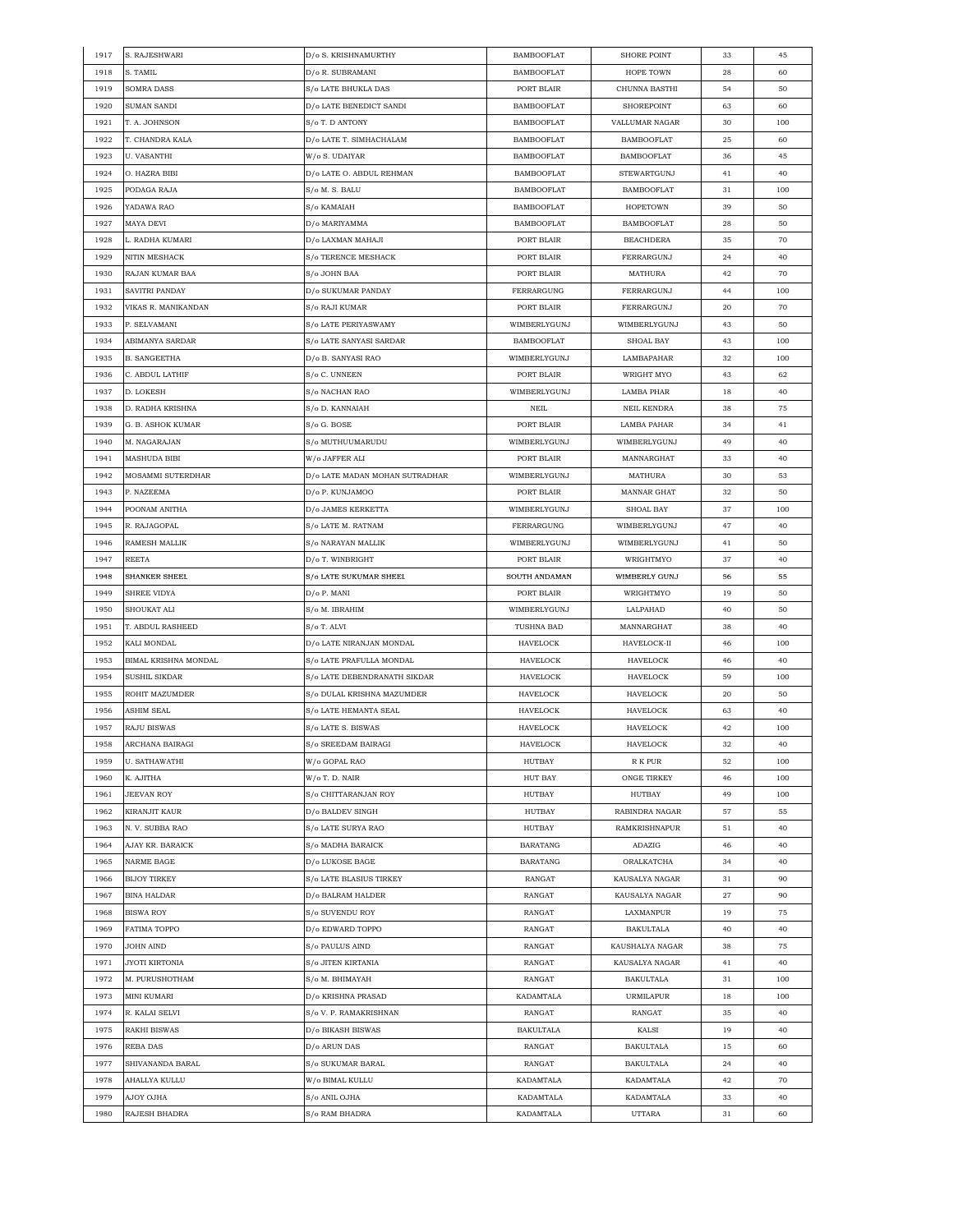| 1981 | RANJIT MONDAL           | S/o LATE SATHISH MONDAL       | KADAMTALA           | KADAMTALA           | 59 | 45  |
|------|-------------------------|-------------------------------|---------------------|---------------------|----|-----|
| 1982 | SEEMA DAS               | D/o KUSHI MOHAN DAS           | KADAMTALA           | KADAMTALA           | 32 | 100 |
| 1983 | SHAKSHI BAIRAGI         | D/o SUDHAN BAIRAGI            | RANGAT              | KADAMTALA           | 17 | 100 |
| 1984 | SUBHANKAR MONDAL        | S/o DEBADAS MONDAL            | RANGAT              | KADAMTALA           | 21 | 40  |
| 1985 | SUJIT BAIRAGI           | S/o MANU BAIRAGI              | KADAMTALA           | SHANTANU            | 34 | 100 |
| 1986 | <b>BITHIKA HOWLADER</b> | D/o PHANI CH. HOWLADER        | <b>DIGLIPUR</b>     | MOHANPUR            | 15 | 100 |
| 1987 | A. ARVIND KUJUR         | S/o ANURODH KUJUR             | MAYABUNDER          | LUCKNOW             | 14 | 40  |
| 1988 | ANAND KUMAR LAKRA       | S/o PYARA LAKRA               | MAYABUNDER          | PAHALGOAN           | 29 | 45  |
| 1989 | E. BAIRAGI              | S/o E. MOHAN RAO              | MAYABUNDER          | FISHERMAN COLONY    | 26 | 70  |
| 1990 | <b>J. KAMALESHWARI</b>  | S/o BILIYAM TOPPO             | MAYABUNDER          | <b>MAYABUNDER</b>   | 19 | 100 |
| 1991 | J. PARWATHI             | S/o LATE J. APPANNA           | MAYABUNDER          | <b>MAYABUNDER</b>   | 26 | 40  |
| 1992 | K. VENKET LAXMI         | W/o LATE K. NAGESWAR RAO      | MAYABUNDER          | MAYABUNDER          | 47 | 100 |
| 1993 | MADHU SUDHAN SAHA       | S/o LATE ATUL CHANDER SAHA    | MAYABUNDER          | TUGAPUR 8           | 51 | 100 |
| 1994 | MASHEWLAH               | D/o SAW KYAWMYA               | MAYABUNDER          | WEBI                | 50 | 90  |
| 1995 | MOHAN LAKRA             | S/o SOMA LAKRA                | MAYABUNDER          | PAHALGOAN           | 26 | 50  |
| 1996 | PELANTUS EKKA           | S/o LATE JEROM EKKA           | <b>MAYABUNDER</b>   | <b>MAYABUNDER</b>   | 19 | 50  |
| 1997 | PHANI CH. HOWLADER      | S/o PRAFULLYA HAWLADER        | <b>DIGLIPUR</b>     | MOHANPUR            | 40 | 40  |
| 1998 | RAJESH BENGRA           | S/o ZAKARIAS                  | MAYABUNDER          | TUGAPUR             | 39 | 60  |
| 1999 | RAJESH KULLU            | S/o CARLUS KULLU              | MAYABUNDER          | MAYABUNDER          | 36 | 100 |
| 2000 | S. YUVRAJ               | S/o LATE S. PURNA VASULU      | MAYABUNDER          | MAYABUNDER          | 19 | 60  |
| 2001 | SAW WILLIAM             | S/o LATE SAW JERRY            | M/BUNDER            | <b>LUCKNOW</b>      | 51 | 75  |
|      | <b>SUBASH PAICK</b>     |                               | <b>MAYABUNDER</b>   |                     |    | 100 |
| 2002 | SULEMAN KERKETTA        | S/o LATE NARAYAN PAICK        | <b>MAYABUNDER</b>   | MAYABUNDER          | 41 | 40  |
| 2003 |                         | S/o PITRUS KERKETTA           |                     | TUGAPUR             | 41 |     |
| 2004 | <b>TULSI DAS</b>        | S/o B. VENKATESWAR RAO        | MAYABUNDER          | FISHERMAN COLONY    | 22 | 50  |
| 2005 | VINAY KUMAR             | S/o P. S. SIVAKUMARAN         | MAYABUNDER          | LATAW               | 29 | 40  |
| 2006 | DEEPAK GARI             | S/o DOMNA GARI                | MAYABUNDER          | <b>BURANG</b>       | 26 | 100 |
| 2007 | PETER XALXO             | S/o CARLUS XALXO              | MAYABUNDER          | PILONE NALLAH       | 29 | 50  |
| 2008 | <b>BHAGIRATHI DAS</b>   | W/o BALAI CH. DAS             | <b>DIGLIPUR</b>     | KALIPUR             | 52 | 40  |
| 2009 | <b>BIMAL MISTRY</b>     | S/o LATE CHANDRA KANTA MISTRY | DIGLIPUR            | DURGAPUR            | 45 | 42  |
| 2010 | BUDHI MOHAN DAS         | S/o NEPAL KUMAR DAS           | <b>DIGLIPUR</b>     | SMITH ISLAND        | 27 | 70  |
| 2011 | DEVANKAR PAUL           | S/o ARABINDA PAUL             | <b>DIGLIPUR</b>     | MADHUPUR            | 15 | 100 |
| 2012 | <b>DIWAKAR DAS</b>      | S/o PRAPBHASH DAS             | <b>DIGLIPUR</b>     | <b>AERIAL BAY</b>   | 20 | 40  |
| 2013 | HARIPADA HALDER         | S/o LATE JATIN HALDER         | DIGLIPUR            | <b>DURGAPUR</b>     | 59 | 70  |
| 2014 | PAPIYA DAS              | D/o PARIMAL DAS               | <b>DIGLIPUR</b>     | AERIAL BAY          | 22 | 80  |
| 2015 | PARIMAL CH. DAS         | S/o LATE KHAGENDRA CH. DAS    | <b>DIGLIPUR</b>     | GANDHINAGAR         | 54 | 40  |
| 2016 | SANTANA BISWAS          | D/o MOHAN BISWAS              | <b>DIGLIPUR</b>     | <b>DURGAPUR</b>     | 43 | 100 |
| 2017 | KHUKU RANI BISWAS       | W/o BIDYUT BISWAS             | <b>DIGLIPUR</b>     | <b>GANESH NAGAR</b> | 39 | 40  |
| 2018 | BISAKHA DUTTA           | W/o CHITTA RANJAN DUTTA       | HARINAGAR           | BILLYGROUND         | 36 | 40  |
| 2019 | PRODUT BISWAS           | NIRMAL BISWAS                 | BILLYGROUND         | KAMLAPUR            | 52 | 100 |
| 2020 | SUDRIPTO ROY            | S/o GOPAL RAY                 | <b>BILLY GROUND</b> | <b>KAMLAPUR</b>     | 15 | 100 |
| 2021 | NIRMALA MONDAL          | W/o BIKASH GAIN               | HARI NAGAR          | <b>BASANTIPUR</b>   | 32 | 40  |
| 2022 | RINKU BHANDARI          | D/o RABINDRANATH BHANDARI     | <b>BILLIGROUND</b>  | DUKE NAGAR          | 34 | 100 |
| 2023 | DOMNIC EKKA             | S/o LIBNUS EKKA               | SWADESH NAGAR       | SWADESH NAGAR       | 35 | 40  |
| 2024 | LAXMI MAZUMDER          | W/o LATEASHIM MAZUMDER        | SWADESH NAGAR       | <b>SHANTIPUR</b>    | 32 | 80  |
| 2025 | <b>BIMALA MAZUMDER</b>  | W/o KRISHNA MAZUMDER          | NIMBUDERA           | <b>JAYPUR</b>       | 47 | 40  |
| 2026 | ANIL KUMAR ROY          | S/o LATE LALIT CH. ROY        | <b>BILLIGROUND</b>  | <b>BILLIGROUND</b>  | 55 | 40  |
| 2027 | PRASANJIT SARKAR        | S/o GOBINDA SARKAR            | NIMBU DERA          | PRAFULLANAGAR       | 27 | 50  |
| 2028 | CHANDRU BHUSAN ROY      | S/o LATE N. G. ROY            | NIMBU DERA          | PRAFULLANAGAR       | 56 | 77  |
| 2029 | NIKHIL HALDER           | S/o LATE AGNI KUMAR HALDER    | NIMBU DERA          | KAMALAPUR           | 51 | 43  |
| 2030 | BISAKA HAZRA            | W/o SUKHARANJAN HAZRA         | SWADESH NAGAR       | SWADESH NAGAR       | 52 | 80  |
| 2031 | K. MURGESHAN            | S/o R. KANNAN                 | NIMBUDERA           | PRAFULLANAGAR       | 36 | 90  |
| 2032 | ANITA MISTRY            | D/o KAMAL MISTRY              | SWADESH NAGAR       | <b>SHANTIPUR</b>    | 24 | 50  |
| 2033 | BILSAN KERKETTA         | D/o DEBNUS KERKETTA           | NIMBUDERA           | PRAFULLANAGAR       | 24 | 50  |
| 2034 | TUSHAR MONDAL           | S/o LATE HRISHIKESH MONDAL    | B/GROUND            | PINAKI NAGAR        | 49 | 40  |
| 2035 | SUSMITA CHOUDHURY       | D/o ARUN CHOUDHURY            | NIMBUDERA           | <b>BASANTIPUR</b>   | 22 | 50  |
| 2036 | SUSANA TOPPO            | D/o BONAS TOPPO               | NIMBUDERA           | <b>BASANTIPUR</b>   | 37 | 40  |
| 2037 | RASEEM MINJ             | S/o ALPHONCE MINJ             | RANGAT              | <b>BETAPUR</b>      | 17 | 60  |
| 2038 | SRIMATI SARKAR          | D/o LATE RABIN SARKAR         | NIMBUDERA           | KAMALPUR            | 23 | 40  |
| 2039 | PRAKASH                 | S/o RANJITH THURI             | RANGAT              | <b>BETAPUR</b>      | 26 | 40  |
| 2040 | LAXMI MONDAL            | D/o NIMAI MONDAL              | NIMBUDERA           | KAMALAPUR           | 23 | 60  |
| 2041 | SHISHUDAV MRIDHA        | S/o PAULUS ANID               | BILLYGROUND         | BILLYGROUND         | 32 | 40  |
| 2042 | <b>BINA BANIA</b>       | D/o LATE SUKRA BANIA          | SWADESH NAGAR       | SWADESH NAGAR       | 36 | 75  |
| 2043 | RANJITA PAUL            | D/o NAREN RAUL                | <b>DIGLIPUR</b>     | NABAGRAM            | 30 | 100 |
| 2044 | JOTHILAL DAS            | S/o LATE BROZENDRA KR. DAS    | <b>DIGLIPUR</b>     | NABAGRAM            | 53 | 40  |
|      |                         |                               |                     |                     |    |     |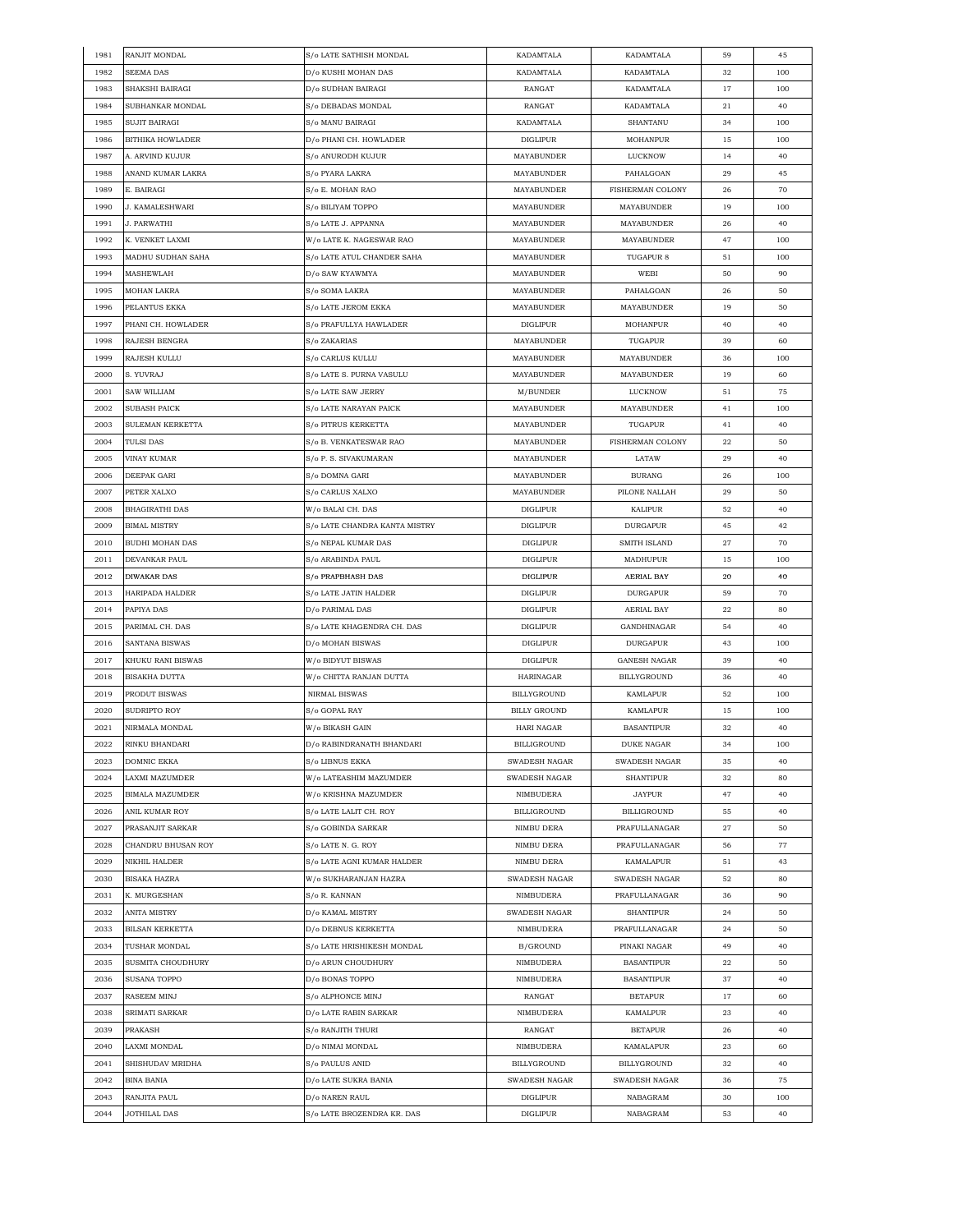| 2045 | SUPRIYA GOLDER          | D/o PROSANTA GOLDER           | <b>DIGLIPUR</b>    | KALIGHAT              | 23 | 60  |
|------|-------------------------|-------------------------------|--------------------|-----------------------|----|-----|
| 2046 | POOJA BAIRAGI           | D/o UDAY BAIRAGI              | <b>DIGLIPUR</b>    | KALIGHAT              | 13 | 40  |
| 2047 | AKASH HALDER            | S/o APURBA HALDER             | <b>DIGLIPUR</b>    | KALIGHAT              | 12 | 100 |
| 2048 | VALARMATHI              | W/o K. THANJIAPPAN            | <b>DIGLIPUR</b>    | KALIGHAT              | 55 | 40  |
| 2049 | PANKAJ MISTRY           | S/o PARIMAL MISTRY            | <b>DIGLIPUR</b>    | RAMNAGAR              | 32 | 80  |
| 2050 | ABIR KR. BISWAS         | S/o MANOJ KR. BISWAS          | DIGLIPUR           | KALIGHAT              | 16 | 40  |
| 2051 | SUCHITRA BISWAS         | D/o SUNIL BISWAS              | <b>DIGLIPUR</b>    | RAMNAGAR              | 26 | 75  |
| 2052 | SANJIT MISTRY           | S/o ANIL MISTRY               | <b>DIGLIPUR</b>    | <b>JAGANNATH DERA</b> | 36 | 100 |
| 2053 | AVAY KUMAR BARAL        | S/o ASHIT BARAL               | <b>DIGLIPUR</b>    | RAMNAGAR              | 11 | 40  |
|      |                         |                               |                    |                       |    |     |
| 2054 | A. PONNACHI             | D/o LATE P. ALAGARSWAMY       | RANGAT             | RANGAT                | 43 | 40  |
| 2055 | P. RAMESH               | S/o RAMONAIAH                 | RANGAT             | <b>SHIVA PURAM</b>    | 26 | 100 |
| 2056 | T. DHANAIAH             | S/o T. TATA RAO               | RANGAT             | <b>RAMPUR</b>         | 32 | 100 |
| 2057 | KR. LALITA LAKRA        | W/o ANJULUS DUNG DUNG         | RANGAT             | SABARI                | 40 | 55  |
| 2058 | <b>BIBEK ROY</b>        | S/o BIJOY KRISHNA ROY         | <b>BILLYGROUND</b> | <b>BILLYGROUND</b>    | 32 | 60  |
| 2059 | <b>VIVEK BOSE</b>       | S/o ASHOK RAJAN BOSE          | RANGAT             | NIMBUTALA             | 26 | 40  |
| 2060 | G. MOHAN RAO            | S/o G. RAMIYA                 | RANGAT             | <b>RANGAT BAY</b>     | 43 | 90  |
| 2061 | FULJENCIA BILUNG        | W/o KULDEEP TETE              | RANGAT             | LONG ISLAND           | 35 | 40  |
| 2062 | RAHIL BARA              | D/o JUNAS BARA                | RANGAT             | SANTHI BASTI          | 21 | 100 |
| 2063 | PAPUL KUMAR TOPPO       | S/o EJRAS TOPPO               | RANGAT             | PANCHAWATI            | 32 | 70  |
| 2064 | PARITHOSH MONDAL        | S/o KIRON MONDAL              | RANGAT             | <b>JANAKPUR</b>       | 40 | 40  |
| 2065 | <b>INDRAJIT BAROI</b>   | S/o NIRMAL BAROI              | RANGAT             | SABARI                | 29 | 66  |
| 2066 | NITYANANDA BISWAS       | S/o KALIPADA BISWAS           | RANGAT             | RANGAT                | 59 | 60  |
| 2067 | R. NEHA                 | D/o R. UMESH RAO              | RANGAT             | <b>RANGAT BAY</b>     | 22 | 40  |
| 2068 | SHIVA SHANKER           | S/o R. UMESH RAO              | RANGAT             | <b>RANGAT BAY</b>     | 24 | 40  |
|      |                         |                               |                    |                       |    |     |
| 2069 | K. MADHU KUMAR          | S/o K. BHIMA RAO              | RANGAT             | RANGAT                | 24 | 90  |
| 2070 | PRINCY BARLA            | D/o ALAXIVS BARLA             | RANGAT             | RANGAT                | 17 | 50  |
| 2071 | KALARA KALAPANA TIRKEY  | D/o GEORGE TIRKEY             | RANGAT             | RANGAT                | 26 | 100 |
| 2072 | ANISHA MISTRY           | D/o DULAL MISTRY              | <b>DIGLIPUR</b>    | SUBHASGRAM            | 16 | 50  |
| 2073 | <b>ARUN TIRKEY</b>      | <b>S/o PAUL TIRKEY</b>        | <b>DIGLIPUR</b>    | SHREENAGAR            | 21 | 100 |
| 2074 | BABY ROY                | D/o CHITTARRANJAN ROY         | DIGLIPUR           | MADHUPUR              | 30 | 55  |
| 2075 | <b>BISHNU PRIYA DAS</b> | S/o PARESH CH. DAS            | R K GRAM           | DIGLIPUR              | 56 | 50  |
| 2076 | DEB KUMAR HALDER        | S/o NARAYAN HALDER            | <b>DIGLIPUR</b>    | DB GRAM               | 39 | 70  |
| 2077 | DHANNJAI DAS            | S/o KHOKAN DAS                | <b>DIGLIPUR</b>    | MADHUPUR              | 18 | 100 |
| 2078 | <b>DILIP DAS</b>        | S/o HARIBILASH DAS            | <b>DIGLIPUR</b>    | SUBHASHGRAM           | 41 | 70  |
| 2079 | DIPANKAR MISTRY         | S/o GOPAL MISTRY              | <b>DIGLIPUR</b>    | KHUDIRAMPUR           | 16 | 100 |
| 2080 | GOPAL SARKAR            | S/o LATE DEBENDRA NATH SARKAR | DIGLIPUR           | KISHORINAGAR          | 51 | 42  |
| 2081 | KARTICK SARKAR          | S/o KALIDAS SARKAR            | <b>DIGLIPUR</b>    | MILANGRAM             | 39 | 40  |
| 2082 | KIRAN DAS               | D/o KAKAN DAS                 | <b>DIGLIPUR</b>    | RK GRAM               | 15 | 100 |
| 2083 | KRISHNA KUMAR SHARMA    | S/o H. S. SHARMA              | <b>DIGLIPUR</b>    | SUBHASH GRAM          | 50 | 40  |
| 2084 | LAXMI RANI DAS          | W/o MUKTAHAR DAS              | <b>DIGLIPUR</b>    | VS PALLY DIGLIPUR     | 54 | 71  |
| 2085 | M. MUTHUKUMAR           | S/o S. MUNIYASAMY             | <b>DIGLIPUR</b>    | SUBASHGRAM            | 21 | 100 |
| 2086 | MAHESHWAR GAIN          | S/o NANI BHUSHAN GAIN         | <b>DIGLIPUR</b>    | PASCHIMSAGAR          | 37 | 70  |
| 2087 | MANIK MAZUMDER          | S/o MADHUSUDHAN               | <b>DIGLIPUR</b>    | DIGLIPUR              | 43 | 42  |
|      |                         | S/o MRITUNJAY DAS             |                    |                       |    |     |
| 2088 | MANIMOHAN DAS           |                               | <b>DIGLIPUR</b>    | PASCHIM SAGAR         | 65 | 41  |
| 2089 | MANOJ MISTRY            | S/o KARTICK MISTRY            | <b>DIGLIPUR</b>    | RAMAKRISHNPUR         | 36 | 40  |
| 2090 | MANOMOY HIRA            | D/o TAPAN HIRA                | <b>DIGLIPUR</b>    | SWARAJNAGAR           | 12 | 100 |
| 2091 | MEERA HAWLADAR          | D/o MANORANJAN HAWLADER       | <b>DIGLIPUR</b>    | DESHBANDU GRAM        | 21 | 100 |
| 2092 | <b>MOUSUMI DAS</b>      | D/o LATEGOURANGA DAS          | <b>DIGLIPUR</b>    | MADHUPUR              | 22 | 40  |
| 2093 | NIPUN KR. KINDO         | S/o MANGRA                    | <b>DIGLIPUR</b>    | NAVEEN NAGAR          | 27 | 50  |
| 2094 | NITESH HALDER           | S/o NITYA RANJAN HALDER       | <b>DIGLIPUR</b>    | RAMKRISHNA GRAM       | 11 | 40  |
| 2095 | NITPAL BISWAS           | S/o UPEN BISWAS               | DIGLIPUR           | <b>VS PALLY</b>       | 34 | 40  |
| 2096 | P. UMAVATHI             | D/o G. PANCHASARAM            | <b>DIGLIPUR</b>    | SUBHASGRAM            | 26 | 100 |
| 2097 | PROBIR BISWAS           | S/o HAREN BISWAS              | <b>DIGLIPUR</b>    | <b>V S PALLY</b>      | 28 | 75  |
| 2098 | RAHUL BACHAR            | S/o LITAN BACHAR              | <b>DIGLIPUR</b>    | SITANAGAR             | 14 | 46  |
| 2099 | RAMESH MAJHI            | S/o RAM MAJHI                 | DIGLIPUR           | MILANGRAM             | 23 | 100 |
| 2100 | RAMESH MISTRY           | S/o MANOHAR MISTRY            | <b>DIGLIPUR</b>    | MILANGRAM             | 31 | 40  |
| 2101 | RATHANA DAS             | D/o KAKAN DAS                 | <b>DIGLIPUR</b>    | RK GRAM               | 12 | 100 |
| 2102 | SAHIL MINJ              | S/o YAKUB MINJ                | <b>DIGLIPUR</b>    | SWARAJGRAM            | 12 | 100 |
| 2103 | SARATHI LAKRA           | D/o LATE CHINMON LAKRA        | <b>DIGLIPUR</b>    | LAXMIPUR              | 25 | 45  |
|      |                         |                               |                    |                       |    | 40  |
| 2104 | SATHYAJIT BISWAS        | S/o SATISH BISWAS             | <b>DIGLIPUR</b>    | SITANAGAR             | 37 |     |
| 2105 | SNEHA MAJHI             | <b>BASUDEV MAJHI</b>          | <b>DIGLIPUR</b>    | RABINDRAPALLY         | 12 | 60  |
| 2106 | SUPRIYA HIRA            | D/o SUBAL HIRA                | <b>DIGLIPUR</b>    | MADHUPUR NO II        | 24 | 40  |
| 2107 | SUPRIYA PAUL            | D/o RATAN PAUL                | <b>DIGLIPUR</b>    | LAXMIPUR              | 23 | 60  |
| 2108 | <b>SWAPAN HERA</b>      | S/o LATE SUNIL HERA           | <b>DIGLIPUR</b>    | SUBHASHGRAM           | 30 | 100 |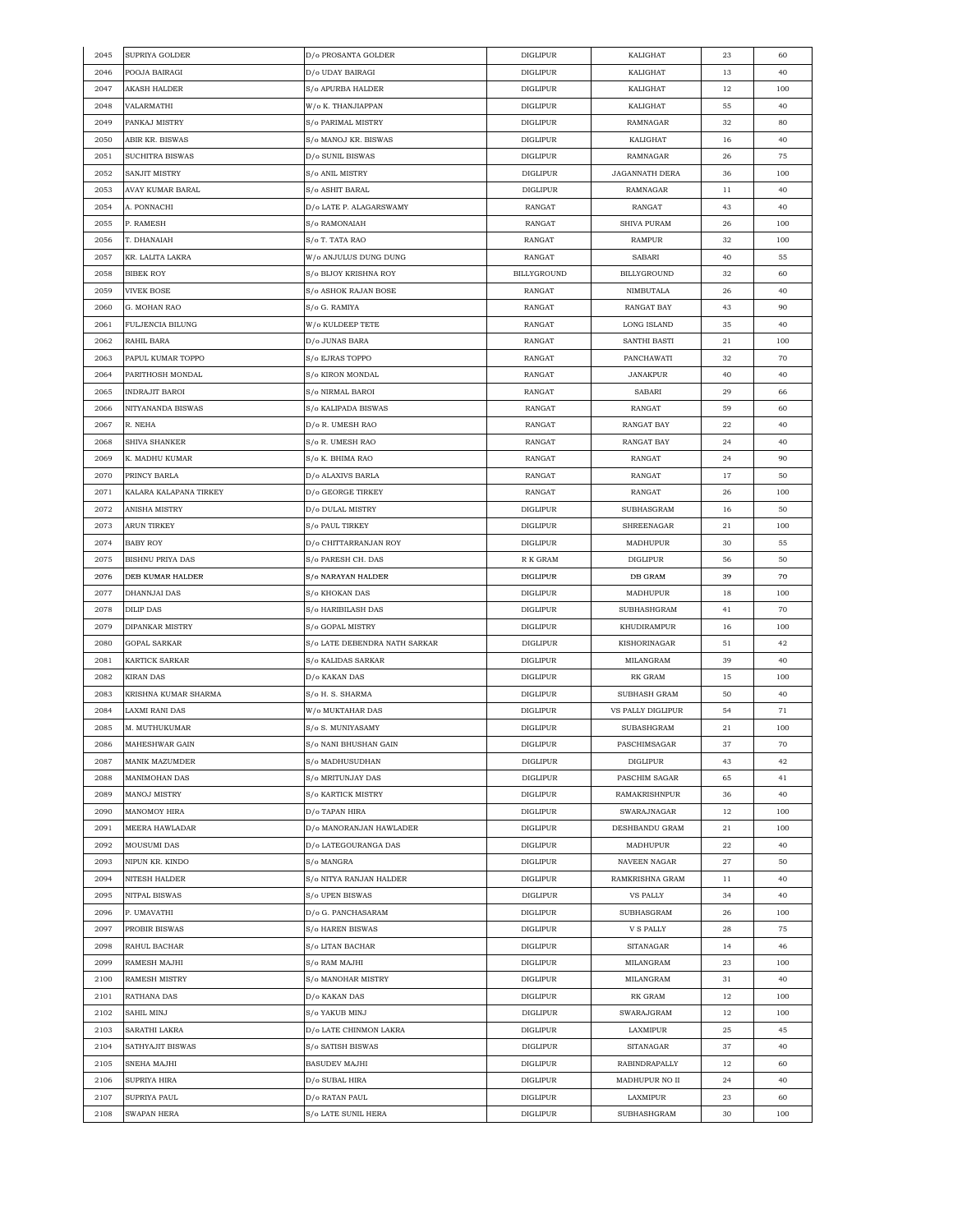| 2109 | TAPAS BALA              | S/o AJAY BALA               | <b>DIGLIPUR</b>      | RADHANAGAR         | 21 | 75  |
|------|-------------------------|-----------------------------|----------------------|--------------------|----|-----|
| 2110 | TAPOSHI BISWAS          | S/o MRINAL BISWAS           | <b>DIGLIPUR</b>      | <b>DIGLIPUR</b>    | 17 | 40  |
| 2111 | <b>UDAY KUMAR DAS</b>   | S/o SUBHASH CHANDRA DAS     | <b>DIGLIPUR</b>      | SUBHASGRAM         | 22 | 50  |
| 2112 | SANDHYA SHIL            | W/o NITYAGOPAL SHIL         | <b>DIGLIPUR</b>      | SHYAM NAGAR        | 49 | 40  |
| 2113 | SANKAR DAS              | S/o NANIGOPAL DAS           | <b>DIGLIPUR</b>      | <b>DURGAPUR</b>    | 48 | 60  |
| 2114 | GOPAL MONDAL            | S/o LATE BANKIM MONDAL      | <b>DIGLIPUR</b>      | SWARAJ GRAM        | 52 | 40  |
| 2115 | UDJAN KINDO             | S/o GOSNAR KINDO            | <b>JAGANATH DERA</b> | <b>DIGLIPUR</b>    | 42 | 100 |
| 2116 | ARPANA DAS              | W/o DULAL SIKDAR            | PORT BLAIR           | KADAKACHANG        | 37 | 40  |
| 2117 | T. TEJESWARA RAO        | S/o T. NARENDRA             | <b>NEIL ISLAND</b>   | <b>NEIL ISLAND</b> | 33 | 40  |
| 2118 | G. VISHNU GANGADHAR RAO | S/o LATE G. NAGESWAR RAO    | CAMPBELL BAY         | KAMAL BASTHI       | 41 | 100 |
| 2119 | KAMARUDDIN              | S/o LATE SAHABUDDIN         | PORT BLAIR           | PREM NAGAR         | 38 | 70  |
|      |                         |                             |                      |                    |    |     |
| 2120 | RAMDHAN MAHATO          | S/o REV MAHATO              | WANDOOR              | MAYMO              | 38 | 50  |
| 2121 | SHAILEN MADHU           | S/o GANENDRA MADU           | PORT BLAIR           | CHOULDHARI VILL    | 52 | 40  |
| 2122 | SANTHANIMA MINJ         | D/o PITRUS MINJ             | WIMBERLYGUNJ         | WIMBERLY GUNJ      | 41 | 100 |
| 2123 | T. JAYALAKSHMI          | D/o LATE T. DAMBIKA RAO     | PORT BLAIR           | C/OP/B             | 39 | 100 |
| 2124 | A. BHARATH              | S/o S. P. ASAIDURAI         | PORT BLAIR           | <b>BUNIYADABAD</b> | 12 | 100 |
| 2125 | M. DURAI MURUGAN        | S/o A. MUTHAIAH             | PORT BLAIR           | ATLANTA POINT      | 34 | 72  |
| 2126 | MIJANUR MONDAL          | S/o NOOR MOHAMED MONDAL     | PORT BLAIR           | ATLANTA POINT      | 14 | 100 |
| 2127 | SAHIL MONDAL            | S/o S. K. MONDDAL           | RANGAT               | RGT ROAD           | 15 | 100 |
| 2128 | KARISHMA SARKAR         | D/o RANJIT SARKAR           | <b>DIGLIPUR</b>      | <b>DURGAPUR</b>    | 21 | 50  |
| 2129 | ROSNA BAXLA             | D/o LOWRENTUS BAXLA         | <b>BAMBOOFLAT</b>    | <b>BAMBOOFLAT</b>  | 24 | 55  |
| 2130 | UMMAR FAROOQ            | S/o P. MOIDEEN.             | FERRARGUNJ           | FERRARGUNJ         | 26 | 70  |
| 2131 | B. GOVALA               | S/o DASAI NAG               | HAVELOCK             | HAVELOCK           | 41 | 100 |
| 2132 | C. H. GANGA DEVI        | D/o C. H. POL RAJ           | MAYABUNDER           | MAYABUNDER         | 18 | 60  |
| 2133 | MALABIKA PODDAR         | D/o RANJIT PODDAR           | RANGAT               | RANGAT             | 18 | 100 |
| 2134 | RAM KRISHNA BAIDYA      | S/o BIREN BAIDYA            | <b>NEIL ISLAND</b>   | <b>BHARATPUR</b>   | 33 | 100 |
| 2135 | ABOO BACKER             | S/o S. MOHAMMED             | PORT BLAIR           | CALICUT            | 39 | 58  |
| 2136 | RUKIYA BIBI             | W/o IBRAHIM                 | PORT BLAIR           | DHANNIKHARI        | 46 | 70  |
| 2137 | AKBAR HAMEED            | S/o HAMID MOOSA             | CAR NICOBAR          | PERKA VILLAGE      | 31 | 100 |
| 2138 | IMRAN KHAN              | S/o LATE UMMER              | CAR NICOBAR          | SWAI VILL          | 37 | 40  |
| 2139 | ABHISHEK LALL           | S/o HARBANS LALL            | <b>MAZAR PAHAD</b>   | PORT BLAIR         | 25 | 55  |
| 2140 | <b>B. KISHORE KUMAR</b> | S/o B. NARAYAN              | PORT BLAIR           | HADDO              | 30 | 100 |
| 2141 | BIKASH                  | S/o PANCHAM SINGH           | PORT BLAIR           | A/BAZAR            | 25 | 55  |
|      |                         |                             |                      |                    |    |     |
| 2142 | C. SHINDU               | D/o M. CHINNAIAH            | PORT BLAIR           | DAIRYFARM          | 16 | 70  |
| 2143 | D. BHAVANI              | S/o D. SIMHACHALAM          | PORT BLAIR           | HADDO              | 21 | 50  |
| 2144 | D. NAGESHWAR RAO        | S/o D. RANGA RAO            | PORT BLAIR           | DELANIPUR          | 35 | 40  |
| 2145 | DEV JYOTHI DHALI        | S/o BASU DEV DHALI          | PORT BLAIR           | RGT ROAD           | 22 | 100 |
| 2146 | E. BHIMA RAO            | S/o LATE E. BAIRAGI         | PORT BLAIR           | HADDO              | 37 | 40  |
| 2147 | G. MAMTHA               | D/o G. SATHYANARAYAN MURTHY | PORT BLAIR           | DAIRY FARM         | 29 | 100 |
| 2148 | GULISTA PARWEEN         | D/o RIZWAN HAIDER           | PORT BLAIR           | SOUTHPOINT         | 20 | 50  |
| 2149 | <b>GULSABA PARWEEN</b>  | D/o RIZWAN HAIDER           | PORT BLAIR           | SOUTHPOINT         | 24 | 50  |
| 2150 | K. GIRI BABU RAO        | S/o TATHA RAO               | PORT BLAIR           | DAIRY FARM         | 25 | 40  |
| 2151 | K. GANGADHARAN LINE     | S/o K. MURTHY               | PORT BLAIR           | POLICE LINE        | 17 | 50  |
| 2152 | K. MOHINAMMA            | S/o LATEK. DAMODAR RAO      | PORT BLAIR           | HADDO              | 34 | 70  |
| 2153 | K. VINAY                | D/o K. ANAND                | PORT BLAIR           | HADDO              | 12 | 100 |
| 2154 | KALAIARASI              | D/o M. CHINNAIAH            | PORT BLAIR           | <b>DAIRYFARM</b>   | 22 | 50  |
| 2155 | KAMRAN HAIDER           | S/o RIZWAN HAIDER           | PORT BLAIR           | SOUTHPOINT         | 22 | 50  |
| 2156 | MANILA                  | D/o R. NAGARAJAN            | PORT BLAIR           | <b>AUSTINABAD</b>  | 26 | 70  |
| 2157 | MOHAMMED RAFIQUE        | S/o K. SARAJU               | PORT BLAIR           | PREM NAGAR         | 35 | 100 |
| 2158 | P. SARANIA              | D/o P. PARMESHWARAN         | PORT BLAIR           | ANARKALI           | 15 | 40  |
| 2159 | P. SAVAN BABU           | S/o DEVA RAJU               | PORT BLAIR           | <b>DAIRY FARM</b>  | 21 | 60  |
| 2160 | P. MERCY                | D/o P. GOPAL RAO            | PORT BLAIR           | <b>BUNIYADABAD</b> | 25 | 60  |
| 2161 | P. SAI JOSHNA           | D/o P. LOKESHWAR RAO        | PORT BLAIR           | <b>DAIRYFARM</b>   | 19 | 40  |
| 2162 | PARDESH NAIDU           | S/o B. MANICKAM             | PORT BLAIR           | PAHARGOAN          | 20 | 40  |
| 2163 | R. MOHD. SAHIL          | S/o J. RAJAN                | PORT BLAIR           | MACCHI LINE        | 23 | 50  |
| 2164 | R. VELLU                | S/o A. RAMASWAMY            | PORT BLAIR           | HADDO              | 39 | 40  |
| 2165 | RAMESH                  | S/o LATE AGNU SAI           | PORT BLAIR           | ATTAM PAHAR        | 33 | 70  |
| 2166 | S. MAGENDRAN            | S/o M. SEKAR                | PORT BLAIR           | BURGAT LINE        | 22 | 40  |
| 2167 | S. PAVAN KUMAR          | S/o SHRINIVASAN             | PORT BLAIR           | <b>BROOKSHBAD</b>  | 11 | 100 |
|      |                         |                             |                      |                    |    |     |
| 2168 | SAJAY DAS               | S/o SUNIL CHANDRA           | PORT BLAIR           | NAYAGOAN           | 20 | 100 |
| 2169 | SHAHIL HUSSAIN          | S/o GULAM HUSSAIN           | PORT BLAIR           | MOHANPURA          | 20 | 50  |
| 2170 | T. NILKANT              | S/o T. LACHANNA             | PORT BLAIR           | HADDO              | 25 | 50  |
| 2171 | VISHNU SINGH            | S/o LATE SITA RAM SINGH     | PORT BLAIR           | <b>BROOKSAHBAD</b> | 24 | 42  |
| 2172 | Y. SRI RAMULU           | S/o LATE Y. SUBBA RAO       | PORT BLAIR           | <b>DAIRYFARM</b>   | 60 | 40  |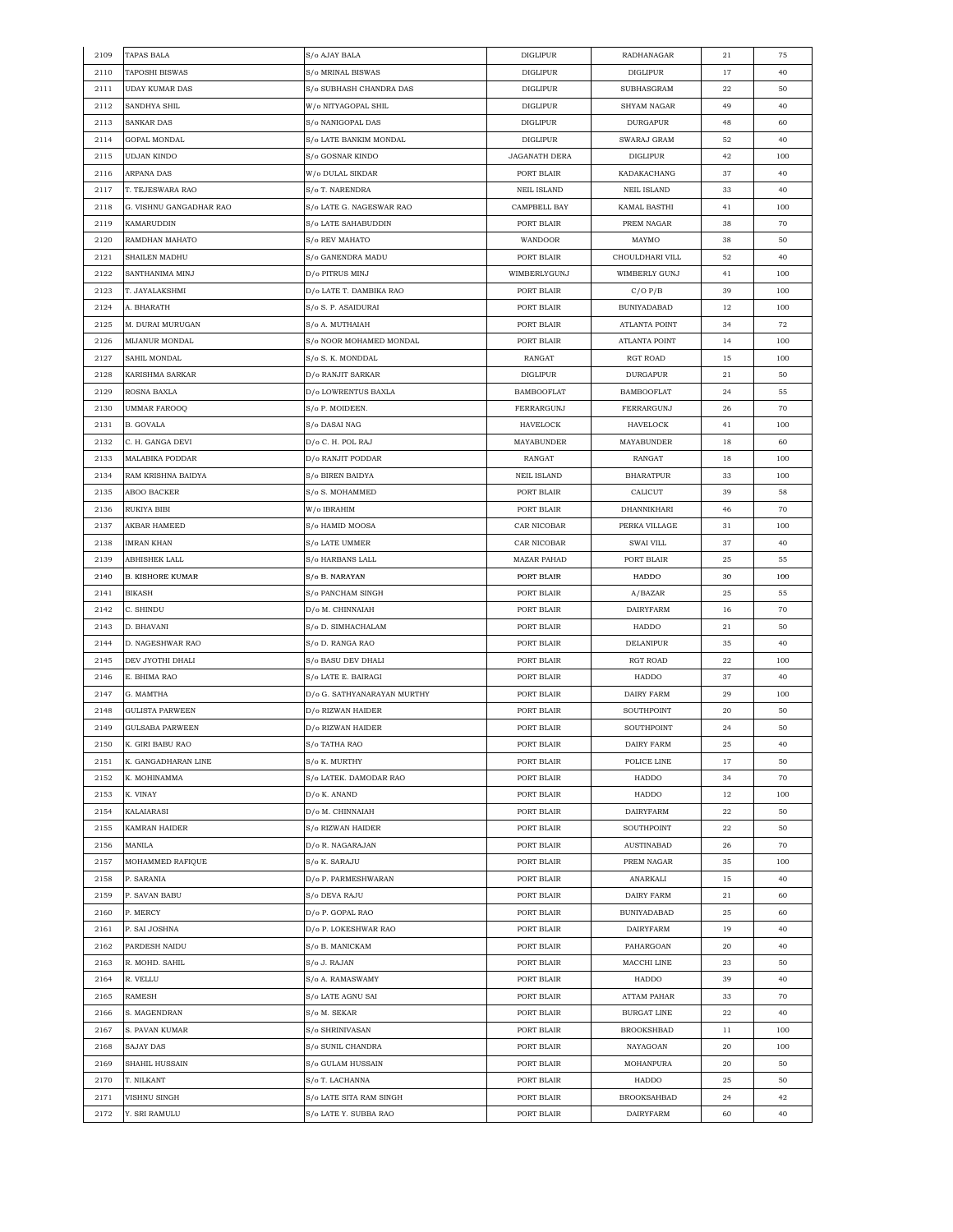| 2173 | RAJ RUPA MANDAL          | D/o UTTAM MANDAL              | PORT BLAIR        | JUNGLIGHAT              | 19 | 75  |
|------|--------------------------|-------------------------------|-------------------|-------------------------|----|-----|
| 2174 | A. ROBINSON              | S/o J. ARUL RAJA              | PORT BLAIR        | <b>JUNGLIGHAT</b>       | 18 | 45  |
| 2175 | A. TIRUPATHI RAO         | S/o A. YADAV RAO              | <b>JUNGLIGHAT</b> | <b>FISHERIES COLONY</b> | 26 | 40  |
| 2176 | G. BOGU RAJU             | S/o G. APPANNA                | PORT BLAIR        | DAIRY FARM              | 25 | 80  |
| 2177 | JYOTIRMOY BHATTACHARJEE  | S/o J. BHATTACHARJEE          | PORT BLAIR        | <b>JUNGLIGHAT</b>       | 23 | 60  |
| 2178 | K. CHIRANJEEVULU         | S/o LATE K. KESHAVA RAO       | PORT BLAIR        | DAIRY FARM              | 24 | 60  |
| 2179 | K. CHINU                 | S/o K. RAJU                   | PORT BLAIR        | <b>DAIRYFARM</b>        | 27 | 70  |
| 2180 | LAXMAN RAO               | S/o G. APPANNA                | PORT BLAIR        | <b>JUNGLIGHAT</b>       | 33 | 40  |
| 2181 | <b>STANDLY</b>           | S/o MAHAYOOKEN                | CAR NICOBAR       | PERKA VILLAGE           | 18 | 40  |
| 2182 | V. NIROSHA PRAKASH       | D/o A. PRAKASH RAO            | PORT BLAIR        | <b>JUNGLIGHAT</b>       | 22 | 40  |
| 2183 | YASMEEN NISHA            | S/o SABIR ALI,                | PORT BLAIR        | <b>JUNGLIGHAT</b>       | 21 | 40  |
|      |                          | S/o VELLASWAMY                |                   | <b>DAIRYFARM</b>        |    |     |
| 2184 | ASHISH DEV               |                               | PORT BLAIR        |                         | 16 | 70  |
| 2185 | N. RACHAL                | S/o D. NESARATHINAM           | PORT BLAIR        | LILLYPUR                | 24 | 55  |
| 2186 | P. SANJU                 | S/o P. KURMA RAO              | PORT BLAIR        | HADDO                   | 18 | 73  |
| 2187 | ROMA DHAR                | D/o RAMLAL DHAR               | PORT BLAIR        | HADDO                   | 49 | 40  |
| 2188 | S. ANVITHA               | D/o A. SARAVANAN              | PORT BLAIR        | PHONGY CHAUNG           | 19 | 53  |
| 2189 | T. ADARSH                | S/o T. TULASI RAO             | PORT BLAIR        | HADDO                   | 15 | 40  |
| 2190 | T. DHARMA RAO            | S/o T. GANAPATHI RAO          | PORT BLAIR        | HADDO                   | 25 | 60  |
| 2191 | N. DHANALAXMI            | D/o NAGARAJAN                 | PORT BLAIR        | HADDO                   | 23 | 50  |
| 2192 | <b>B. THIYAGARAJAN</b>   | D/o V. BALASUNDRAM            | PORT BLAIR        | <b>SHADIPUR</b>         | 38 | 90  |
| 2193 | JANNI BHARGAV.           | S/o J. VENKAT RAO             | PORT BLAIR        | <b>BATHUBASTHI</b>      | 19 | 40  |
| 2194 | K. LAXMI PATHI           | D/o K. JOGA RAO               | PORT BLAIR        | DAIRY FARM              | 14 | 85  |
| 2195 | M. DEEKSHA RAO           | S/o VENKAT RAO                | PORT BLAIR        | <b>JUNGLIGHAT</b>       | 15 | 40  |
| 2196 | MANSI SINGH              | D/o UDAY BHANU SINGH          | PORT BLAIR        | <b>BHATUBASTI</b>       | 16 | 70  |
| 2197 | R. SUGANYA               | D/o R. RAJANAN                | PORT BLAIR        | BATHUBASTHI             | 13 | 85  |
| 2198 | SUSMITA                  | D/o SUKHRAM BHAGAT            | PORT BLAIR        | <b>SCHOOL LINE</b>      | 16 | 60  |
| 2199 | ASHISH SIKDAR            | S/o ADYANATH SIKDAR           | PORT BLAIR        | PROTHRAPUR              | 13 | 100 |
| 2200 | SALMA BIBI               | D/o LATE ABDUL RAUF           | PORT BLAIR        | <b>SCHOOL LINE</b>      | 47 | 42  |
| 2201 | ARBAAZ AHAMMAD           | S/o AHAMMADALI                | PORT BLAIR        | <b>SOUTH POINT</b>      | 21 | 50  |
| 2202 | V. SANTHU                | D/o V. TAVDU                  | PORT BLAIR        | RGT ROAD                | 22 | 40  |
| 2203 | E. GOPINATH              | S/o S. ETHIRAJ                | PORT BLAIR        | ABERDEN BAZAAR          | 21 | 50  |
| 2204 | S. MUTHU KUMAR           | S/o K. SELVARAJ               | PORT BLAIR        | <b>SHADIPUR</b>         | 24 | 50  |
| 2205 | P. JENIFER               | S/o A. PHILIP KUMAR           | PORT BLAIR        | NAYAGOAN                | 19 | 40  |
|      |                          |                               |                   |                         |    |     |
| 2206 | C. H. BASHA              | S/o C. H. HAZRAHAIAH          | PORT BLAIR        | <b>SCHOOLLINE</b>       | 16 | 40  |
| 2207 | G. RAJHAMSA              | S/o RAMANNA                   | PORT BLAIR        | ABERDEN BAZAAR          | 20 | 60  |
| 2208 | ADITYA ROSHAN KISPOTTA   | S/o KULCHAND KISPOTTA         | PORT BLAIR        | PREM NAGAR              | 17 | 80  |
| 2209 | <b>B. SHARAN</b>         | S/o G. BABU & K BHARATHI DEVI | PORT BLAIR        | <b>BATHUBASTHI</b>      | 15 | 40  |
| 2210 | ELIAS LAKRA              | S/o LATE MARCUS LAKRA         | PORT BLAIR        | NEW PAHARGOAN           | 72 | 40  |
| 2211 | M. MAGALEXMI             | D/o K. MANI                   | PORT BLAIR        | <b>BATHUBASTHI</b>      | 26 | 50  |
| 2212 | M. MAGESHWARI            | D/o S. K. MARIAPPAN           | PORT BLAIR        | <b>BATHUBASTI</b>       | 26 | 60  |
| 2213 | N. PRABHAWATHI           | W/o S. BAIRAGI                | PORT BLAIR        | <b>BUNIYADABAD</b>      | 40 | 40  |
| 2214 | RAGUPATHY S/OLT. S. RAVI | <b>BATHUBASTHI</b>            | PORT BLAIR        | <b>BATHUBASTI</b>       | 36 | 100 |
| 2215 | S. MURUGAN               | S/o V. SELVAM                 | PORT BLAIR        | PROTHRAPUR              | 24 | 40  |
| 2216 | SABITH KHAN              | S/o NAZIR KHAN                | PORT BLAIR        | GARACHARMA-II           | 18 | 50  |
| 2217 | SAIDA BEGUM              | D/o P. ABOOBACKER             | PORT BLAIR        | DOLLYGUNJ               | 27 | 40  |
| 2218 | ANITA KATCHAP            | S/o JOSEPH KATCHAP            | <b>BAMBOOFLAT</b> | DHANKHARI               | 35 | 40  |
| 2219 | SHYAMALI SARKAR          | D/o SHRI SHYAM SARKAR         | PORT BLAIR        | <b>WANDOOR</b>          | 34 | 80  |
| 2220 | SITA DEVI                | W/o LATE PARMESHWAR RAI       | PORT BLAIR        | GARACHARMA              | 67 | 90  |
| 2221 | V. ABINAYA               | D/o N. VEERAPPAN              | PORT BLAIR        | <b>BATHUBASTHI</b>      | 14 | 90  |
| 2222 | K. YUVARAJ               | S/o K. KANAGARAJ              | PORT BLAIR        | CALICUT                 | 14 | 40  |
| 2223 | S. ARMUGAM               | S/o A. SAMPATH KUMAR          | PORT BLAIR        | GARACHARMA-II           | 17 | 60  |
| 2224 | KULDEEP RAJ              | S/o SHIV RAJ                  | PORT BLAIR        | <b>BRIJGUNJ</b>         | 17 | 50  |
| 2225 | DURGADEVI                | D/o A. SEVAGAN                | PORT BLAIR        | MANGLUTAN               | 25 | 50  |
| 2226 | K. ARUN                  | S/o KARNAN                    | PORT BLAIR        | MANGLUTAN               | 19 | 40  |
| 2227 | K. RAJESH                | S/o KRISHNASWAMY              | PORT BLAIR        | MANGLUTAN               | 18 | 100 |
| 2228 | MINA MONDAL              | D/o PARESH MONDAL             | PORT BLAIR        | WANDOOR                 | 42 | 40  |
|      |                          |                               |                   |                         |    |     |
| 2229 | PHILIP BAGE              | S/o LATE JAMES BAGE           | PORT BLAIR        | CHOULDARI               | 73 | 40  |
| 2230 | PRATIK CHATTERJI         | S/o NARAYAN CHATTERJI         | PORT BLAIR        | SHIPPIGHAT              | 15 | 90  |
| 2231 | SANJAY PRADHAN           | S/o GANENDRA PRADHAN          | PORT BLAIR        | HUMPHRYGUNJ             | 13 | 40  |
| 2232 | GOURI MANI               | D/o (LT)MALAR SINGH           | RANCHI BASTHI     | MITHAKHARI              | 34 | 45  |
| 2233 | MISS. ROSHAN BIBI        | D/o BASHEER HUSSAIN           | PORT BLAIR        | NAMUNAGHAR              | 30 | 40  |
| 2234 | MOHD. HASIM              | S/o MOHD. HANIF               | PORT BLAIR        | MITHAKHARI              | 23 | 45  |
| 2235 | S. SHALINI               | D/o P. SALAI                  | PORT BLAIR        | NAMUNAGHAR              | 19 | 60  |
| 2236 | SAMEER BARAIK            | S/o NEHAR LAL BARAIK          | PORT BLAIR        | PORT BLAIR              | 18 | 50  |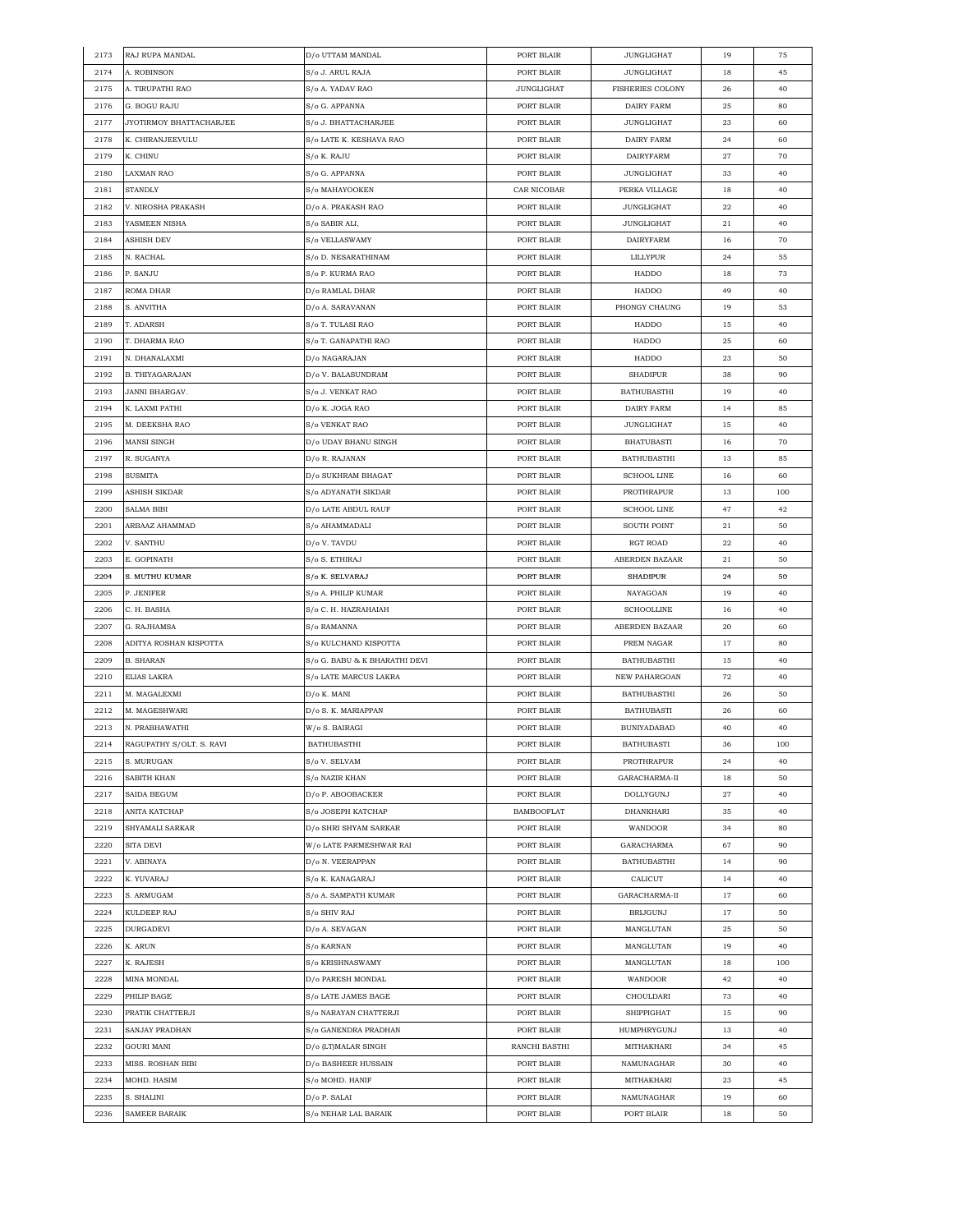| 2237 | SANTOSHI KUMARI       | D/o ALKA BARIK                | PORT BLAIR          | NAMUNAGHAR              | 23          | 40  |
|------|-----------------------|-------------------------------|---------------------|-------------------------|-------------|-----|
| 2238 | E. M. MOHAMMED SHARIF | S/o E. M. MOHAMMED            | PORT BLAIR          | MANNARGHAT              | 30          | 50  |
| 2239 | JAMEELA               | W/o T. ABDUL RASHEED          | <b>BAMBOOFLAT</b>   | TAPU BASTHI             | 57          | 100 |
| 2240 | GOPAL MONDAL          | S/o LATE NAGEN MONDAL         | <b>DIGLIPUR</b>     | CHOULDARI               | 44          | 80  |
| 2241 | DEV ANAND             | S/o MAHINDER RAM              | HUTBAY              | <b>HUT BAY</b>          | 39          | 50  |
| 2242 | A. SATYANARAYAN       | S/o LOKNATHAM                 | <b>HUT BAY</b>      | HUT BAY                 | 41          | 50  |
| 2243 | <b>JOEL TIRKEY</b>    | S/o LATE JOCKIM TIRKEY        | HUTBAY              | <b>HUT BAY</b>          | 41          | 50  |
| 2244 | R. MOHINAMMA          | D/o R. RAMA RAO               | <b>HUTBAY</b>       | <b>HUT BAY</b>          | 33          | 60  |
| 2245 | ABHA KUMARI KUJUR     | D/o BUDHA KUJUR               | DIGLIPUR            | LAXMIPUR                | 33          | 70  |
| 2246 | PRONOY CHANDA         | S/o PRADIP KUMAR CHANDA       | <b>DIGLIPUR</b>     | SUBASHGRAM              | 25          | 55  |
| 2247 | SANJEET BAGCHI        | S/o RAMESH BAGCHI             | DIGLIPUR            | SWARAJ GRAM             | 31          | 80  |
| 2248 | <b>SUKDEB BALA</b>    | S/o LATE KESTO BALA           | DIGLIPUR            | SITANAGAR               | 35          | 45  |
| 2249 | SUNITI SIKDAR         | D/o HARIBAR SIKDAR            | <b>DIGLIPUR</b>     | SUBASHGRAM              | 40          | 45  |
| 2250 | T. CHELLAMMA          | W/o T. VALLAIAH               | <b>DIGLIPUR</b>     | AERIAL BAY              | 69          | 70  |
| 2251 | SREE LAXMI            | D/o LATE N. MALKONDIAH        | <b>NANCOWRIE</b>    | KAMORTA                 | 32          | 100 |
| 2252 | KAVITHA. M.           | D/o C. MURUGESH               | PORT BLAIR          | <b>BURMA NALLAH</b>     | 35          | 100 |
| 2253 | RAKKU                 | D/o LATE GANESHAN             | PORT BLAIR          | NAMUNAGHAR              | 23          | 70  |
| 2254 | M. VASU KRISHNAN      | S/o RAMAKRISHNAN              | PORT BLAIR          | SISTY NAGAR             | 28          | 55  |
| 2255 | BINDESHWARI LAKRA     | D/o BALESWAR LAKRA            | PORT BLAIR          | <b>SCHOOL LINE</b>      | 21          | 100 |
| 2256 | KANCHANA DEVI         | D/o SUBRAMANIAM               | PORT BLAIR          | GARACHARMA              | 33          | 100 |
| 2257 | V. S. MOHAMMED SAJID  | S/o V. K. SEYED ALVI          | PORT BLAIR          | OGRABRAJ                | 35          | 52  |
| 2258 | FILIMINA              | W/o CARLUS LAKRA              | PORT BLAIR          | TUSHNABAD               | 54          | 100 |
| 2259 | G. RAJAMANI           | W/o GANESH                    | WIMBERLYGUNJ        | LAMBAPAHAR              | 36          | 40  |
| 2260 | NIRANJAN JODDAR       | S/o PANCHANAN JODDAR          | HUTBAY              | RAMKRISHNAPUR           | 39          | 45  |
| 2261 | SUJAY MANDAL          | D/o KHAGEN MANDAL             | HUTBAY              | RAMKRISHNAPUR           | $\mathbf 0$ | 60  |
| 2262 | SUKARANJAN MONDAL     | S/o HAZARI LAL MONDAL         | HUTBAY              | RAMKRISHNA PUR          | 50          | 40  |
| 2263 | SUKEN MONDAL          | S/o SUKUMAR MONDAL            | HUTBAY              | RAMAKRISHNA PUR         | 34          | 70  |
| 2264 | ALPHONSE TIRKEY       | S/o LUIS TIRKEY               | <b>BARATANG</b>     | ORALKATCHA              | 49          | 40  |
| 2265 | BENJAMIN TOPPO        | S/o JASMAN TOPPO              | RANGAT              | KAUSALYANAGAR           | 37          | 52  |
| 2266 | DULALI MONDAL         | W/o SANYASI MONDAL            | KADAMTALA           | KADAMTALA               | 47          | 100 |
| 2267 | KISHOR KUMAR MAZUMDER | S/o CHANDRA KNT. MAZUMDER     | KADAMTALA           | VILL SHANTANU           | 38          | 40  |
| 2268 | KR. ANUP KUMAR DAS    | S/o ABANI BHUSAN DAS          | KADAMTALA           | UTTARA                  | 26          | 50  |
| 2269 | RAJESH SINGH          | S/o LATE GURAN SINGH          | KADAMTALA           | KADAMTALA               | 35          | 90  |
| 2270 | J. SURESH RAO         | S/o J. BOGARAO                | KADAMTALA           | <b>FISHERIES COLONY</b> | 31          | 70  |
| 2271 | M. STEFAN             | S/o LATE MARIYA DAS           | MAYABUNDER          | RAMPUR-VILL             | 59          | 100 |
| 2272 | CH. KUPINDER RAO      | S/o CH. GOPINATHAM            | <b>MAYA BUNDER</b>  | <b>MAYABUNDER</b>       | 68          | 40  |
| 2273 | FRANCIS URAON         | S/o LATE SENA URAON           | <b>MAYA BUNDER</b>  | TUGAPUR                 | 43          |     |
| 2274 | KANAK DHAR            | W/o PRAFULLYA DHAR            | GANDHINAGAR         | DURGAPUR                | 61          | 42  |
| 2275 | <b>MILAN DAS</b>      | W/o KHOKAN DAS                | SHIBPUR             | DIGLIPUR                | 65          | 40  |
| 2276 | JAIDEEP LAKRA         | S/o BALACIUS LAKRA            | SWADESH NAGAR       | SWADESH NAGAR           | 35          | 40  |
| 2277 | MAMTA BAUL            | D/o KUMUD BEHARI BAUL         | <b>BILLY GROUND</b> | <b>SHANTIPUR</b>        | 33          | 100 |
| 2278 | NIRANJAN MISTRY       | S/o LATE GANESH MISTRY        | BILLYGROUND         | <b>BILLYGROUND</b>      | 48          | 40  |
| 2279 | MOUSAMI BISWAS        | D/o MANORANJAN BISWAS         | PARESH NAGAR        | NIMBUTALA               | 26          | 100 |
| 2280 | <b>BABUL MONDAL</b>   | S/o NIRODH MONDAL             | <b>BILLY GROUND</b> | DUKE NAGAR              | 45          | 40  |
| 2281 | PROBIN CHANDRA DEY    | S/o PRAN GOPAL DEY            | <b>BILLY GROUND</b> | PINAKINAGAR             | 43          | 40  |
| 2282 | SUMIT JOSEPH TIGGA    | S/o LATE DEONIS TIGGA         | SWADESH NAGAR       | SWADESH NAGAR           | 37          | 60  |
| 2283 | SUNITI MONDAL         | W/o RANJEET MONDAL            | SWADESH NAGAR       | SWADESH NAGAR           | 47          | 43  |
| 2284 | TARUN MAZUMDER        | S/o LATE JANAKI MAZUMDER      | <b>BILLY GROUND</b> | JAIPUR                  | 39          | 40  |
| 2285 | SALMI JAGRANI         | D/o LORENTUS KINDO            | <b>BILLY GROUND</b> | LOWKINALLAH             | 32          | 90  |
| 2286 | PREMANANDA BEPARI     | S/o LATE CHANDRA KANTA BEPARI | NABAGRAM            | <b>DIGLIPUR</b>         | 54          | 42  |
| 2287 | SANJU INDUVAR         | S/o JOHAN INDUVAR             | <b>DIGLIPUR</b>     | RAMNAGAR                | 33          | 100 |
| 2288 | <b>GANESH NANDI</b>   | S/o INDRABHUSAN NANDI         | RAMNAGAR            | <b>DIGLIPUR</b>         | 46          | 100 |
| 2289 | SWAPAN SIKDER         | S/o JAGADISH SIKDER           | NABAGRAM            | <b>DIGLIPUR</b>         | 48          | 40  |
| 2290 | ATANU BISWAS          | S/o BISHNU PADA BISWAS        | RANGAT              | RANGAT                  | 32          | 80  |
| 2291 | <b>JADAB MAL</b>      | S/o LATE RASIK MAL            | RANGAT              | RANGAT                  | 74          | 40  |
| 2292 | KRI. PUNNYAWATI       | D/o LATE KRISHNA RAO          | RANGAT              | NIMBUTALA               | 27          | 90  |
| 2293 | JITENDRA SAHU         | S/o KESHWAR SAHU              | RANGAT              | PANCHWATI               | 42          | 90  |
| 2294 | SURESH KERKETTA       | S/o LIBNUS KERKETTA           | RANGAT              | PARNASHALA              | 31          | 80  |
| 2295 | MANOHAR HALDER        | S/o SUREN HALDER              | RANGAT              | PARNASALA               | 26          | 50  |
| 2296 | POOJA SAMADDER        | D/o CHITTARANJAN SAMADDER     | RANGAT              | RANGAT                  | 26          | 40  |
| 2297 | KIRONI BISWAS         | W/o BHAKTA BISWAS             | <b>BHARATPUR</b>    | SABARI                  | 64          | 80  |
| 2298 | MANMATHO DAKUA        | S/o LATE NIRODH DAKUA         | RANGAT              | RANGAT                  | 55          | 40  |
| 2299 | SANJIT SAHA           | S/o SUNIL SAHA                | RANGAT              | RANGAT                  | 34          | 60  |
| 2300 | FHUL KUMARI           | D/o LATE PHAGU MAHATO         | LONG ISLAND         | LONG ISLAND             | 27          | 100 |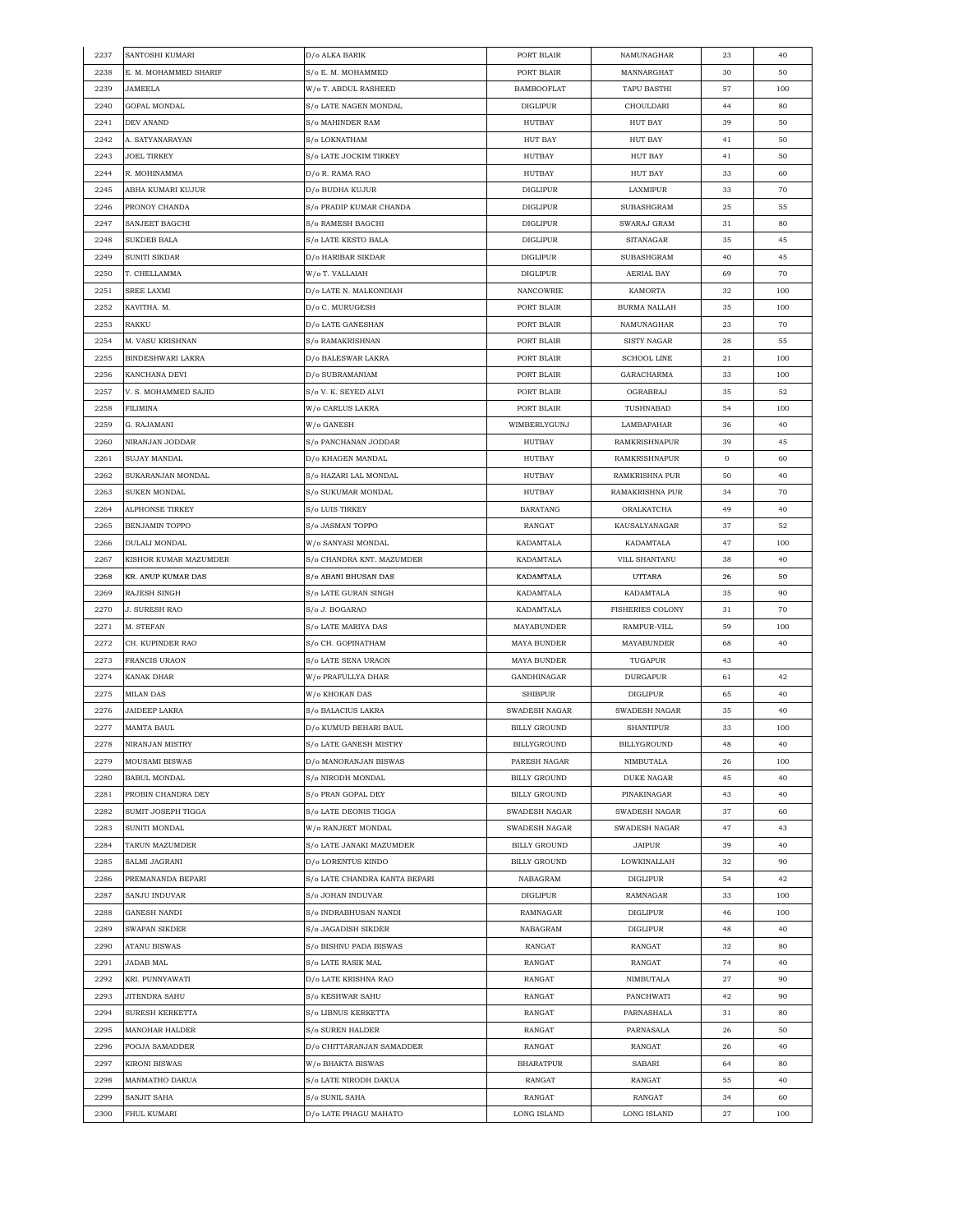| 2301 | <b>BADAL DAS</b>         | S/o HARENDRA DAS                       | <b>DIGLIPUR</b>     | MADHUPUR              | 59       | 40  |
|------|--------------------------|----------------------------------------|---------------------|-----------------------|----------|-----|
| 2302 | <b>DILIP BISWAS</b>      | <b>S/o LATE DINESH BISWAS</b>          | <b>DIGLIPUR</b>     | <b>DIGLIPUR</b>       | 51       | 100 |
| 2303 | GOLAPI                   | W/o MANDAR SORANG                      | <b>DIGLIPUR</b>     | <b>DIGLIPUR</b>       | 39       | 100 |
| 2304 | HARASHIT HALDER          | S/o LATE HAREN HALDER                  | <b>DIGLIPUR</b>     | BANDHANALLAH          | 31       | 70  |
| 2305 | JAGDEV KATHUWA           | S/o SAMAR KATHUWA                      | VILL- PILLON NALLAH | <b>DIGLIPUR</b>       | 18       | 100 |
| 2306 | JEEVAN JYOTHI LAKRA      | D/o BILASUSH LAKRA                     | RADHANAGAR          | <b>DIGLIPUR</b>       | 35       | 75  |
| 2307 | K. R. SUJAN DAS          | S/o RAM KRISHNA DAS                    | GOPAL NAGAR-II      | <b>DIGLIPUR</b>       | 26       | 100 |
| 2308 | KARTICK DUTTA            | S/o MANIMOHAN DUTTA                    | R K GRAM            | <b>DIGLIPUR</b>       | 51       | 40  |
| 2309 | <b>MALATI SINGH</b>      | W/o RAM SINGH                          | SITANAGAR           | DIGLIPUR              | 57       | 42  |
| 2310 | <b>MAYA RANI SHIL</b>    | D/o UMESH CH. SHIL                     | PASCHIM NAGAR       | <b>DIGLIPUR</b>       | 36       | 40f |
| 2311 | MINOTI ROY               | D/o LATE NIROD ROY                     | SUBASH GRAM         | <b>DIGLIPUR</b>       | 31       | 40  |
| 2312 | MONORANJAN GAIN          | S/o LATE NABARAN ROY                   | <b>DIGLIPUR</b>     | <b>SHYAM NAGAR</b>    | 65       | 100 |
| 2313 | RAKHI LAKRA              | D/o CHINMON LAKRA                      | <b>DIGLIPUR</b>     | LAXMIPUR              | 24       | 100 |
| 2314 | RAVI DAS                 | S/o LATE HARI MOHAN DAS                | <b>DIGLIPUR</b>     | KHIDHIRAMPUR          | 70       | 40  |
| 2315 | S. J. KIRAN              | S/o BHASKAR RAO                        | <b>DIGLIPUR</b>     | NAVIN NAGAR           | 23       | 100 |
| 2316 | <b>BAIDAS GOLDAR</b>     | S/o LATE NATABAR GOLDHAR               | <b>DIGLIPUR</b>     | KISHORINAGAR          | 44       | 70  |
| 2317 | <b>BAKUL MALA SARKAR</b> |                                        | <b>NEIL ISLAND</b>  | <b>SITAPUR</b>        | 43       | 40  |
| 2318 |                          | W/o SATYABAN SARKAR                    |                     | <b>NEIL ISLAND</b>    |          | 40  |
|      | <b>BIRSU BHAGWAR</b>     | S/o LOPO BAGWAR                        | <b>NEIL ISLAND</b>  |                       | 57       |     |
| 2319 | <b>SUKUMAR DAS</b>       | S/o LATE SASANI DAS                    | <b>NEIL ISLAND</b>  | <b>SITAPUR</b>        | 56       | 45  |
| 2320 | <b>HARALAL DAS</b>       | S/o LATE CHANDRA KONDO DAS             | <b>NEIL ISLAND</b>  | <b>BARATH PUR</b>     | 76       | 45  |
| 2321 | <b>BANU PRIYA</b>        | D/o P. MUNIYANDI                       | PORT BLAIR          | <b>INS JARAWA</b>     | 22       | 100 |
| 2322 | ANIMA PODDAR             | S/o NIKHIL PODDAR                      | HUT BAY             | <b>RAMAKRISHNAPUR</b> | 38       | 60  |
| 2323 | SUSHANTA GOMASTA         | S/o KARTIC GOMASTA                     | RANGAT              | KALSI                 | 25       | 100 |
| 2324 | <b>BARMINUS</b>          | S/o STEPHEN                            | CAR NICOBAR         | PILPILLOW             | 40       | 60  |
| 2325 | <b>EDMUND</b>            | S/o ABEL                               | CAR NICOBAR         | PERKA VILLAGE         | 40       | 32  |
| 2326 | ISAAC                    | S/o ALBEN                              | CAR NICOBAR         | PERKA VILLAGE         | 40       | 30  |
| 2327 | JOHNA                    | S/o SYLVESTER                          | CAR NICOBAR         | KAKANA VILLAGE        | 60       | 35  |
| 2328 | CHARITY                  | D/o DENTAL PANDEY                      | PORT BLAIR          | NEW PAHARGAON         | 40       | 23  |
| 2329 | T. RACKAMMA              | D/o T. PAPARAO                         | KAMORTA             | MACHI BASTHI          | 50       | 32  |
| 2330 | REGAL VICTOR             | S/o BELTHAZEH                          | <b>NANCOWRI</b>     | KAMORTA VILLAGE       | 80       | 8   |
| 2331 | <b>JYOTI TETE</b>        | S/o JOACKIM TETE                       | <b>HUTBAY</b>       | HUTBAY                | 40       | 60  |
| 2332 | SANTHOSHAMMA             | D/o VENKETHAH                          | PORT BLAIR          | PREM NAGAR            | 33       | 100 |
| 2333 | A. SELVAM                | S/o K. ARJUNAN                         | PORT BLAIR          | PREM NAGAR            | 25       | 40  |
| 2334 | A. GNANA OLI             | S/o S. ALEXANDER                       | PORT BLAIR          | HADDO                 | 37       | 100 |
| 2335 | <b>AISWARIA</b>          | D/o CHANDA                             | PORT BLAIR          | PREMNAGAR             | 19       | 50  |
| 2336 | AJIT LAKRA               | S/o PETER LAKRA                        | PORT BLAIR          | <b>BURMANALA</b>      | 30       | 41  |
| 2337 | AKBAR ALI                | S/o LATE MOHD. MOHEEDIN                | PORT BLAIR          | <b>SUPPLYLINE</b>     | 35       | 48  |
| 2338 | AMRITA                   | D/o BRIJENDRA KUMAR                    | PORT BLAIR          | CAKKARGAON            | 20       | 50  |
| 2339 | ANITA KUMARI VARMA       | D/o GOPAL VARMA                        | PORT BLAIR          | AUSTINABAD            | 28       | 40  |
| 2340 | <b>ANKIT RAO</b>         | S/o RAJESHWAR RAO                      | PORT BLAIR          | <b>SHADIPUR</b>       | 24       | 50  |
| 2341 | AYSHA BIBI               | D/o ABDUL RAHIM                        | PORT BLAIR          | <b>DELANIPUR</b>      | 33       | 40  |
| 2342 | C. H. BHUMIKA            | D/o C. H. SEETA RAM                    | PORT BLAIR          | <b>BROOKSHABAD</b>    | 38       | 41  |
| 2343 | CHITRA                   | D/o M. SINGARAM                        | PORT BLAIR          | SHADIPUR              | 33       | 60  |
| 2344 | D. GIRI BABU             | S/o D. TATAIAH                         | PORT BLAIR          | GARACHARMA - II       | 20       | 40  |
| 2345 | D. NELAWATI              | D/o D. CHELPAT RAO                     | PORT BLAIR          | HADDO                 | 39       | 50  |
| 2346 | D. SRINIVASA RAO         | S/o D. GURAIAH                         | PORT BLAIR          | DAIRY FARM            | 20       | 43  |
| 2347 | D. UMAWATHI              | D/o DHANAYA                            | PORT BLAIR          | <b>BUNIYADABAD</b>    | 30       | 48  |
| 2348 | DHAN LAXMI               | D/o M. LAXMAN                          | PORT BLAIR          | HADDO                 | 25       | 55  |
| 2349 | DILIP KR JANA            |                                        | PORT BLAIR          | LAMBALINE             |          | 50  |
| 2350 | <b>DINESH KUMAR</b>      | S/o PUSUPATHI JANA<br>S/o SOMARU BHUIA | PORT BLAIR          | <b>GUPTAPARA</b>      | 38<br>35 | 60  |
| 2351 | G. KALIDAS               |                                        | PORT BLAIR          | LAMBLINE              |          | 64  |
|      |                          | S/o GANESAN                            |                     |                       | 40       |     |
| 2352 | G. APPALAMMA             | W/o G. NAGESWAR RAO                    | PORT BLAIR          | HADDO                 | 51       | 67  |
| 2353 | GEETA KUMARI             | D/o RADHY SHYAM SINGH                  | PORT BLAIR          | CARBANYS COVE         | 25       | 71  |
| 2354 | GOURAB DEBNATH           | S/o SUBHASH DEBNATH                    | PORT BLAIR          | <b>SHADIPUR</b>       | 50       | 80  |
| 2355 | I. ALOCIUS FREELY        | S/o IGNACHI                            | PORT BLAIR          | <b>DAIRYFARM</b>      | 37       | 40  |
| 2356 | J NETAJI                 | S/o J BALAYYA                          | DOLLYGUNJ           | SHIPPING COLONY       | 24       | 40  |
| 2357 | JAIRAM                   | S/o LATE GANGA RAM                     | PORT BLAIR          | NEW PAHARGOAN         | 20       | 80  |
| 2358 | <b>JAYACHANDRAN</b>      | S/o N. KALAIMANI                       | PORT BLAIR          | ANARKALI              | 19       | 92  |
| 2359 | JULITA MINJ              | D/o CYRIL MINJ                         | PORT BLAIR          | GARACHARMA            | 35       | 40  |
| 2360 | K. CHITRA DEVI           | D/o T. KRISHNAN                        | PORT BLAIR          | <b>NEW PAHARGAON</b>  | 24       | 40  |
| 2361 | K. SONAI MUTHU           | S/o LATE KALI                          | PORT BLAIR          | PROTHRAPUR            | 52       | 41  |
| 2362 | K. DURGAMMA              | D/o K. SATYA NARAYAN                   | PORT BLAIR          | <b>BROOKSHABAD</b>    | 30       | 43  |
| 2363 | K. LAXMANAN              | S/o N. KARUPPIAH                       | PORT BLAIR          | <b>AUSTINABAD</b>     | 27       | 50  |
| 2364 | K. LINGA RAJ             | S/o K. VELLAPA RAO                     | PORT BLAIR          | PREM NAGAR            | 27       | 60  |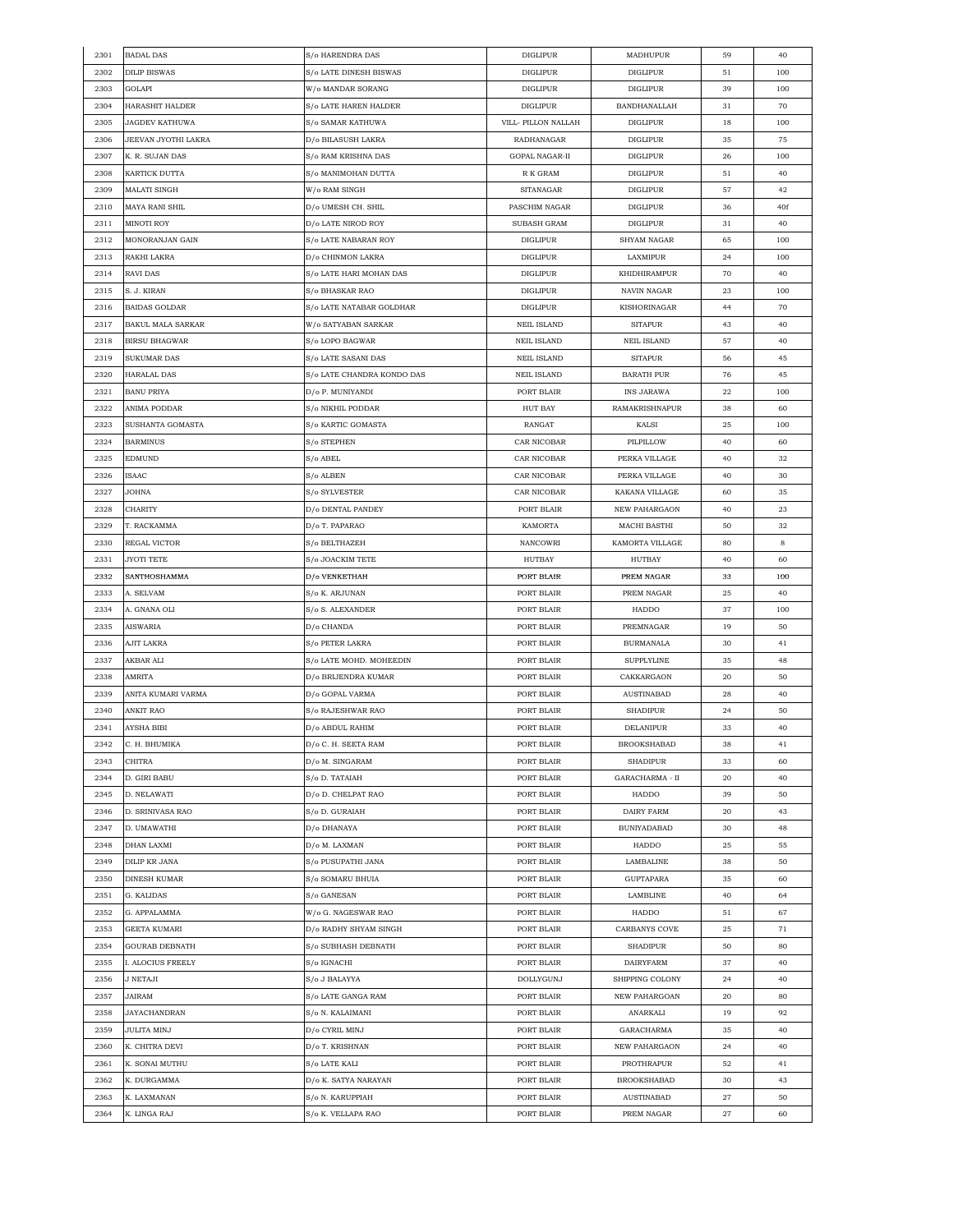| 2365 | K. PARMESH            | S/o K. SATYANARAYANA MURTHY              | PORT BLAIR    | <b>BROOKSHABAD</b>    | 20     | 50  |
|------|-----------------------|------------------------------------------|---------------|-----------------------|--------|-----|
| 2366 | K. RISHITA            | D/o K. VENKATESWARA RAO                  | PORT BLAIR    | <b>DOLLY GUNJ</b>     | 13     | 45  |
| 2367 | KALAIVANI             | W/o KANAGARAJ                            | PORT BLAIR    | ANARKALI              | 15     | 41  |
| 2368 | KR. R. NAGARAJAN      | S/o A. RAJU                              | PORT BLAIR    | DELANIPUR             | 20     | 45  |
| 2369 | KR. B. DINESH         | S/o B. KRISHNA MURTHY                    | PORT BLAIR    | <b>BIRD LINE</b>      | 25     | 78  |
| 2370 | M. DHANLAXMI          | D/o LATE M. PRAKASH                      | PORT BLAIR    | DAIRY FARM            | 40     | 52  |
| 2371 | M. IMRAN SHERIFF      | S/o SHAREFFUDEEN                         | PORT BLAIR    | AIR ROAD              | 19     | 40  |
| 2372 | M. KUMAR              | S/o R. MUTHU KARUPPAN                    | PORT BLAIR    | ABERDEEN BAZAR        | 15     | 42  |
| 2373 | M. NARAYAN            | S/o M. VENKATSWAMY                       | PORT BLAIR    | TAPUBASTHI            | 50     | 49  |
| 2374 | M. PONNALAGU          | W/o V. MANI                              | PORT BLAIR    | BUNIYADABAD           | 34     | 70  |
|      |                       |                                          |               |                       |        |     |
| 2375 | MAHESWARI             | W/o SARAVANA KUMAR                       | PORT BLAIR    | CHIDIYATAPU           | 69     | 40  |
| 2376 | MAMUNIKA              | D/o ESWAR RAO                            | PORT BLAIR    | <b>BUNIYADABAD</b>    | 24     | 100 |
| 2377 | MANOJ HALDER          | S/o ROHITOSH HALDER                      | PORT BLAIR    | <b>DOODHLINE</b>      | 35     | 71  |
| 2378 | MOHAMMED ISHTIYAQ     | S/o LATE MOHD. SAYED                     | PORT BLAIR    | <b>AUSTINABAD</b>     | 45     | 73  |
| 2379 | MS. AFSA BIBI         | D/o HASSAN KOYA                          | PORT BLAIR    | DELANIPUR             | 10     | 40  |
| 2380 | MS. KATHRINA SANDANAM | D/o LATE SANDANAM                        | PORT BLAIR    | DIGNABAD              | 56     | 42  |
| 2381 | MUTHU LAXMI           | D/o R. VENU                              | PORT BLAIR    | ABERDEEN WARD         | 23     | 45  |
| 2382 | NAGAJOTHI             | W/o D. SELVARAJU                         | PORT BLAIR    | HADDO                 | 33     | 40  |
| 2383 | NAVIN PRASAD          | S/o HARI PRASAD                          | PORT BLAIR    | DHOODH LINE           | $12\,$ | 42  |
| 2384 | P. NETRA VENI         | D/o P. BAIRAGI                           | PORT BLAIR    | <b>M B STREET</b>     | 72     | 40  |
| 2385 | PANCHAVARNAM          | W/o G. KALIDAS                           | PORT BLAIR    | LAMBALINE             | 54     | 43  |
| 2386 | PRAFULLA GREE         | S/o LATE GUNADHAR GIRI                   | PORT BLAIR    | <b>SCHOOLLINE</b>     | 50     | 48  |
| 2387 | PRATIK                | S/o BIJENDAR KUMAR                       | PORT BLAIR    | NAYAGAON              | 28     | 40  |
| 2388 | PRATIMA DAS           | D/o PARIMAL CH. DAS                      | PORT BLAIR    | <b>SHADIPUR</b>       | 20     | 40  |
| 2389 | PRAVEEN DANG          | S/o NIRAL DANG                           | PORT BLAIR    | <b>BROOKSHABAD</b>    | 30     | 40  |
| 2390 | R. KALYAN             | S/o R. RAMU                              | PORT BLAIR    | PORT BLAIR            | 21     | 40  |
| 2391 | R. ANAND RAJ          | S/o LATE N. RAMASWAMY                    | PORT BLAIR    | <b>BHATU BASTI</b>    | 15     | 50  |
|      |                       |                                          |               |                       |        |     |
| 2392 | R. P. JAISWAL         | S/o LATE DUBEY JAISWAL                   | PORT BLAIR    | HADDO                 | 40     | 51  |
| 2393 | R. VIJAYA KUMAR       | S/o LATE K. RAMU                         | PORT BLAIR    | DIGNABAD              | 15     | 53  |
| 2394 | RAHUL RAJBHAR         | S/o SHAMJEET RAJBHAR                     | PORT BLAIR    | PHONEIX BAY           | 20     | 40  |
| 2395 | RAJAN GURIYA          | S/o MATHIAS GURIYA                       | PORT BLAIR    | <b>MAZAR PAHAD</b>    | 25     | 42  |
| 2396 | <b>RUPALI DEY</b>     | W/o PARITOSH DEY                         | PORT BLAIR    | DAIRY FARM            | 52     | 40  |
| 2397 | S SHYAM KUMAR         | S/o S. GANESH                            | PORT BLAIR    | <b>DIARY FARM</b>     | 20     | 100 |
| 2398 | S. ARUNA KUMARI       | D/o S. KRISHNA                           | PORT BLAIR    | HADDO                 | 25     | 40  |
| 2399 | S. KAUSHIL            | S/o S. APPA RAO                          | PORT BLAIR    | DAIRY FARM            | 15     | 42  |
| 2400 | S. LOKESHWARIAMMA     | D/o LATE S. YARRKIAH                     | PORT BLAIR    | DAIRY FARM            | 45     | 41  |
| 2401 | S. UMAPATHI           | S/o LATES. ERKAIAH                       | PORT BLAIR    | DAIRY FARM            | 27     | 70  |
| 2402 | S. VINOD KUMAR        | S/o A. SUBRAMANINAM                      | PORT BLAIR    | LAMBALINE             | 25     | 41  |
| 2403 | SHESAMMA              | D/o G. YERENNA                           | PORT BLAIR    | DAIRY FARM            | 30     | 100 |
| 2404 | C. BALA KRISHNAN      | S/o LATE CHAKRA PANI                     | PORT BLAIR    | CHIDYATAPU            | 40     | 50  |
| 2405 | K. BHUPATHI           | S/o LATE PONDU RANGA RAO                 | PORT BLAIR    | HADDO                 | 27     | 40  |
| 2406 | K. VENKATANARAYAN     | $\mathrm{S}/\mathrm{o}$ K. BALA KOTTAIAH | PORT BLAIR    | <b>ANARKALI</b>       | 15     | 41  |
| 2407 | M. ARUMUGAM           | S/o LATE MUNIANDI                        | PORT BLAIR    | ABERDEEN BAZAR        | 20     | 45  |
| 2408 | MOHAMMED ASLAM        | S/o MOHAMMED IQBAL                       | PORT BLAIR    | PHOENIX BAY           | 30     | 56  |
| 2409 | SITARA BEGUM          | D/o LATE SHAFIULLAH                      | PORT BLAIR    | DOLLYGUNJ             | 24     | 78  |
| 2410 | SIVA SUNDARAM R       | S/o LATE D. RAJESHDRAN                   | PORT BLAIR    | <b>BROOKSHABAD</b>    | 25     | 40  |
| 2411 | KAVITA DEVI           | W/o RAM CHARAN                           | PORT BLAIR    | <b>AUSTINABAD</b>     | 30     | 40  |
| 2412 | K. ADISHWARI          | W/o S. KADAM BAM                         | PORT BLAIR    | P/GUDDA               | 29     | 42  |
|      |                       |                                          |               |                       |        |     |
| 2413 | R. SATYAWATHI         | W/o LATE M. RAMULU                       | PORT BLAIR    | M/PAHAD               | 15     | 41  |
| 2414 | T. LALIT RAJAN        | S/o N. TILAK RAJAN                       | PORT BLAIR    | <b>BRICHGUNJ</b>      | 30     | 50  |
| 2415 | T. RAJESH             | S/o N. THIRUMALAI                        | PORT BLAIR    | <b>BRIJGUNJ</b>       | 25     | 41  |
| 2416 | V. PANDI              | S/o S. VELLAYAN                          | PORT BLAIR    | DELANIPUR             | 31     | 40  |
| 2417 | V. PRIYA              | D/o S. VELLAYAN                          | PORT BLAIR    | DELANIPUR             | 25     | 70  |
| 2418 | V. A. BALAN           | S/o V. K. AYYAPPAN                       | NEAR MINI ZOO | HADDO                 | 17     | 45  |
| 2419 | VAIJANTI DEVI         | W/o RAM CHANDER                          | PORT BLAIR    | ATTAM PAHAD           | 19     | 40  |
| 2420 | VANITHA               | D/o N. NATHAN                            | HADDO         | PORT BLAIR            | 30     | 45  |
| 2421 | VASA                  | S/o LATE SANASHI RAO                     | PORT BLAIR    | <b>NEW PAHAR GAON</b> | 29     | 50  |
| 2422 | VENKATESH             | S/o LATEK. JOGA RAO                      | PORT BLAIR    | DELANIPUR             | 22     | 50  |
| 2423 | VIJAYA LAXMI          | D/o PARAS RAM                            | PORT BLAIR    | SHADIPUR              | 15     | 52  |
| 2424 | Y. GURUMOORTHY        | S/o Y. KOTESHWAR RAO                     | PORT BLAIR    | NADABARAN BASTHI      | 60     | 40  |
| 2425 | SHAKSHI SARUPGAUR     | D/o SHYAM SARUP GAUR                     | PORT BLAIR    | NAYAGAON              | 25     | 47  |
| 2426 | DEEPAK SELVAM         | S/o THIRU SELVAM                         | PORT BLAIR    | POLICE LINE           | 30     | 40  |
| 2427 | PASUM PONNU           | W/o PAL PANDI                            | PORT BLAIR    | CHAKKARGAON           | 50     | 40  |
| 2428 | <b>B. VETRIVEL</b>    | S/o BABY RAJAN                           | PORT BLAIR    | MAZAR PAHAD           | 45     | 40  |
|      |                       |                                          |               |                       |        |     |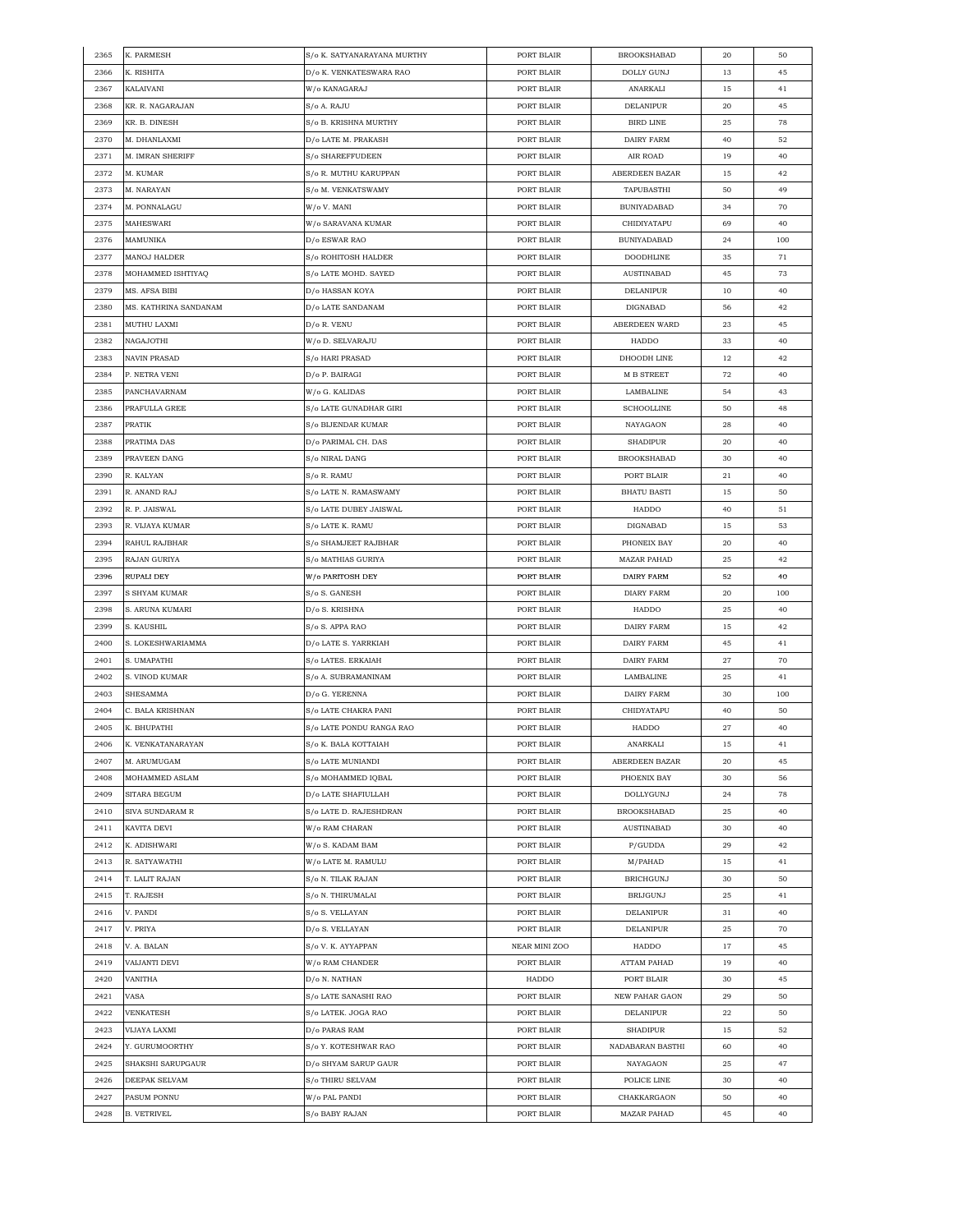| 2429 | PRADEEP SINGH       | S/o NISHAN SINGH                          | PORT BLAIR         | HADDO              | 23 | 41  |
|------|---------------------|-------------------------------------------|--------------------|--------------------|----|-----|
| 2430 | NITI PRASAD         | S/o SANJAY PRASAD                         | PORT BLAIR         | SHADIPUR           | 12 | 100 |
| 2431 | M. K. V. PRASAD RAO | S/o LATE SANJIVA RAO                      | PORT BLAIR         | SHADIPUR           | 19 | 50  |
| 2432 | S. MANI MEGALAI     | W/o R. SELVAM                             | PORT BLAIR         | PATHER GUDDA       | 20 | 40  |
| 2433 | U. NAVEEN           | S/o U. PURUSHOTHAM                        | PORT BLAIR         | DAIRY FARM         | 25 | 40  |
| 2434 | V. SAVITRAMMA       | W/o V. DILLESU                            | PORT BLAIR         | PREM NAGAR         | 30 | 40  |
| 2435 | <b>SELESTINA</b>    | D/o LATE LADRUS KUJUR                     | PORT BLAIR         | <b>SUPPLY LINE</b> | 38 | 48  |
| 2436 | MADHAN              | S/o V. RATHINAM                           | PORT BLAIR         | NAYAGAON           | 25 | 51  |
| 2437 | JOHN KANEDY         | S/o LATE V. YACOB                         | PORT BLAIR         | <b>BRINDABAN</b>   | 30 | 42  |
| 2438 | P. SARAVANAN        | S/o K. R. PERUMAL                         | PORT BLAIR         | <b>SHADIPUR</b>    | 28 | 60  |
| 2439 | KR. MURUGESAN       | LATE SP. KARUPPAIAH                       | PORT BLAIR         | HADDO              |    | 80  |
|      |                     |                                           |                    |                    | 30 |     |
| 2440 | VISHAL ANAND        | S/o HIRDEY ANAND                          | PORT BLAIR         | SIPPIGHAT          | 25 | 71  |
| 2441 | ANITA KUMARI        | D/o LATE RAJKUMAR RAJ BANSI               | PORT BLAIR         | <b>BROOKSHABAD</b> | 20 | 40  |
| 2442 | N. BHOOMIKA         | D/o N. MOHAN RAO                          | PORT BLAIR         | RGT ROAD           | 15 | 41  |
| 2443 | G. GOUTHAM          | S/o R. GANESHMOORTHY                      | PORT BLAIR         | PORT BLAIR         | 30 | 40  |
| 2444 | P. S. SURYA PRAKASH | S/o P. SUBBARAJ                           | PORT BLAIR         | DIGNABAD           | 12 | 40  |
| 2445 | <b>BANDHANA DAS</b> | D/o LATE AMULA DAS                        | PORT BLAIR         | GARACHARAMA        | 34 | 40  |
| 2446 | SHANAWAZ HASHMI     | S/o LATE NAZMUDDIN HASHMI                 | PORT BLAIR         | GARACHARMA         | 15 | 45  |
| 2447 | BIDYOUT MIDYA       | S/o LATE JOGESORI MIDYA                   | PORT BLAIR         | <b>JUNGLIGHAT</b>  | 18 | 40  |
| 2448 | HEMANTA DAS         | S/o SANKAR DAS                            | PORT BLAIR         | MANGLUTAN          | 20 | 43  |
| 2449 | A. SAVITHRIAMMA     | D/o A. KAMAIAH                            | PORT BLAIR         | DAIRY FARM         | 45 | 40  |
| 2450 | AKBAR ALI ANSARI    | S/o JASMUDDIN                             | <b>BAMBOO FLAT</b> | PORT BLAIR         | 30 | 44  |
| 2451 | <b>B RAJESH</b>     | S/o B KURMA RAO                           | PORT BLAIR         | DAIRY FARM         | 26 | 40  |
| 2452 | <b>B. RAMESH</b>    | S/o B. KURMA RAO                          | PORT BLAIR         | DAIRY FARM         | 25 | 50  |
| 2453 | <b>B. SATISH</b>    | S/o B. RAMESH                             | PORT BLAIR         | PREMNAGAR          | 10 | 100 |
| 2454 | CHARUMATHI          | D/o K. CHOCKALINGAM                       | PORT BLAIR         | PREMNAGAR          | 30 | 40  |
| 2455 | D. RUPACHANDER RAO  | S/o D. NARAYANA SWAMY                     | PORT BLAIR         | DAIRY FARM         | 27 | 45  |
| 2456 | G. CHANDRAIAH       | S/o G. APPANNA                            | PORT BLAIR         | <b>DAIRY FARM</b>  | 20 | 40  |
| 2457 | K. AKSHAY           | S/o K. SWAMY                              | PORT BLAIR         | DAIRY FARM         | 17 | 45  |
| 2458 | K. VENKATA RAMANA   | S/o LATE KRISHNA MURTHY                   | PORT BLAIR         | PHONGYKAUNG        | 10 | 48  |
| 2459 | K. ASHA JYOTHI      | D/o K. RAMARAO                            | PORT BLAIR         | DOLLY GUNJ         | 14 | 40  |
| 2460 | K. HEMA RAO         |                                           | PORT BLAIR         | PREM NAGAR         | 45 | 42  |
|      |                     | S/o K. LINGA RAJU                         |                    |                    |    |     |
| 2461 | <b>KIRAN ROY</b>    | S/o LATE P. N. ROY                        | PORT BLAIR         | <b>JUNGLIGHAT</b>  | 30 | 50  |
| 2462 | KRISHNAWATI         | W/o M. CHINNAIAH                          | PORT BLAIR         | JUNGLIGHAT         | 50 | 40  |
| 2463 | M. TEJESH KUMAR     | S/o M. ADINARAYAN                         | PORT BLAIR         | JUNGLIGHAT         | 31 | 45  |
| 2464 | MISS. RAGINI        | D/o HIRALAL PRASAD                        | <b>MAYA BUNDER</b> | MAYABUNDER         | 25 | 50  |
| 2465 | NIGAR BANU          | D/o LATE RAJ LINGAM                       | PORT BLAIR         | GARACHARMA         | 20 | 52  |
| 2466 | P. SRINIVASA        | S/o P. KAMESWARA RAO                      | PORT BLAIR         | DOLLYGUNJ          | 43 | 80  |
| 2467 | RAJ KUMAR           | S/o P. SONI                               | PORT BLAIR         | JUNGLIGHAT         | 20 | 50  |
| 2468 | S. RAMYA            | D/o A. POUNRAJ                            | PORT BLAIR         | <b>BABULINE</b>    | 28 | 100 |
| 2469 | S. SINDU            | S. JOGA RAO                               | PORT BLAIR         | PREM NAGAR         | 29 | 40  |
| 2470 | S. MADHAV RAO       | S/o S. KRISHNA RAO                        | PORT BLAIR         | PREM NAGAR         | 30 | 45  |
| 2471 | SABITA MONDAL       | W/o BAPI KARMAR                           | PORT BLAIR         | HEAD POST OFFICE   | 62 | 32  |
| 2472 | <b>B. JAGDISH</b>   | $\mathrm{S}/\mathrm{o}$ LATE B. TONKA RAO | PORT BLAIR         | DAIRY FARM         | 32 | 60  |
| 2473 | JOGA RAO            | G. MOHAN RAO                              | PORT BLAIR         | FISHIRIES COLONY   | 25 | 70  |
| 2474 | T. GIRIJA           | D/o T. VALLAIAH                           | PORT BLAIR         | <b>DAIRYFARM</b>   | 20 | 78  |
| 2475 | VINOD BAHADUR       | S/o BUDH BAHADUR                          | PORT BLAIR         | NAYAGAON           | 15 | 40  |
| 2476 | Y. RAJU             | S/o LATE Y. TATAIAH                       | PORT BLAIR         | DAIRY FARM         | 10 | 41  |
| 2477 | V. DHARMA RAO       | S/o V. KRISHNA MURTHY                     | PORT BLAIR         | DAIRY FARM         | 35 | 50  |
| 2478 | <b>AKIF KHAN</b>    | S/o MUNNA KHAN                            | PORT BLAIR         | JUNGLIGHAT         | 25 | 61  |
| 2479 | N. KOTESH           | S/o N. TAMMAIAH                           | PORT BLAIR         | DAIRY FARM         | 20 | 40  |
| 2480 | <b>U. SHRAVYA</b>   | D/o U. PURUSHOTHAM                        | PORT BLAIR         | DAIRY FARM         | 29 | 52  |
| 2481 | <b>B. SAROJINI</b>  | W/o B. PAPA RAO                           | PORT BLAIR         | DAIRY FARM         | 35 | 60  |
| 2482 | LANDA SHAMUKHA RAO  | S/o LANDA RMUKU                           | PORT BLAIR         | PHOENIX BAY        | 47 | 40  |
| 2483 | PRADEEP DAS         | S/o HARI NARAYAN DAS                      | PORT BLAIR         | DAIRY FARM         | 10 | 40  |
| 2484 | P. ANAND RAO        | S/o O. LAKSHMI NARAYANA                   | PORT BLAIR         | DAIRY FARM         | 15 | 42  |
|      |                     |                                           |                    |                    |    |     |
| 2485 | <b>BIMAL TIRKEY</b> | S/o LATE JOHN TIRKEY                      | PORT BLAIR         | DAIRY FARM         | 50 | 48  |
| 2486 | G. HEMA SEKHAR      | S/o G. CHIRANJEEVI                        | PORT BLAIR         | DAIRY FARM         | 45 | 51  |
| 2487 | G. THIRUPATHI       | S/o G. RAMAYYA                            | PORT BLAIR         | DAIRY FARM         | 36 | 50  |
| 2488 | J. KRISHNA RAO      | S/o J. PAPA RAO                           | PORT BLAIR         | DAIRY FARM         | 38 | 68  |
| 2489 | FATIMA BIBI         | W/o ANSAR ALI                             | PORT BLAIR         | JUNGLIGHAT         | 25 | 70  |
| 2490 | R. YAMA RAO         | S/o R. RAGAVLU                            | PORT BLAIR         | <b>JUNGLIGHAT</b>  | 20 | 80  |
| 2491 | K. KARTICK RAJU     | S/o LATE K. KARUPAIAH                     | PORT BLAIR         | DAIRY FARM         | 15 | 40  |
| 2492 | SUBHAM SHARMA       | S/o ARVIND SHARMA                         | PORT BLAIR         | <b>JUNGLIGHAT</b>  | 11 | 42  |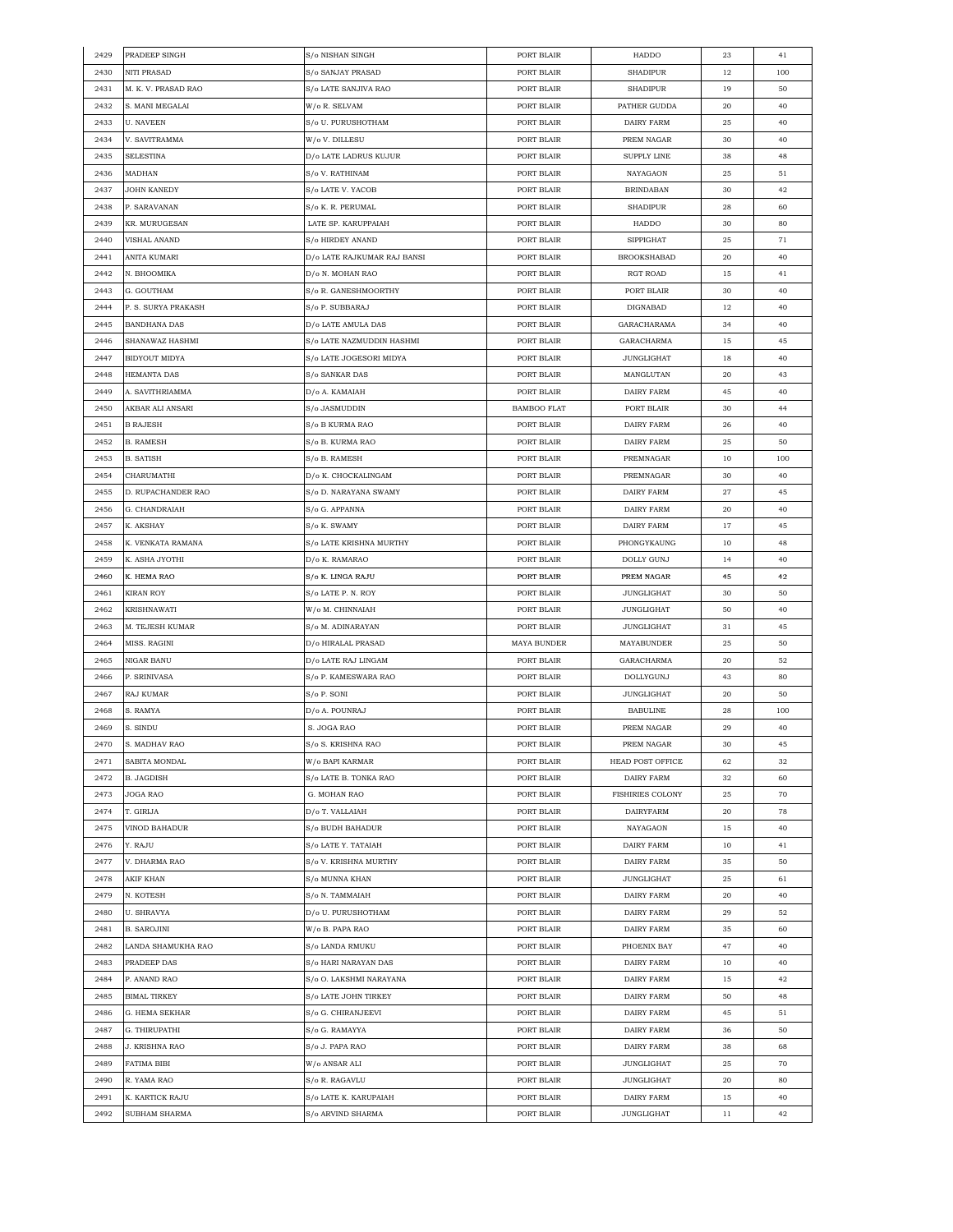| 2493 | KALAWATHI                  | <b>B. VASUDEO</b>        | PORT BLAIR | JUNGLIGHAT         | 10       | 45  |
|------|----------------------------|--------------------------|------------|--------------------|----------|-----|
| 2494 | CH. V. S. VINAYAK          | S/o CH. VENKATA PRAKASH  | PORT BLAIR | HADDO              | 18       | 45  |
| 2495 | ANURADHA                   | D/o Y. DHARMA RAO        | PORT BLAIR | HADDO              | 20       | 40  |
| 2496 | ASWATHI                    | D/o P. KARUNAKARANKUTTY  | PORT BLAIR | BUNIYADABAD        | 28       | 40  |
| 2497 | C. NABISA                  | S/o C. MOHD KUTTY        | PORT BLAIR | LILLYPUR           | 30       | 40  |
| 2498 | E. NARESH KUMAR            | S/o E. DEV RAJU          | PORT BLAIR | HADDO              | 25       | 40  |
| 2499 | E. PUNIYAWATHI             | D/o E. LAXIYA            | PORT BLAIR | HADDO              | 10       | 48  |
| 2500 | <b>ECHLAM MISTRY</b>       | S/o LATE PANCHU MISTRY   | PORT BLAIR | HADDO              | 30       | 49  |
| 2501 | G. SOMESWARA RAO           | S/o LATE G. MOHAN RAO    | PORT BLAIR | HADDO              | 39       | 40  |
| 2502 | K. SANTOSH KUMAR           | S/o LATE K. NAGESWAR RAO | PORT BLAIR | HADDO              | 13       | 48  |
| 2503 | MISS. P. MAHALAXMI         | D/o LATE M. PERUMAL      | PORT BLAIR | HADDO              | 38       | 40  |
| 2504 | <b>MUTHU KUMARAN</b>       | S/o K. N. KRISHNAN       | PORT BLAIR | HADDO              | 22       | 100 |
| 2505 | N. STELLA MARY             | S/o D. NESARATHNAM       | PORT BLAIR | LILLYPUR           | 15       | 40  |
| 2506 | NIHAD HUSSAIN              | D/o NOOR HUSSAIN         | PORT BLAIR | HADDO              | 10       | 70  |
| 2507 | R. JAYANTHI                | D/o A. RAJU              | PORT BLAIR | HADDO              | 17       | 90  |
| 2508 | S. SNEHA                   | D/o C. ARUL SELVAM       | PORT BLAIR | NAMUNA GHAR        | 16       | 100 |
| 2509 | S. MURUGAVEL               |                          |            | HADDO              |          | 40  |
|      |                            | S/o LATE S. SANTHANAM    | PORT BLAIR |                    | 15       | 49  |
| 2510 | VARA LAKSHMI               | W/o K. K. MOHAN          | PORT BLAIR | PAHARGOAN          | 18       |     |
| 2511 | ARUMUGAM                   | S/o LATE GOPAL           | PORT BLAIR | HADDO              | 19       | 100 |
| 2512 | M. TANISHQ                 | S/o C. MUNIRATNAM        | PORT BLAIR | HADDO              | 10       | 40  |
| 2513 | MOHAMMED BILAL             | S/o P. SAHUL HAMEED      | PORT BLAIR | HADDO              | 50       | 80  |
| 2514 | M. JOHN RAJ                | S/o M. MARI MUTHU        | PORT BLAIR | PROTHRAPUR         | 25       | 90  |
| 2515 | PRABHU                     | S/o S. APAAVU            | PORT BLAIR | HADDO              | 35       | 40  |
| 2516 | P. MUTHU KUMAR             | S/o PICHAI               | PORT BLAIR | DELANIPUR          | 29       | 40  |
| 2517 | CHRIST KUMARI XALXO        | W/o PRASAD               | PORT BLAIR | DAIRY FARM         | 50       | 47  |
| 2518 | ARCHANA                    | D/o VENKATESAN           | PORT BLAIR | HADDO              | 35       | 48  |
| 2519 | R. MOHANAPRIYAN            | S/o P. RAMALINGAM        | PORT BLAIR | HADDO              | 45       | 40  |
| 2520 | E. KRISHNA RAO             | S/o E. SURYANARAYANA     | PORT BLAIR | HADDO              | 15       | 78  |
| 2521 | K. MOHINIAMMA              | W/o K. DURYODHANA        | PORT BLAIR | BUNIYADABAD        | 81       | 45  |
| 2522 | Y. JUDSON JOHN             | S/o YOVAN                | PORT BLAIR | WARD NO 1          | 89       | 52  |
| 2523 | K. SUBRAMANI               | S/o LATE S. KARUPAN      | PORT BLAIR | LILLYPUR           | 20       | 45  |
| 2524 | K. SAKTIVEL                | S/o P. KRISHNAN          | PORT BLAIR | ASWINI NAGAR       | 15       | 40  |
| 2525 | C. H. MARY KUMARI          | D/o C. H. GANGA CHALAM   | PORT BLAIR | <b>BROOKSHABAD</b> | 29       | 65  |
| 2526 | K. RAM BABU                | S/o K. THUMBESH          | PORT BLAIR | LAMBALINE          | 25       | 40  |
| 2527 | M. ANNAPANDI               | S/o P. MARI              | PORT BLAIR | <b>BUNIYADABAD</b> | 10       | 42  |
| 2528 | MAN MOHAN DAS              | S/o N. RAM DAS           | PORT BLAIR | <b>ATTAM PAHAR</b> | 50       | 48  |
| 2529 | PANKAJ KR. MISHRA          | S/o ASHOK KR. MISHRA     | PORT BLAIR | LAMBALINE          | 52       | 45  |
| 2530 | PRABHA BAXLA               | W/o LAZRUS KERKETTA      | PORT BLAIR | DAIRYFARM          | 25       | 100 |
| 2531 | <b>RAKESH SINGH</b>        | S/o CHOTTU SINGH         | PORT BLAIR | MINNIE BAY         | 20       | 40  |
| 2532 | RANJEET KUMAR              | S/o ANDRAIS KANDULNA     | PORT BLAIR | DOLLYGUNJ          | 32       | 40  |
| 2533 | RESHA DAS                  | W/o LALIT KR. BISWAS     | PORT BLAIR | GARACHARAMA        | 30       | 40  |
| 2534 | SANJAY KUMAR DAS           | S/o N. RAM DAS           | PORT BLAIR | ATTAMPAHAR         | 39       | 40  |
| 2535 | G. SANJAY                  | S/o S. GAJENDRAN         | PORT BLAIR | DOLLYGUNJ          | 40       | 42  |
| 2536 | V. MURALI KUMAR            | S/o K. VELU              | PORT BLAIR | PORT BLAIR         | 25       | 40  |
| 2537 | V. ASHOK KUMAR             | S/o V. BRAHMANDAM        | PORT BLAIR | ROUND BASTHI       | 20       | 41  |
| 2538 | K. RUPIKAA                 | D/o KUMAR                | PORT BLAIR | DAIRY FARM         | 18       | 40  |
| 2539 | K. VIJAY ANAND             | S/o LATE S. KARUPPAIAH   | PORT BLAIR | NAYAGOAN           | 10       | 50  |
| 2540 | PAVAN KR SINGH             | S/o RADHAY SHYAM SINGH   | PORT BLAIR | CARBANYS COVE      | 18       | 60  |
| 2541 | RAM NATH SINGH             | S/o CHOTU SINGH          | PORT BLAIR | RGT ROAD           | 25       | 40  |
|      |                            |                          |            |                    |          |     |
| 2542 | M. MANDAN                  | S/o S. MOOKAIAH          | PORT BLAIR | NEW PAHARGAON      | 10       | 42  |
| 2543 | RETASH DEV MINJ            | S/o DEV SHANKER MINJ     | PORT BLAIR | <b>SCHOOL LINE</b> | 18       | 40  |
| 2544 | <b>SELVAM</b>              | S/o R. SRINIVASAN        | PORT BLAIR | PORT BLAIR         | $20\,$   | 40  |
| 2545 | Y. ANAND RAO               | S/o LATE ADHIMURTHY      | PORT BLAIR | ROUND BASTHI       | 15       | 45  |
| 2546 | YASMEEN BEGUM              | D/o MUMTAZ ALI           | PORT BLAIR | A/BAZAR.           | 50       | 41  |
| 2547 | MISS MAHIMA IQBAL          | D/o MOHD. IQBAL.         | PORT BLAIR | SOUTH POINT        | 15       | 51  |
| 2548 | J. SATYA RAO               | S/o J. APPAL NADU        | PORT BLAIR | <b>BABU LINE</b>   | 20       | 56  |
| 2549 | KR. RAKESH RAM             | S/o LATE SEORAM          | PORT BLAIR | SUPPLY LINE        | $\bf 25$ | 40  |
| 2550 | SRINIVAS                   | S/o SAMBHA SIVA RAO      | PORT BLAIR | DIGNABAD           | 38       | 40  |
| 2551 | CHANDRA KALA               | W/o P. CHINNA KANNU      | PORT BLAIR | SOUTH POINT        | 10       | 42  |
| 2552 | NABANITA DEY               | S/o PARITOSH DEY         | PORT BLAIR | <b>SHADIPUR</b>    | 30       | 50  |
| 2553 | VENKATESHWAR               | S/o R. SRINIVASAN        | PORT BLAIR | MACHILINE          | 36       | 70  |
| 2554 | AFSANA BIBI                | W/o MEO                  | PORT BLAIR | STRAIT ISLAND      | 33       | 50  |
| 2555 | K. K. SUJITH KUMAR         | S/o K. M. KUMAR          | PORT BLAIR | REHMAN TAILOR      | 25       | 70  |
| 2556 | <b>UDAY SHANKER PANDEY</b> | S/o GOURI SHANKER PANDEY | PORT BLAIR | ABERDEEN BAZAR     | 51       | 100 |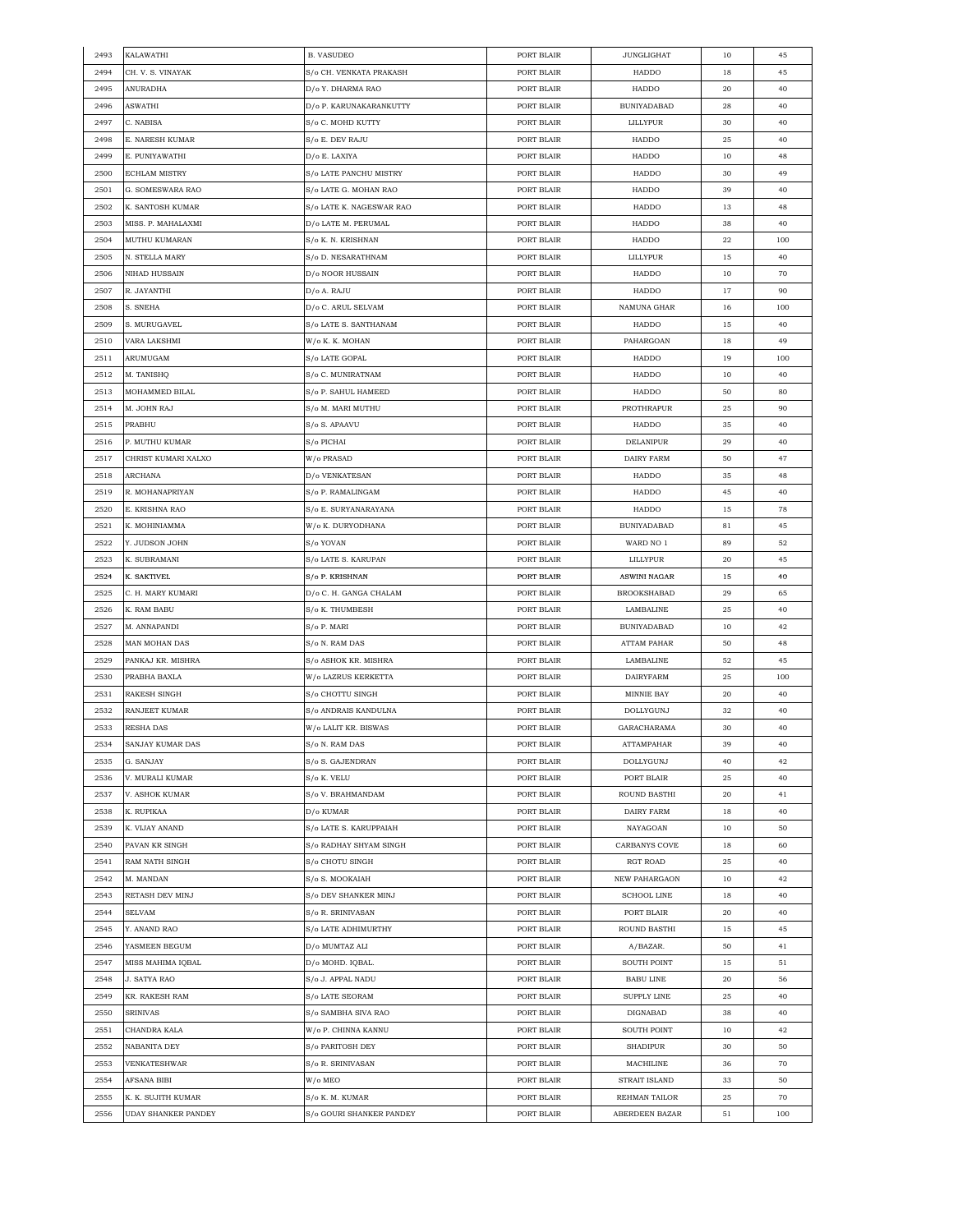| 2557 | K. HAMZA MOULAVI                   | LATE SAIDALI KUTTY             | PORT BLAIR               | A/BAZAR              | 13 | 40  |
|------|------------------------------------|--------------------------------|--------------------------|----------------------|----|-----|
| 2558 | ROSHNI NARAYAN                     | S/o SURYA NARAYAN              | PORT BLAIR               | ATLANTA POINT        | 15 | 45  |
| 2559 | MOHAMMED NASIR                     | S/o NOOR MOHAMMED              | PORT BLAIR               | ROUND BASTI.         | 40 | 40  |
| 2560 | <b>SUNIL KUMAR</b>                 | S/o LATE K. P. SREEDHARAN      | PORT BLAIR               | DAIRY FARM           | 35 | 40  |
| 2561 | R. PAWAN SAI                       | S/o R. SOMESWARARAO            | PORT BLAIR               | HADDO                | 45 | 42  |
| 2562 | A. ABDUL RASHEED                   | S/o A. AHAMED KABIR            | PORT BLAIR               | <b>BAMBOOFLAT</b>    | 62 | 50  |
| 2563 | K ESWAR RAO                        | S/o K. SIMACHALAM              | PORT BLAIR               | PHEONIX BAY          | 30 | 40  |
| 2564 | M PONAMMA                          | D/o O. DANIEL                  | PORT BLAIR               | <b>SHADIPUR</b>      | 25 | 60  |
| 2565 | ANIRBAN SARKAR                     | S/o SUJIT KUMAR SARKAR         | PORT BLAIR               | DAG COLONY           | 28 | 62  |
| 2566 | S. ARUN SAYEE                      | S/o D. SRUNIVASAN              | PORT BLAIR               | DELANIPUR            | 25 | 40  |
| 2567 | <b>KADERASAN</b>                   |                                | PORT BLAIR               | <b>MAZAR PAHAD</b>   | 20 | 42  |
|      |                                    | S/o S. RAMAN                   |                          |                      |    |     |
| 2568 | MOHAMMED WASIM<br>MISS. MECHO MINJ | S/o MOHAMMED IDRISH            | PORT BLAIR<br>PORT BLAIR | <b>BUNIYADABAD</b>   | 19 | 45  |
| 2569 |                                    | D/o LATE NARKESH KERKETTA      |                          | PREM NAGAR           | 20 | 70  |
| 2570 | N. MADHAV RAO                      | S/o N. RATHAIAH                | PORT BLAIR               | GARACHARMA           | 30 | 80  |
| 2571 | A. TIRUPATHI                       | S/o ARUNACHALAM                | PORT BLAIR               | RANGACHANG           | 43 | 40  |
| 2572 | AASHISH KUJUR                      | S/o SANJAY KUJUR               | PORT BLAIR               | GARACHARMA           | 14 | 80  |
| 2573 | AMISHA SUR                         | D/o SUBRATA SUR                | PORT BLAIR               | GARACHARAMA          | 30 | 40  |
| 2574 | ASHOK KUMAR POTANAPALLI            | S/o TRINADHA RAO               | PORT BLAIR               | GARACHARMA           | 30 | 60  |
| 2575 | <b>ASIT MONDAL</b>                 | S/o CHITTUBAS MONDAL           | PORT BLAIR               | GARACHARMA           | 15 | 41  |
| 2576 | AVINASH KINDO                      | S/o LATE VIJAY KINDO           | PORT BLAIR               | S/ODOLLYGUNJ         | 16 | 60  |
| 2577 | B. DHANA LAXMI                     | W/o NAIDU                      | PORT BLAIR               | PATHERGUDDA          | 10 | 40  |
| 2578 | <b>B. RAJENDRAN</b>                | S/o C. BOOMALA                 | PORT BLAIR               | <b>SIPPIGHAT</b>     | 18 | 45  |
| 2579 | BALAJI                             | S/o ESHWARAN                   | PORT BLAIR               | ANNA NAGAR           | 10 | 72  |
| 2580 | <b>BISWAJIT ROY</b>                | S/o INDERJEET ROY              | PORT BLAIR               | <b>SIPPIGHAT</b>     | 19 | 80  |
| 2581 | C. PRABHU                          | S/o CHITRAVEL                  | PORT BLAIR               | MANGLUTAN            | 30 | 60  |
| 2582 | DEBOPRIYA BOR                      | S/o RANJIT BOR                 | PORT BLAIR               | PROTHRAPUR           | 10 | 51  |
| 2583 | E. MOHINIAMMA                      | E. BHIMA RAO                   | PORT BLAIR               | GARACHARMA           | 39 | 47  |
| 2584 | GANDRA UROAN                       | S/o SANI UROAN                 | PORT BLAIR               | <b>BROOKSHABAD</b>   | 16 | 40  |
| 2585 | H. SAJEEDA BIBI                    | D/o LATE H. HANEEFA            | PORT BLAIR               | <b>BATHUBASTHI</b>   | 10 | 40  |
| 2586 | HARINANDAN RAM                     | S/o GUSUL RAM                  | PORT BLAIR               | RAJAJI NAGAR         | 28 | 45  |
| 2587 | K. SAGAR                           | S/o K. RUSHIKESWAR RAO         | PORT BLAIR               | GARACHARMA           | 30 | 100 |
| 2588 | MANOJ MONDAL                       | S/o LATE TARA PADA MONDAL      | PORT BLAIR               | <b>AUSTINABAD</b>    |    |     |
|      |                                    |                                |                          |                      | 45 | 100 |
| 2589 | N. MOOSA                           | S/o LATE N. KAMMU              | PORT BLAIR               | CALICUT              | 50 | 40  |
| 2590 | N. PALLALAMMA                      | W/o N. SATYANARAYAN            | PORT BLAIR               | POTHRAPUR            | 52 | 40  |
| 2591 | NIVAS MONDAL                       | S/o LATE DIRAN MONDAL          | PORT BLAIR               | <b>SIPPIGHAT</b>     | 49 | 40  |
| 2592 | PREMLATHA DEVI                     | D/o LATE BASANT RAM            | PORT BLAIR               | <b>BATHUBASTHI</b>   | 20 | 40  |
| 2593 | R. RANGASWAMY NAIDU                | S/o R. RAVICHANDRAN            | PORT BLAIR               | <b>BATHU BASTHI</b>  | 16 | 50  |
| 2594 | REETESH KUMAR MAHTO                | S/o RAJESH MAHTO               | PORT BLAIR               | SIPPIGHAT            | 15 | 40  |
| 2595 | RITHIKA TIRKEY                     | D/o RANJEET TIRKEY             | PORT BLAIR               | CALICUT              | 12 | 100 |
| 2596 | ROHIT NARAYAN                      | S/o LATE SATYA NARAYAN         | PORT BLAIR               | TEYLERABAD           | 35 | 40  |
| 2597 | SAHIL                              | S/o S. K. AMIL                 | PORT BLAIR               | <b>BATHUBASTI</b>    | 13 | 100 |
| 2598 | SHEIK SALMAN                       | S/o LATE JAMAL BASHA           | PORT BLAIR               | <b>NEW PAHARGAON</b> | 27 | 60  |
| 2599 | BIJOY KRISHNA TALUKDAR             | S/o LATE BIDHU BHUSAN TALUKDAR | PORT BLAIR               | MYMYO                | 15 | 40  |
| 2600 | <b>SHRIKANTH</b>                   | S/o B. PRASAD                  | PORT BLAIR               | PAHARGUDDA           | 16 | 50  |
| 2601 | P. DEVI                            | W/o P. PANDIAN                 | PORT BLAIR               | <b>AUSTINABAD</b>    | 20 | 40  |
| 2602 | S. AMUDHA                          | W/o T. SHANMUGAM               | PORT BLAIR               | GARACHARMA           | 10 | 40  |
| 2603 | V. MURUGESAN                       | S/o C. VEERAIAH                | PORT BLAIR               | GARACHARMA           | 20 | 80  |
| 2604 | S. K. NOOR ISLAM                   | S/o S. K. JAN ALI              | PORT BLAIR               | <b>BHATHU BASTHI</b> | 30 | 40  |
| 2605 | G. RAJESH                          | S/o G. D. P. TRIMURTHY RAO     | PORT BLAIR               | <b>BATHU BASTI</b>   | 15 | 40  |
| 2606 | N. SURYA PRABHA                    | D/o NALLIAPPAN                 | PORT BLAIR               | <b>BATHUBASTHI</b>   | 30 | 45  |
| 2607 | JYOTHY PREMA KULLU                 | D/o DAUD KULLU                 | PORT BLAIR               | DOLLYGUNJ            | 35 | 40  |
| 2608 | P. ALAGARSWAMY                     | S/o LATE K. P. PALANIYAPPAN    | PORT BLAIR               | CALICUT              | 45 | 40  |
| 2609 | P. VIGNESH                         | S/o S. PALANISWAMY             | PORT BLAIR               | <b>BATHU BASTHI</b>  | 20 | 40  |
| 2610 | LALEETH MANOHAR                    | S/o A. KANNADA                 | PORT BLAIR               | <b>BATHU BASTHI</b>  | 35 | 41  |
|      |                                    |                                |                          | PORT BLAIR           |    |     |
| 2611 | Y. SHYAMANTHI                      | D/o Y. UMAPATHI                | PORT BLAIR               |                      | 30 | 45  |
| 2612 | M. SABITA                          | D/o M. MANOHARAN               | PORT BLAIR               | GARACHARMA           | 20 | 40  |
| 2613 | <b>BARUN SARKAR</b>                | S/o LATE AMMULYA SARKAR        | PORT BLAIR               | NEW PAHARGAON        | 15 | 50  |
| 2614 | A. CHANDRA SEKHAR                  | S/o M. ALAGAR SWAMY            | PORT BLAIR               | LINEDERA             | 39 | 80  |
| 2615 | ARCHANA CHATTERJEE                 | D/o SAILEN CHATTERJEE          | PORT BLAIR               | HASMATABAD           | 34 | 70  |
| 2616 | AROKIYA SWAMY                      | S/o LATE S. MUTHU              | PORT BLAIR               | NAYAGOAN             | 36 | 40  |
| 2617 | BIHANU                             | S/o PHERU RAM                  | PORT BLAIR               | HUMFREYGUNJ          | 10 | 40  |
| 2618 | KARTICK                            | S/o M. MAHALINGAM              | PORT BLAIR               | PORT BLAIR           | 30 | 100 |
| 2619 | LAXMI HALDER                       | W/o MILAN HALDER               | PORT BLAIR               | WANDOOR              | 15 | 40  |
| 2620 | PANCHAVARNAM                       | W/o SUBRAMANIAM                | PORT BLAIR               | WANDOOR              | 18 | 40  |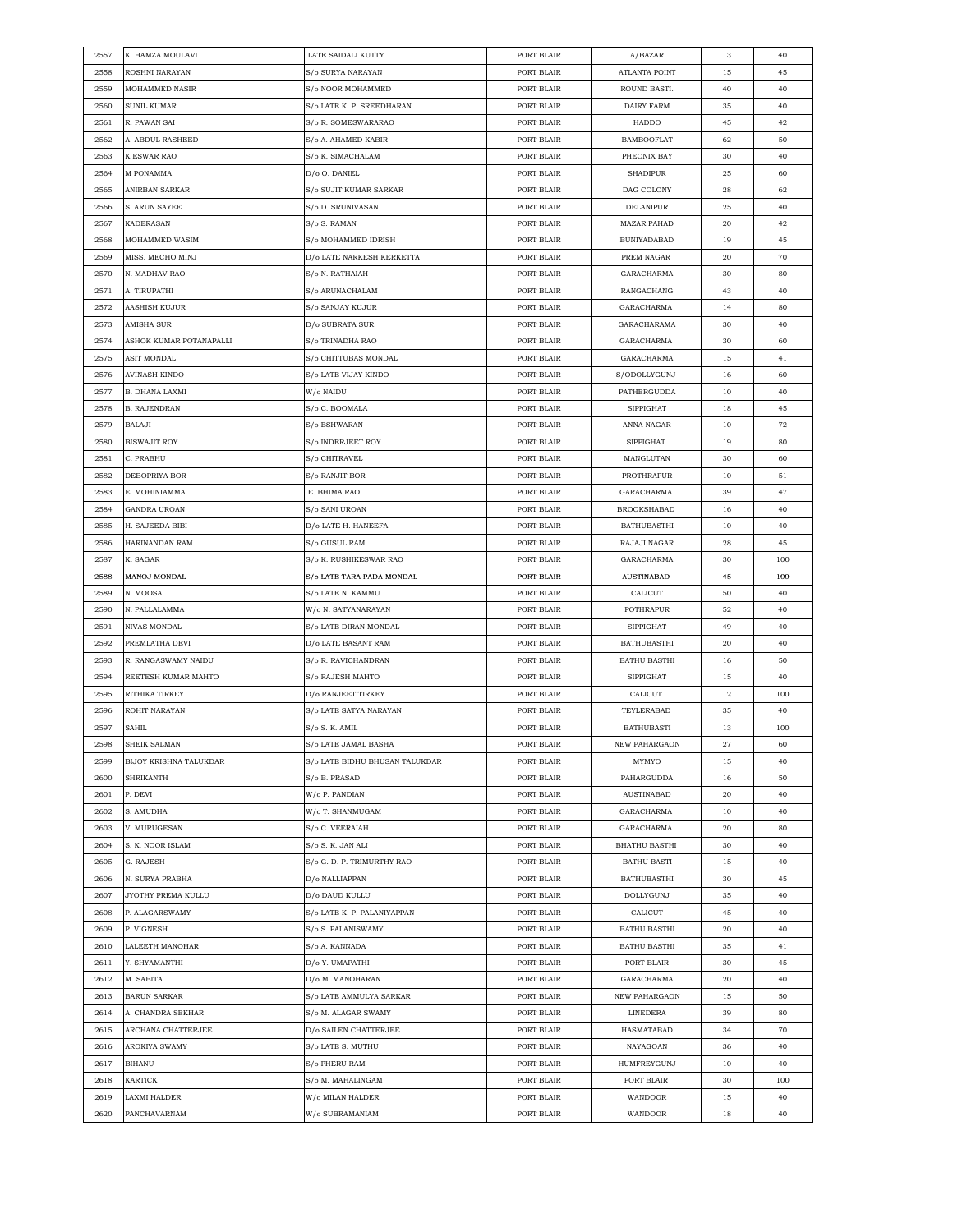| 2621 | PHILIP DAS              | S/o LATE DHIREN DAS                  | PORT BLAIR    | DHANIKHARI          | 10 | 45  |
|------|-------------------------|--------------------------------------|---------------|---------------------|----|-----|
| 2622 | R. MURUGAN              | S/o K. RATHNAM                       | PORT BLAIR    | MANGLUTAN           | 20 | 43  |
| 2623 | S. KALIESWARAN          | S/o P. SELVAM                        | PORT BLAIR    | WANDOOR             | 26 | 40  |
| 2624 | SARASWATI DEVI          | D/o V. MUNIANDY                      | PORT BLAIR    | MEMYO               | 40 | 45  |
| 2625 | SUJIT MITRA             | S/o SUKUMAR MITRA                    | PORT BLAIR    | WANDOOR             | 10 | 40  |
| 2626 | SULEKHA MISTRY          | W/o BORUN DAS                        | PORT BLAIR    | <b>GUPTAPARA</b>    | 30 | 42  |
| 2627 | <b>SUMITRA</b>          | W/o M. MAHALINGAM                    | PORT BLAIR    | <b>WANDOOR</b>      | 40 | 80  |
| 2628 | TULSI BAI               | S/o LATE DANAIAH                     | PORT BLAIR    | FERRARGUNJ          | 35 | 48  |
| 2629 | ROBIN HALDER            | S/o GOURANGA HALDER                  | PORT BLAIR    | RUTLAND             | 50 | 60  |
| 2630 | ANDHRIAS TOPNO          | S/o LODHIYA TOPNO                    | PORT BLAIR    | RUTLAND             | 10 | 50  |
|      |                         |                                      |               | NAYASAHAR DAM       |    |     |
| 2631 | R. M. DEEPAK KUMAR      | S/o R. MURUGESAN                     | PORT BLAIR    |                     | 15 | 60  |
| 2632 | SONU                    | S/o FULGEN RAM                       | PORT BLAIR    | MANJERI             | 10 | 40  |
| 2633 | HARIPADA SARKAR         | S/o KENA RAM SARKAR                  | PORT BLAIR    | <b>SIPPIGHAT</b>    | 30 | 45  |
| 2634 | AJIT CHANDRA DAS        | S/o LATE GADHADAR DAS                | PORT BLAIR    | HASMATABAD          | 28 | 80  |
| 2635 | ANKIT KERKETTA          | LAZRUS KERKETTA                      | PORT BLAIR    | MANGLUTAN           | 25 | 40  |
| 2636 | A. SHOHEB SHAH          | S/o ABDUL RASHEED                    | PORT BLAIR    | DUNDUSPOINT         | 20 | 40  |
| 2637 | ABISHEK KUJUR           | S/o AMUN KUJUR                       | PORT BLAIR    | WANDOOR             | 12 | 100 |
| 2638 | ANUMOLU MOULIKA         | S/o ANUMOLU MADHAVA                  | PORT BLAIR    | WIMBERLIGUNJ        | 20 | 40  |
| 2639 | DAVID KERKETTA          | S/o LATE MARIYANUS KERKETTA          | PORT BLAIR    | OGRABRAJ            | 37 | 70  |
| 2640 | G. RANI                 | D/o G. DALAYYA                       | PORT BLAIR    | NAMUNAGHAR          | 33 | 70  |
| 2641 | HARSH SINGH             | S/o HARI BILASH                      | PORT BLAIR    | NAMUNAGHAR          | 16 | 50  |
| 2642 | J. ISHRAVEL             | S/o P. JOSEPH                        | PORT BLAIR    | NAMUNAGHAR          | 10 | 40  |
| 2643 | J. VICTORIA             | D/o P. JOSEPH                        | PORT BLAIR    | NAMUNAGHAR          | 19 | 50  |
| 2644 | KR. SHUK SAI            | S/o BUODAN SAI                       | PORT BLAIR    | MITHA KHARI         | 15 | 40  |
| 2645 | KR. SUNITA KUMARI       | D/O ANSELAM                          | PORT BLAIR    | PORT BLAIR          | 20 | 40  |
| 2646 | M. HABIBA               | S/o ABDUL HALEEM                     | PORT BLAIR    | MITHAKARI           | 25 | 50  |
| 2647 | PRASANTO MAJHI          | S/o PARIMAL MAJHI                    | PORT BLAIR    | <b>FERRARGUNJ</b>   | 30 | 41  |
|      |                         |                                      |               |                     |    |     |
| 2648 | RAJ KUMARI              | D/o AYEPUTTA                         | PORT BLAIR    | MITHAKHARI          | 40 | 40  |
| 2649 | SABANA BEGUM            | S/o ABDUL MANAN                      | PORT BLAIR    | MITHAKARI           | 31 | 50  |
| 2650 | SHALINIKA               | D/o SOMA                             | PORT BLAIR    | DUNDAS POINT        | 20 | 40  |
| 2651 | ALEXIUS TIRKEY          | S/o NICOLAS TIRKEY                   | PORT BLAIR    | <b>DUNDAS POINT</b> | 30 | 45  |
| 2652 | JAMEELA                 | D/o LATE P. MAMMU                    | PORT BLAIR    | <b>STEWARTGUNJ</b>  | 25 | 50  |
| 2653 | PREM LAL                | S/o LATE MARUTHI LALL                | PORT BLAIR    | NAMUNAGHAR          | 20 | 60  |
| 2654 | MALKIT SINGH            | S/o LATE BAKSIS SINGH                | PORT BLAIR    | NAMUNAGHAR          | 15 | 40  |
| 2655 | ABDUL RASHEED           | S/o PAPA RAO                         | PORT BLAIR    | NAMUNAGHAR          | 50 | 40  |
| 2656 | PRIYANKA LAKRA          | D/o MAHESH LAKRA                     | PORT BLAIR    | MITHAKHARI          | 35 | 40  |
| 2657 | K. NEELAWATHI           | D/o LATE K. M. DASS                  | PORT BLAIR    | NAMUNAGHAR          | 30 | 40  |
| 2658 | M. SARAVANA KUMAR       | W/o M. MANIKKAM                      | PORT BLAIR    | FERRARGUNJ          | 35 | 45  |
| 2659 | S. VIJAYA KANTH         | S/o P. SOL RAJ                       | PORT BLAIR    | BAMBOOFLAT          | 25 | 50  |
| 2660 | KARUNA DEVI             | D/o M. GURUSWAMY                     | PORT BLAIR    | VALLUVAR NAGAR      | 20 | 80  |
| 2661 | A. KOMATHY              | D/o G. ARJUNAN                       | PORT BLAIR    | <b>AUSTINABAD</b>   | 50 | 40  |
| 2662 | A. MOHAMMED ABBAS       | $\mathrm{S}/\mathrm{o}$ A. AMANULLAH | PORT BLAIR    | WIMBERLYGUNJ        | 55 | 40  |
| 2663 | A. STALIN               | S/o G. ANTONY PILLAI                 | PORT BLAIR    | <b>BAMBOOFLAT</b>   | 29 | 40  |
| 2664 | A. V. M PANDIYA JOSEPH  | S/o A.V. MANICKAM                    | PORT BLAIR    | BAMBOOFLAT          | 29 | 40  |
| 2665 | ASHRAF MOHD. MUSTAFA    | S/o LATE A. UNNIN                    | PORT BLAIR    | <b>BAMBOOFLAT</b>   | 35 | 45  |
| 2666 | <b>B. SOMESHWAR RAO</b> | S/o B. VASU DEV                      | PORT BLAIR    | <b>BAMBOOFLAT</b>   | 30 | 40  |
| 2667 | <b>B. ESHWAR RAO</b>    | S/o NARAYAN                          | PORT BLAIR    | <b>BAMBOOFLAT</b>   | 39 | 100 |
| 2668 |                         | S/o LATE B. LAXMAN                   |               |                     |    | 40  |
|      | <b>B. TATARAO</b>       |                                      | PORT BLAIR    | TAPUBASTI           | 25 |     |
| 2669 | <b>B. UPENDER REDDY</b> | S/o B. ONKAR REDDY                   | PORT BLAIR    | <b>SHORE POINT</b>  | 20 | 40  |
| 2670 | D. YASODA               | D/o D. CHANDRAIAH                    | PORT BLAIR    | SHORE POINT         | 32 | 50  |
| 2671 | DHANALAKSHMI            | D/o B. SOMAIAH                       | PORT BLAIR    | <b>BAMBOOFLAT</b>   | 15 | 42  |
| 2672 | G. RAMA RAO             | S/o G. RAMASWAMY                     | PORT BLAIR    | CHUNNABATTA         | 19 | 80  |
| 2673 | <b>J. NARASIMHA RAO</b> | S/o J. MUSLAYHA                      | PORT BLAIR    | <b>BAMBOO FLAT</b>  | 47 | 40  |
| 2674 | K. PRAKASH RAO          | S/o G. ANNA                          | PORT BLAIR    | <b>BAMBOOFLAT</b>   | 33 | 40  |
| 2675 | K. HUSSAIN              | S/o K. MOHAMMED                      | PORT BLAIR    | NAYAPURAM           | 20 | 40  |
| 2676 | K. MUHAMMED SHIHAB      | S/o K. UMMER                         | WIMBERLY GUNJ | WIMBERLY GUNJ       | 14 | 50  |
| 2677 | KALAISELVAM             | S/o PERIYAKARUPPAN                   | WIMBERLY GUNJ | <b>BAMBOOFLAT</b>   | 55 | 40  |
| 2678 | <b>KIRAN KUNDU</b>      | S/o DHIREN KUNDU                     | WIMBERLY GUNJ | WIMBERLYGUNJ        | 32 | 45  |
| 2679 | KR. KRISHNA RAO         | S/o K. JOGA RAO                      | WIMBERLY GUNJ | SHORE POINT         | 25 | 47  |
| 2680 | L. NARESH               | S/o L. JOGA RAO                      | WIMBERLY GUNJ | <b>BAMBOOFLAT</b>   | 20 | 50  |
| 2681 | L. DEVAANBU             | S/o D. LAZAR                         | WIMBERLY GUNJ | SHOL BAY            | 30 | 40  |
| 2682 | M. SHRADHA              | S/o MOHAN DAS                        | WIMBERLY GUNJ | <b>BAMBOOFLAT</b>   | 35 | 40  |
| 2683 | M. TRIVENI              | D/o M. MASILAMANI                    | WIMBERLY GUNJ | <b>BAMBOOFLAT</b>   | 28 | 50  |
|      |                         |                                      |               |                     |    |     |
| 2684 | M. KARUPPAIAH           | S/o LATE MUTHU KUMAR                 | WIMBERLY GUNJ | <b>BAMBOOFLAT</b>   | 30 | 60  |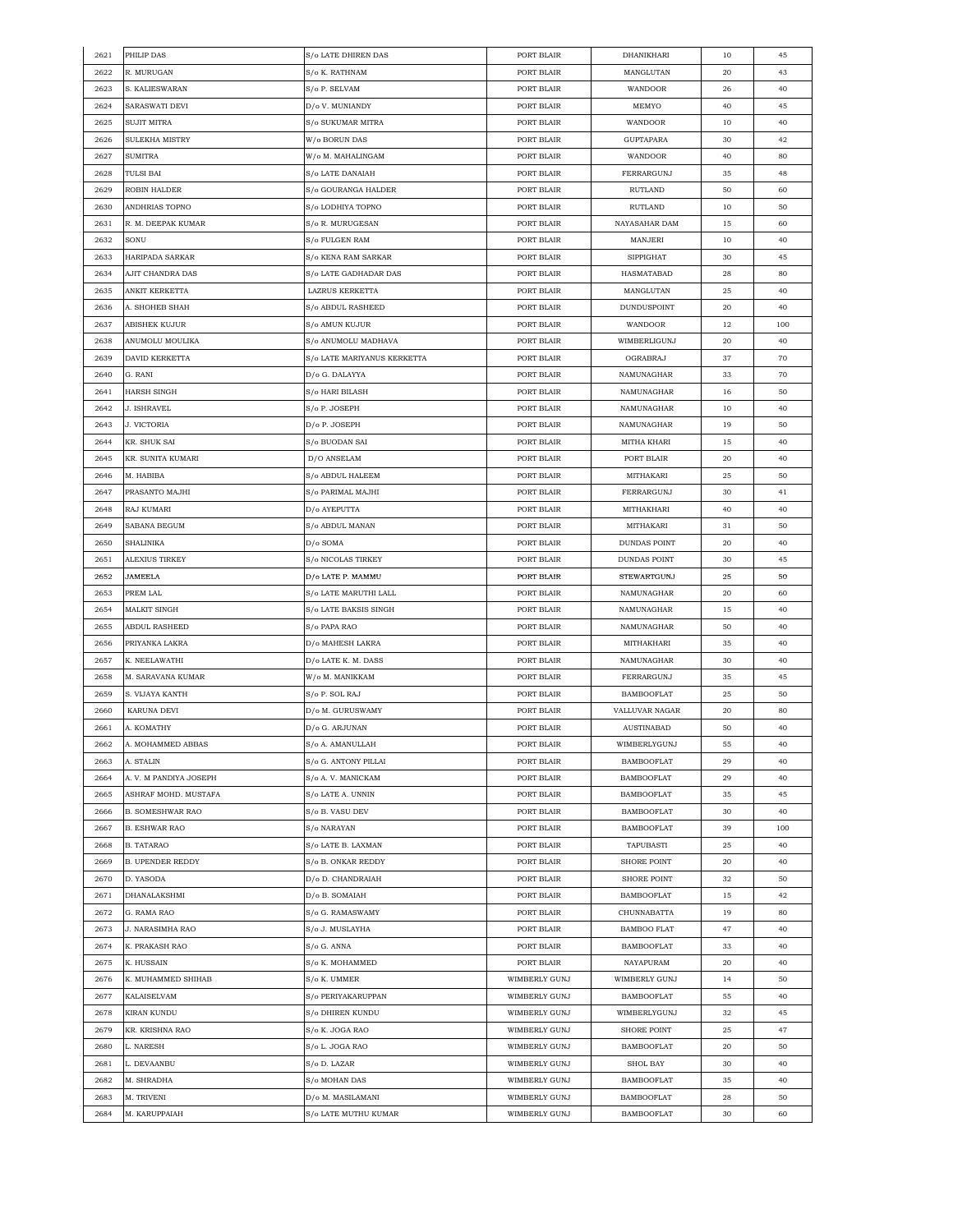| 2685 | M. PUSPHALATHA YADVA     | D/o M. DHARMA RAO                               | WIMBERLY GUNJ     | <b>HOPETOWN</b>    | 30 | 51  |
|------|--------------------------|-------------------------------------------------|-------------------|--------------------|----|-----|
| 2686 | M. ZUBAIDA               | D/o LATEM. ENU                                  | WIMBERLY GUNJ     | STEWART GUNJ       | 58 | 100 |
| 2687 | MISS K. SUNITHA          | D/o N. KRISHNAN ACH.                            | WIMBERLY GUNJ     | $N/$ GHAR          | 30 | 40  |
| 2688 | MOHD. HABIB              | S/o MOHD. KHIDAB ALI                            | <b>BAMBOOFLAT</b> | <b>BAMBOOFLAT</b>  | 51 | 53  |
| 2689 | MS. S. VIJAYA            | D/o C. SONAMUTHU                                | <b>BAMBOOFLAT</b> | <b>BAMBOOFLAT</b>  | 25 | 40  |
| 2690 | NAUSHAD ALI              | S/o ABDUL KARIM                                 | <b>BAMBOOFLAT</b> | <b>BAMBOO FLAT</b> | 39 | 40  |
| 2691 | P. MOKKAMMAL             | W/o C. PANDI                                    | <b>BAMBOOFLAT</b> | <b>BAMBOOFLAT</b>  | 15 | 41  |
| 2692 | P. PANDI                 | S/o MAYA ALAGU                                  | <b>BAMBOOFLAT</b> | <b>JUNGLIGHAT</b>  | 37 | 96  |
| 2693 | RAJAN                    | S/o LATE RAVINDRAN                              | <b>BAMBOOFLAT</b> | PANIGHAT           | 30 | 50  |
| 2694 | RATIKANTA MONDAL         | S/o BUTHNATH MONDAL                             | <b>BAMBOOFLAT</b> | SHOREPOINT         | 20 | 40  |
| 2695 | SAGAR NASKAR             | S/o PARESH SARKAR                               | <b>BAMBOOFLAT</b> | <b>BAMBOO FLAT</b> | 21 | 60  |
| 2696 | SAMPA SAOJAL             | D/o ABHIMANU SAOJAL                             | <b>BAMBOOFLAT</b> | <b>BRINDABAN</b>   | 28 | 80  |
| 2697 | SANKAR SARKAR            | S/o SAHADEV SARKAR                              | <b>BAMBOOFLAT</b> | <b>BAMBOOFLAT</b>  | 20 | 40  |
| 2698 | SARITA PRASAD            | D/o HARI PRASAD                                 | BAMBOOFLAT        | BAMBOOFLAT         | 41 | 100 |
| 2699 | ANABALAGAN               | S/o K. PARSURAMAN                               | BAMBOOFLAT        | BAMBOOFLAT         | 30 | 40  |
| 2700 | <b>SIMON KUJUR</b>       | S/o SILVESTER KUJUR                             | <b>BAMBOOFLAT</b> | <b>BAMBOOFLAT</b>  | 35 | 40  |
| 2701 | SUNITA SARKAR            | D/o SANKAR SARKAR                               | <b>BAMBOOFLAT</b> | <b>BAMBOOFLAT</b>  | 31 | 40  |
| 2702 | <b>SURENDER TIRKEY</b>   | S/o BISHNU TIRKEY                               | <b>BAMBOOFLAT</b> | FERRARGUNJ         | 26 | 60  |
|      |                          |                                                 |                   |                    |    |     |
| 2703 | T. APPA RAO              | S/o T. LAXMINARAYAN                             | <b>BAMBOOFLAT</b> | <b>BAMBOOFLAT</b>  | 20 | 40  |
| 2704 | T. BALAKRISHNA           | S/o T. GURUMURTHY                               | <b>BAMBOOFLAT</b> | <b>BAMBOOFLAT</b>  | 25 | 40  |
| 2705 | T. SAI PRAKASH           | S/o T. PRAKASHA RAO                             | <b>BAMBOOFLAT</b> | <b>BAMBOO FLAT</b> | 18 | 40  |
| 2706 | K. YOGESH                | S/o LATE K. NARAYAN                             | <b>BAMBOOFLAT</b> | <b>BAMBOOFLAT</b>  | 15 | 40  |
| 2707 | V. MAIMOONA              | W/o MOHAMMED HANEEFA                            | <b>BAMBOOFLAT</b> | STEWART GUNJ       | 30 | 40  |
| 2708 | RAMESH TUDU              | S/o LATE SOM TUDU                               | <b>BAMBOOFLAT</b> | BAMBOOFLAT         | 39 | 50  |
| 2709 | R. HEMAWATHI             | D/o R. NARAYANA                                 | <b>BAMBOOFLAT</b> | TAPU BASTHI        | 50 | 58  |
| 2710 | KARAN GANDHI             | S/o S. RAMAIAH                                  | <b>BAMBOOFLAT</b> | PANIGHAT           | 40 | 50  |
| 2711 | A. P. DINESH             | S/o DANNY                                       | <b>BAMBOOFLAT</b> | HOPE TOWN          | 28 | 40  |
| 2712 | POULOSE HORO             | S/o SULOMAN HORO                                | <b>BAMBOOFLAT</b> | <b>BAMBOOFLAT</b>  | 50 | 40  |
| 2713 | SANJEETA MONDAL          | W/o SUKHDEV MONDAL                              | BAMBOOFLAT        | MATHURA            | 35 | 40  |
| 2714 | S. SHAJI MON             | S/o K. T. SIVADASAN                             | <b>BAMBOOFLAT</b> | BAMBOOFLAT         | 20 | 42  |
| 2715 | EMON EVAN                | <b>EARNEST EVAN</b>                             | <b>BAMBOOFLAT</b> | <b>BAMBOOFLAT</b>  | 39 | 60  |
| 2716 | <b>GEORGE EKKA</b>       | LATE EDMON EKKA                                 | <b>BAMBOOFLAT</b> | NORTH BAY          | 38 | 40  |
| 2717 | T. GANAPATHI RAO         | S/o T. VALLABA RAO                              | <b>BAMBOOFLAT</b> | <b>BAMBOOFLAT</b>  | 40 | 40  |
| 2718 | MADHUSUDHAN DEY          | S/o BISHNU DEY                                  | <b>BAMBOOFLAT</b> | FERRARGUNJ         | 32 | 70  |
| 2719 | MOHAMMED AAZEEM          | ABDUL HAMEED                                    | <b>BAMBOOFLAT</b> | OGRABRAJ           | 40 | 40  |
| 2720 | C. TANJAN                | S/o CHINNA RAJU                                 | <b>BAMBOOFLAT</b> | CHOULDARI          | 12 | 40  |
| 2721 | DEEPIKA MONDAL           | D/o SWAPAN KUMAR MONDAL                         | PORT BLAIR        | CHOULDHARI         | 25 | 40  |
| 2722 | MANJULA KINDO            | W/o DEVNISH BAGY                                | PORT BLAIR        | LAL PAHAD          | 30 | 40  |
| 2723 | PRITI JOYDHAR            | W/o DEBASIS JOYDHAR                             | PORT BLAIR        | CHOULDARI          | 35 | 40  |
| 2724 | RAGHU GHARAMI            | S/o LATE BILASH GHARAMI                         | PORT BLAIR        | DHANIKARI          | 36 | 40  |
| 2725 | ROHAN MALANKAR           | S/o RAJ KISHORE MALANKAR                        | PORT BLAIR        | CHOULDARI          | 25 | 40  |
| 2726 | <b>SATYAJITMONDAL</b>    | S/o SATINDRA NATH MONDAL                        | PORT BLAIR        | CHOULDARI          | 20 | 45  |
| 2727 | SHRIKANTA ROY            | S/o DEEPAK ROY                                  | PORT BLAIR        | LALPAHAR           | 24 | 60  |
| 2728 | TAPAN MONDAL             | S/o KALIPADA MONDAL                             | PORT BLAIR        | CHOULDARI          | 50 | 40  |
| 2729 | SIVANI KHARATI           | D/o AMAL KUMAR KHARATI                          | PORT BLAIR        | CHOULDARI          | 45 | 50  |
| 2730 | P. MUTHU KUMAR           | S/o S. PARAMASIVAM                              | PORT BLAIR        | COLLINPUR          | 30 | 40  |
| 2731 | MANISHA SAHOO            | D/o VINOD PRASAD SAHOO                          | PORT BLAIR        | <b>SIPPIGHAT</b>   | 25 | 40  |
| 2732 | <b>BAISHALI SARKAR</b>   | D/o KARTIK SARKAR                               | PORT BLAIR        | CHOULDHARI         | 35 | 42  |
| 2733 | PARBOTI ADHIKARI         | TAPOS SARKAR                                    | PORT BLAIR        | ANIKET             | 30 | 40  |
| 2734 | THAHIR                   | S/o N. HUSSAIN                                  | PORT BLAIR        | WIMBERLYGUNJ       | 33 | 55  |
| 2735 | ABDUL AZIZ               | S/o LATE MUMMY                                  | PORT BLAIR        | WIMBERLYGUNJ       | 20 | 40  |
| 2736 | ANAND BABU               | S/o LATE P. NITHIANANDAN                        | PORT BLAIR        | <b>BRINDABAN</b>   | 30 | 40  |
| 2737 | <b>B. SHRIRAMULU</b>     | S/o VISHWA NATHAN                               | PORT BLAIR        | WIMBERLYGUNJ       | 35 | 40  |
|      | C. H. RAVI               |                                                 |                   |                    |    |     |
| 2738 |                          | S/o LATEC. H. NARSIMLU<br>S/o LATE B. NOOK RAJU | PORT BLAIR        | FERRARGUNJ         | 25 | 40  |
| 2739 | ISHWAR RAO               |                                                 | PORT BLAIR        | WIMBERLIGUNJ       | 20 | 40  |
| 2740 | JAYA KUMAR               | S/o KURUTHA LINGAM                              | WIMBERLIGUNJ      | WIMBERLIGUNJ       | 35 | 40  |
| 2741 | K. SAJIDA BIBI           | D/o K. HAMZA                                    | WIMBERLIGUNJ      | WIMBERLYGUNJ       | 50 | 45  |
| 2742 | K. SATHIYA NATHAN        | S/o KOTTAISWAMY                                 | WIMBERLIGUNJ      | SHOAL BAY-8        | 30 | 48  |
| 2743 | V. MARIAM                | D/o LATE V. MOHAMMED                            | WIMBERLIGUNJ      | MANNARGHAT         | 22 | 50  |
| 2744 | <b>MASKURA KATOON</b>    | D/o JAFFER ALI                                  | WIMBERLIGUNJ      | MANNARGHAT         | 18 | 40  |
| 2745 | P. FATHIMA               | W/o S. AHAMMED                                  | WIMBERLIGUNJ      | MANNARGHAT         | 23 | 40  |
| 2746 | P. P. RABIYATHUL ADABIYA | D/o P. P. ABDUL RAHMAN                          | WIMBERLIGUNJ      | MANNARGHAT         | 28 | 40  |
| 2747 | <b>RAJU BISWAS</b>       | S/o SUKUR ALI BISWAS                            | WIMBERLY GUNJ     | WIMBERLYGUNJ       | 28 | 40  |
| 2748 | SHABANA YASMIN           | D/o N. HANEEFA                                  | WIMBERLY GUNJ     | KADAKACHANG        | 25 | 45  |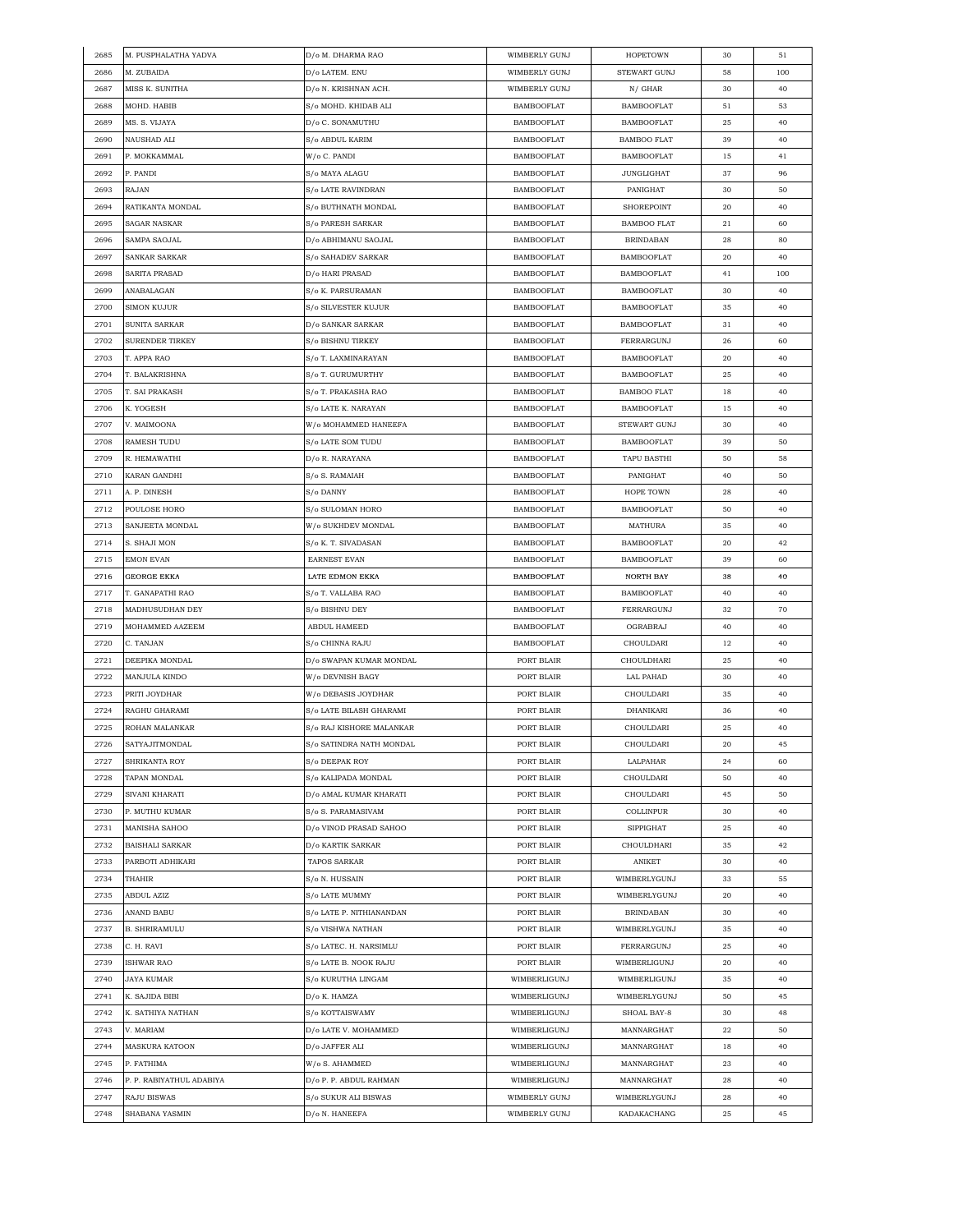| 2749 | M. VEERAIAH               | S/o LATE MARIYAPPAN                 | WIMBERLY GUNJ       | WIMBERLYGUNJ          | 10 | 55  |
|------|---------------------------|-------------------------------------|---------------------|-----------------------|----|-----|
| 2750 | SHAHIDA BIBI              | W/o JITEN RAJ KUMAR                 | WIMBERLY GUNJ       | MANNARGHAT            | 15 | 60  |
| 2751 | SNEHA SUTRODHAR           | D/o DEEPAK SUTRODHAR                | PORT BLAIR          | MATHURA               | 15 | 80  |
| 2752 | <b>HAMEED</b>             | S/o LATE L. ABDUL REHMAN            | PORT BLAIR          | WIMBERLYGUNJ          | 20 | 40  |
| 2753 | ANUPRIYA SAHA             | D/o KRISHNA SAHA                    | PORT BLAIR          | BAMBOOFLAT            | 30 | 43  |
| 2754 | <b>B. LAXMI</b>           | W/o SRIRAMLU                        | PORT BLAIR          | WIMBERLYGUNJ          | 28 | 60  |
| 2755 | O. YASMIN BANU            | D/o O. ABDUL JALEEL                 | PORT BLAIR          | STWART GUNJ           | 37 | 58  |
| 2756 | JAYDEEP XAXA              | S/o PAULOSE XAXA                    | PORT BLAIR          | SHOAL BAY             | 33 | 45  |
| 2757 | M. VIGNESH                | S/o P. MURUGANANDAN                 | PORT BLAIR          | FERRARGUNJ            | 20 | 40  |
| 2758 | K. A. THOUQEER ALI        | S/o K. ABDUL KADER                  | PORT BLAIR          | <b>BAMBOOFLAT</b>     | 60 | 40  |
|      |                           | S/o V. A. MOHAMMED ASHRAF           |                     |                       |    |     |
| 2759 | V. M. MOHAMMED SHAHID     |                                     | PORT BLAIR          | MANARGHAT             | 28 | 40  |
| 2760 | MISS. RATNA DAS           | D/o HARILAL DAS                     | HARINGAR            | <b>BETAPUR</b>        | 45 | 40  |
| 2761 | JYOTI PRAKASH BANIYA      | S/o SUKRA BANIYA                    | <b>BILLY GROUND</b> | PITCHERNALLA          | 30 | 100 |
| 2762 | VIJAY MINJ                | S/o PATRIC MINJ                     | MAYABUNDER          | MAYABUNDER            | 39 | 40  |
| 2763 | ROHIT MONDAL              | S/o LATE BIRAJ MONDAL               | <b>BILLY GROUND</b> | PITCHARNALLAH         | 21 | 50  |
| 2764 | PRAMATHA MAZUMDER         | S/o JITEN MAJUMDAR                  | <b>BILLY GROUND</b> | <b>BILLIGROUND</b>    | 20 | 45  |
| 2765 | M. A. BASHEER             | S/o M. A. RAZAK                     | <b>BBETAPUR</b>     | <b>BETAPUR</b>        | 25 | 55  |
| 2766 | SUBINDO NANDHI            | S/o HARIDAS NANDHI                  | <b>BILLY GROUND</b> | <b>BILLYGROUND</b>    | 38 | 40  |
| 2767 | LALITA PAIK               | D/o UTTAB BISWAS                    | HUTBAY              | HUTBAY                | 30 | 40  |
| 2768 | REKHA JADDER              | W/o HARIPADA JADDER                 | HUTBAY              | R K PUR               | 35 | 40  |
| 2769 | <b>U. SUJATHA</b>         | D/o U. JANGAMAIAH                   | HUTBAY              | <b>FARM TIKERY</b>    | 20 | 49  |
| 2770 | TAPASI BISWAS             | D/o ASHUTOSH BISWAS                 | HUTBAY              | R K PUR               | 38 | 40  |
| 2771 | SAGAR PODDAR              | S/o SUSHANTA PODDAR                 | <b>HUTBAY</b>       | VIVEKANANDA PUR       | 12 | 40  |
| 2772 | KAJAL MONDAL              | W/o SUBASH MONDAL                   | HUTBAY              | R K PUR               | 10 | 40  |
| 2773 | SURANJAN MONDAL           | S/o GANENDRA NATH MONDAL            | HUTBAY              | HUT BAY               | 30 | 40  |
| 2774 | RENUKA SIKDAR             | NIRAB SIKDAR                        | HUTBAY              | <b>RAMAKRISHNAPUR</b> | 39 | 40  |
| 2775 | DEVASHREE HALDER          | S/o HARIPADA HALDER                 | HUTBAY              | HUTBAY                | 19 | 90  |
| 2776 | GEETA MALLICK             | S/o MANORANJAN MANDAL               | <b>HUTBAY</b>       | <b>HUTBAY</b>         | 44 | 40  |
| 2777 | KARTICK MALLICK           | S/o KRISHNA PADA MALLICK            | HUTBAY              | <b>HUT BAY</b>        | 40 | 40  |
| 2778 | M. RAJA RAO               | S/o LATE M. KURMAIAH                | HUTBAY              | <b>FARM TIRKEY</b>    | 43 | 40  |
| 2779 | <b>MOHIMA ROY</b>         | D/o GOVINDA ROY                     | HUTBAY              | HUTBAY                | 20 |     |
|      |                           |                                     |                     |                       |    | 45  |
| 2780 | N. PARWATHY               | W/o N. LAXMAN RAO                   | <b>HUT BAY</b>      | HUTBAY                | 15 | 40  |
| 2781 | S. SHYAM MURTHY           | S/o LATES. SURYA NARAYAN            | <b>HUTBAY</b>       | HUTBAY                | 38 | 45  |
| 2782 | S. YADAVA RAO             | S/o S. RAMAIAH                      | HUTBAY              | HUTBAY                | 45 | 40  |
| 2783 | <b>SALIMA TIRKEY</b>      | <b>S/o RUPAS TIRKEY</b>             | HUTBAY              | HUTBAY                | 33 | 60  |
| 2784 | <b>SUJAY BISWAS</b>       | S/o SUDHIR BISWAS                   | HUTBAY              | HUTBAY                | 29 | 70  |
| 2785 | JUDICA                    | D/o DERICK                          | HUTBAY              | HUTBAY                | 25 | 40  |
| 2786 | T. RAVI KUMAR             | S/o K. THANGAVELU                   | HUTBAY              | HUTBAY                | 35 | 40  |
| 2787 | G. HARI DAS               | S/o LATE JANAKI RAMAIAH             | HUTBAY              | HUTBAY                | 30 | 45  |
| 2788 | <b>BARSHA ROY</b>         | D/o VIVEK ROY                       | HUTBAY              | <b>HUTBAY</b>         | 39 | 60  |
| 2789 | TIFIL KERKETTA            | <b>S/o RAMEES KERKETTA</b>          | HUTBAY              | HUT BAY               | 40 | 40  |
| 2790 | <b>RAJU</b>               | $\mathrm{S}/\mathrm{o}$ R. RAMA RAO | <b>HUTBAY</b>       | <b>HUT BAY</b>        | 50 | 40  |
| 2791 | REKHA SARDAR              | D/o LATE NARAN SARDAR               | HUTBY               | HUT BAY               | 28 | 80  |
| 2792 | <b>SEVIKA EKKA</b>        | D/o NIRMAL EKKA                     | HUTBAY              | HUTBAY                | 68 | 77  |
| 2793 | ANANTHI                   | D/o LATE S. VELLAISWAMY             | HUT BAY             | HUTBAY                | 29 | 48  |
| 2794 | SOWMITRA ROY              | S/o AMAL KRISHNA ROY                | HUTBAY              | LITTLE ANDAMAN        | 38 | 40  |
| 2795 | S. DHANALAKSHMI           | S. KOTHANDAM                        | <b>HUT BAY</b>      | HUTBAY                | 50 | 40  |
| 2796 | N. RAJESHWARI             | D/o N. SAMBA RAO                    | <b>FARM TIKREY</b>  | HUTBAY                | 12 | 40  |
| 2797 | D. SIDHU                  | S/o D. GYANESWAR RAO                | ONGI TIKRY          | HUTBAY                | 45 | 48  |
| 2798 | ANJANA BALA HALDER        | D/o SUBODH HALDER                   | PASCHIM SAGAR       | <b>DIGLIPUR</b>       | 50 | 40  |
| 2799 | <b>BABLU DAS</b>          | S/o BIPUL DAS                       | <b>DIGLIPUR</b>     | KHUDIRAMPUR           | 34 | 50  |
| 2800 | <b>BASANTI KUMARI</b>     | S/o BUCHU URAON                     | <b>DIGLIPUR</b>     | NAVIN NAGAR           | 50 | 40  |
| 2801 | <b>BIKASH CH HOWLADER</b> | S/o PROFULLA CH HOWLADER            | PORT BLAIR          | PORT BLAIR            | 31 | 40  |
| 2802 | CHONAJ MINJ               | S/o LATE ADWARD MINJ                | PORT BLAIR          | <b>DIGLIPUR</b>       | 30 | 40  |
|      | DIBAKAR DAS               | S/o JAGADISH DAS                    |                     | <b>DIGLIPUR</b>       |    | 40  |
| 2803 |                           |                                     | DIGLIPUR            |                       | 32 |     |
| 2804 | FRANCISKA LAKRA           | D/o LATE JAYARAM LAKRA              | <b>DIGLIPUR</b>     | LAXMIPUR              | 32 | 40  |
| 2805 | K. MICHEL                 | S/o Y KRISHNAN                      | <b>DIGLIPUR</b>     | <b>DIGLIPUR</b>       | 42 | 40  |
| 2806 | MALLIKA MONDAL            | D/o JACOB MONDAL                    | <b>DIGLIPUR</b>     | <b>DIGLIPUR</b>       | 34 | 70  |
| 2807 | NANDALAL MONDAL           | S/o JITEN CH MONDAL                 | DIGLIPUR            | DIGLIPUR              | 24 | 40  |
| 2808 | PRAYALAL CH. DAS          | S/o LATE CHINTA HARAN DAS           | DIGLIPUR            | <b>DIGLIPUR</b>       | 28 | 40  |
| 2809 | PROBIN HALDAR             | S/o PRAFULLA HALDAR                 | <b>DIGLIPUR</b>     | DIGLIPUR              | 20 | 40  |
| 2810 | PURNIMA SARKAR            | W/o SACHIN SARKAR                   | <b>DIGLIPUR</b>     | <b>DIGLIPUR</b>       | 47 | 70  |
| 2811 | RINA ROY                  | W/o SUSHANTA BAROI                  | <b>DIGLIPUR</b>     | <b>VSPALLY</b>        | 29 | 55  |
| 2812 | RITA MONDAL               | W/o MANOJIT MONDAL                  | <b>DIGLIPUR</b>     | <b>DIGLIPUR</b>       | 48 | 42  |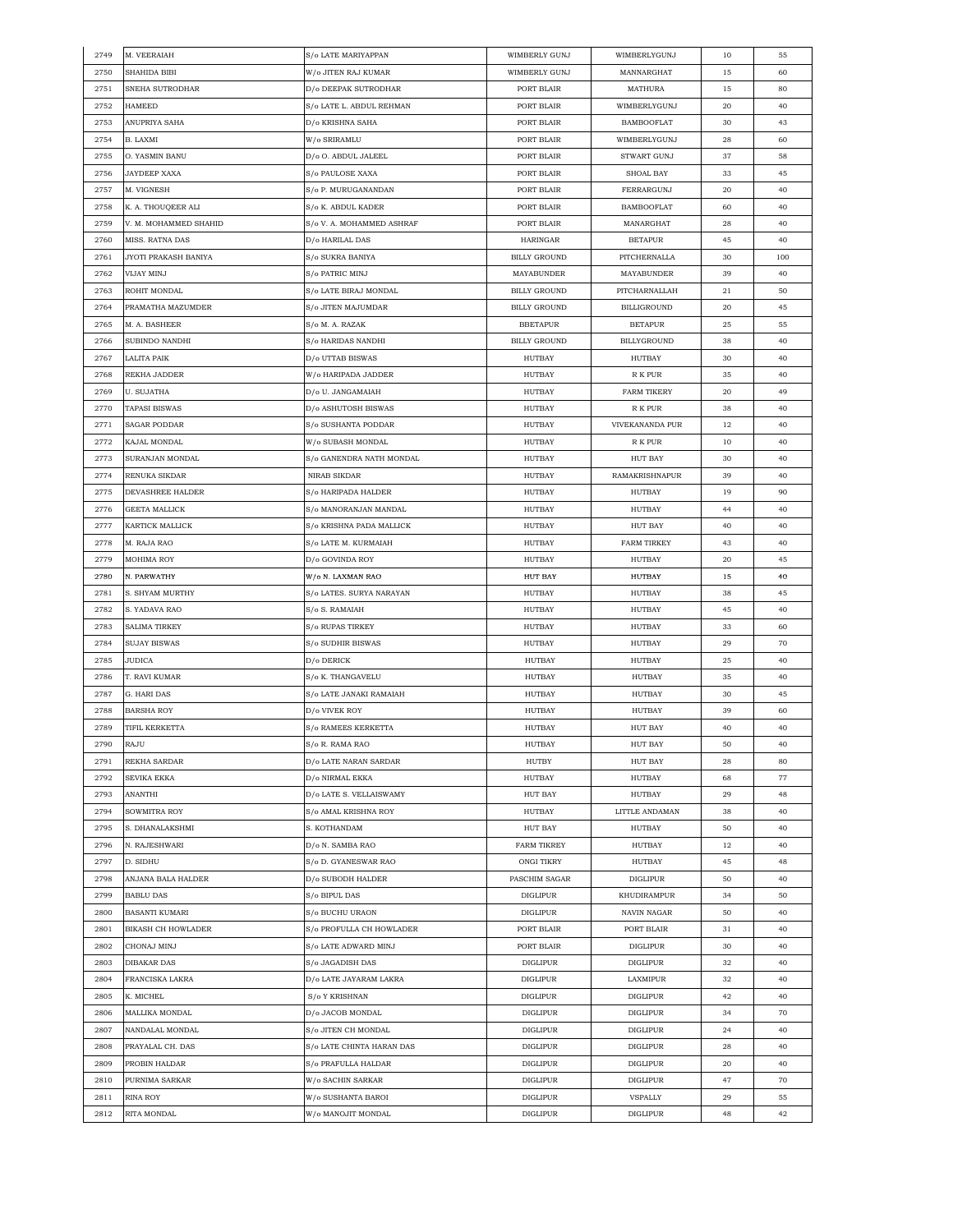| 2813         | <b>ROHIT MISTRY</b>                    | S/o MILAN MISTRY           | <b>DIGLIPUR</b>               | R. K. GRAM                    | 18       | 100 |
|--------------|----------------------------------------|----------------------------|-------------------------------|-------------------------------|----------|-----|
| 2814         | <b>SAMIR HALDER</b>                    | S/o ARJUN HALDER           | <b>DIGLIPUR</b>               | <b>DIGLIPUR</b>               | 20       | 40  |
| 2815         | SHAMYA DAS                             | S/o GOPAL CH. DAS          | <b>DIGLIPUR</b>               | <b>SUBHASHNAGAR</b>           | 18       | 80  |
| 2816         | RANJIT HALDER                          | S/o NAGEN HALDER           | <b>BILLY GROUND</b>           | SHANTI NAGAR                  | 28       | 40  |
| 2817         | <b>BANA MALI DAS</b>                   | S/o LATE DWARIK DAS        | PORT BLAIR                    | AUSTINABAD                    | 25       | 40  |
| 2818         | SUDHARSAN DAS                          | S/o SRIDHAM DAS            | <b>DIGLIPUR</b>               | <b>DIGLIPUR</b>               | 23       | 40  |
| 2819         | SWAPAN CH. DAS                         | S/o NIMAI DAS              | <b>DIGLIPUR</b>               | MADHUPUR                      | 30       | 50  |
| 2820         | <b>UJJAL MISTRY</b>                    | S/o UTTAM MISTRY           | <b>DIGLIPUR</b>               | <b>DIGLIPUR</b>               | 23       | 46  |
| 2821         | BINAY CHANDRA RAY                      | S/o BIDHAN CHANDRA RAY     | <b>DIGLIPUR</b>               | <b>DIGLIPUR</b>               | 30       | 45  |
| 2822         | K. SAKEENA BIBI                        | S/o KHALID                 | FERRARGUNJ                    | <b>STWARTGUNJ</b>             | 50       | 60  |
|              |                                        |                            |                               |                               |          |     |
| 2823         | CHAINA RANI DAS                        | D/o SUKUMAR DAS            | HUTBAY                        | <b>GANESH NAGAR</b>           | 40       | 40  |
| 2824         | <b>JOYDEV MISTRY</b>                   | S/o BANKIM MISTY           | <b>DIGLIPUR</b>               | PASCHIMSAGAR                  | 25       | 40  |
| 2825         | SANJIV KR. BISWAS                      | S/o SUKRANJAN BISWAS       | <b>DIGLIPUR</b>               | <b>SHIBPUR</b>                | 20       | 40  |
| 2826         | PROKASH HIRA                           | S/o LATE PROMATHA HIRA     | <b>DIGLIPUR</b>               | KALIGHAT                      | 15       | 80  |
| 2827         | KISHORE DAS                            | S/o SAILEN KR. DAS         | <b>DIGLIPUR</b>               | DURGAPUR                      | 38       | 44  |
| 2828         | ASISH KINDO                            | S/o ANAND KINDO            | <b>DIGLIPUR</b>               | MILAN GRAM                    | 40       | 57  |
| 2829         | SWETA HALDER                           | D/o SAIBAL HALDER          | <b>DIGLIPUR</b>               | R K GRAM                      | 50       | 47  |
| 2830         | PROSENJIT BAIDYA                       | S/o NIRANJAN BAIDYA        | <b>DIGLIPUR</b>               | PASCHIM SAGAR                 | 60       | 49  |
| 2831         | <b>BALARAM ROY</b>                     | S/o BIMOL ROY              | <b>DIGLIPUR</b>               | TALBAGAN                      | 55       | 40  |
| 2832         | SHYAMAL CHANDRA DAS                    | S/o KHOKAN DAS             | DIGLIPUR                      | DIGLIPUR                      | 20       | 40  |
| 2833         | NILESH KUJUR                           | S/o NICOLAS KUJUR          | <b>DIGLIPUR</b>               | <b>DIGLIPUR</b>               | 25       | 40  |
| 2834         | ANISHA KUMARI NAGESIA                  | D/o JHARIA NAGESIA         | <b>DIGLIPUR</b>               | <b>DIGLIPUR</b>               | 28       | 40  |
| 2835         | K. DHANDAPANI                          | S/o M. KALIAPPAN           | <b>DIGLIPUR</b>               | SUBASH GRAM                   | 22       | 40  |
| 2836         | SANTIMONI TIGGA                        | D/o OHMA TIGGA             | <b>DIGLIPUR</b>               | RADHANAGAR                    | 23       | 40  |
| 2837         | SUSHIL PAULUSH TIRKEY                  | <b>S/o HALEN TIRKEY</b>    | <b>DIGLIPUR</b>               | NAVIN NAGAR                   | 29       | 48  |
| 2838         | RONIT BEPARI                           | S/o SUSHANTA BEPARI        | <b>DIGLIPUR</b>               | KHUDIRAMPUR                   | 15       | 47  |
| 2839         | SUKHDEV MONDAL                         | S/o GANANDRA NATH MONDAL   | <b>DIGLIPUR</b>               | SUBHASHGRAM                   | 30       | 70  |
|              |                                        |                            |                               |                               |          |     |
| 2840         | NIPA BISWAS                            | D/o AMAL BISWAS            | <b>DIGLIPUR</b>               | <b>V S PALLY</b>              | 38       | 53  |
| 2841         | M. SAGAR                               | S/o LATE A. VASUDEVAN      | <b>DIGLIPUR</b>               | SUBASHGRAM                    | 23       | 40  |
| 2842         | MUKTILAL SORENG                        | S/o ALPHONSE SORENG        | <b>DIGLIPUR</b>               | NABAGRAM                      | 29       | 45  |
| 2843         | GOPAL MONDAL                           | RAM CHARAN MONDAL          | PORT BLAIR                    | PATHERGUDDA                   | 65       | 43  |
| 2844         | PRATHANA DAS                           | W/o SUSANTA KUMAR DAS      | <b>DIGLIPUR</b>               | RADHANAGAR                    | 50       | 49  |
| 2845         | <b>NITEN BISWAS</b>                    | S/o NIRANJAN BISWAS        | <b>DIGLIPUR</b>               | KHUDIRAMPUR                   | 12       | 50  |
| 2846         | KALPANA DAS                            | D/o TAPASH DAS             | <b>DIGLIPUR</b>               | KHUDIRAMPUR                   | 54       | 60  |
| 2847         | NAVIN KUMAR ROY                        | S/o NARAYAN ROY            | DIGLIPUR                      | AERIAL BAY                    | 40       | 40  |
| 2848         | DHANABAGYAM                            | W/o M. RAMACHANDRAN        | <b>DIGLIPUR</b>               | NABINNAGAR                    | 56       | 40  |
| 2849         | <b>NEESA BIRSA</b>                     | D/o BUDYA BISRA            | <b>DIGLIPUR</b>               | MOHANPURA                     | 45       | 40  |
| 2850         | AKBAR NAIK                             | S/o GULAS NAIK             | <b>DIGLIPUR</b>               | KALAPAHAR                     | 64       | 40  |
| 2851         | M. NAGA GANESHAN                       | S/o N. MARI MUTHU          | MAYABUNDER                    | MAYABUNDER                    | 35       | 65  |
| 2852         | P. SHARATH KUMAR                       | S/o P. YAMASUNDER RAO      | <b>MAYABUNDER</b>             | MAYABUNDER                    | 50       | 40  |
| 2853         | P. NAVEEN                              | S/o P. DURYODHAN           | MAYABUNDER                    | MAYABUNDER                    | 13       | 100 |
| 2854         | <b>RAJESH KUMAR</b>                    | S/o RAMESH BARAIK          | <b>MAYABUNDER</b>             | <b>MAYABUNDER</b>             | 10       | 40  |
| 2855         | S. HEMAVATI                            | D/o LATE S. YARRAIAHA      | PORT BLAIR                    | <b>JUNGLIGHAT</b>             | 48       | 50  |
| 2856         | SAW SHELEP JOHN                        | S/o SAW JOHN AUNG THONG    | MAYABUNDER                    | WEBI                          | 19       | 45  |
| 2857         | T KAMAIAH                              | S/o LATE T. APPANNA        | <b>MAYABUNDER</b>             | MAYABUNDER                    | 61       | 100 |
| 2858         | URMILA MINJ                            | D/o AGAPIT MINJ            | MAYABUNDER                    | CHAINPUR                      | 16       | 50  |
|              |                                        | S/o SAW CHOWZEN            |                               |                               |          | 40  |
| 2859<br>2860 | <b>SAW TOSAY</b><br><b>SUKHDEB SIL</b> | S/o SWAPAN SEAL            | MAYABUNDER<br><b>DIGLIPUR</b> | MAYABUNDER<br><b>DIGLIPUR</b> | 45<br>25 | 40  |
|              |                                        |                            |                               |                               |          |     |
| 2861         | ANISH KERKETTA                         | S/o ROBIN KERKETTA         | RANGAT                        | RAMPUR                        | 25       | 40  |
| 2862         | P. MOHAN BABU                          | S/o P. GOPI                | MAYABUNDER                    | <b>MAYABUNDER</b>             | 30       | 43  |
| 2863         | SUVANKAR BAROI                         | S/o UPEN CHANDRA BAROI     | MAYABUNDER                    | MAYABUNDER                    | 39       | 50  |
| 2864         | PRINSI TOPPO                           | D/o CHRISTOPHER TOPPO      | <b>DIGLIPUR</b>               | <b>BAJOTA</b>                 | 47       | 40  |
| 2865         | SAW M. STALIN                          | S/o SHEIKH ABDULLA         | MAYABUNDER                    | KARMATANG                     | 20       | 40  |
| 2866         | ABHISEK KUJUR                          | S/o PRODEEP KUJUR          | <b>BARATANG</b>               | <b>BARATANG</b>               | 29       | 40  |
| 2867         | ANITA KULLU                            | D/o ALEXANDER KULLU        | BARATANG                      | <b>BARATANG</b>               | 43       | 45  |
| 2868         | ANMOL KINDO                            | S/o ELIAS KINDO            | <b>BARATANG</b>               | <b>BARATANG</b>               | 15       | 40  |
| 2869         | <b>MANISH KUJUR</b>                    | S/o ESDOR KUJUR            | <b>BARATANG</b>               | <b>BARATANG</b>               | 28       | 42  |
| 2870         | <b>MANISH TIRKEY</b>                   | S/o RANJIT SASAN TIRKEY    | <b>BARATANG</b>               | <b>BARATANG</b>               | 15       | 50  |
| 2871         | N. SHIV RAJ                            | S/o E. NAGRAJ              | BARATANG                      | BARATANG                      | 20       | 60  |
| 2872         | NEHA KERKETTA                          | D/o JEROM KERKETTA         | BARATANG                      | BARATANG                      | 30       | 40  |
| 2873         | PRIYA TOPNO                            | S/o LATE AJIT TOPNO        | <b>BARATANG</b>               | <b>BARATANG</b>               | 35       | 40  |
| 2874         | MEENA                                  | D/o M. S. SUBBAIYA         | <b>BARATANG</b>               | ADAZIG                        | 39       | 40  |
| 2875         | SNEHA DUNG DUNG                        | S/o UDAY PRAKASH DUNG DUNG | <b>BARATANG</b>               | <b>BARATANG</b>               | 20       | 50  |
|              |                                        |                            |                               |                               |          |     |
| 2876         | SUJITA BRAIK                           | D/o DEVNU BRAIK            | <b>BARATANG</b>               | SUNDERGARH                    | 15       | 40  |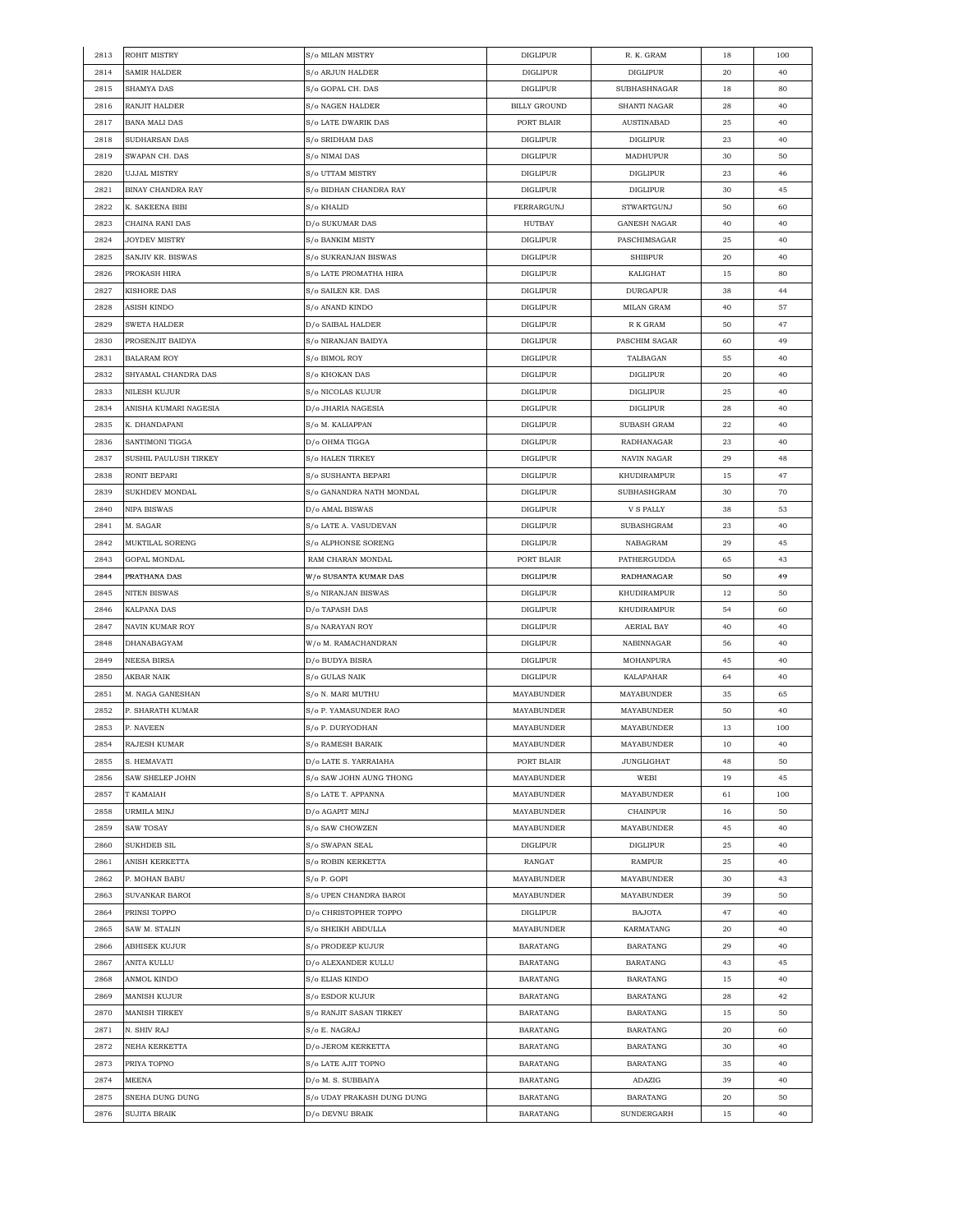| 2877 | <b>MARTHA KUJUR</b>    | S/o FRANCIS KULLU        | <b>BARATANG</b>    | <b>BARATANG</b>         | 10 | 40  |
|------|------------------------|--------------------------|--------------------|-------------------------|----|-----|
| 2878 | NOEL DHANWAR           | S/o POULOSE DHANWAR      | <b>BARATANG</b>    | <b>BARATANG</b>         | 15 | 60  |
| 2879 | SANJEEV KR. MISTRY     | S/o JITEN MISTRY         | PORT BLAIR         | <b>JUNGLIGHAT</b>       | 30 | 40  |
| 2880 | <b>ABHIJEET HALDER</b> | S/o NIRMAL HALDER        | RANGAT             | RANGAT                  | 15 | 40  |
| 2881 | J. YAMINI              | D/o LATE DURGA RAO       | RANGAT             | RANGAT BAY              | 20 | 75  |
| 2882 | LAXMI KUMARI           | D/o LALU SAHA            | KADAMTALA          | <b>URMILAPUR</b>        | 23 | 40  |
| 2883 | MAHANANDA BARAL        | S/o SUKUMAR BARAL        | RANGAT             | <b>BAKULTALA</b>        | 23 | 40  |
| 2884 | PREMDHAN SORENG        | S/o PAWAL SORENG         | RANGAT             | <b>BAKULTALA</b>        | 25 | 50  |
| 2885 | RATAN MAZUMDER         | S/o SAMEER MAZUMDER      | RANGAT             | NIMBUTALA               | 15 | 40  |
|      |                        |                          |                    |                         |    |     |
| 2886 | SUMAN KUMARI BEPARI    | C. K. BEPARI             | RANGAT             | <b>BAKULTALA</b>        | 23 | 40  |
| 2887 | ANIMESH MISTRY         | S/o BIJOY MISTRY         | <b>DIGLIPUR</b>    | GOLPAHAR                | 30 | 40  |
| 2888 | BHANJAN BAROI          | S/o LATE ANIL BAROI      | RANGAT             | <b>JANAKPUR VILLAGE</b> | 35 | 50  |
| 2889 | SITA HALDER            | W/o LATE SURESHKUMAR     | RANGAT             | NIMBUTALA               | 17 | 40  |
| 2890 | <b>NASRIN BANU</b>     | S/o ABDUL SALAM          | RANGAT             | RANGAT                  | 20 | 40  |
| 2891 | S. RAJA RAMAN          | S/o LATE S. SETHU RAMAN  | RANGAT             | RANGAT                  | 30 | 60  |
| 2892 | ANSHUL KUMAR TOPPO     | S/o SUDHIR KUMAR TOPPO   | RANGAT             | RAMPUR-I                | 39 | 80  |
| 2893 | GOBINDA HALDER         | S/o GANESH HALDER        | HAVELOCK           | HAVELOCK                | 40 | 40  |
| 2894 | <b>JAGADISH RAHA</b>   | S/o KALIPADA RAHA        | HAVELOCK           | HAVELOCK                | 55 | 40  |
| 2895 | <b>NILESH MONDAL</b>   | S/o KHAGENDRANATH MONDAL | <b>CAMBELL BAY</b> | <b>GOVIND NAGAR</b>     | 24 | 40  |
| 2896 | DEEPANKAR CHAKRABORTY  | S/o BIJOY CHAKRABORTY    | PORT BLAIR         | SOUTH POINT             | 44 | 40  |
| 2897 | DEEPANKAR BAIRAGI      | S/o DHIREN BAIRAGI       | HAVELOCK           | HAVELOCK                | 50 | 40  |
| 2898 | CHINMOY SHIL           | S/o G. N. SHIL           | HAVELOCK           | HAVELOCK                | 39 | 54  |
| 2899 | <b>DULAL ROY</b>       | S/o LATE UMESH CH. ROY   | HAVELOCK           | <b>HAVELOCK</b>         | 38 | 50  |
| 2900 | DIPIKA BAIDHYA         | S/o SWAPAN BAIDYA        | <b>HAVELOCK</b>    | <b>HAVELOCK</b>         | 20 | 45  |
|      |                        |                          |                    |                         |    |     |
| 2901 | K. KALAIVANI           | D/o KALAIMANI            | PORT BLAIR         | NAYAGAON                | 25 | 49  |
| 2902 | R. NAGRAJAN            | S/o A. RAJENDRAN         | KAMORTA            | NANCOWRIE               | 25 | 47  |
| 2903 | <b>MARTHA KUJUR</b>    | D/o ITHA KUJUR           | PORT BLAIR         | ATTAM PAHAD             | 15 | 40  |
| 2904 | S. MARY GRACE          | D/o S. DHARMA RAO        | PORT BLAIR         | DOLLYGUNJ               | 30 | 40  |
| 2905 | JANKIAMA               | D/o SIMHADRI             | PORT BLAIR         | DAIRY FARM              | 29 | 40  |
| 2906 | SHIVA KUMAR            | S/o MARI                 | PORT BLAIR         | PAHARGOAN               | 28 | 40  |
| 2907 | V. KRISHNARUPA         | D/o R. VAIDYANATHAN      | PORT BLAIR         | PROTHRAPUR              | 30 | 48  |
| 2908 | K. ZAINABA             | D/o LATE K. VEERAN       | PORT BLAIR         | MANNARGHAT              | 15 | 40  |
| 2909 | RAJIV SAHA             | S/o GOPAL SAHA           | PORT BLAIR         | MIDDLE POINT            | 38 | 100 |
| 2910 | G. VENKATSWAMY         | S/o LATE G. AGEST        | PORT BLAIR         | DIGNABAD                | 30 | 40  |
| 2911 | <b>AJAY MESHACK</b>    | S/o B. C. MESHACK        | PORT BLAIR         | CATTLEGUNJ              | 44 | 40  |
| 2912 | AL. RAM CHANDRA RAO    | S/o LATE A. APPALASWAMY  | PORT BLAIR         | <b>BRICHGUNJ</b>        | 50 | 40  |
| 2913 | <b>DURAI PANDI</b>     | S/o KADAKARE             | PORT BLAIR         | SAMUEL BASTHI           | 30 | 40  |
| 2914 | G. SATHIYA             | D/o K. CHANDRAN          | PORT BLAIR         | <b>SADHIPUR</b>         | 23 | 70  |
| 2915 | K. KALIAMMA            | W/o K. KALIMUTHU         | PORT BLAIR         | MIDDLE POINT            | 50 | 45  |
| 2916 | K. SHIVA               | S/o K. GURUMURTHY        | PORT BLAIR         | NAYAGOAN                | 20 | 50  |
| 2917 | K. TATA RAO            | S/o K. NARAYAN           | PORT BLAIR         | <b>BROOKSHABAD</b>      | 30 | 40  |
|      |                        |                          |                    | <b>GARACHARAMA</b>      |    |     |
| 2918 | K. P. GUPTA            | W/o D. R. GUPTA          | PORT BLAIR         |                         | 25 | 40  |
| 2919 | KR. LINA TIRKEY        | D/o MARCUS TIRKAY        | FERRARGUNJ         | FERRARGUNJ              | 20 | 40  |
| 2920 | LAKSHMI                | S/o G. MOHANRAO          | PORT BLAIR         | <b>SCHOOL LINE</b>      | 15 | 45  |
| 2921 | M. BABU RAO            | S/o M. VALLABHA RAO      | PORT BLAIR         | <b>DAIRYFARM</b>        | 30 | 58  |
| 2922 | M. RAJENDRA PRASAD     | S/o P. MADASAMY          | PORT BLAIR         | <b>DOLLYGUNJ</b>        | 39 | 60  |
| 2923 | MAHENDRA PRABHU        | S/o S. SETHU             | PORT BLAIR         | LAMBA LINE              | 40 | 42  |
| 2924 | MANISHA KUMARI         | D/o RAJVANSHI            | PORT BLAIR         | SHORE POINT             | 25 | 40  |
| 2925 | N. LOKANATHAN          | S/o G. PUNYAWATHI        | PORT BLAIR         | PREM NAGAR              | 20 | 42  |
| 2926 | PREM DEVI              | D/o NK RAMAN NAIR        | PORT BLAIR         | PHOENIX BAY             | 30 | 47  |
| 2927 | R. SHANMUGAVELU        | S/o S. RAMAIAH           | PORT BLAIR         | NEW PAHARGAON           | 39 | 48  |
| 2928 | RAM PRASAD LAKRA       | S/o LATE PITRUS LAKRA    | PORT BLAIR         | <b>BRINDAVA</b>         | 37 | 40  |
| 2929 | S. SNEHA               | D/o CHANDRIKA            | PORT BLAIR         | NEW PAHARGOAN           | 14 | 62  |
| 2930 | <b>SAGAR MISTRY</b>    | S/o SANJAY MISTRY        | PORT BLAIR         | GARACHARMA              | 19 | 40  |
| 2931 | SALOMI BARLA           | S/o LATE JOHN BARLA      | PORT BLAIR         | <b>BROOKSHABAD</b>      | 30 | 40  |
| 2932 | SHIV PRASAD            | S/o LATE GIRDHARI LAL    | PORT BLAIR         | NAYAGAON                | 46 | 40  |
|      |                        |                          |                    |                         |    |     |
| 2933 | V. MURALITHARAN        | S/o V. VELAUTHAM         | PORT BLAIR         | ABERDEEN BAZAR          | 39 | 45  |
| 2934 | M. JYOTHI              | S/o M. KANTA RAO         | PORT BLAIR         | DIGNABAD                | 30 | 78  |
| 2935 | VANDANA DEVI           | D/o JAGNARAYAN LALL      | PORT BLAIR         | NAYAGAON                | 34 | 65  |
| 2936 | <b>DEVI KUMARI</b>     | D/o SHOMAIYYA            | PORT BLAIR         | ABERDEEN BAZAAR         | 30 | 80  |
| 2937 | P. YAMUNA KUMARI       | D/o P. SAMANTHI RAO      | PORT BLAIR         | DAIRY FARM              | 25 | 40  |
| 2938 | A. HANEEFA             | S/o C. AHMED KUTTY       | PORT BLAIR         | HADDO                   | 28 | 40  |
| 2939 | DONIA R. NATH          | W/o RICKY SINGH          | PORT BLAIR         | DELANIPUR               | 37 | 40  |
| 2940 | CHANDI RAO             | S/o MARIDIAH             | PORT BLAIR         | HADDO                   | 46 | 80  |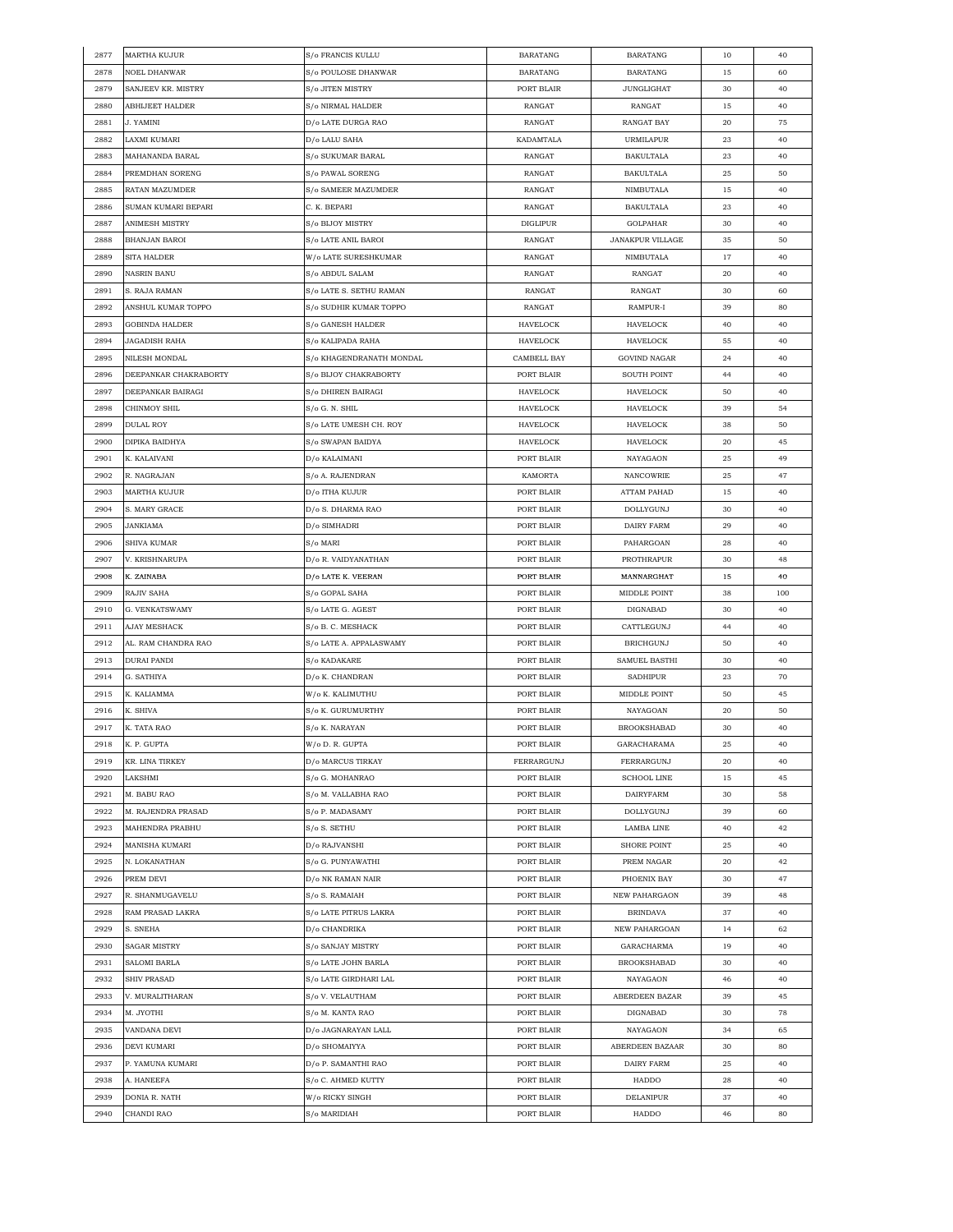| 2941 | T. APPA RAO             | S/o DEMUDU                 | PORT BLAIR          | ANARKALI            | 51          | 40  |
|------|-------------------------|----------------------------|---------------------|---------------------|-------------|-----|
| 2942 | G. ROBERT               | S/o LATE G. NAGRAJ         | PORT BLAIR          | PREM NAGAR          | 59          | 42  |
| 2943 | DEMUDU                  | S/o LATE D. GANGAIYA       | PORT BLAIR          | PHOENIX BAY         | 64          | 49  |
| 2944 | D. VALARMATHI           | D/o R. DEVRAJU             | PORT BLAIR          | SCHOOL LINE         | 28          | 60  |
| 2945 | MOHAMMAD FAIZAN         | S/o MOHD. SAMIULLAH        | CAMBELL BAY         | CAMBELLBAY          | 48          | 40  |
| 2946 | SHATRUGHAN SINGH        | S/o BHUPINDER SINGH        | <b>NICOBAR</b>      | G/NICOBAR           | 22          | 100 |
| 2947 | KANIYA LALL             | S/o LATE MAHOV LALL        | <b>CAMBELL BAY</b>  | <b>VIJAY NAGAR</b>  | 25          | 40  |
| 2948 | RITA RANI SIKDAR        | D/o DILIP KUMAR SIKDAR     | CAMBELL BAY         | CAMPBELLBAY         | 10          | 45  |
| 2949 | SOHAN GOP               | S/o LATE MACHU GOP         | CAMBELL BAY         | GADDA BIZAN         | 30          | 78  |
| 2950 | A. KATHIRESAN           | S/o LATE ANGUSWAMY         | <b>DIGLIPUR</b>     | KAMAL BASTHI        | 38          | 91  |
| 2951 | PRITPAL SINGH           | S/o PARGAT SINGH           | <b>DIGLIPUR</b>     | <b>GOVIND NAGAR</b> | 25          | 40  |
| 2952 | G. SHANKAR RAO          | S/o LATE GURU MURTHI       | <b>DIGLIPUR</b>     | RAJIV NAGAR         | 26          | 45  |
| 2953 | A. HARI DAS             | S/o LATE A. NAGESHWAR RAO  | CAMBELL BAY         | RAJIV NAGAR         | 19          | 50  |
| 2954 | PARGAT SINGH            | S/o SWARAN SINGH           | CAMBELL BAY         | <b>GOVIND NAGAR</b> | 30          | 40  |
| 2955 | <b>B. BOGESHWAR RAO</b> | S/o TULSAIAH               | CAMBELL BAY         | CAMPBELL BAY        | 50          | 80  |
| 2956 | M. VEERABAGHU           | S/o LATE C. MUNNSWAMY      | CAMBELL BAY         | <b>GANDHI NAGAR</b> | 49          | 60  |
| 2957 | RAVINDER KAUR           | D/o KARTAR SINGH           | CAMBELL BAY         | <b>GOVIND NAGAR</b> | 30          | 58  |
| 2958 | EMILIA DUNG DUNG        | W/o LATE PATRAS BARLA      | DIGLIPUR            | KAMAL BASTI         | 55          | 40  |
| 2959 |                         | S/o ASHIM SARDAR           | FERRARGUNJ          |                     | 40          | 40  |
|      | ANUP SARDAR             |                            |                     | FERRARGUNJ          |             |     |
| 2960 | JOSEPH KINDO            | S/o PIOUS KINDO            | PORT BLAIR          | MATHURA             | 64          | 40  |
| 2961 | KR. P. KRISHNA          | S/o SUBRAMANIAN            | WIMBERLYGUNJ        | WIMBERLYGUNJ        | 25          | 58  |
| 2962 | KR. SANDHYA SAOJAL      | D/o KANAI SAOJAL           | WIMBERLYGUNJ        | K/KACHAN            | 15          | 40  |
| 2963 | SARITA KINDO            | W/o JOSEPH KINDO           | PORT BLAIR          | MATHURA             | 43          | 40  |
| 2964 | SAHIL KINDO             | S/o KISHORE KINDO          | FERRARGUNJ          | FERRARGUNJ          | 14          | 40  |
| 2965 | <b>DEMRU BABU</b>       | S/o LATE DEMRU             | PORT BLAIR          | PROTHRAPUR          | 47          | 70  |
| 2966 | T. THANAM               | D/o LATE U. THANGAIAH      | PORT BLAIR          | <b>BATHUBASTHI</b>  | 59          | 60  |
| 2967 | ABDUL RAHAMAN           | S/o KUNJI MOHAMMED         | PORT BLAIR          | STEWART GUNJ        | 39          | 40  |
| 2968 | SANDHYA DEVI            | D/o HARI SHANKAR YADAV     | PORT BLAIR          | NEW PAHARGOAN       | 15          | 70  |
| 2969 | ZARMEELA BANU           | D/o S. M. SEIK DAWOOD      | PORT BLAIR          | GARACHARMA          | 42          | 100 |
| 2970 | <b>B. HARI KUMAR</b>    | S/o B. UMAPATHY            | PORT BLAIR          | HADDO               | 13          | 40  |
| 2971 | P. NAGESHWAR RAO        | S/o LATE P. NARASANNA      | PORT BLAIR          | HADDO               | 61          | 70  |
| 2972 | NIRMALA DEVI            | W/o SATYA NARAYAN MAJHI    | PORT BLAIR          | DOLLYGUNJ           | 39          | 80  |
| 2973 | HERMAN FRANCIS          | S/o FRANCIS                | PORT BLAIR          | <b>BIRDLINE</b>     | 52          | 90  |
| 2974 | N. RAMA MURTHY          | S/o NARAYANA RAO           | PORT BLAIR          | <b>BHATHUBASTI</b>  | 59          | 40  |
| 2975 | Y. DAMAYANTI            | D/o KAMARAJU               | PORT BLAIR          | GARACHARMA          | 53          | 40  |
| 2976 | JOTHI LACMI             | W/o VINOD KUMAR            | PORT BLAIR          | GARACHARMA-II       | 42          | 40  |
| 2977 | VIJAY KUMAR EKKA        | S/o DOMNIC EKKA            | PORT BLAIR          | <b>SIPPIGHAT</b>    | 34          | 60  |
| 2978 | DINESH LALL             | S/o JEEVAN LALL            | PORT BLAIR          | HOBDYPUR            | 29          | 50  |
| 2979 | <b>DISHA SAMADDER</b>   | S/o SOWMENDRANATH SAMADDER | PORT BLAIR          | MANPUR              | 10          | 60  |
| 2980 | NUSRATULLAH             | S/o RAHMATULLAH            | PORT BLAIR          | HABDYPUR            | 54          | 40  |
| 2981 | <b>SUKUMARAN</b>        | S/o LATE KRISHNAN KUTTY    | PORT BLAIR          | <b>OGRABRAJ</b>     | 59          | 50  |
| 2982 | CHANDAN DAS             | S/o KHUSI MOHAN DAS        | PORT BLAIR          | GUPTAPARA           | $\sqrt{26}$ | 50  |
| 2983 | K. ROHINI KUMAR         | S/o LATE K. NAIKANNA       | PORT BLAIR          | SHOREPOINT          | 58          | 40  |
| 2984 | N. DEEPIKA              | N. NEDUMARAN               | PORT BLAIR          | SHOLBAY             | 12          | 100 |
| 2985 | M. MARIYAMMA            | W/o T. MUTHU               | WIMBERLYGUNJ        | WIMBERLYGUNJ        | 38          | 41  |
| 2986 | NOOKARAJ                | S/o P. MUSLAIAH            | WIMBERLYGUNJ        | WIMBERLYGUNJ        | 39          | 40  |
| 2987 | V. K. FATHIMA BIBI      | D/o V. K. MOHAMMED         | WIMBERLYGUNJ        | WIMBERLYGUNJ        | 43          | 100 |
| 2988 | SANJAY MALLICK          | S/o SAILEN MALLICK         | HAVELOCK            | HAVELOCK            | 39          | 40  |
| 2989 | ANJALI BISWAS           | D/o LATE RASHMOHAN BISWAS  | HAVELOCK            | HAVELOCK            | 59          | 100 |
| 2990 | VINOD KUMAR             | S/o LATE S. VISWANATHAN    | HUTBAY              | HUTBAY              | 26          | 80  |
| 2991 | SWAPAN KUMAR MRIDHA     | S/o SUKHARANJA MRIDHA      | RANGAT              | KALSI               | 51          | 70  |
| 2992 | SUBASH KUJUR            | S/o SUKRA KUJUR            | <b>DIGLIPUR</b>     | <b>DIGLIPUR</b>     | 17          | 100 |
| 2993 | TARSHILA SORENG         | JOHAN SORENG               | <b>DIGLIPUR</b>     | MOHANPUR            | 45          | 100 |
| 2994 | CHIDAM HOWLADER         | S/o BHUBAN CH. HOWLADER    | DIGLIPUR            | MOHANPUR            | 38          | 40  |
| 2995 | <b>BIJALI BALA DAS</b>  | D/o KHAGENDRA CHANDRA DAS  | <b>DIGLIPUR</b>     | R.K. GRAM           | 38          | 60  |
| 2996 | <b>BISWAJIT DAS</b>     | S/o BHUDEP DAS             | <b>DIGLIPUR</b>     | DIGLIPUR            | 12          | 100 |
| 2997 | GOPAL DAS               | S/o RARANI KANTA DAS       | <b>DIGLIPUR</b>     | AERIAL BAY          | 36          | 50  |
| 2998 | MILAN BALA DAS          | W/o MANTU KUMAR DAS        | DIGLIPUR            | SHANTINAGAR         | 55          | 40  |
| 2999 | PARIMAL MONDAL          | S/o CHITTARANJAN MONDAL    | DIGLIPUR            | SUBASH GRAM         | 49          | 45  |
| 3000 | <b>LAKHAN DAS</b>       | S/o NITYALAL DAS           | CAMPBELL BAY        | GANDINAGAR          | 34          | 45  |
| 3001 | NITAI MAZUMDER          | S/o SUKHARANJAN MAZUMDER   | <b>BILLY GROUND</b> | <b>JOYPUR</b>       | 36          | 90  |
| 3002 | SURANJAN ROY            | S/o KANAN ROY              | <b>DIGLIPUR</b>     | NABAGRAM            | 36          | 40  |
| 3003 | RAJNI TOPPO             | D/o JULIUS TOPPO           | <b>DIGLIPUR</b>     | KALIGHAT            | 24          | 70  |
| 3004 | NIKITA XALXO            | S/o PRAKASH XALXO          | <b>DIGLIPUR</b>     | DIGLIPUR            | 18          | 42  |
|      |                         |                            |                     |                     |             |     |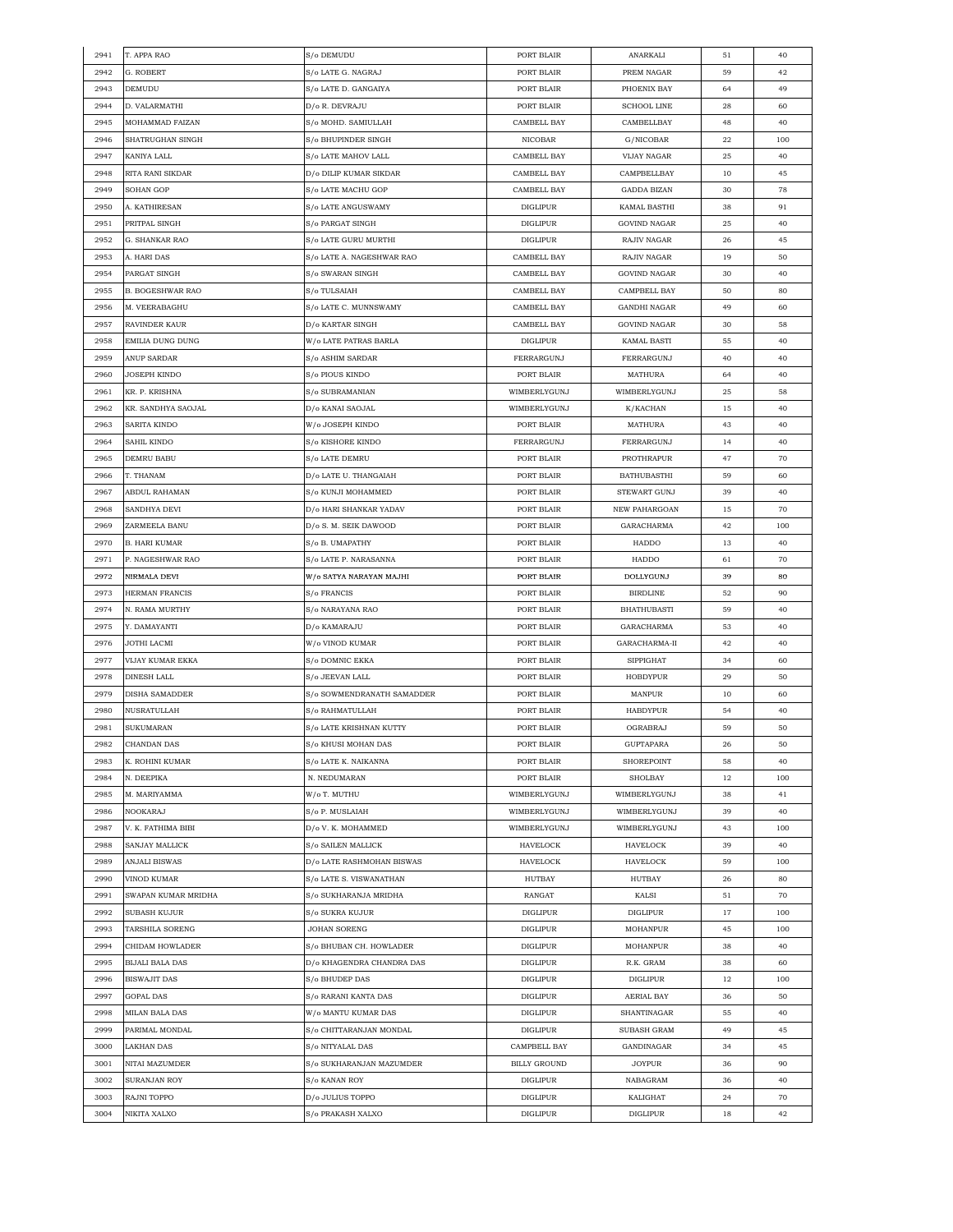| 3005 | <b>BIPLAB MONDAL</b>   | S/o NIMAI MONDAL                  | <b>DIGLIPUR</b>      | KALIGHAT           | 26             | 80       |
|------|------------------------|-----------------------------------|----------------------|--------------------|----------------|----------|
| 3006 | BITHIKA MANDAL         | D/o BISHNU MANDAL                 | RANGAT               | <b>JANAKPUR</b>    | 25             | 50       |
| 3007 | <b>ABDUL MANAF</b>     | S/o C. MOHAMMED                   | RANGAT               | RANGAT             | 39             | 50       |
| 3008 | SARALA MISTRY          | W/o HAREN MISTRY                  | ULLAPARA             | NIMBUTALA          | 46             | 90       |
| 3009 | SOMNATH NAGUNDA        | S/o CHITTARANAN                   | RANGAT               | SABARI             | 23             | 60       |
| 3010 | ABHISEKH BISWAS        | S/o BISWAJIT BISWAS               | <b>DIGLIPUR</b>      | <b>DIGLIPUR</b>    | 24             | 50       |
| 3011 | AMAR BRINDO DAS        | S/o NITYALAL DAS                  | <b>DIGLIPUR</b>      | <b>DIGLIPUR</b>    | 41             | 51       |
| 3012 | ANSHA JOY              | D/o JOY JOSE                      | <b>DIGLIPUR</b>      | <b>DIGLIPUR</b>    | 12             | 100      |
| 3013 | ASHIMA HOWLADER        | D/o UMACHARAN HOWLADER            | <b>DIGLIPUR</b>      | SUBASHGRAM         | 21             | 40       |
| 3014 | JATIN MONDAL           | S/o DUWARI MONDAL                 | DIGLIPUR             | KISHORINAGAR       | 58             | 40       |
| 3015 | JHARNA NAIK            | D/o RACHARAN NAIK                 | RANGAT               | PARANGARA          | 29             |          |
|      |                        |                                   |                      |                    |                | 60       |
| 3016 | MEERA DAS              | SWAPAN DAS                        | <b>DIGLIPUR</b>      | <b>DIGLIPUR</b>    | 30             | 100      |
| 3017 | NIRANJAN MISTRY        | S/o MANOHAR MISTRY                | PORTBLAIR            | MILANGRAM          | 44             | 40       |
| 3018 | RAJESH TETE            | S/o LATE HERNIMUS TETE            | <b>DIGLIPUR</b>      | LAXMIPUR           | 43             | 55       |
| 3019 | RAM CHANDRA DEBNATH    | S/o LATE RAJ KRISHNA DEBNATH      | DIGLIPUR             | DIGLIPUR           | 56             | 50       |
| 3020 | SANDHYA HALDER         | W/o DHIREN HALDER                 | <b>DIGLIPUR</b>      | SUBASH GRAM        | 59             | 40       |
| 3021 | SHYAMAL BISWAS         | S/o SARNA CH. BISWAS              | <b>DIGLIPUR</b>      | RADHANAGAR         | 64             | 75       |
| 3022 | <b>SUJIT ROY</b>       | <b>SWAPAN ROY</b>                 | <b>DIGLIPUR</b>      | <b>DIGLIPUR</b>    | 21             | 100      |
| 3023 | TUSHAR BISWAS          | S/o SUDHIR BISWAS                 | <b>DIGLIPUR</b>      | R.K. GRAM          | 57             | 80       |
| 3024 | <b>VADIVEL</b>         | S/o ARUMUGAM                      | <b>NEIL ISLAND</b>   | <b>NEIL ISLAND</b> | 27             | 45       |
| 3025 | SAKKI KUMAR            | LATE BANDHNU BARAIK               | MILDERA KATCHAL      | POST MILDERA       | 42             | 60       |
| 3026 | SUDANDIRAM             | S/o LATE P. MUNIYAIAH             | MILDERA VILLAGE      | KATCHAL ISLAND     | 42             | 100      |
| 3027 | SUNILA DAS             | S/o MOHAN DAS                     | PORT BLAIR           | <b>SHADIPUR</b>    | 29             | 100      |
| 3028 | G. NATRAJ              | S/o S. GOPAL KRISHNAN             | PORT BLAIR           | <b>BATHUBASTI</b>  | 11             | 100      |
| 3029 | <b>B. SRINIVAS RAO</b> | S/o B. RAMBABU                    | <b>BAMBOOFLAT</b>    | <b>BAMBOOFLAT</b>  | 25             | 50       |
| 3030 | K. JAGAN MOHAN RAO     | S/o K. VENKATESHWAR RAO           | PORT BLAIR           | DAIRY FARM         | 20             | 40       |
| 3031 | RUPESH EKKA            | S/o AUGUSTUS                      | PORT BLAIR           | DAIRY FARM         | 10             | 90       |
| 3032 | G. YOGESWAR RAO        | S/o G. BABU RAO                   | PORT BLAIR           | HADDO              | 32             | 100      |
| 3033 | S. K. SALMAN           | S/o S. K. MUSTAK                  | PORT BLAIR           | <b>SISTY NAGAR</b> | 25             | 60       |
| 3034 | VICKY BIRAJ BARAIK     | S/o RAJ KUMAR                     | PORT BLAIR           | PATHARGUDDA        | 16             | 50       |
| 3035 | T. KHADEEJA SULTHANA   |                                   | PORT BLAIR           | STWART GUNJ        | 24             |          |
|      |                        | S/o T. HAMZA                      |                      |                    |                | 50<br>40 |
| 3036 | RANI MONDAL            | D/o BILASH MONDAL                 | PORT BLAIR           | <b>DUKENAGAR</b>   | 15             |          |
| 3037 | LAXMI SARKAR           | D/o DABNATH SARKAR                | <b>HUTBAY</b>        | HUTBAY             | 27             | 45       |
| 3038 | S. MAHALAKSHMI         | D/o M. D. SELVAM                  | <b>DIGLIPUR</b>      | MOHANPURA          | 30             | 56       |
| 3039 | SHEK RAFIQUE           | S/o S. RAHOMUDEEN                 | PORTBLAIR            | PREMNAGAR          | 32             | 45       |
| 3040 | NARASIMHA RAO          | S/o LATE DURGANNA                 | PORT BLAIR           | PATHERGUDDA        | 61             | 70       |
| 3041 | P. SHAKER              | S/o PALU SWAMY                    | PORT BLAIR           | PONGY CHAUNG       | 44             | 93       |
| 3042 | KUNWAR TOPPO           | S/o JOYKIN TOPPO                  | PORT BLAIR           | HABDIPUR           | 33             | 45       |
| 3043 | RANJEETA BHOWMICK      | D/o LATE NARAYAN BHOWMICK         | DIGLIPUR             | KALIGHAT           | 21             | 75       |
| 3044 | SOMA MUNDA             | S/o SOHARI MUNDA                  | <b>DIGLIPUR</b>      | RADHANAGAR         | 47             | 100      |
| 3045 | G. ARCHANA             | D/o G. SRINIVAS RAO               | DAIRY FARM           | <b>JAPAN ROAD</b>  | 19             | 50       |
| 3046 | G. SOLMAN RAJ          | $\mathrm{S}/\mathrm{o}$ G. SAMUEL | ATLANTA POINT        | PORT BLAIR         | 37             | 40       |
| 3047 | D. VINOD               | S/o D. GANAPATI RAO               | OPPOSITE VIVEK HOTEL | GARACHARMA         | 25             | 50       |
| 3048 | SIDDHARTHA LAMA        | S/o SURAJ BAHADUR                 | <b>BAMBOOFLAT</b>    | <b>BAMBOOFLAT</b>  | 18             | 40       |
| 3049 | S. DHANUSH             | S/o LATE S. YEMA RAO              | NORTH BAY            | HOPE TOWN          | 10             | 50       |
| 3050 | MOHAN RAO              | S/o VISWANATHAN                   | NORTH BAY            | <b>BAMBOOFLAT</b>  | 19             | 60       |
| 3051 | PHOOL KUMARI           | D/o LATE BALI RAM MINJ            | PORT MOUT            | CHOULDARI          | 31             | 42       |
| 3052 | NASRIN NISHA           | D/o NISAR ALI                     | CHOULDARI            |                    | 19             | 50       |
| 3053 | K. ANBALAGAN           | S/o M. K. KALIMUTHU               | ONGI TIKRY           | HUT BAY            | 63             | 60       |
| 3054 | DURYODHANA             | S/o LATE B. VALLAB RAO            | ONGE TIKRY           | HUT BAY            | 33             | 66       |
| 3055 | SAURABH DEBNATH        | S/o RAKHAL DEBNATH                | <b>DUKE NAGAR</b>    | <b>BILLIGROUND</b> | 12             | 100      |
| 3056 | AMLAN SAHA             | S/o ANUP KUMAR SAHA               | HARI NAGAR           | BILLIGROUND        | 15             | 40       |
| 3057 | VISEKH KUMAR MISHRA    | S/o ARUN PRAKASH MISHRA           | DUNDAS POINT         | SOUTH ANDAMAN      | 19             | 40       |
| 3058 | NEELVENI               | W/o LATE KUMAR BAHADUR            | TELUGU BARRAK        | HADDO              | 40             | 40       |
| 3059 | JUSTIN                 | S/o LATE P. K. SWAMY              | PORT BLAIR           | WANDOOR            | 34             | 60       |
|      |                        |                                   |                      |                    |                |          |
| 3060 | P.V. ARIFA             | D/o P.V. MOHAMMED SADICK          | MALAPURAM            | MANNAR GHAT        | $\overline{4}$ | 100      |
| 3061 | URMILA DEBNATH         | D/o BHABATOSH DEBNATH             | PORT BLAIR           | <b>VS PALLY</b>    | 16             | 40       |
| 3062 | A. VAIRAMUTHU          | S/o ARUMUGAM                      | PORT BLAIR           | MANPUR             | 53             | 40       |
| 3063 | V. BALU                | S/o A. VALLAI                     | TEMPLE MEYO          | HERBERTABAD        | 53             | 40       |
| 3064 | NARASIMA MURTHY        | MEERAIAH                          | LAMBA PAHAR          | WIMBERLY GUNJ      | 23             | 45       |
| 3065 | NIRDHAN MONDAL         | S/o UPENDRA MONDAL                | SUBASHGRAM           | DIGLIPUR           | 51             | 60       |
| 3066 | MONI DAS               | W/o MILAN DAS                     | RK GRAM              | <b>DIGLIPUR</b>    | 39             | 50       |
| 3067 | NITYA NANDA KIRTANIA   | S/o AMULLYA KIRTANIA              | MILANGRAM            | DIGLIPUR           | 39             | 50       |
| 3068 | PROTIMA KIRTINIA       | D/o NITYANANDA KIRTINIA           | <b>DIGLIPUR</b>      | MILANGRAM          | 20             | 50       |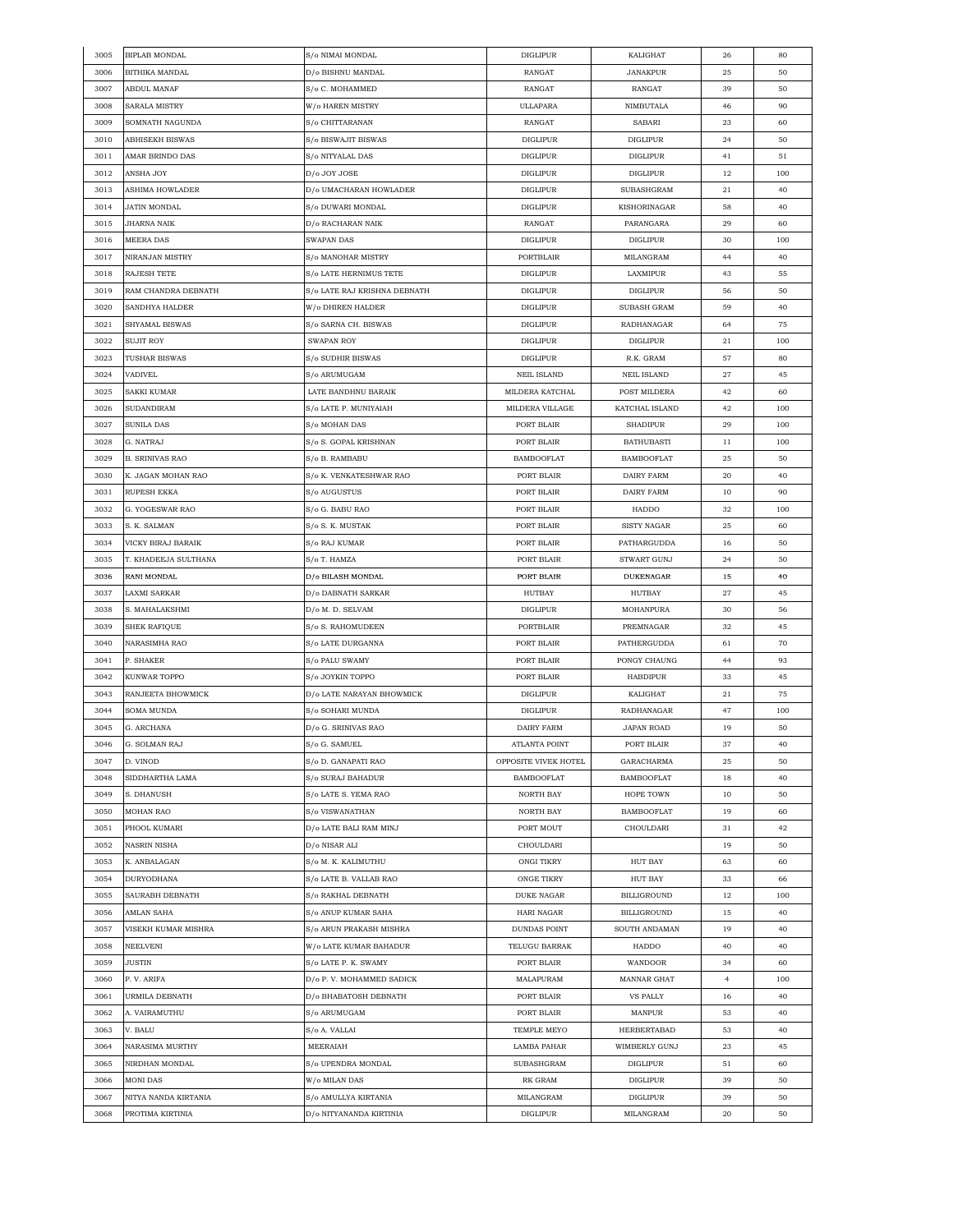| 3069 | ASHIM MISTRY               | S/o SUSHIL MISTRY           | SITA NAGAR            | <b>DIGLIPUR</b>        | $\,9$          | 100      |
|------|----------------------------|-----------------------------|-----------------------|------------------------|----------------|----------|
| 3070 | HARANI. M                  | MUTHAMIZH SELVAM            | PORT BLAIR            | CHAKRAGOAN             | 9              | 40       |
| 3071 | AMINA BIBI                 | D/o LATE K. MOHAMMED        | PORT BLAIR            | <b>BATHU BASTI</b>     | 53             | 40       |
| 3072 | K. DARSHAN                 | S/o P. KAMAL KUMAR          | KAMRAJ NAGAR          | CALICUT                | $\overline{7}$ | 100      |
| 3073 | SAVITRI DEVI               | D/o NANDU RAM               | <b>JOGINDER NAGAR</b> | CAMPBELL BAY           | 40             | 50       |
| 3074 | S. NAGAVENI                | D/o LATE S. RAMASWAMY       | PORT BLAIR            | HADDO                  | 33             | 85       |
| 3075 | KRISHNA PADA BACHAR        | S/o SURUB BACHAR            | VEVEKANANDA PUR       | LITTLE ANDAMAN         | 20             | 53       |
| 3076 | S. MUGILA                  | D/o N. SUDHAKARAN           | PORT BLAIR            | <b>BRICHGUNJ</b>       | 9              | 80       |
| 3077 | <b>JUDITH</b>              | D/o LATE SATVIL             | KAKANA VILLAGE        | CAR NICOBAR            | 35             | 70       |
| 3078 | LALO MAJHI                 |                             | FERRARGUNJ            | FERRARGUNJ             |                | 40       |
|      |                            | D/o BIRSA MAJHI             |                       |                        | 25             |          |
| 3079 | S. LAZAR                   | S/o LATE SANDYAGU           | FERRARGUNJ            | FERRARGUNJ             | 30             | 40       |
| 3080 | NAZIA BANU                 | D/o IRSHAD AHAMED           | RANGAT                | LONG ISLAND            | 30             | 50       |
| 3081 | VIKRAM KUMAR               | S/o ANAND                   | RANGAT                | <b>LONG ISLAND</b>     | 25             | 47       |
| 3082 | AMIT KERKETTA              | S/o RUBEN KERKETTA          | RANGAT                | LONG ISLAND            | 39             | 60       |
| 3083 | ABELTON ANDREW             | S/o ANDREW                  | CAR NICOBAR           | CAR NICOBAR            | 50             | 70       |
| 3084 | MS. SOMARI MUNDA           | D/o LATE LODH MUNDA         | MAYABUNDER            | WEBI                   | 49             | 40       |
| 3085 | <b>JITENDER RAM</b>        | S/o BITA RAM                | PORT BLAIR            | CHAKKAR GAON           | 25             | 42       |
| 3086 | B. YADAVESAMMA             | D/o B. NOKAIAH              | PORT BLAIR            | PATHERGUDDA            | 20             | 54       |
| 3087 | G. CHANDRA                 | W/o GOVIND RAJ              | PORT BLAIR            | PATHERGUDDA            | 30             | 61       |
| 3088 | KUNTI DEVI                 | W/o R. N. SINGH             | PORT BLAIR            | <b>DOLLYGUNJ</b>       | 79             | 40       |
| 3089 | KALA DEVI                  | D/o S. ALAGAR               | PORT BLAIR            | RANGACHANG             | 60             | 40       |
| 3090 | KALPANA DEVI               | W/o P. PANDI                | PORT BLAIR            | <b>SHADIPUR</b>        | 30             | 40       |
| 3091 | MURUGESAN                  | S/o S. RAMU                 | PORT BLAIR            | PATHERGUDDA            | 58             | 40       |
| 3092 | NAGLAXMI                   | D/o LATE P. APPA RAO        | PORT BLAIR            | GARACHARMA             | 41             | 40       |
| 3093 | S. BALRAM                  | S/o LATE SANYASI            | PORT BLAIR            | <b>NEAR RAM MANDIR</b> | 37             | 45       |
| 3094 | S. CHITRA                  | W/o M. SHIVA                | PORT BLAIR            | PROTHRAPUR             | 19             | 91       |
|      |                            | S/o LATE B. PIKA NAIDU      |                       |                        |                |          |
| 3095 | B. NOK RAJU                |                             | PORT BLAIR            | DOLLYGUNJ              | 62             | 40       |
| 3096 | P. RAJA POOPATHY           | S/o M. PERIYASWAN           | PORT BLAIR            | CALICUT                | 33             | 49       |
| 3097 | SYED ABDUL GANI            | S/o MOH. RAFIQUE            | PORT BLAIR            | <b>NEW PAHARGAON</b>   | 47             | 40       |
| 3098 | K. MANIKANDAN              | S/o M. KANNAN               | PORT BLAIR            | PATHEGUDDA             | 30             | 50       |
| 3099 | V. AUGUSTIAN               | S/o A. VELLANI              | PORT BLAIR            | <b>BATHUBASTI</b>      | 25             | 57       |
| 3100 | CHRISTOPHER EMANUEL SALINS | S/o LATE GODWIN SALINS      | PORT BLAIR            | PROTHRAPUR             | 29             | 40       |
| 3101 | K. GOWARI DEVI             | W/o G. VEDUKANDALU          | PORT BLAIR            | PROTHRAPUR             | 15             | 40       |
| 3102 | S. VENI                    | W/o SASHIVARNAM             | PORT BLAIR            | PATHERGUDDA            | 10             | 40       |
| 3103 | S. LAKSHYA                 | D/o SANTOSH                 | PORT BLAIR            | KAMARAJ NAGAR          | 25             | 40       |
| 3104 | BHOLA NATH SAHA            | S/o LATE R. M. SAHA         | PORT BLAIR            | JUNGLIGHAT             | 30             | 40       |
| 3105 | C. KARUPPAIAH              | S/o S. P. CHINNAIAH         | PORT BLAIR            | <b>JUNGLIGHAT</b>      | 42             | 51       |
| 3106 | K. ANBALAGAN               | D/o K. KALIYAMURTHY         | PORT BLAIR            | <b>BEODNABAD</b>       | 31             | 80       |
| 3107 | UMESH KUMAR THAPA          | S/o GOPAL THAPA             | PORT BLAIR            | <b>BRICHGUNJ</b>       | 23             | 79       |
| 3108 | M. ALAGULAXMI              | D/o M. MANIVELU             | PORT BLAIR            | <b>BEODNABAD</b>       | 40             | 60       |
| 3109 | RITESH KUMAR KERKETTA      | S/o SUNIL KUMAR KERKETTA    | <b>DIGLIPUR</b>       | RADHA NAGAR            | 35             | 61       |
| 3110 | DEEPIKA RAJ                | D/o DHAN RAJ                | PORT BLAIR            | KODIYAGHAT             | 38             | 40       |
| 3111 | KALIPADA BISWAS            | S/o LATE UPENDRANATH BISWAS | PORT BLAIR            | PREMNAGAR              | 62             | 40       |
| 3112 | GOBINDA SEAL               | S/o LATE JOGESHWAR SEAL     | PORT BLAIR            | PREM NAGAR             | 31             | 51       |
| 3113 | F. JOSEPH                  | S/o LATE FRANCIS            | PORT BLAIR            | PROTHRAPUR             | 58             | 70       |
| 3114 | CHANDU BHAGWAR             | S/o LATE DEVA               | PORT BLAIR            | BURMANALLAH            | 39             | 40       |
| 3115 | A. KAJAMOIDEEN             | S/o ABDULLA                 | PORT BLAIR            | HADDO                  | 28             |          |
| 3116 | H. R. V IYENGAR            | S/o LATE H. R. RAMAIYENGAR  | PORT BLAIR            | HADDO                  |                | 40<br>75 |
|      |                            |                             |                       |                        | 35             |          |
| 3117 | K. MANOHARAN               | S/o P. KARUPPASWAMY         | PORT BLAIR            | <b>RGT ROAD</b>        | 39             | 45       |
| 3118 | TRIPATI RAO                | S/o KAMAIAH                 | PORT BLAIR            | JUNGLIGHAT             | 48             | 40       |
| 3119 | L. RAMESH                  | S/o R. LAXMANAN             | PORT BLAIR            | ANARKALI               | 31             | 40       |
| 3120 | <b>B. SHYAM SUNDER RAO</b> | S/o B. VENKAT REDDY         | PORT BLAIR            | PATHARGUDDA            | 38             | 40       |
| 3121 | M. HUSSAIN                 | S/o LATE SAYED ALI          | PORT BLAIR            | DELANIPUR              | 37             | 40       |
| 3122 | MS. MARIAM BIBI            | D/o P. MOIDEEN              | PORT BLAIR            | PREM NAGAR             | 58             | 45       |
| 3123 | P. A. THENNARASU           | S/o ARMUGAM                 | PORT BLAIR            | DELANIPUR              | 72             | 40       |
| 3124 | THIRUKKADAL                | S/o NATARAJAN               | PORT BLAIR            | PHONEIX BAY            | 20             | 70       |
| 3125 | V. MURGESHAN               | S/o C. VELLACHAMY           | PORT BLAIR            | POLICE LINE            | 51             | 40       |
| 3126 | ZUBAIR ALI                 | S/o LATE SHAM SHAD          | PORT BLAIR            | SHADIPUR               | 42             | 47       |
| 3127 | M. CHELLAPANDY             | S/o N. MAYANDI              | PORT BLAIR            | <b>BUNIYADABAD</b>     | 10             | 60       |
| 3128 | JAYATA HALDER              | S/o JATIN HALDER            | PORT BLAIR            | CHAKKAR GAON           | 30             | 41       |
| 3129 | S. SUDHAKAR                | S/o SANMUGA SUNDARAM        | PORT BLAIR            | HAWAGHAR               | 28             | 40       |
| 3130 | A. HAJARA                  | D/o A. HYDRU                | PORT BLAIR            | ${\bf ANARKALI}$       | 27             | 40       |
| 3131 | A. MURUGESAN               | S/o K. ANNU                 | PORT BLAIR            | DIGNABAD               | 37             | 48       |
|      |                            | W/o P. DEVAKUMAR            |                       |                        |                | 80       |
| 3132 | ARUL JYOTHY                |                             | PORT BLAIR            | <b>BARGATHLINE</b>     | 52             |          |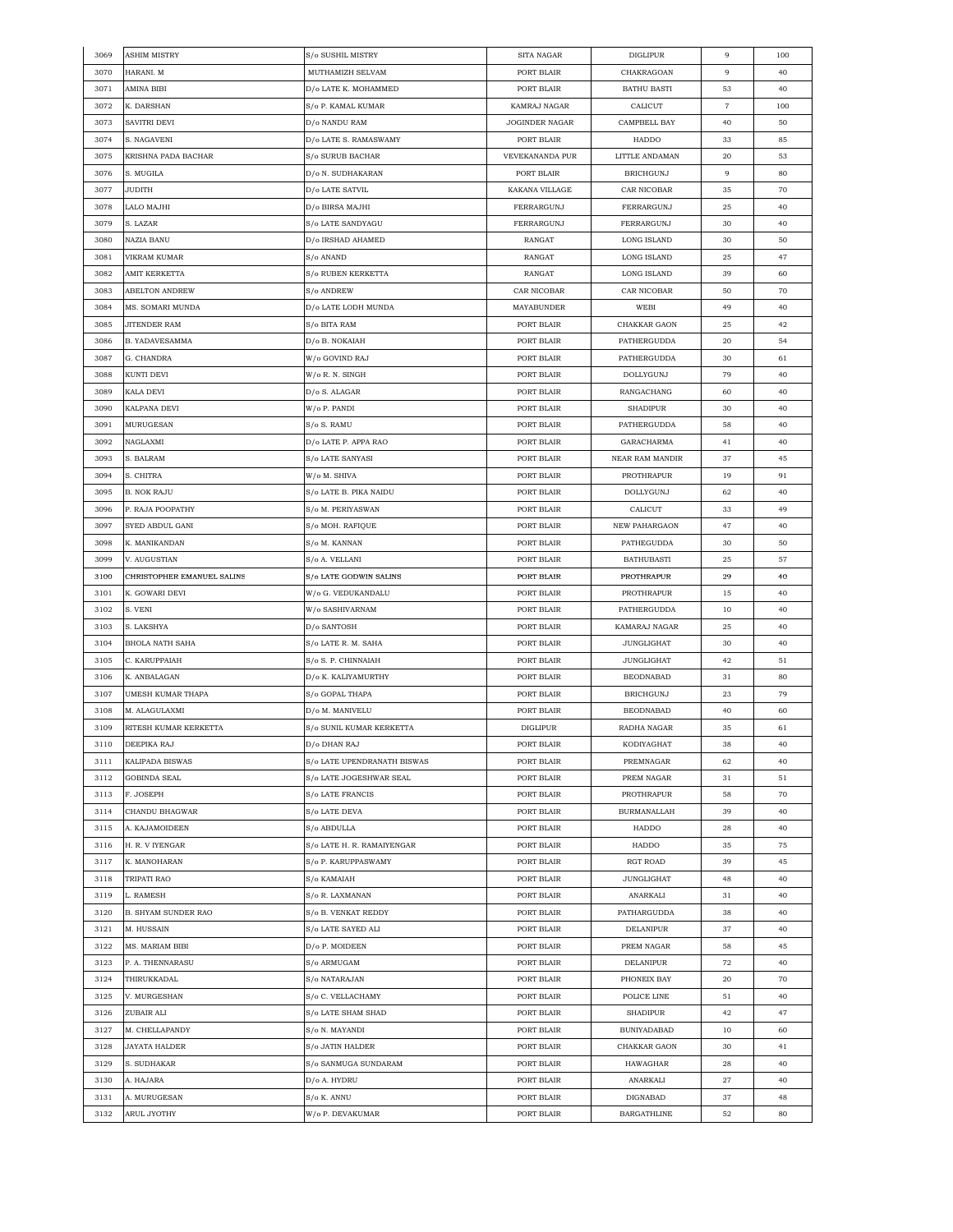| 3133 | KR MOHUWA MISTRY      | S/o ISWAR CHANDAR                      | PORT BLAIR        | <b>JUNGLIGHAT</b>     | 27 | 43 |
|------|-----------------------|----------------------------------------|-------------------|-----------------------|----|----|
| 3134 | MEENAL. S             | W/o SHETU                              | PORT BLAIR        | WARD NO 13            | 28 | 40 |
| 3135 | PADMAKARAN. S         | S/o LATE N. SREEDHARAN                 | PORT BLAIR        | NEW PAHARGOAN         | 20 | 40 |
| 3136 | A. SENTHIL KUMAR      | S/o ALAGAR SWAMY                       | PORT BLAIR        | N/PAHARGOAN           | 30 | 50 |
| 3137 | D. RAVI               | SOUTH POINT                            | PORT BLAIR        | C/O VELASWAMY         | 25 | 40 |
| 3138 | A. UMA MAHESHWARI     | D/o K. ANNA DURAI                      | PORT BLAIR        | HADDO                 | 27 | 47 |
| 3139 | NAMITA DAS            | W/o RAM DAS                            | PORT BLAIR        | GARACHARAMA           | 20 | 41 |
| 3140 | M. SHASI KUMAR        | S/o MUNIYASWAMY                        | PORT BLAIR        | GARACHARMA-II         | 15 | 41 |
| 3141 | N. THIRUMURUGAN       | S/o P. NEDUNCHELIYAN                   | PORT BLAIR        | GARACHARMA-II         | 30 | 40 |
|      |                       |                                        |                   |                       |    |    |
| 3142 | VISHAL MALLICK        | KANTO MALLICK                          | PORT BLAIR        | GARACHARMA            | 35 | 43 |
| 3143 | KAMALA WATI           | W/o BINU                               | PORT BLAIR        | <b>BIRD LINE</b>      | 17 | 56 |
| 3144 | KUM. R. MALATHI       | D/o M. RAVI                            | PORT BLAIR        | ANARKALI              | 24 | 45 |
| 3145 | P. BALA               | W/o R. PRABU                           | PORT BLAIR        | MAZARPAHAD            | 18 | 40 |
| 3146 | MATHAN PANDI          | S/o PALANIAMMAL                        | PORT BLAIR        | PROTHRAPUR            | 20 | 40 |
| 3147 | M. ARMAAN             | S/o SREEKANT                           | PORT BLAIR        | <b>BAMBOOFLAT</b>     | 18 | 40 |
| 3148 | RAJNI SINGH           | D/o RAJENDER SINGH                     | PORT BLAIR        | DIGNABAD              | 30 | 50 |
| 3149 | S. SINGARAM           | S/o SANJEVEE                           | PORT BLAIR        | <b>AUSTINABAD</b>     | 29 | 41 |
| 3150 | SOUVIK NAG            | PROBIR NAG                             | PORT BLAIR        | PREM NAGAR            | 57 | 44 |
| 3151 | ADVITIAY SINHA        | S/o VIVEK SINHA                        | PORT BLAIR        | <b>DEEN STREET</b>    | 60 | 40 |
| 3152 | SABNAM BIBI           | D/o LATE AMIRULLAH                     | PORT BLAIR        | SOUTH POINT           | 20 | 40 |
| 3153 | GENDA SINGH           | S/o PARICHAT SINGH                     | PORT BLAIR        | JUNGLIGHAT            | 28 | 47 |
| 3154 | A. SATISH KUMAR       | S/o M. ARUNACHALAM                     | PORT BLAIR        | MIDDLE POINT          | 29 | 50 |
| 3155 | LALITA KUMARI         | D/o BITAN URAON                        | PORT BLAIR        | <b>DUDH LINE</b>      | 35 | 41 |
| 3156 | RAM KISHEN            | S/o LATE RAM CHARAN                    | PORT BLAIR        | ABERDEEN BAZAR        | 30 | 40 |
| 3157 |                       | S/o SHYAM SUNDER ARORA                 | PORT BLAIR        | ABERDEEN BAZAAR       | 37 | 40 |
|      | SANJAY ARORA          |                                        |                   |                       |    |    |
| 3158 | R. DAYALAN            | S/o M. RAJENDRAN                       | PORT BLAIR        | JUNGLIGHAT            | 28 | 60 |
| 3159 | M. MADHAVA RAO        | S/o M. SANYASI                         | PORT BLAIR        | <b>JUNGLIGHAT</b>     | 30 | 40 |
| 3160 | RAJENDER SINGH        | S/o MAHENDER SINGH                     | PORT BLAIR        | <b>GURUDWARA LINE</b> | 38 | 48 |
| 3161 | SHREYA SHARMA         | D/o RAJEEV SHARMA                      | PORT BLAIR        | <b>GOAL GHAR</b>      | 42 | 50 |
| 3162 | K. THOMAS GEORGE      | S/o LATE P. K. THOMAS                  | PORT BLAIR        | CALICUT               | 79 | 40 |
| 3163 | MOHAMMED JAVED        | S/o MOHAMMED IBRAHIM                   | PORT BLAIR        | ANARKALI              | 38 | 40 |
| 3164 | M. SIRNI              | S/o M. ARJUNA                          | PORT BLAIR        | <b>SCHOOL LINE</b>    | 26 | 42 |
| 3165 | PRAVEEN KUMAR         | S/o CHANDA LAMA                        | PORT BLAIR        | <b>BIRD LINE</b>      | 30 | 47 |
| 3166 | B. MUTHU KRISHNAN     | S/o S. BOSE                            | PORT BLAIR        | <b>BATHU BASTI</b>    | 38 | 56 |
| 3167 | SHASHI KALA PURIA     | S/o JAI PRAKASH PURIA                  | PORT BLAIR        | SOUTH POINT           | 25 | 78 |
| 3168 | S. K. SHUBBHAM        | S/o R. SASHI KUMAR                     | PORT BLAIR        | <b>BHATUBASTI</b>     | 28 | 40 |
| 3169 | GANESIA               | W/o MITHAI LALL                        | PORT BLAIR        | GARACHARMA            | 32 | 40 |
| 3170 | G. SMITHA SUJANAN     | D/o SUJANAN                            | <b>BAMBOOFLAT</b> | <b>BAMBOOFLAT</b>     | 39 | 40 |
| 3171 | <b>BABU RAO</b>       | S/o D. ERRAIAH                         | PORT BLAIR        | <b>ABERDEEN BAZAR</b> | 20 | 40 |
| 3172 | <b>BIKASH BISWAS</b>  | S/o LATE BIJOY BISWAS                  | PORT BLAIR        | <b>SHADIPUR</b>       | 35 | 40 |
| 3173 | D. CHINNA RAO         | S/o LATE LACHAIAH                      | PORT BLAIR        | ROUND BASTHI          | 36 | 40 |
| 3174 | G. DEVADAMMA          |                                        | PORT BLAIR        | PHOENIX BAY           | 18 | 60 |
| 3175 | G. ESWAR RAO          | W/o ERRAINAIDU<br>S/o LATE SIMHACHALEM | PORT BLAIR        | PHOENIX BAY           | 28 |    |
|      |                       |                                        |                   |                       |    | 40 |
| 3176 | K. PRIYADARSHNI       | S/o S. KARNAN                          | PORT BLAIR        | PHOENIX BAY           | 32 | 47 |
| 3177 | K. SATYA DURGA PRASAD | S/o K PILLA SETTY                      | PORT BLAIR        | PHONGI CHANG          | 29 | 50 |
| 3178 | KAVITHA               | W/o P. PONNURAM                        | PORT BLAIR        | DAIRY FARM            | 18 | 40 |
| 3179 | KR. ABDUL WAHID       | S/o ABDUL RAHIM                        | PORT BLAIR        | S/NAGAR               | 20 | 40 |
| 3180 | L. PRAKASH            | S/o LATHA KUMAR                        | PORT BLAIR        | A BAZAR               | 25 | 49 |
| 3181 | M. BABY KUMARI        | W/o M. RANGA RAO                       | PORT BLAIR        | DELANIPUR             | 22 | 40 |
| 3182 | MOHAN BABU. T         | S/o T. TATA RAO                        | PORT BLAIR        | <b>BUNIYADABAD</b>    | 37 | 40 |
| 3183 | P. MALLESWARA RAO     | S/o LATE SAHADEVA RAJU                 | PORT BLAIR        | A/BAZAR               | 25 | 50 |
| 3184 | P. NAGRAJ             | S/o V. PRAKASAM                        | PORT BLAIR        | <b>MAZAR PAHAD</b>    | 39 | 40 |
| 3185 | R. DIVYA              | D/o DILESWAR RAO                       | PORT BLAIR        | ROUND BASTHI          | 42 | 48 |
| 3186 | RAJESHWARI. G         | D/o G. KURMA RAO                       | PORT BLAIR        | OLD PAHARGOAN         | 37 | 40 |
| 3187 | RITU                  | D/o K. SOMAN                           | PORT BLAIR        | ANARKALI              | 30 | 40 |
| 3188 | S. SANIYARO           | D/o S. KARMIMUNDA                      | PORT BLAIR        | DAIRY FARM            | 32 | 60 |
| 3189 | S. SURESH BABU        | S/o S. RAMANA                          | PORT BLAIR        | PONIXBAY              | 35 | 40 |
| 3190 | SARAJUNISHA           | D/o LATE A. ALIYAR                     | PORT BLAIR        | ABERDEEN BAZAR        | 29 | 45 |
|      |                       |                                        |                   |                       |    |    |
| 3191 | T. JYOTI              | D/o T. MADHAVA RAO                     | PORT BLAIR        | HADDO                 | 20 | 40 |
| 3192 | T. KAMALA             | D/o T. CHITTIBABU                      | PORT BLAIR        | PREM NAGAR            | 38 | 40 |
| 3193 | THIRPAT RAO. R        | S/o LATE R. JOGULU                     | PORT BLAIR        | ROUND BHASTI          | 51 | 56 |
| 3194 | TRISHA BHATTACHARJEE  | D/o TAPAN KR BHATTACHARJEE             | PORT BLAIR        | HADDO                 | 20 | 40 |
| 3195 | SAKINA BIBI           | D/o LATE K. ABOOBACKER                 | PORT BLAIR        | PHONIEX BAY           | 52 | 40 |
| 3196 | GOURANGA MISTRY       | S/o LATE G. MISTRY                     | <b>DIGLIPUR</b>   | SWARAJ GRAM           | 20 | 40 |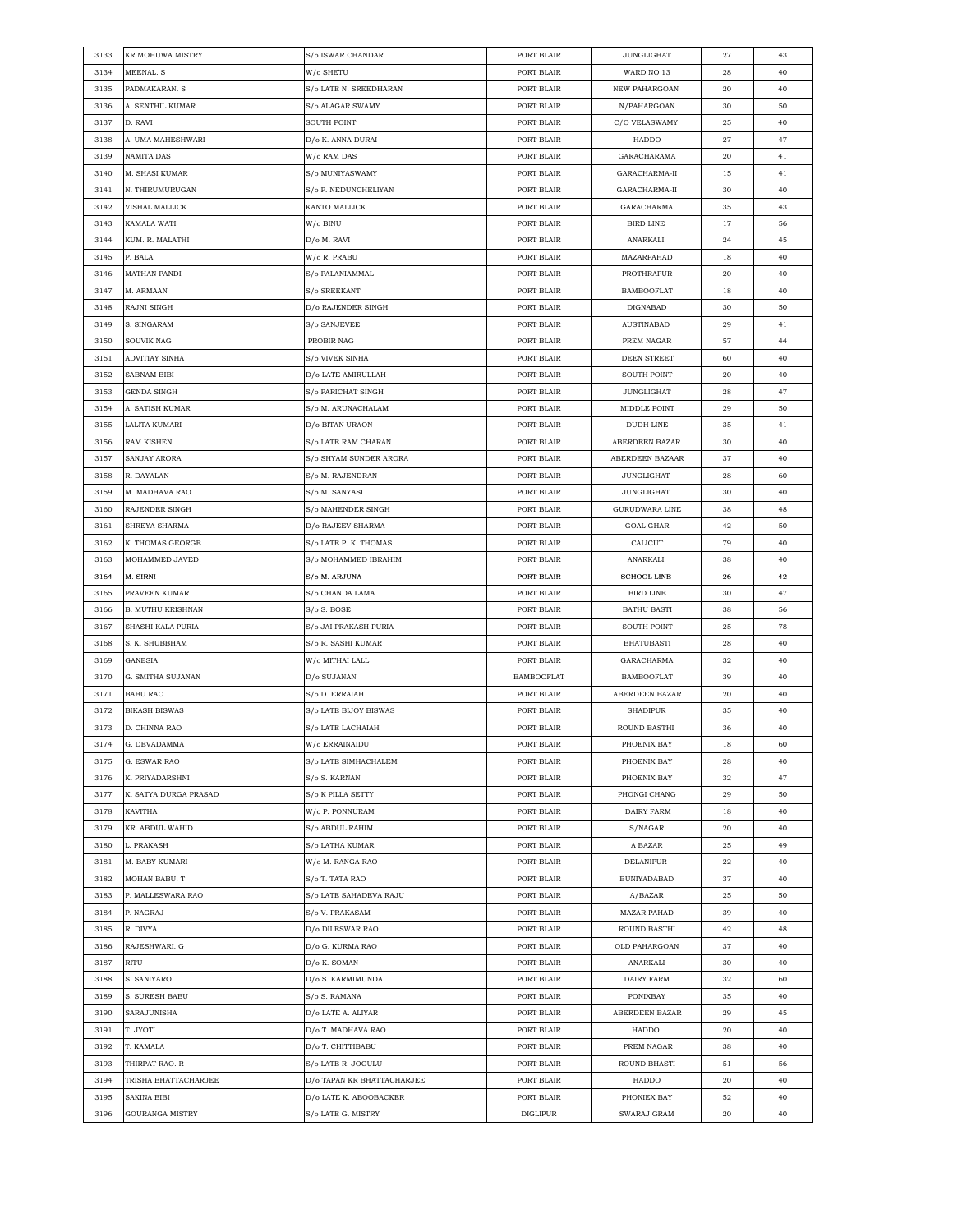| 3197 | PADAM BAHADUR THAPA      | S/o LATE GAG BAHADUR THAPA | PORT BLAIR        | HADDO              | 15  | 40 |
|------|--------------------------|----------------------------|-------------------|--------------------|-----|----|
| 3198 | V. LAXMI                 | S/o V. DEMUDU              | PORT BLAIR        | ANARKALI           | 30  | 45 |
| 3199 | MALTHI DEVI              | D/o N. S. SHIV RATNAM      | PORT BLAIR        | PHOENIX BAY        | 15  | 40 |
| 3200 | SREENU                   | S/o B. DEVADU              | PORT BLAIR        | PHONGYKYONG        | 14  | 80 |
| 3201 | B. DAS                   | LATE VENKANNA              | PORT BLAIR        | SISTY NAGAR        | 20  | 70 |
| 3202 | K. VEERA RAGAVELU        | S/o NARAYAN MURTY          | <b>BAMBOOFLAT</b> | <b>BAMBOOFLAT</b>  | 25  | 48 |
| 3203 | <b>BABY</b>              | W/o SANJAY KUMAR           | PORT BLAIR        | <b>BURMANALLAH</b> | 29  | 47 |
| 3204 | G. VENKATESWAR RAO       | S/o LATE G. KONDAIAH       | PORT BLAIR        | HADDO              | 51  | 40 |
| 3205 | G. SURESH                | S/o G. RAMANAIAH           | PORT BLAIR        | HADDO              | 37  | 49 |
| 3206 | K. STEPHAN RAJ           | S/o K. KUMAR               | PORT BLAIR        | HADDO              | 48  | 44 |
| 3207 | K. VENKATA RAO           | S/o K. KRISHNA MOORTHY     | PORT BLAIR        | HADDO              | 44  | 40 |
|      |                          |                            |                   |                    |     |    |
| 3208 | K. HEMLATHA              | D/o K. SOMAIAH             | PORT BLAIR        | HADDO              | 25  | 50 |
| 3209 | M. KALEESWARI            | W/o K MURUGAN              | PORT BLAIR        | PHONGI CHANG       | 34  | 40 |
| 3210 | M. ALI                   | S/o LATEM. KOYA            | PORT BLAIR        | HADDO              | 18  | 60 |
| 3211 | <b>NEETU</b>             | D/o CHOTTU                 | PORT BLAIR        | LILLYPUR           | 28  | 50 |
| 3212 | S. BALA KRISHNA          | S/o S. MOHAN RAO           | PORT BLAIR        | HADDO              | 35  | 40 |
| 3213 | S. BABY                  | D/o LATE SIMON             | PORT BLAIR        | HADDO              | 10  | 48 |
| 3214 | S. PUNITHA               | D/o R. SKHAR               | PORT BLAIR        | HADDO              | 38  | 41 |
| 3215 | SHERAZ ISLAM             | S/o S. ISLAM               | PORT BLAIR        | <b>BUNIYADABAD</b> | 48  | 40 |
| 3216 | T. MOHAN RAO             | S/o LATE T. GURUMURTHY     | PORT BLAIR        | MALAIBIJIN         | 25  | 40 |
| 3217 | G. SUJATHA               | D/o G. TATA RAO            | PORT BLAIR        | HADDO              | 27  | 46 |
| 3218 | A. AKSHAY                | S/o ARMUGAM                | PORT BLAIR        | HADDO              | 34  | 52 |
| 3219 | <b>DEVI PRIYA</b>        | D/o MATHIYZHAGAN           | PORT BLAIR        | HADDO              | 51  | 40 |
| 3220 | <b>BIPLAB PAL</b>        | S/o N. J. PAL              | PORT BLAIR        | HADDO              | 40  | 45 |
| 3221 | R. SHALINI               | D/o S. T. RAJU             | PORT BLAIR        | <b>BAMBOOFLAT</b>  | 43  | 40 |
| 3222 | A. ESWARAMMA             | W/o A. TIRUPATHY RAO       | PORT BLAIR        | HADDO              | 58  | 60 |
| 3223 | M. DHARMA RAJ            | S/o LATE MANIKAM           | PORT BLAIR        | MINNIE BAY         | 37  | 70 |
| 3224 | <b>B. GUNASUNDRAMMA</b>  | S/o DESAIAH                | PORT BLAIR        | <b>JUNGLIGHAT</b>  | 24  | 40 |
| 3225 | D. HEMAWATHI             | W/o D. DHARMA RAO          | PORT BLAIR        | DAIRY FARM         | 12  | 40 |
| 3226 | D. NEELA WATHI           | W/o RAMA RAO               | PORT BLAIR        | MIDDLE POINT       | 25  | 40 |
| 3227 | J. RITISH                | S/o J. LOKANADHAM          | PORT BLAIR        | DAIRY FARM         | 29  | 42 |
| 3228 | <b>J. ESWARI</b>         | D/o LATE J. KAMAIAH        | PORT BLAIR        | DAIRY FARM         | 13  | 41 |
| 3229 | KUM. P. TEJESWARI        | D/o P. POTTAIAH.           | PORT BLAIR        | DAIRY FARM         | 29  | 61 |
|      |                          |                            |                   |                    |     |    |
| 3230 | M. KANNUSWAMY            | S/o MUTHU                  | PORT BLAIR        | MACCA PAHAD        | 30  | 50 |
| 3231 | MISS. G. KEDARWATHI      | D/o A. APPA RAO            | PORT BLAIR        | DAIRY FARM         | 358 | 48 |
| 3232 | P. DIVYA RANI            | D/o P. SANYASI RAO         | PORT BLAIR        | DAIRY FARM         | 45  | 41 |
| 3233 | SATYANARAYAN             | S/o LATE K. SWAMY          | PORT BLAIR        | <b>DAIRYFARM</b>   | 25  | 40 |
| 3234 | T. VENKAT RAMANA         | S/o LATE T. SURYA NARAYAN  | PORT BLAIR        | DAIRY FARM         | 20  | 46 |
| 3235 | Y. POTAMMA               | S/o Y. BAIRAGI             | PORT BLAIR        | DAIRY FARM         | 25  | 54 |
| 3236 | <b>B. HANUMANTHA RAO</b> | S/o B. BALARAM MURTHY      | PORT BLAIR        | <b>DAIRYFARM</b>   | 27  | 43 |
| 3237 | ANJALI SHARMA            | D/o RAM C SHARMA           | PORT BLAIR        | LAMBALINE          | 30  | 48 |
| 3238 | K. MURUGESHAN            | S/o M. KALLIMUTHU          | PORT BLAIR        | DAIRY FARM         | 35  | 64 |
| 3239 | R. DURAI SWAMY           | D/o RAMALINGAM             | PORT BLAIR        | CALICUT            | 29  | 62 |
| 3240 | MUNNA RAO                | S/o LATE A. JOGA RAO       | PORT BLAIR        | JUNGHLIGHAT        | 21  | 40 |
| 3241 | V. MURGESAN              | S/o N. VEERA SINNU         | PORT BLAIR        | DAIRY FARM         | 26  | 40 |
| 3242 | KAMINI SHARMA            | S/o LATE S. P. SHARMA      | PORT BLAIR        | <b>MAZAR PAHAD</b> | 41  | 48 |
| 3243 | <b>K. SURESH</b>         | S/o K. BABU RAO            | PORT BLAIR        | DAIRY FARM         | 38  | 47 |
| 3244 | G. ADINARAYANA           | S/o LATE G. SURYA NARAYANA | PORT BLAIR        | DAIRY FARM         | 42  | 51 |
| 3245 | <b>GEETAWATI</b>         | D/o IYSIAH                 | PORT BLAIR        | <b>SHADIPUR</b>    | 29  | 58 |
| 3246 | M. PRASHANTHI            | D/o LATE M. SANJEEVA RAO   | PORT BLAIR        | <b>SHADIPUR</b>    | 30  | 53 |
| 3247 | MS. HASEENA BIBI         | D/o LATE SUBHAN ALI        | PORT BLAIR        | <b>SHADIPUR</b>    | 18  | 40 |
| 3248 | R. RAM KUMAR             | S/o K. RAMSUBRAMANIAN      | PORT BLAIR        | M/PAHAD            | 20  | 40 |
| 3249 | PATHA KUMAR              | S/o V. ANDI                | PORT BLAIR        | <b>DUDHLINE</b>    | 25  | 60 |
| 3250 | <b>VIJAY LAXMI</b>       | D/o LATE P. APPU           | PORT BLAIR        | NEAR DAG OFF       | 29  | 57 |
| 3251 | NARGHESE MONDAL          | W/o SAIFUL MONDAL          | PORT BLAIR        | SOUTH POINT        | 30  | 51 |
| 3252 | SANJITA PODDAR           | W/o PRADIP DAS             | PORT BLAIR        | NAYAGAON           | 60  | 40 |
|      |                          |                            |                   |                    |     |    |
| 3253 | S. SARAVANA KUMAR        | S/o V. SAMAYAN             | PORT BLAIR        | <b>DELANIPUR</b>   | 37  | 40 |
| 3254 | <b>B. MURUGAN</b>        | S/o LATE B. VALLAIAH       | PORT BLAIR        | CALICUT VILLAGE    | 26  | 40 |
| 3255 | B. KIRTI                 | D/o RAMELA MALLICK         | PORT BLAIR        | <b>BRICHGUNJ</b>   | 20  | 40 |
| 3256 | DEVI KALAIVANI           | S/o KRISHNAN               | PORT BLAIR        | <b>BEODNABAD</b>   | 29  | 40 |
| 3257 | DIMPLEMAHESHWARI         | D/o MOHANPRASAD            | PORT BLAIR        | B/GUNJ             | 34  | 40 |
| 3258 | MARIAMMA                 | D/o SEVANANDI              | PORT BLAIR        | CALICUT            | 58  | 40 |
| 3259 | NEEMA HARLOW             | W/o VIVEK NATH             | PORT BLAIR        | GARACHARMA         | 51  | 45 |
| 3260 | PERIYANNAN               | S/o D. P. SONAMURTHY       | PORT BLAIR        | TELYRABAD          | 45  | 60 |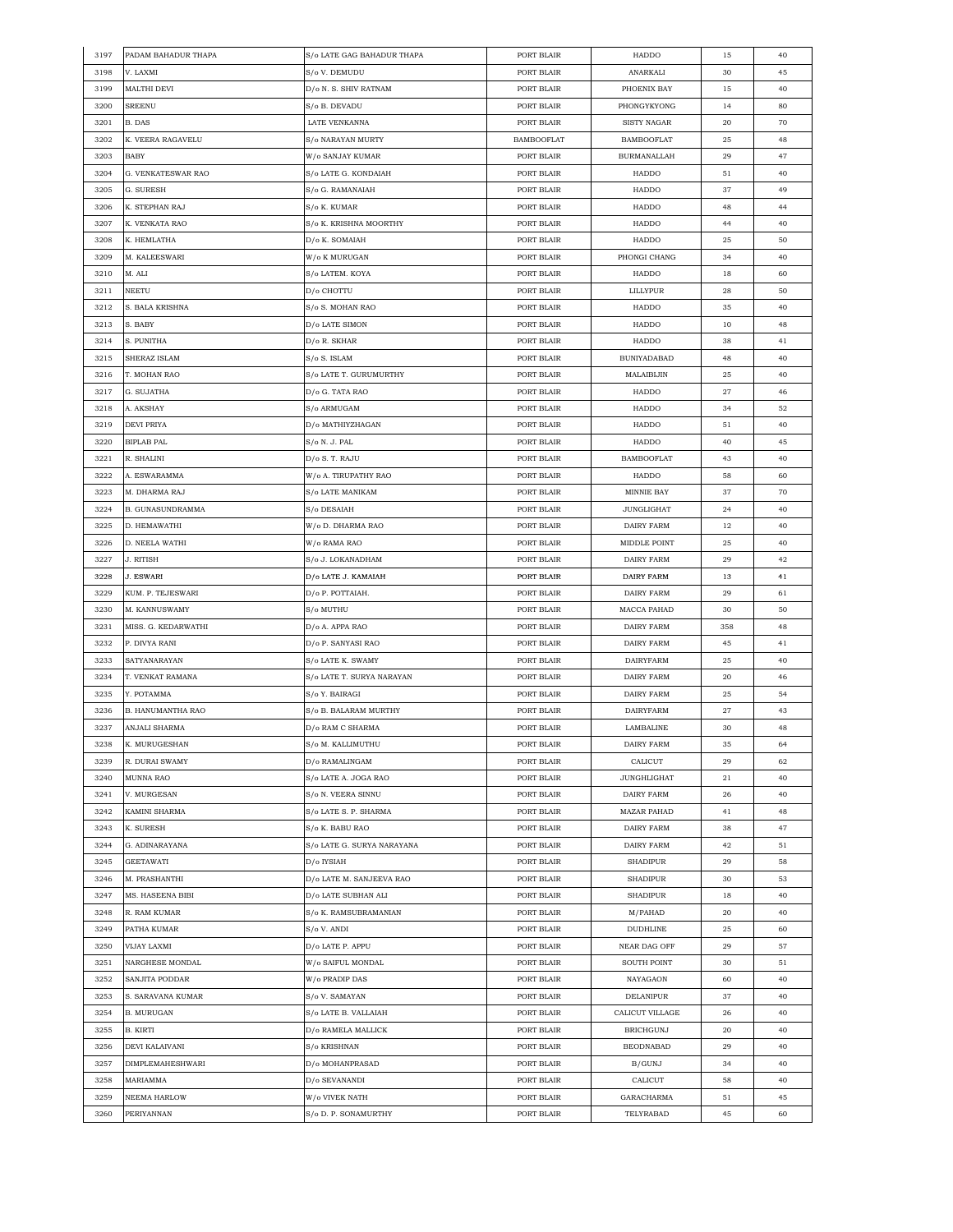| 3261 | RANJANI                             | D/o CHITRA SWAMY                   | PORT BLAIR               | CALICUT              | 39 | 40  |
|------|-------------------------------------|------------------------------------|--------------------------|----------------------|----|-----|
| 3262 | S. SELVAM                           | S/o SUBRAMANIAN                    | PORT BLAIR               | <b>BURMANALLAH</b>   | 41 | 40  |
| 3263 | S. SNEHA SURIN                      | D/o JULIAN KIRAN SURIN             | PORT BLAIR               | KAMRAJ NAGAR         | 25 | 48  |
| 3264 | SNEHA KUMARI                        | D/o MUTHU KUMAR                    | PORT BLAIR               | CARBYN CHOWK         | 26 | 41  |
| 3265 | SUBASH CHANDRA GUPTA                | S/o LATE M. L. GUPTA               | PORT BLAIR               | <b>BROOKSAHBAD</b>   | 29 | 47  |
| 3266 | T. UMA PATHI                        | S/o LATE T. APPANNA                | PORT BLAIR               | POTHRAPUR            | 30 | 40  |
| 3267 | <b>B. APPA RAO</b>                  | S/o LATE B. KAMAIAH                | PORT BLAIR               | <b>BROOKSHABAD</b>   | 31 | 40  |
| 3268 | R. HEMA                             | W/o MADHU SRI KANTH                | PORT BLAIR               | SUPPLY LINE          | 20 | 49  |
| 3269 | C. TANVEER ALI                      | S/o C. ABDUL SATTAR                | PORT BLAIR               | KODIYAGHAT           | 28 | 40  |
| 3270 | H. VARADHARAJAN                     | S/o HARI KRISHNAN                  | PORT BLAIR               | AUSTINABAD           | 21 | 40  |
| 3271 | ARNAV KUMAR                         | <b>S/o ARUN KUMAR</b>              | PORT BLAIR               | TEYLARABAD           |    | 90  |
|      |                                     |                                    |                          |                      | 18 |     |
| 3272 | C. KATTURAJA<br><b>NITIN MUKESH</b> | S/o S. CHITRAN                     | PORT BLAIR<br>PORT BLAIR | <b>SIPPIGHAT</b>     | 24 | 40  |
| 3273 |                                     | S/o LATE RAM MUKESH                |                          | GARACHARMA           | 22 | 40  |
| 3274 | R. CHITRA RAMAN                     | D/o A. RAMAN                       | PORT BLAIR               | AUSTINABAD           | 37 | 40  |
| 3275 | T. ISHWARI                          | D/o T. VASU                        | PORT BLAIR               | PROTHRAPUR           | 45 | 40  |
| 3276 | G. THENMOZHI                        | D/o LATE K. GOVINDHAN              | PORT BLAIR               | <b>BURMANALLAH</b>   | 43 | 40  |
| 3277 | S. BALAMANI TIRKEY                  | W/o SUKLU TIRKEY                   | PORT BLAIR               | DOLLYGUNJ            | 37 | 60  |
| 3278 | S. LAKSHMI                          | W/o G. SEKAR                       | PORT BLAIR               | <b>NEW BIMBLITAN</b> | 47 | 43  |
| 3279 | J. KAVITHA                          | W/o A. JANAGAR                     | PORT BLAIR               | <b>BATHU BASTHI</b>  | 39 | 40  |
| 3280 | T. DHANA LAXMI                      | D/o LATE . T. SOMAIAH              | PORT BLAIR               | HADDO                | 32 | 90  |
| 3281 | T. RAJESHWARI                       | S/o T. VENKAT SWAMY                | PORT BLAIR               | CALICUT              | 54 | 42  |
| 3282 | T. VENKATA SWAMY                    | S/o LATE PARASAIAH                 | PORT BLAIR               | CALICUT              | 33 | 100 |
| 3283 | NAGRAJ                              | S/o NACHAN                         | PORT BLAIR               | ATLANTA POINT        | 46 | 100 |
| 3284 | D. YASWANTH                         | S/o D. ADI NARAYANA                | PORT BLAIR               | GARACHARMA           | 48 | 40  |
| 3285 | K. PANDI SELVAM                     | S/o K. SUBBAIAH                    | PORT BLAIR               | GARACHARMA           | 32 | 80  |
| 3286 | SHAIN BANU                          | W/o MOHAMMED ANWAR                 | PORT BLAIR               | CALICUT              | 74 | 40  |
| 3287 | JHARNA PRADHAN                      | W/o PARIKHIT PRADHAN               | PORT BLAIR               | TEYLRABAD            | 42 | 90  |
| 3288 | LAXMI MISTRY                        | W/o HARI MISTRY                    | PORT BLAIR               | GARACHARMA           | 31 | 80  |
| 3289 | P. NEDUNCHELIYAN                    | S/o LATE M. PALANIAPPAN            | PORT BLAIR               | GARACHARMA-II        | 26 | 50  |
| 3290 | <b>BASANTKISPOTTA</b>               | S/o BALACIUS KISPODA               | PORT BLAIR               | GARACHARAMA          | 26 | 40  |
|      |                                     |                                    |                          |                      |    |     |
| 3291 | K. SANDHYA                          | D/o LATE RAMULU                    | PORT BLAIR               | TERLABAD             | 55 | 40  |
| 3292 | R. ANNADURAI                        | S/o M. RAMACHANDRAN                | PORT BLAIR               | GARACHARMA-II        | 37 | 50  |
| 3293 | S. MICHAL RAJ                       | S/o LATE SANDIYAVOO                | PORT BLAIR               | GARACHARMA           | 36 | 45  |
| 3294 | SUDHA SARKAR                        | D/o LATE JAGDISH SARKAR            | PORT BLAIR               | SIPPIGHAT            | 33 | 40  |
| 3295 | THOMAS MINJ                         | S/o SIMON MINJ                     | DIGLIPUR                 | BIRSA NAGAR          | 62 | 40  |
| 3296 | URMILA KUMARI                       | D/o GOPAL RAM                      | PORT BLAIR               | SIPPIGHAT            | 32 | 50  |
| 3297 | V. MUTHU                            | S/o V. VELLAKANNU                  | PORT BLAIR               | GARACHARMA-I         | 22 | 70  |
| 3298 | VINOD                               | S/o MOHAN                          | PORT BLAIR               | SIPPIGHAT            | 23 | 100 |
| 3299 | <b>B. KALAIARASU</b>                | S/o D. BALASUBRAMANIAM             | PORT BLAIR               | <b>BIMBLITAN</b>     | 41 | 40  |
| 3300 | S. K. SABEENA KHATHOON              | D/o S. K. NASEEMUDEEN              | PORT BLAIR               | GARACHARAMA-II       | 46 | 54  |
| 3301 | RESHMA KHATOON                      | D/o MOHAMMED ALI                   | PORT BLAIR               | GARACHARAMA          | 48 | 40  |
| 3302 | <b>B. SANGEETHA</b>                 | $D/\mathrm{o}$ A. BALA SUBRAMANIAN | PORT BLAIR               | GARACHARMA-II        | 18 | 45  |
| 3303 | ABIDA BIBI                          | S/o AHMED ALI                      | PORT BLAIR               | OGRABRAJ             | 31 | 57  |
| 3304 | AFREEN KHATOON                      | D/o SHIK ARSHAD                    | PORT BLAIR               | DOLLYGUNJ            | 37 | 80  |
| 3305 | K. S. SOORA                         | D/o K. K. SAIDU                    | PORT BLAIR               | OGRABRAJ             | 18 | 100 |
| 3306 | KR. SANTA DASS                      | D/o JAGDISH DASS                   | PORT BLAIR               | HERBERTABAD          | 29 | 45  |
| 3307 | MARI MUTHU                          | S/o NAGALINGAM                     | PORT BLAIR               | MANPUR               | 37 | 40  |
| 3308 | NEETU KUMARI                        | <b>S/o RAJENDER BAREK</b>          | PORT BLAIR               | TUSHNABAD            | 60 | 70  |
| 3309 | OMLAMMA                             | D/o E. BALRAJ                      | PORT BLAIR               | MANPUR               | 26 | 50  |
| 3310 | PRATIKSHA DAS                       | D/o PANKAJ DAS                     | PORT BLAIR               | S/ ANDAMAN           | 41 | 40  |
| 3311 | RASHI SARKAR                        | D/o LALIT SUTRADHAR                | PORT BLAIR               | MATHURA              | 30 | 40  |
| 3312 | REENA TIRKEY                        | W/o PRADEEP YADAV                  | PORT BLAIR               | HUBDYPUR             | 35 | 50  |
| 3313 | SADAB ALI                           | S/o LATE ASGER ALI                 | PORT BLAIR               | TUSHNABAD            | 26 | 45  |
| 3314 | SANJEEV KUMAR                       | S/o NICOLAS SURIN                  | PORT BLAIR               | TUSHNABAD            | 27 | 40  |
|      |                                     |                                    |                          |                      |    |     |
| 3315 | SHAIK ARSHAD                        | S/o SHAIK NESSAR                   | PORT BLAIR               | SISTY NAGAR          | 34 | 40  |
| 3316 | SUNITA MISTY                        | W/o CHITTYA RANJAN                 | FERARGUNJ                | HOBDIPUR             | 41 | 40  |
| 3317 | KAMLA MISTRY                        | W/o GOPAL MISTRY                   | FERARGUNJ                | TEMPLE MEYO          | 38 | 77  |
| 3318 | POONAM                              | D/o LATE VIYAY TIGGA               | FERARGUNJ                | OGRABRAJ             | 64 | 100 |
| 3319 | NIMANTI TOPNO                       | D/o RUPUSH TOPNO                   | FERARGUNJ                | OGRABRAJ             | 31 | 50  |
| 3320 | BITHIKA PARIA                       | D/o BIBHAS PARIA                   | FERARGUNJ                | HERBATABAD           | 38 | 45  |
| 3321 | AJIT BISWAS                         | S/o LATE GANESH BISWAS             | PORT BLAIR               | COLLINPUR            | 61 | 70  |
| 3322 | BALAI MONDAL                        | S/o LATE RATAN MONDAL              | PORT BLAIR               | MITHAKHARI           | 21 | 50  |
| 3323 | CHAMAN PRASAD                       | S/o LATE GANGA PRASAD              | PORT BLAIR               | MITHAKHARI           | 39 | 40  |
| 3324 | S. PALMANI                          | S/o LATE SUPAN                     | PORT BLAIR               | HOBDYPUR             | 45 | 50  |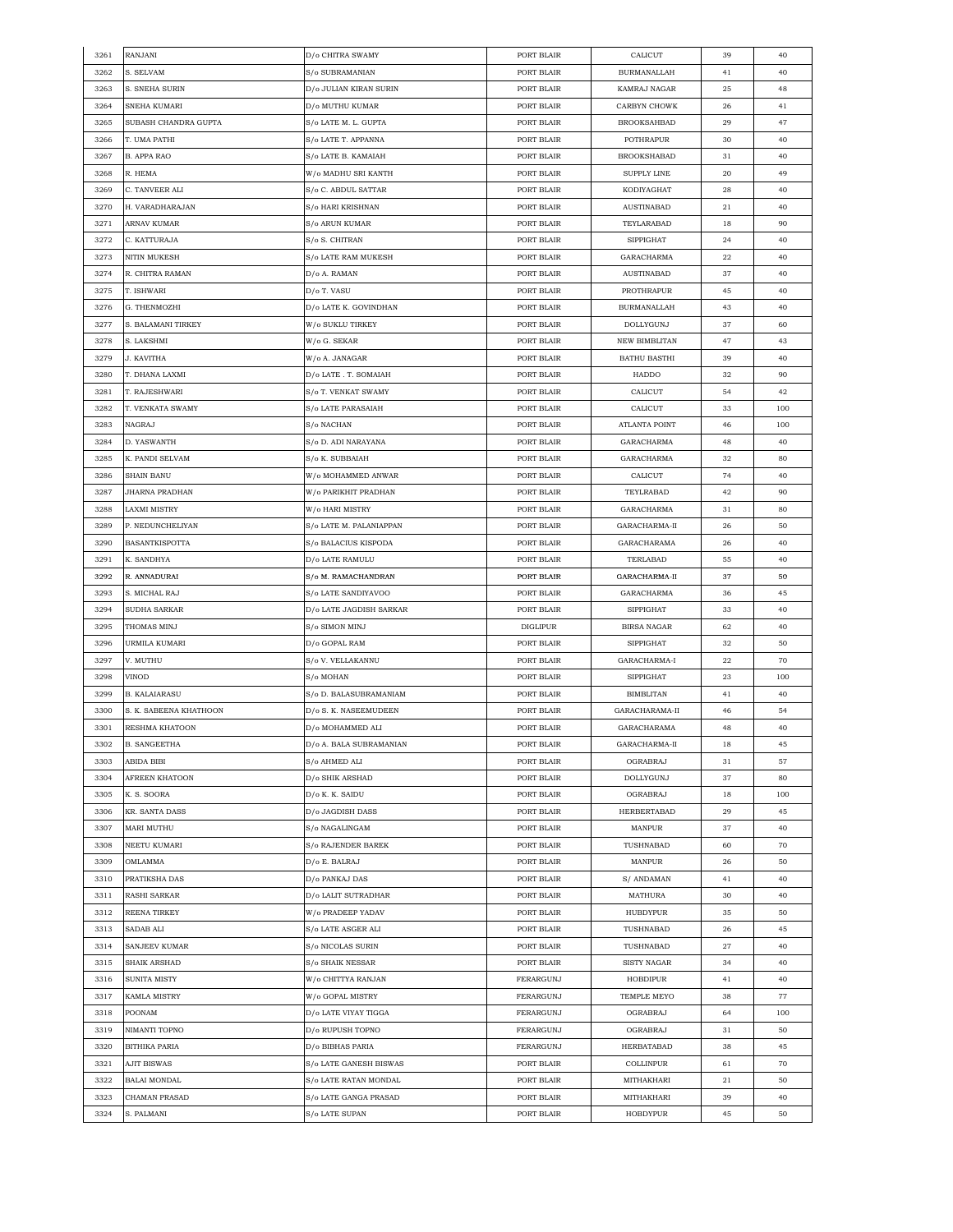| 3325         | SHIPALI BARLA                    | W/o LATE JOSEPH BARLA                    | PORT BLAIR                  | MANGULTAN           | 27       | 100      |
|--------------|----------------------------------|------------------------------------------|-----------------------------|---------------------|----------|----------|
| 3326         | MADHUSUDHAN DUTTA                | S/o LATE BALARAM DUTTA                   | PORT BLAIR                  | MANGLUTAN           | 35       | 45       |
| 3327         | ROOPMALA SINGH                   | W/o RAMCHARAN SINGH                      | PORT BLAIR                  | MANGLUTAN           | 24       | 40       |
| 3328         | TAILAKHA ROY                     | S/o LATE NEELKANTO ROY                   | PORT BLAIR                  | MANGLUTAN           | 37       | 40       |
| 3329         | UTTAM DAS                        | S/o TARA PADA DAS                        | PORT BLAIR                  | <b>GUPTAPARA</b>    | 19       | 40       |
| 3330         | MANAB DAS                        | S/o MRITHUNJOY DAS                       | PORT BLAIR                  | <b>GUPTAPARA</b>    | 27       | 55       |
| 3331         | SHYAMAL HALDER                   | S/o DILIP HALDER                         | PORT BLAIR                  | <b>HUMPFRY GUNJ</b> | 29       | 82       |
| 3332         | RADHA MANI DAS                   | W/o HARINDER SINGH                       | PORT BLAIR                  | <b>GUPTAPARA</b>    | 12       | 60       |
| 3333         | P. MUTHU MARI                    | W/o POTHU RAJABAMBOOFLAT                 | PORT BLAIR                  | PORT BLAIR          | 18       | 40       |
| 3334         | A. MARIYAPPAN                    | S/o ARMUGAM                              | PORT BLAIR                  | <b>BAMBOOFLAT</b>   | 18       | 50       |
| 3335         | ABDUL GAFFAR KHAN                | S/o SAIDHU KHAN                          | <b>BAMBOOFLAT</b>           | <b>BAMBOOFLAT</b>   | 25       | 40       |
| 3336         | ABOOBACKER SIDDIQUE              | S/o A. MOHAMMED                          | <b>BAMBOOFLAT</b>           | <b>BAMBOOFLAT</b>   | 18       | 100      |
| 3337         | B. DURVASULU                     | S/o LATE B. SIMAHADRI                    | <b>BAMBOOFLAT</b>           | MEDICAL PAHAR       | 25       | 60       |
| 3338         | D. DHANALAXMI                    | W/o D. SHANTA RAO SHORE POINT            | PORT BLAIR                  | PORT BLAIR          | 34       | 40       |
| 3339         | FARIDHA LAKRA                    | S/o PREM PRAKASH                         | PORT BLAIR                  | <b>SHORE POINT</b>  | 39       | 75       |
|              |                                  |                                          |                             |                     |          |          |
| 3340         | GEETA KUMARI                     | D/o LATE RAM CHARAN                      | <b>BAMBOOFLAT</b>           | <b>BAMBOOFLAT</b>   | 19       | 60       |
| 3341         | VALLIAMMA                        | W/o LATE RAM CHARAN                      | <b>BAMBOOFLAT</b>           | <b>BAMBOOFLAT</b>   | 15       | 75       |
| 3342         | J. ANISH                         | S/o LATE K. K. JAI                       | <b>BAMBOOFLAT</b>           | VALLUVAR NAGAR      | 48       | 40       |
| 3343         | K. CHELLAMUTHU                   | S/o K. KANNAIBA.                         | <b>BAMBOOFLAT</b>           | <b>BAMBOOFLAT</b>   | 27       | 45       |
| 3344         | K. DILLESHWAR RAO                | S/o MONGELINGAM                          | <b>BAMBOOFLAT</b>           | <b>SHORE POINT</b>  | 22       | 50       |
| 3345         | K. INDIRA                        | D/o N. KRISHNA                           | <b>BAMBOOFLAT</b>           | <b>BAMBOOFLAT</b>   | 22       | 40       |
| 3346         | L. KAMALAMMA                     | D/o LATE L. JOGA RAO                     | <b>BAMBOOFLAT</b>           | <b>SHORE POINT</b>  | 20       | 50       |
| 3347         | MISS TASNEEMA BIBI               | D/o N. ABDUL RASHEED                     | <b>BAMBOOFLAT</b>           | <b>BAMBOOFLAT</b>   | 24       | 75       |
| 3348         | MUTHAMIL                         | D/o AMBIKAWATHI                          | <b>BAMBOOFLAT</b>           | <b>BAMBOOFLAT</b>   | 34       | 40       |
| 3349         | N. AMMASI                        | S/o NAGAN                                | <b>BAMBOOFLAT</b>           | <b>BAMBOOFLAT</b>   | 36       | 60       |
| 3350         | P. BALA KRISHNA                  | S/o P. ERRASWAMY                         | <b>BAMBOOFLAT</b>           | SHOREPOINT          | 23       | 60       |
| 3351         | RAMACHANDRA GOFE                 | S/o CHANDU GOFE                          | PORT BLAIR                  | <b>SHORE POINT</b>  | 15       | 50       |
| 3352         | S. HEMAWATI                      | D/o SHYAMMURTHY                          | BAMBOOFLAT                  | <b>BAMBOOFLAT</b>   | 30       | 60       |
| 3353         | V. SAGAR                         | S/o V. NAGESWARA RAO                     | PORT BLAIR                  | PANIGHAT            | 23       | 40       |
| 3354         | VIKASH LALL                      | S/o RAJESH LALL                          | PORT BLAIR                  | PANIGHAT            | 35       | 40       |
| 3355         | MARI MUTHU                       | S/o GOVIND RAJ                           | <b>BAMBOOFLAT</b>           | <b>BAMBOOFLAT</b>   | 36       | 70       |
| 3356         | ALEKIYA                          | D/o S. KRISHNA                           | <b>BAMBOOFLAT</b>           | <b>BAMBOOFLAT</b>   | 16       | 100      |
| 3357         | BERONIKA TIRKEY                  | S/o MARCUS TIRKEY                        | FERRARGUNJ                  | FERRARGUNJ          | 22       | 100      |
| 3358         | ELISABA KANDULA                  | D/o BANSU KANDULNA                       | PORT BLAIR                  | <b>BRINDABAN</b>    | 20       | 55       |
| 3359         | GAVRAV                           | S/o N. BAIDYA                            | FERRARGUNJ                  | FERRARGUNJ          | 44       | 40       |
| 3360         | LAXMI SUTRADHAR                  | W/o KISHORE                              | PORT BLAIR                  | MATHURA             | 42       | 40       |
| 3361         | NIRMAL MANDAL                    | S/o NIKUNJU MONDAL                       | FERRARGUNJ                  | FERRARGUNJ          | 44       | 50       |
| 3362         | JOHNSON                          | S/o NAGARAJU                             | FERRARGUNJ                  | ABBHYU DAY COMPLEX  | 18       | 40       |
| 3363         | SUNIL KUJUR                      | S/o JEROME KUJUR                         | FERRARGUNJ                  | FERRARGUNJ          | 24       | 75       |
| 3364         | PRABHA                           | W/o P. S. BABU                           | FERRARGUNJ                  | MILE TILAK          | 25       | 45       |
| 3365         | APPALNARSHA                      | W/o ESWAR RAO                            | WIMBERLYGUNJ                | WIMBERLYGUNJ        | 43       | 60       |
| 3366         | E. M. AMINA                      | S/o IBRAHIM                              | PORT BLAIR                  | MANNARGHAT          | $\bf 25$ | 40       |
| 3367         | M. RAHIMA                        | D/o M. VEERAN                            | PORT BLAIR                  | KANYAPURAM          | 23       | 60       |
| 3368         | MS. YASMIN                       | D/o ABDUL AZIZ                           | PORT BLAIR                  | N/PURAM             | 20       | 100      |
| 3369         | P. SAVIHITRI                     | W/o P. APPARAO                           | WIMBERLYGUNJ                | WIMBERLYGUNJ        | 19       | 40       |
| 3370         | S. DEMUDU                        | S/o LATE S. TATAIAH                      | WIMBERLYGUNJ                | LAMBAPAHAR          | 54       | 40       |
| 3371         | P. ABOO                          | S/o P. SURIYANARAYAN                     | WIMBERLYGUNJ                | MILETILAK           | 27       | 50       |
| 3372         | SURYA APPARAO                    | S/o LATE CHINNATHATHA                    | WIMBERLYGUNJ                | WIMBERLYGUNJ        | 20       | 50       |
| 3373         | VICTORIA                         | D/o T. WINBRIGHT                         | PORT BLAIR                  | WRIGHTMYO           | 31       | 45       |
| 3374         | MISS ALIMA BIBI                  | D/o P. HUSSAN                            | PORT BLAIR                  | WIMBERLYGUNJ        | 42       | 40       |
| 3375         | AIYAVU                           |                                          | PORT BLAIR                  | WIMBERLYGUNJ        | 27       | 40       |
|              |                                  | S/o LATE MALAI CHAMY                     |                             |                     |          |          |
| 3376<br>3377 | SABITA BISWAS<br>SATYAJIT BISWAS | D/o LATE KARNADHAR<br>S/o PRAKASH BISWAS | <b>BISWAS</b><br>PORT BLAIR | KALAPATHAR          | 39       | 40<br>50 |
|              |                                  |                                          |                             | HAVELOCK            | 26       |          |
| 3378         | MANDIRA MAZUMDER                 | S/o SHRI ANANDA MAZUMDER                 | PORT BLAIR                  | HAVELOCK            | 23       | 45       |
| 3379         | NIMAI MANDAL                     | S/o SANTI RAM MANDAL                     | <b>GOVIND NAGAR</b>         | HAVELOCK            | 21       | 44       |
| 3380         | GORANGO SARKAR                   | S/o LATE GANESH SARKAR                   | PORT BLAIR                  | KRISHNA NAGAR       | 43       | 50       |
| 3381         | HARICHAND HALDER                 | S/o SUKHARANJAN HALDER                   | PORT BLAIR                  | RADHANAGAR          | 23       | 40       |
| 3382         | SEEMA SEN                        | W/o PRATAP SEN                           | PORT BLAIR                  | HAVELOCK            | 53       | 40       |
| 3383         | BANAMALI MONDAL                  | S/o HARENDRANATH MONDAL                  | HAVELOCK                    | HAVELOCK            | 14       | 60       |
| 3384         | SANJEEV JODDER                   | S/o BIDHAN JODDER                        | HAVELOCK                    | HAVELOCK            | 17       | 80       |
| 3385         | ISHITA BAIDYA                    | D/o SANKAR BAIDYA                        | HAVELOCK                    | HAVELOCK            | 24       | 60       |
| 3386         | NAYAN MANI HALDAR                | W/o ANANTA HALDAR                        | HAVELOCK                    | HAVELOCK            | 15       | 60       |
| 3387         | SARASWATI MISTRY                 | W/o PRASANTA MISTRY                      | KRISHNA NAGAR               | HAVELOCK            | 44       | 100      |
| 3388         | MISS. RAJESWARI                  | D/o D. KRISHNA RAO                       | HUTBAY                      | HUTBAY              | 13       | 100      |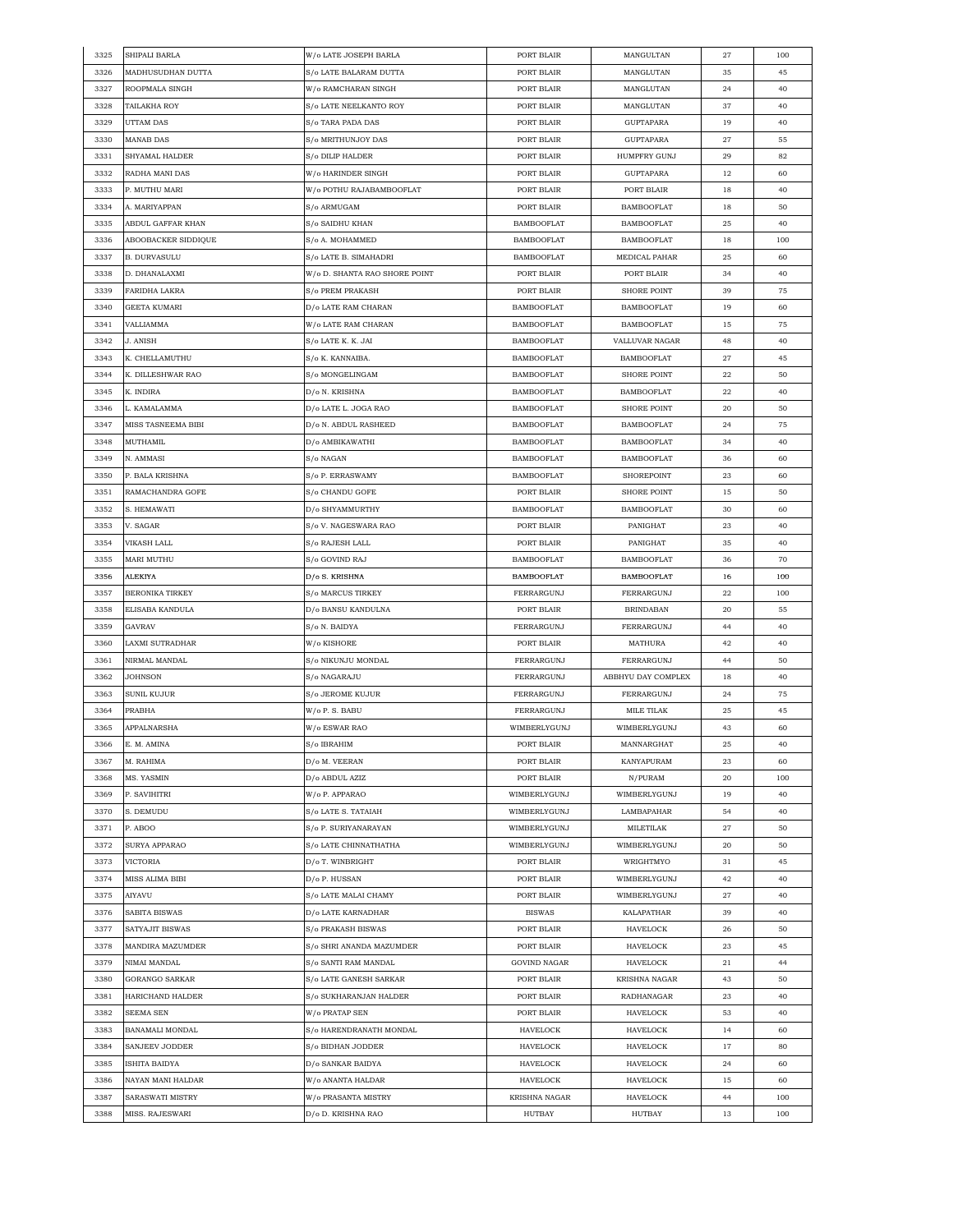| 3389 | <b>B. ERRASWAMY</b>      | S/o B. MOHAN RAO             | ONGE TIREKY        | HUTBAY               | 25 | 100 |
|------|--------------------------|------------------------------|--------------------|----------------------|----|-----|
| 3390 | RAJU BALA DAS            | W/o DULAL CH. DAS            | <b>VK PUR</b>      | LITTLE ANDAMAN       | 15 | 70  |
| 3391 | MS. A. RALIO IND         | D/o LOTHE IND.               | <b>BARATANG</b>    | <b>BARATANG</b>      | 17 | 50  |
| 3392 | ANUJ DUNG DUNG           | S/o VINCENT DUNG DUNG        | BARATANG           | BARATANG             | 24 | 40  |
| 3393 | B. LOKESHWARI            | W/o B. DEVA RAJU             | DIGLIPUR           | <b>KRISHNA NAGAR</b> | 21 | 100 |
| 3394 | S. SAKTHI KUMAR          | S/o C. SARBANT KUMAR         | <b>BARATANG</b>    | ORALKATCHA           | 39 | 91  |
| 3395 | <b>BINODINI BAROI</b>    | W/o BUDHI BAROI              | <b>BARATANG</b>    | <b>BARATANG</b>      | 10 | 80  |
| 3396 | BHAGLANIWATI             | D/o BALBAHADUR RAM           | RANGAT             | KAUSHALYA NAGAR      | 32 | 40  |
| 3397 | DIPANKAR GAIN            | S/o LATE AMAL GAIN           | RANGAT             | KAUSHALYA NAGAR      | 33 | 40  |
| 3398 | K. GANESHAN              | S/o SESHA CHALAM             | BAKULTALA          | BAKULTALA            | 56 | 50  |
| 3399 | NIRANJAN BAIRAGI         | S/o MANIPADO BAIRAGI         | <b>BAKUTALA</b>    | <b>BAKUTALA</b>      | 17 | 40  |
|      |                          |                              |                    |                      |    |     |
| 3400 | P INDIRA                 | W/o R. PANDIAN               | <b>DIGLIPUR</b>    | <b>URMILAPUR</b>     | 33 | 50  |
| 3401 | PRATIMA ROY              | W/o MOTILAL ROY              | LAXMIPUR           | RANGAT               | 34 | 70  |
| 3402 | NIRMAL SARKAR            | S/o SHIBLAL SARKAR           | BAKULTALA          | <b>BAKULTALA</b>     | 40 | 41  |
| 3403 | AVINAS EKKA              | S/o NIRMAL EKKA              | RANGAT             | KAUSHALYA NAGAR      | 44 | 40  |
| 3404 | CHANDANA MONDAL          | D/o ANIL MONDAL              | KADAMTALA          | KADAMTALA            | 51 | 40  |
| 3405 | RAJESH URAN              | S/o JANJU URAN               | KADAMTALA          | KADAMTALLA           | 56 | 62  |
| 3406 | SUBHASH BAROI            | S/o RABINDRA NATH BAROI      | KADAMTALA          | WARDNO 4             | 29 | 50  |
| 3407 | DEEPA DHALI              | S/o DILIP KUMAR DHALI        | KADAMTALA          | KADAMTALA            | 47 | 70  |
| 3408 | PARIMAL MAJUMDAR         | S/o A. MAJUMDAR              | KADAMTALA          | KADAMTALA            | 54 | 40  |
| 3409 | SAHADEV BALA             | S/o GANESH BALA              | KADAMTALA          | KADAMTALA            | 37 | 100 |
| 3410 | PUTUL MONDAL             | W/o GOKUL MONDAL             | KADAMTALA          | KADAMTALA            | 33 | 40  |
| 3411 | <b>SHOBIK DAS</b>        | S/o HARISH CHANDRA DAS       | RAM NAGAR          | <b>NEIL ISLAND</b>   | 56 | 88  |
| 3412 | ARUMUGAM                 | S/o S. KATHIRASAN            | MAYABUNDER         | MAYABUNDER           | 44 | 60  |
| 3413 | BINAY BHUSAN CHAKRABORTY | S/o LATE R. N. CHAKRABORTY   | MAYABUNDER         | MAYABUNDER           | 41 | 40  |
| 3414 | K. ESHWAR RAO            | S/o K. APPASWAMY             | MAYABUNDER         | <b>MAYABUNDER</b>    | 15 | 60  |
| 3415 | KUM. K. LAKSHMI          | D/o S. K. RAMAN              | <b>MAYABUNDER</b>  | MAYABUNDER           | 37 | 60  |
| 3416 | P. J. JOHNSON            | S/o P. JOSEPH                | MAYABUNDER         | MAYABUNDER           | 33 | 45  |
|      |                          |                              |                    |                      |    |     |
| 3417 | SANJU LAKRA              | S/o SHRI JULIAS LAKRA        | MAYABUNDER         | MAYABUNDER           | 28 | 60  |
| 3418 | SUNDER RAM               | S/o LATE JAGIR RAM           | <b>REST CAMP</b>   | TUGAPUR              | 54 | 50  |
| 3419 | SUNITA KUJUR             | S/o SUKRA KUJUR              | <b>DIGLIPUR</b>    | <b>DIGLIPUR</b>      | 63 | 60  |
| 3420 | V. BHAGYAM               | D/o V. LAXMAN                | TUGAPUR            | <b>MAYABUNDER</b>    | 25 | 60  |
| 3421 | <b>ABHIJEET DAS</b>      | S/o KRISHNA DAS              | MAYABUNDER         | MAYABUNDER           | 41 | 40  |
| 3422 | MAMTA BISWAS             | W/o SHIB PADA BISWAS         | MAYABUNDER         | MAYABUNDER           | 31 | 100 |
| 3423 | TERANCE KONGARI          | S/o TEOPHIL KONGARI          | MAYABUNDER         | TUGAPUR              | 39 | 50  |
| 3424 | AVINASH KR. BARA         | S/o DHARAM DAS BARA          | MAYABUNDER         | MAYABUNDER           | 28 | 50  |
| 3425 | P. DURYODHANA            | S/o LATE GURUVULU            | PORT BLAIR         | FISHERMEN COLONY     | 35 | 70  |
| 3426 | ANIMA TOPPO              | D/o HERMON TOPPO             | PORT BLAIR         | <b>HANSPURI</b>      | 24 | 40  |
| 3427 | KANTI KUMARI             | D/o BALAM SAI                | PORT BLAIR         | DEOPUR               | 42 | 70  |
| 3428 | GURANGO MAJHI            | S/o LATE JIBAN KRISHNA MAJHI | PORT BLAIR         | CHAINPUR             | 44 | 100 |
| 3429 | IRIS KERKETTA            | S/o RAPHEAL KERKETTA         | PORT BLAIR         | GANNADABALA          | 20 | 70  |
| 3430 | AMRITA DAS               | D/o ARUN DAS                 | <b>DIGLIPUR</b>    | <b>DIGLIPUR</b>      | 43 | 50  |
| 3431 | BHABANA BALA DAS         | D/o GOURCHAND DAS            | DIGLIPUR           | SWARAJ GRAM          | 43 | 100 |
| 3432 | MOTILAL DAS              | S/o LATE BIPEN BEHARI DAS    | DIGLIPUR           | SHANTI NAGAR         | 34 | 41  |
| 3433 | SAROJINI BARLA           | S/o LATE LAJRUS BARLA        | DIGLIPUR           | DIGLIPUR             | 33 | 40  |
| 3434 | SANDHYA RANI MONDAL      | W/o ARVINDO MONDAL           | <b>SAGAR DWEEP</b> | <b>SAGAR DWEEP</b>   | 30 | 53  |
| 3435 | S. SRINIVAS              | S/o S. BRAHMANANDAM          | PORT BLAIR         | <b>AERIAL BAY</b>    | 32 | 50  |
| 3436 | <b>B. SASI KUMAR</b>     | S/o B. DILLI RAO             | <b>DIGLIPUR</b>    | <b>DIGLIPUR</b>      | 47 | 40  |
| 3437 | T. RAJESHWARI            | D/o T. MOHAN RAO             | <b>DIGLIPUR</b>    | DIGLIPUR             |    | 50  |
|      |                          | D/o NITYANANDA ROY           |                    |                      | 41 |     |
| 3438 | MAMOTA RANI ROY          |                              | HARINAGAR          | BILLIGROUND          | 37 | 40  |
| 3439 | SARDHA KUMAR DUNG DUNG   | S/o ALBIS DUNG DUNG          | RANGAT             | RANGAT               | 56 | 55  |
| 3440 | JITESHWARI KUMARI        | D/o MANGAL RAM               | <b>BETAPUR</b>     | <b>BETAPUR</b>       | 19 | 50  |
| 3441 | RAMAN                    | S/o P. GOPALAN               | <b>BETAPUR</b>     | <b>BETAPUR</b>       | 40 | 50  |
| 3442 | MANI MOHAN MOHALI        | S/o LATE NISHIKANTA MOHALI   | SWADESH NAGAR      | SWADESH NAGAR        | 38 | 40  |
| 3443 | PINKU BHANDARI           | D/o RABINDRANATH BHANDARI    | <b>BILLIGROUND</b> | BILLIGROUND          | 46 | 100 |
| 3444 | BIKASH DAS               | S/o LATE BASU DAS            | HUTBAY             | SWADESH NAGAR        | 59 | 100 |
| 3445 | MEERARANI DUTTA          | S/o LATE ATUL DUTTA          | <b>NIMBUDERA</b>   | NIMBUDERA            | 20 | 50  |
| 3446 | RATAN KR PAUL            | S/o LATE BHOLANATH PAUL      | BILLYGROUND        | BILLYGROUND          | 63 | 40  |
| 3447 | KUSHAL MONDAL            | S/o KUMUD MONDAL             | $\rm DIGLIPUR$     | SWADESH NAGAR        | 42 | 100 |
| 3448 | RIYA GUDIYA              | D/o LATE NASNAL GUDIYA       | <b>BETAPUR</b>     | <b>BETAPUR</b>       | 32 | 40  |
| 3449 | NITAI ROY                | S/o LATE MOTILAL ROY         | KAMLAPUR           | B/GROUND             | 52 | 100 |
| 3450 | SUCHITRA BAIN            | W/o SAMBU BAIN               | KAMLAPUR           | B/GRD                | 46 | 100 |
| 3451 | RAJENDRA NATH BHANDARI   | S/o RABINDRA NATH BHANDARI   | <b>DUKENAGAR</b>   | BILLYGROUND          | 49 | 100 |
| 3452 | <b>MANISHA BISWAS</b>    | D/o GOPAL BISWAS             | <b>DIGLIPUR</b>    | KALIGHAT             | 57 | 55  |
|      |                          |                              |                    |                      |    |     |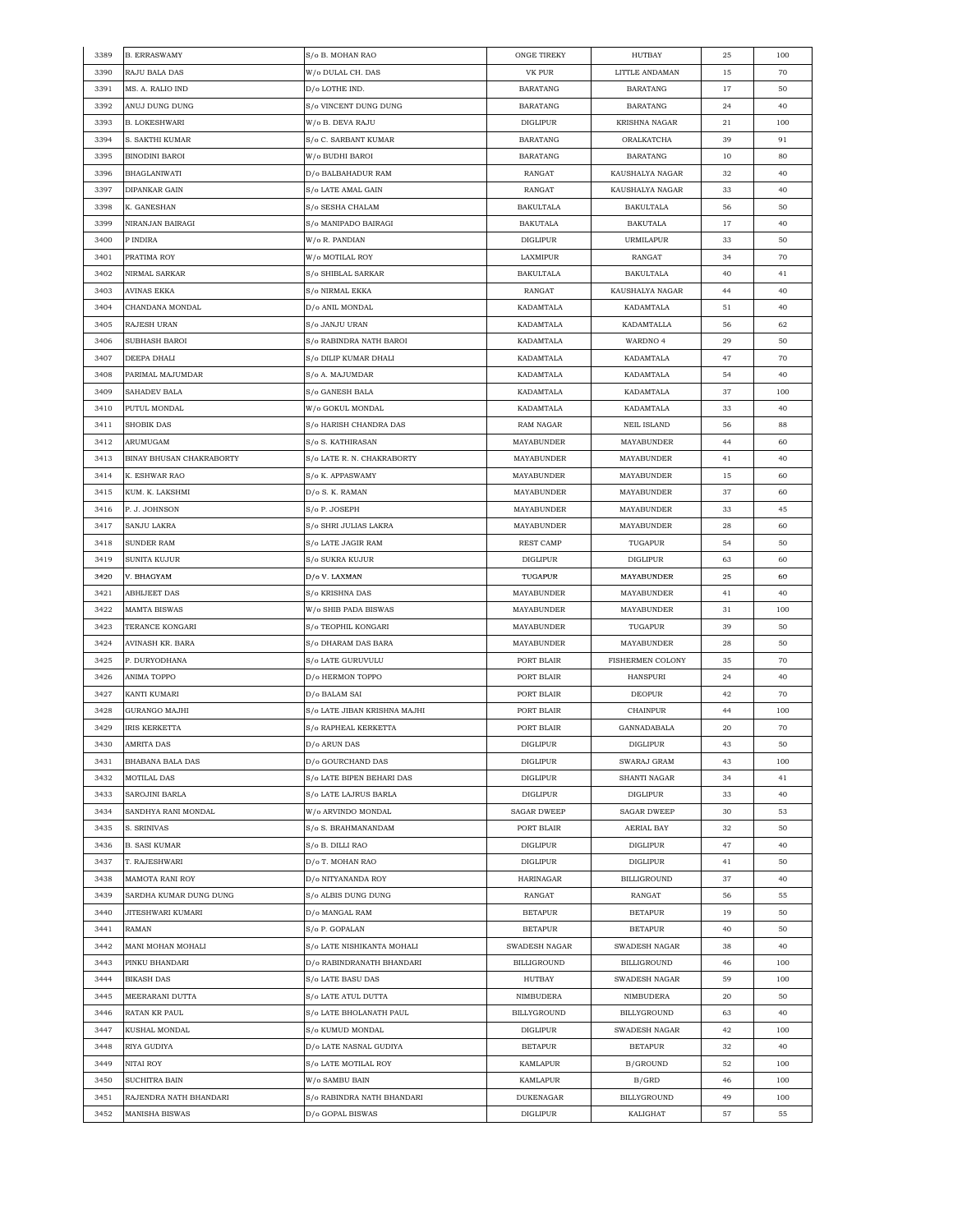| 3453 | <b>BINOY MONDAL</b>               | S/o LATE NIRMAL KUMAR MONDAL | <b>DIGLIPUR</b>     | KALIGHAT                   | 51 | 40  |
|------|-----------------------------------|------------------------------|---------------------|----------------------------|----|-----|
| 3454 | <b>BABLU SIKDER</b>               | S/o LAXMAN SIKDER            | <b>DIGLIPUR</b>     | KALIGHAT                   | 46 | 40  |
| 3455 | SUMARI MUNDA                      | D/o GOMIA MUNDA              | <b>DIGLIPUR</b>     | <b>DIGLIPUR</b>            | 19 | 75  |
| 3456 | POORNA EKKA                       | W/o KARLASH EKKA             | <b>DIGLIPUR</b>     | KALARA                     | 38 | 75  |
| 3457 | AGATHA EKKA                       | D/o LATE ANJALUS EKKA        | <b>DIGLIPUR</b>     | KALIGHAT                   | 41 | 40  |
| 3458 | MAHIM SIKDAR                      | S/o MANGAL SIKDAR            | <b>DIGLIPUR</b>     | KALIGHAT                   | 31 | 100 |
| 3459 | KARUNA SIKDAR                     | D/o LATE MANORANJAN SIKDAR   | <b>DIGLIPUR</b>     | NABAGRAM                   | 18 | 100 |
| 3460 | S. SHANKAR                        | S/o S. KOTTAISH              | <b>DIGLIPUR</b>     | NIMBUTALA                  | 35 | 40  |
| 3461 | ANKITA BAROI                      | D/o ROBIN BAROI              | <b>DIGLIPUR</b>     | <b>SITAPUR</b>             | 19 | 40  |
| 3462 | SUNIL BARLA                       | S/o KUMAR BARLA              | RANGAT              | RANGAT                     | 15 | 60  |
| 3463 | ANIL KUMAR                        | S/o LATE MARCUS KERKETTA     | RANGAT              | RANGAT                     | 24 | 40  |
|      |                                   |                              | NIMBUTALA           |                            |    |     |
| 3464 | PRATHEESHA<br>KRISHNAKANTA MONDAL | D/o BHUVANENDRAN NAIR        | NIMBUTALA           | NIMBUTALA                  | 42 | 70  |
| 3465 |                                   | S/o SHRI MAHANANDA           |                     | NIMBUTALA                  | 33 | 40  |
| 3466 | SAPNA BAROI                       | RAMKRISHNA BAROI RANGAT      | RANGAT              | RANGAT                     | 31 | 60  |
| 3467 | SUNIL KUMAR DUTTA                 | S/o LATE MAKHAN LALL DUTTA   | RANGAT              | RANGAT                     | 59 | 45  |
| 3468 | KANAN KUJUR                       | W/o NICOLAS KUJUR            | RANGAT              | PANCHAWATI                 | 21 | 40  |
| 3469 | BENADICK KERKETTA                 | S/o SK BANU KERKETTA         | <b>JANAKPUR</b>     | RANGAT                     | 34 | 100 |
| 3470 | D. TARUN                          | S/o D. RAMESH                | RANGAT              | RANGAT BAY                 | 29 | 45  |
| 3471 | PRADEEP MINJ                      | S/o AUGUSTUS MINJ            | RANGAT              | RANGAT BAY                 | 26 | 70  |
| 3472 | GOUTAM MONDAL                     | S/o GOURANGA MONDAL          | RANGAT              | <b>SITAPUR</b>             | 19 | 100 |
| 3473 | KUMARI KALA                       | D/o S. KAMAIAH               | RANGAT              | <b>RANGAT BAY</b>          | 26 | 40  |
| 3474 | DEEPAK TIRKEY                     | S/o GANGAI TIRKEY            | RANGAT              | NIMBUTALA                  | 47 | 100 |
| 3475 | RESHMA MAL                        | D/o DINESH KUMAR             | RANGAT              | SABARI                     | 51 | 100 |
| 3476 | <b>ABHISHEK BISWAS</b>            | S/o AMAL BISWAS              | <b>KADAMTALA</b>    | KADAMTALA                  | 50 | 90  |
| 3477 | SANJAY KUMAR BHOWMICK             | S/o LATE PARIMAL BHOWMICK    | <b>DASARATHPUR</b>  | RANGAT                     | 26 | 50  |
| 3478 | SUPRIYA PAUL                      | D/0 SUBODH KR. PAUL          | RANGAT              | RANGAT                     | 19 | 50  |
| 3479 | ABHILASH DAS                      | S/o BASARAM DAS              | <b>DIGLIPUR</b>     | SWARAJ GRAM                | 40 | 40  |
| 3480 | AMAL HALDAR                       | S/o AMULYA HALDAR            | <b>DIGLIPUR</b>     | <b>SITANAGAR</b>           | 36 | 100 |
| 3481 | AMAL MISTRY                       | S/o HARI CHARAN MISTRY       | <b>DIGLIPUR</b>     | MADHUPUR                   | 19 | 60  |
| 3482 | ANJALI BAROI                      | W/o SUNIL BAROI              | <b>DIGLIPUR</b>     | <b>SITANAGAR</b>           | 41 | 100 |
| 3483 | <b>BABUL DAS</b>                  | S/o RABINDRA DAS             | <b>BILLY GROUND</b> | SHANTINAGAR                | 29 | 40  |
| 3484 | BONITA BARMAN                     | D/o MANORANJAN BARMAN        | <b>DIGLIPUR</b>     | <b>DIGLIPUR</b>            | 26 | 100 |
| 3485 | GOUTAM BAROI                      | S/o LATEGOURANG BAROI        | <b>DIGLIPUR</b>     | PASCHIMSAGAR               | 29 | 50  |
| 3486 | <b>JITEN ROY</b>                  | S/o JOGESH ROY               | <b>DIGLIPUR</b>     | KISHORINAGAR               | 27 | 70  |
| 3487 | KANAI MONDAL                      | S/o RAVI MONDAL              | <b>DIGLIPUR</b>     | DIGLIPUR                   | 15 | 100 |
| 3488 | KARTICK PAHAR                     | S/o LATE FAKIR PAHAR         | <b>DIGLIPUR</b>     | NAVIN NAGER                | 20 | 40  |
| 3489 | KHITISH HALDAR                    | S/o LATE ANANTA HALDAR       | <b>DIGLIPUR</b>     | <b>DIGLIPUR</b>            | 59 | 70  |
| 3490 | KR. SURESH SHAH                   | S/o SHOKRANJAN SHAH          | <b>DIGLIPUR</b>     | <b>DIGLIPUR</b>            | 22 | 80  |
| 3491 | MADHU SUDHAN MONDAL               | S/o LATE BROJABASHI MONDAL   | <b>DIGLIPUR</b>     | SUBASHGRAM                 | 54 | 40  |
| 3492 | MEENA BAIRAGI                     | D/o DILIP BAIRAGI            | <b>DIGLIPUR</b>     | DIGLIPUR                   | 39 | 40  |
|      |                                   | D/o LATE MADHA SURIN         |                     |                            |    | 100 |
| 3493 | MISS. BEENA SURIN                 |                              | <b>DIGLIPUR</b>     | SUBASHGRAM                 | 52 |     |
| 3494 | NANIGOPAL SHEEL                   | S/o SURENDRANATH SHEEL       | <b>DIGLIPUR</b>     | SUBASH GRAM                | 15 | 100 |
| 3495 | NEPAL HALDER                      | S/o KHIROD HALDER            | HUTBAY              | R K GRAM                   | 32 | 40  |
| 3496 | NIRASA DAS                        | W/o NIMAI DAS                | PORTBLAIR           | MILANGRAM                  | 35 | 40  |
| 3497 | NIRMAL BISWAS                     | S/o LATE ADITYA BISWAS       | <b>DIGLIPUR</b>     | KISHORINAGAR               | 32 | 80  |
| 3498 | PROTHIMA MAZUMDER                 | D/o MAKHAN MAZUMDER          | <b>DIGLIPUR</b>     | DIGLIPUR                   | 47 | 40  |
| 3499 | RANJIT KUMAR ROY                  | S/o LATE LAXMI KANTO ROY     | <b>DIGLIPUR</b>     | SUBASH GRAM                | 51 | 43  |
| 3500 | RUMA SRI PAUL                     | D/o B. K. PAUL               | <b>DIGLIPUR</b>     | SUBHASHGRAM                | 52 | 80  |
| 3501 | <b>JAGADISH BAROI</b>             | S/o LATE RAJENDRA BAROI      | <b>DIGLIPUR</b>     | SITA NAGAR                 | 24 | 50  |
| 3502 | SANJOY TOPPO                      | MARAN                        | <b>DIGLIPUR</b>     | $\operatorname{SITANAGAR}$ | 24 | 50  |
| 3503 | PANCHANAN SARKAR                  | S/o MAHADEV SARKAR           | <b>DIGLIPUR</b>     | DIGLIPUR                   | 49 | 40  |
| 3504 | SHREEDAM GAIN                     | S/o LATE MANGAL GAIN         | <b>DIGLIPUR</b>     | DIGLIPUR                   | 22 | 50  |
| 3505 | SUBASH HALDER                     | S/o SIDDHESHWAR HALDER       | <b>DIGLIPUR</b>     | D B GRAM                   | 17 | 60  |
| 3506 | <b>SUJIT MONDAL</b>               | S/o CHITARANJAN MONDAL       | <b>DIGLIPUR</b>     | SWARAJ GRAM                | 23 | 40  |
| 3507 | SUMAN MONDAL                      | S/o CHITARANJAN MONDAL       | <b>DIGLIPUR</b>     | SWARAJ GRAM                | 23 | 60  |
| 3508 | SURAJ BEPARI                      | S/o SUKANTO BEPARI           | <b>DIGLIPUR</b>     | SUBASH GRAM                | 32 | 40  |
| 3509 | SURJIT BAIDYA                     | S/o SUDHANANDA BAIDYA        | <b>DIGLIPUR</b>     | <b>KRISHNAPURI</b>         | 36 | 75  |
| 3510 | SUSHANTA HAWLADER                 | S/o ANANTA HAWLADER          | DIGLIPUR            | DIGLIPUR                   | 30 | 100 |
| 3511 | TAPAN DAS                         | S/o LATE JITENDRA NATH DAS   | <b>DIGLIPUR</b>     | MADHUPUR                   | 53 | 40  |
| 3512 | YUDISTER HALDAR                   | S/o SHYAMAL HALDAR           | PORT BLAIR          | MADHUPUR                   | 13 | 40  |
| 3513 | PRODIP DAS                        | S/o GANSHANYAM DAS           | <b>DIGLIPUR</b>     | <b>DIGLIPUR</b>            | 12 | 100 |
| 3514 | ASHIM SAHA                        | S/o SUBHAS SAHA              | HUTBAY              | R K GRAM                   | 55 | 40  |
| 3515 | PARIMAL MONDAL                    | S/o K. C. MONDAL             | DIGLIPUR            | LAXMIPUR                   | 32 | 80  |
| 3516 | LILLY GRACE DUNG DUNG             | W/o JAMES BILUNG             | HAVELOCK            | RADHANAGAR                 | 16 | 40  |
|      |                                   |                              |                     |                            |    |     |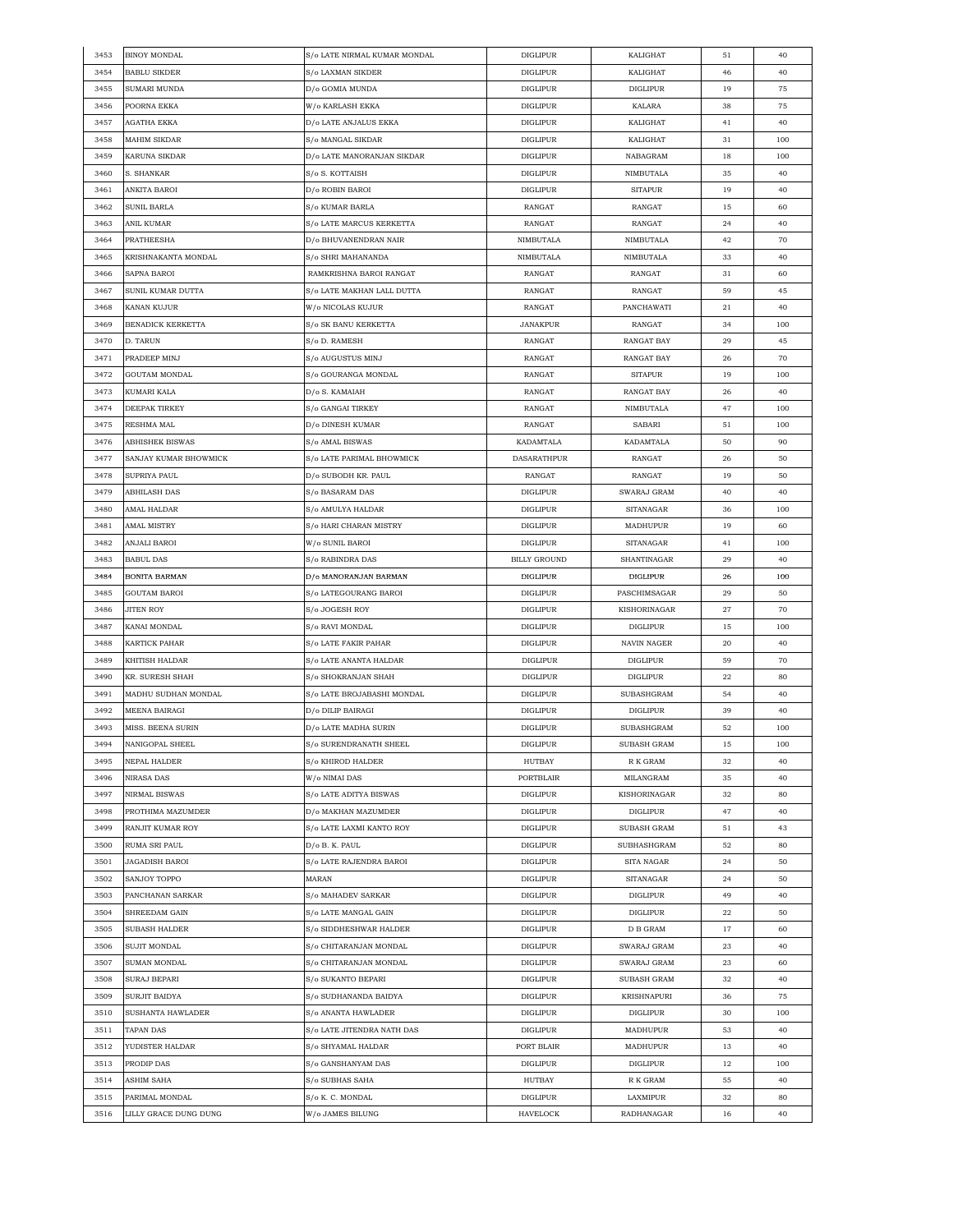| 3517 | SNEHA TALUKDER         | D/o SANJIT KR. TALUKDER    | <b>DIGLIPUR</b>    | KISHORINAGAR         | 26 | 75  |
|------|------------------------|----------------------------|--------------------|----------------------|----|-----|
| 3518 | SWAPAN DAS             | S/o MONINDRA DAS           | <b>DIGLIPUR</b>    | R K GRAM             | 36 | 100 |
| 3519 | RANJAN MONDAL          | S/o LATE SUJAN MONDAL      | <b>DIGLIPUR</b>    | VIDYASAGAR PALLI     | 11 | 40  |
| 3520 | PANDU BECK             | S/o LATE KASHI BECK        | HUTBAY             | <b>SHYAM NAGAR</b>   | 43 | 40  |
| 3521 | SRIBASH DAS            | S/o KABUL DAS              | <b>DIGLIPUR</b>    | <b>DIGLIPUR</b>      | 26 | 100 |
| 3522 | NIRMAL MAJHI           | S/o LATE PULIN MAJHI       | <b>DIGLIPUR</b>    | DIGLIPUR             | 40 | 55  |
| 3523 | SAMARESH MONDAL        | S/o KERAN MONDAL           | <b>DIGLIPUR</b>    | R K GRAM             | 32 | 60  |
| 3524 | ALOMATI BISWAS         | W/o BISWANATH BISWAS       | <b>DIGLIPUR</b>    | <b>DIGLIPUR</b>      | 26 | 40  |
| 3525 | <b>HARASHIT MISTRY</b> | S/o HAREN MISTRY           | MILANGRAM          | <b>DIGLIPUR</b>      | 43 | 90  |
|      |                        |                            |                    |                      |    |     |
| 3526 | SAMMRIDHI BHATTACHARYA | D/o PROTIK BHATTACHARYA    | SUBHASHGRAM        | <b>DIGLIPUR</b>      | 35 | 40  |
| 3527 | SUSMA MONDAL           | D/0 MONGAL MONDAL          | TALBAGAN           | <b>DIGLIPUR</b>      | 21 | 100 |
| 3528 | ANAMIKA MISTRY         | D/o NARAD MISTRY           | SITANAGAR          | <b>DIGLIPUR</b>      | 32 | 70  |
| 3529 | MUKUL RANI DAS         | W/o NIMAI CH. DAS          | SANTINAGAR         | <b>DIGLIPUR</b>      | 40 | 40  |
| 3530 | MAMATA JAYDHAR         | W/o RABIN JAYDHAR          | SWARAJ GRAM        | <b>DIGLIPUR</b>      | 29 | 66  |
| 3531 | PABITRA BEPARI         | S/o KHIROD BEPARI          | SWARAJ GRAM        | DIGLIPUR             | 59 | 60  |
| 3532 | SUKCHAN MONDAL         | S/o N. K. MONDAL           | <b>NEIL ISLAND</b> | <b>NEIL ISLAND</b>   | 22 | 40  |
| 3533 | SUMITRA ROY            | D/o SUNIL ROY              | <b>NEIL ISLAND</b> | <b>NEIL ISLAND</b>   | 24 | 90  |
| 3534 | SARWON KUMAR           | DEB NARAYAN                | RANCHI BASTI       | <b>SCHOOL LINE</b>   | 21 | 100 |
| 3535 | PIR MOIDEEN            | <b>S/o FAKIR MOIDEEN</b>   | PORT BLAIR         | <b>HADDO</b>         | 56 | 50  |
| 3536 | ZIYAUDDIN KHAN         | S/o H. M. KHAN             | PORT BLAIR         | SHADIPUR             | 39 | 70  |
| 3537 | A. V. AROKIYA MARY     | D/o A.V. MANICKAM          | PORT BLAIR         | <b>SHADIPUR</b>      | 18 | 100 |
| 3538 | SWAPAN DEBNATH         | S/o LATE K. G. DEBNATH     | PORT BLAIR         | <b>SHADIPUR</b>      | 41 | 70  |
| 3539 | KR. HARISH KISHAN      | S/o RAMA KRISHNA           | PORT BLAIR         | S/PUR                | 16 | 100 |
| 3540 | <b>DEEP BISWAS</b>     | S/o SANDIP BISWAS          | PORT BLAIR         | ABERDEEN BAZAAR      | 39 | 40  |
| 3541 | KR. SUTEJ LASKAR       | S/o LATE S. K. LASKAR      | PORT BLAIR         | G/GHAR               | 15 | 100 |
|      |                        |                            |                    |                      |    |     |
| 3542 | M. MUTHU KUMAR         | S/o A. MARI MUTHU          | PORT BLAIR         | <b>DAIRY FARM</b>    | 50 | 40  |
| 3543 | MAHIMA SINGH           | D/o BEER SEN SINGH         | PORT BLAIR         | POLICE COLONY        | 54 | 71  |
| 3544 | P. GEETA KUMARI        | D/o PURUSHOTHAM            | PORT BLAIR         | <b>BUNIYADABD</b>    | 21 | 100 |
| 3545 | PAVITHRA PARVEEN       | D/o S. PALLAKKA            | PORT BLAIR         | <b>SHADIPUR</b>      | 37 | 70  |
| 3546 | SHIMLA                 | S/o KALU RAM VALMIKI NAGAR | PORT BLAIR         | DELANIPUR            | 43 | 42  |
| 3547 | SIVA RAM               | S/o LATE APPANNA           | PORT BLAIR         | DIGNABAD             | 65 | 41  |
| 3548 | RITA KHARATI           | D/o NISHIKANTA KHARATI     | PORT BLAIR         | DIGNABAD             | 36 | 40  |
| 3549 | SUPRIYA BISUKARMA      | D/o AITH LAL BISUKARMA     | PORT BLAIR         | NAYAGAON             | 12 | 100 |
| 3550 | K. SHANMUGA RAO        | S/o LATE K. MADAVA RAO     | <b>BAMBOOFLAT</b>  | <b>SHORE POINT</b>   | 27 | 50  |
| 3551 | KUNAL BEPARI           | S/o NILKANTHA BEPARI       | PORT BLAIR         | LAMBA LINE           | 11 | 40  |
| 3552 | B. PUJA                | D/o B. HEMA RAJ            | PORT BLAIR         | DAIRY FARM           | 34 | 40  |
| 3553 | SRINU BABU             | S/o V. VEERAIH             | PORT BLAIR         | <b>HADDO</b>         | 26 | 100 |
| 3554 | SUMANA MONDAL          | S/o SANJAY MONDAL          | PORT BLAIR         | A/BAZAR              | 23 | 100 |
| 3555 | NOKRATHNAMMA           | D/o SURYA NARAYANA         | PORT BLAIR         | ABERDEEN BAZAR       | 31 | 40  |
| 3556 | AMUDA                  | D/o M. SUBRAMANIAM         | PORT BLAIR         | WANDOOR              | 12 | 100 |
| 3557 | K. BINDU               | D/o K. GYANESWARI          | <b>BAMBOOFLAT</b>  | <b>BAMBOOFLAT</b>    | 25 | 45  |
| 3558 | MISS. SARITHA MINJ     | D/o LATE PITRUS MINJ       | <b>FERARGUNJ</b>   | MODEL VILLAGE        | 12 | 60  |
|      |                        |                            |                    |                      |    |     |
| 3559 | RATAN DAS              | S/o MONI MOHAN DAS         | PORTBLAIR          | NAVEEN NAGAR         | 30 | 100 |
| 3560 | S. JOHN KENNEDY        | S/o LATE SOLAMAN           | PORTBLAIR          | POKKADERA            | 21 | 75  |
| 3561 | K. SENTHIL NADHAN      | S/o LATE KASI NADHAN       | PORTBLAIR          | <b>NEW BIMBLITAN</b> | 17 | 40  |
| 3562 | BATCHALA RAMESH        | S/o B. MOHAN RAO           | PORTBLAIR          | DAIRY FARM           | 22 | 50  |
| 3563 | B. MADHAV RAO          | S/o LATE B. FAKIR          | PORTBLAIR          | <b>JUNGLIGHAT</b>    | 49 | 40  |
| 3564 | SEBASTIAMMAL           | D/o AMALA DAS              | PORTBLAIR          | GARACHARMA           | 52 | 40  |
| 3565 | C. BABU                | S/o LATE CHITRAN           | PORT BLAIR         | <b>BUNIYADABAD</b>   | 37 | 40  |
| 3566 | S. PALANI SETHAI       | W/o C. SUBRAMANI           | PORT               | DIGNABAD             | 33 | 40  |
| 3567 | K. NARESH              | S/o M. KARTHIKA RAJ        | PORT BLAIR         | GARACHARAMA          | 41 | 100 |
| 3568 | TABIBUR RAHMAN         | S/o KARAMAT ALI            | PORT BLAIR         | <b>JUNGLIGHAT</b>    | 38 | 70  |
| 3569 | SHIPRA DEY             | W/o TUSHAR KANTI DEY       | PORT BLAIR         | PREM NAGAR           | 38 | 50  |
| 3570 | SHERLY GEORGE          | W/o K. THOMAS GEORGE       | PORT BLAIR         | CALICUT              | 41 | 100 |
| 3571 | REKHA BAHADUR          | D/o JAGAT BAHADUR          | PORT BLAIR         | ATLANTA POINT        | 12 | 100 |
| 3572 | BENHER                 | S/o LATE WILSON            | PORT BLAIR         | SISTY NAGAR          | 34 | 72  |
|      |                        |                            |                    |                      |    |     |
| 3573 | Р. ТНАТНАІАН           | S/o LATE P. KAMAIAH        | PORT BLAIR         | HADDO                | 14 | 100 |
| 3574 | S. DHAMAYANTI          | W/o LATE S. NARAYANA       | PORT BLAIR         | DAIRYFARM            | 15 | 100 |
| 3575 | KR. KANAKAMMA LAKSHMI  | D/o D. KANNAIAH            | KATCHAL            | KATCHAL              | 24 | 55  |
| 3576 | ANKIT MAJHI            | S/o ASHIT MAJHI            | MILANGRAM          | DIGLIPUR             | 18 | 60  |
| 3577 | P. VISHWA              | S/o PARAMANATHAN           | PORT BLAIR         | DELANIPUR            | 18 | 100 |
| 3578 | M. SUSHILA             | D/o S. MURUGAYAN           | PORT BLAIR         | <b>BUNIYADABAD</b>   | 39 | 40  |
| 3579 | MANDHI SUDAKAR REDDY   | S/o LATE M. GURAIAH        | PORT BLAIR         | PROTHRAPUR           | 33 | 70  |
| 3580 | R. S. SHRESH KUMAR     | S/o RAJESH KUMAR           | LILLYPUR           | HADDO                | 22 | 40  |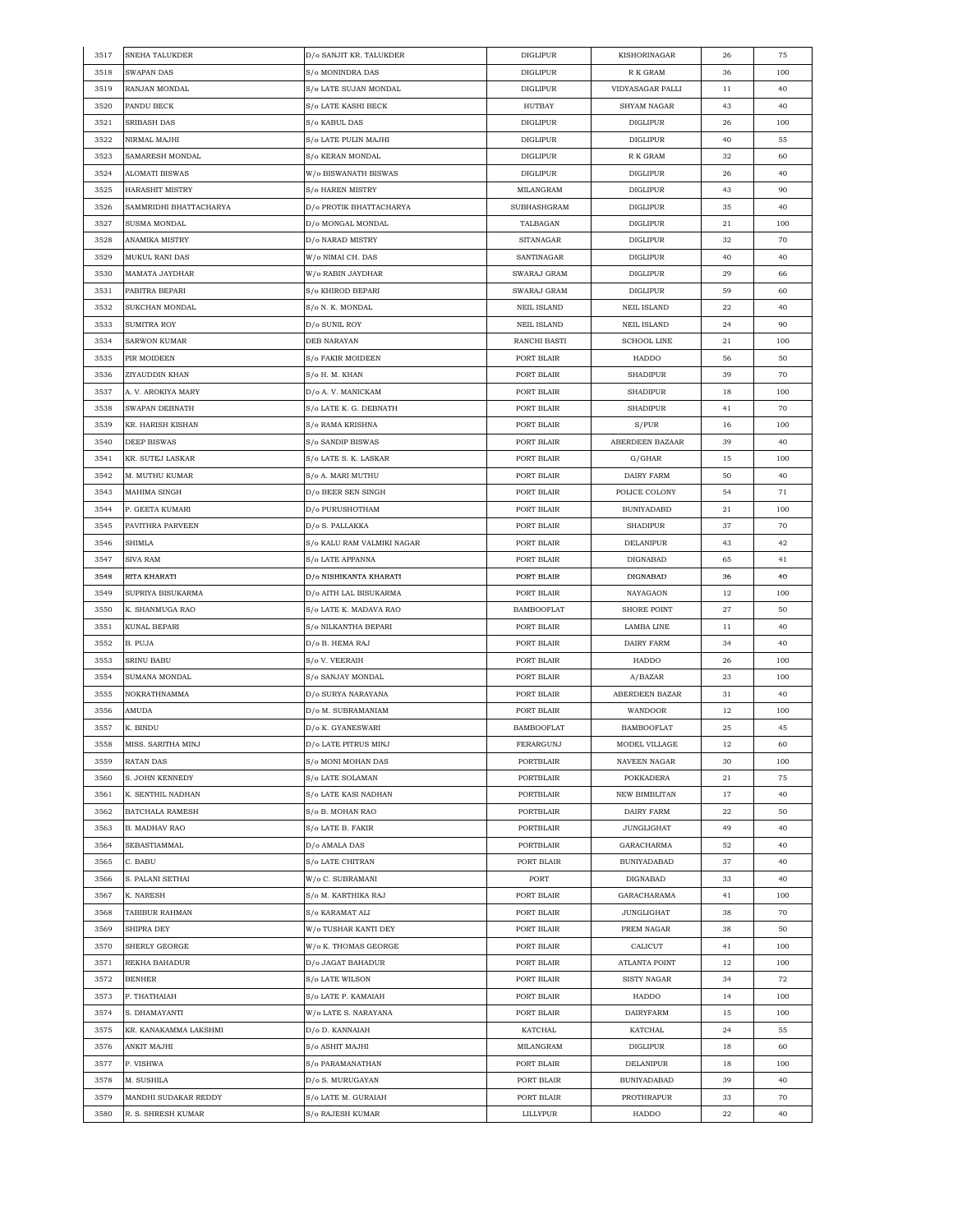| 3581 | K. BHASKARAN            | S/o LATE KARMEGHAM          | <b>BABULINE</b>        | ABERDEEN BAZAAR      | 11 | 100 |
|------|-------------------------|-----------------------------|------------------------|----------------------|----|-----|
| 3582 | MOHAMMED SAMIM          | S/o K. J. KADER             | PORT BLAIR             | <b>BURMANALLAH</b>   | 20 | 100 |
| 3583 | KAMAL DEVI              | W/o RATAN LALL              | PORT BLAIR             | <b>DOLLYGUNJ</b>     | 20 | 50  |
| 3584 | ABDUL ASHIK             | S/o LATE ABDUL RAHMAN       | MALAPURAM              | MANNARGHAT           | 25 | 50  |
| 3585 | K. VALLAMMA             | W/o K. BAIRAGI              | <b>FARM TKREY</b>      | HUT BAY              | 24 | 42  |
| 3586 | AJISH KOSHY             | S/o LATE ABRAHAM KOSHY      | <b>RAMPUR</b>          | RANGAT               | 60 | 40  |
| 3587 | CHANDANA ADHIKARI       | W/o JHANTU ADHIKARI         | HARINAGAR              | BILLIGROUND          | 19 | 75  |
| 3588 | MADHEENA BIBI           | D/o Y. NISAR                | GARACHARMA             | GARACHARMA           | 18 | 45  |
| 3589 | B. DUDUSTI              | S/o B. APPANNA              | <b>FISHRIES COLONY</b> | MAYABUNDER           | 26 | 40  |
| 3590 | SHWETA BEPARI           | D/o SADHAN BEPARI           | TALBAGAN               | PASCHIM SAGAR        | 25 | 80  |
| 3591 | S. VIMALA DEVI          | D/o LATE P. SADASIVAM       | NAVIN NAGAR            | <b>DIGLIPUR</b>      | 23 |     |
|      |                         |                             |                        |                      |    | 60  |
| 3592 | PRODEEP KUMAR DHALI     | S/o LATE NARAYAN CH. DHALI  | SABARI                 | RANGAT               | 24 | 60  |
| 3593 | JALLENDAR NAIK          | S/o TAPESWAR NAIK           | <b>BIRSA NAGAR</b>     | <b>ATTAM PAHAD</b>   | 27 | 70  |
| 3594 | ALAGERSWAMY             | S/o MALAISWAMY              | PORT BLAIR             | GARACHARMA           | 33 | 40  |
| 3595 | LACHOO MINJ             | S/o LIBNUS MINJ             | CHITIYATAPU            | <b>BURMANALLAH</b>   | 18 | 40  |
| 3596 | BISHAKHA BAIRAGI        | W/o SANJAY MONDAL           | MAYABUNDER             | TUGAPUR              | 22 | 40  |
| 3597 | <b>SAW THASHEE</b>      | S/o SAW BASIL               | WEBI                   | MAYABUNDER           | 21 | 40  |
| 3598 | PIRAN SARDAR            | S/o ASHIM KUMAR SARDAR      | LAMXIPUR               | <b>DIGLIPUR</b>      | 16 | 70  |
| 3599 | CHINA DAS               | W/o PHANI BHUSAN DAS        | R K GRAM               | <b>DIGLIPUR</b>      | 24 | 55  |
| 3600 | KALARA BARA             | W/o BIRSA ORAO              | LAXMIPUR               | <b>DIGLIPUR</b>      | 18 | 73  |
| 3601 | UMESH CH. BEPARI        | S/o LATE UPENDRANATH BEPARI | MADHUPUR               | <b>DIGLIPUR</b>      | 49 | 40  |
| 3602 | PIPASHA DAS             | D/o PRATAP DAS              | RADHANAGAR             | <b>DIGLIPUR</b>      | 19 | 53  |
| 3603 | <b>SANTANA DAS</b>      | W/o JAGADISH DAS            | SWARAJGRAM             | <b>DIGLIPUR</b>      | 15 | 40  |
| 3604 | G. ESWARI               | D/o LATE M. GANESHAN        | NAVEEN NAGAR           | <b>DIGLIPUR</b>      | 25 | 60  |
| 3605 | ESHA BAROI              | S/o ANIL BAROI              | SUBASHGRAM             | DIGLIPUR             | 23 | 50  |
| 3606 | PUSHPA MAZUMDER         | W/o NIRANJAN MAZUMBER       | <b>DIGLIPUR</b>        | <b>KISHORI NAGAR</b> | 38 | 90  |
| 3607 | <b>ARCHONA BISWAS</b>   | D/o SRIKANTA BISWAS         | <b>DIGLIPUR</b>        | KISHORINAGAR         | 19 | 40  |
|      |                         |                             |                        |                      |    |     |
| 3608 | SITA KHARIA             | SAHAR KHARIA                | THORAKTANG NALLAH      | SWADESH NAGAR        | 14 | 85  |
| 3609 | NIRMAL DAS              | S/o LATE JAMINI DAS         | <b>SHANTIPUR</b>       | SWADESHNAGAR         | 15 | 40  |
| 3610 | TRISHNA HALDER          | D/o BANKIM HALDER           | KADAMTALA              | KADAMTALA            | 16 | 70  |
| 3611 | RANJAN OHALI            | S/o LATE HAZARILAL DHALI    | <b>BAKULTALA</b>       | RANGAT               | 13 | 100 |
| 3612 | ANIMESH TIRKEY          | S/o DILIP KUMAR TIRKEY      | PORT BLAIR             | PREM NAGAR           | 16 | 60  |
| 3613 | S. MOHIT                | S/o S. BHIMA RAO            | PORT BLAIR             | <b>BROOKSHABAD</b>   | 47 | 42  |
| 3614 | C. MARI MUTHU           | S/o K. CHELLAIH             | PORT BLAIR             | DAIRY FRAM           | 21 | 50  |
| 3615 | D. YASWANT              | S/o LATE D. RAJ KUMAR       | PORT BLAIR             | DAIRY FRAM           | 22 | 40  |
| 3616 | MONGOLI KULLU           | D/o CARLUS KULLU            | MAYABUNDER             | VILLAGE TUGAPUR      | 21 | 50  |
| 3617 | <b>BIKASH BHAKTA</b>    | S/o LATE SATISH BHAKTA      | VILLAGE DUKENAGAR      | N&M ANDAMAN          | 24 | 50  |
| 3618 | <b>B. DILLESWAR RAO</b> | S/o LATE B. GANAPATHI       | <b>DURGAPUR</b>        | <b>DIGLIPUR</b>      | 19 | 40  |
| 3619 | C. H. MUHAMMEDARSHAD    | S/o CH MOHHAMMED AKBAR      | WIMBERLYGUNJ           | WIMBERLYGUNJ         | 16 | 40  |
| 3620 | ABIJEET ROY             | S/o LATE AMIT ROY           | FERRARGUNJ TEHSIL      | MATHURA              | 20 | 60  |
| 3621 | RESHMA MINJ             | D/o ALPHONSE MINJ           | PADMANABHAPURAM        | RANGAT               | 17 | 80  |
| 3622 | AARAV THEUER            | S/o RAJ KUMAR               | <b>ANIKET</b>          | FERRAGUNJ            | 15 | 40  |
| 3623 | ALEEMA BIBI             | W/o ABDUL AZAD              | FERRARGUNJ TEHSIL      | OGRABRAJ             | 72 | 40  |
| 3624 | P. PADMAWATHI           | D/o P. ADINARAYAN           | BAMBOOFAT              | VALLVAR NAGAR        | 26 | 50  |
| 3625 | M. PRIYANKA             | D/o S. MATHIYALAGAN         | PORT BLAIR             | WANDOOR              | 26 | 60  |
| 3626 | K. SUNDAR RAO           | S/o LATE K. PITAMBARAM      | PORT BLAIR             | DAIRY FARM           | 40 | 40  |
| 3627 | DISHA MONDAL            | D/o DILIP MONDAL            | PORT BLAIR             | DOLLYGUNJ            | 36 | 100 |
| 3628 | AJENDHAR TIRKEY         |                             | PORT BLAIR             |                      | 24 | 40  |
|      |                         | S/o GUSTAP TIRKEY           |                        | MATHURA              |    |     |
| 3629 | BIKASH MONDAL           | S/o SURESH MONDAL           | <b>DIGLIPUR</b>        | NABAGRAM             | 18 | 50  |
| 3630 | SANJU MONDAL            | S/o BIKASH MONDAL           | DIGLIPUR               | NABAGARAM            | 27 | 40  |
| 3631 | KADAMBINI BISWAS        | W/o N. N BISWAS             | PORT BLAIR             | LAMBA LINE           | 35 | 40  |
| 3632 | S. ARIYAN               | S/o A. SELVAMOORTHY         | PORT BLAIR             | <b>BEODNABAD</b>     | 34 | 80  |
| 3633 | SURAJ ADHIKARI          | S/o AMAR ADHIKARI           | <b>KALI MANDIR</b>     | GARACHARAMA          | 67 | 90  |
| 3634 | ALVIN EKKA              | S/o MANOJ KUMAREKKA         | GARACHARAMA            | PORT BLAIR           | 14 | 90  |
| 3635 | RITU MEHRA              | S/o LAXMAN MEHRA            | <b>BRICHGUNJ</b>       | PORT BLAIR           | 14 | 40  |
| 3636 | KAGESH                  | S/O DHURI YADAV             | HUTBAY                 | LITTLE ANDAMAN       | 17 | 60  |
| 3637 | SUBOJIT HAZRA           | S/o MANOJIT HAZRA           | <b>BAMBOOFLAT</b>      | SHORE POINT          | 17 | 50  |
| 3638 | K. MUHAMMED NIYAZ       | S/o K. HAMZA                | HUTBAY                 | RABINDRA NAGAR       | 25 | 50  |
| 3639 | FULLSEN                 | S/o LATE HABIL SORENG       | <b>BAMBOOFLAT</b>      | <b>BAMBOOFLAT</b>    | 19 | 40  |
| 3640 | SUMITRA RAM             | S/o LATE AMIT ROY           | <b>BAMBOOFLAT</b>      | <b>BAMBOOFLAT</b>    | 18 | 100 |
| 3641 | ANATH CH. DAS           | S/o LATE UPENDRA CH DAS     | <b>DIGLIPUR</b>        | DIGLIPUR             | 42 | 40  |
| 3642 | M. KANDAVALLU           | S/O LATE MUTHAIAH           | WANDOOR                | HASMATABAD           | 73 | 40  |
| 3643 | RAHUL BISWAS            | S/O NELKANTA BISWAS         | <b>BAMBOOFLAT</b>      | SHOAL BAY            | 15 | 90  |
|      |                         | S/o S. CHELLAIH             |                        |                      |    |     |
| 3644 | C. UDAYAPPAN            |                             | WIMBERLY GUNJ          | LAMBAPAHAR           | 13 | 40  |